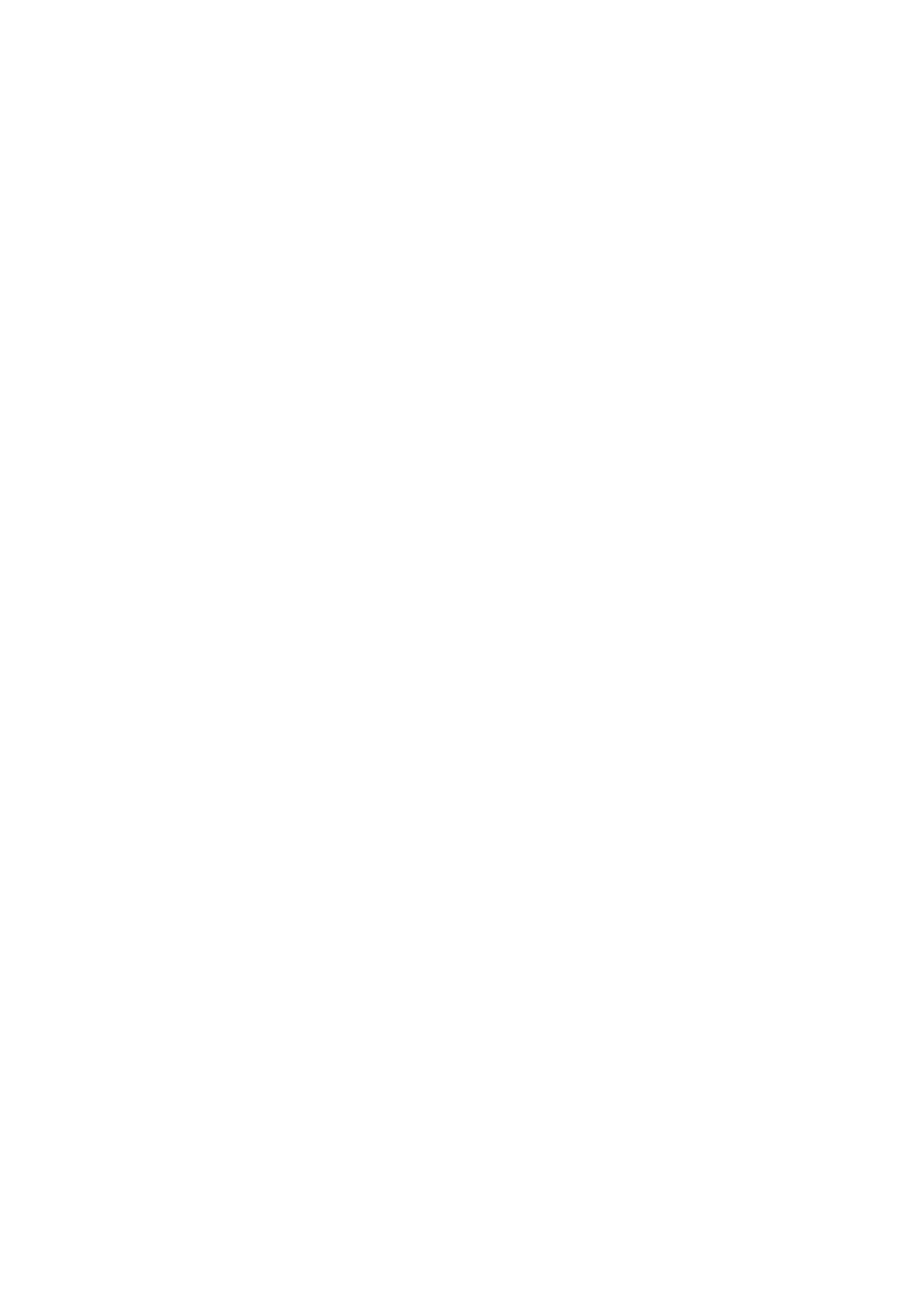Western Australia

# **Bail Act 1982**

## **Contents**

# **Part I — Preliminary**

| 1.               | Short title                                          | 2              |
|------------------|------------------------------------------------------|----------------|
| 2.               | Commencement                                         | $\sqrt{2}$     |
| 3.               | Terms used                                           | $\overline{2}$ |
| $\overline{4}$ . | Application of this Act                              | 10             |
| 4AB.             | <b>Courts and Tribunals (Electronic Processes</b>    |                |
|                  | <i>Facilitation</i> ) <i>Act 2013</i> Part 2 applies | 11             |
| 4A.              | Accused appearing on summons or court hearing        |                |
|                  | notice, detention and bail of                        | 11             |
|                  | Part $II$ — Rights of accused in                     |                |
|                  | relation to bail                                     |                |
| 5.               | Accused's rights to have bail considered             | 12             |
| 6.               | Arresting officer's duty to consider bail            | 12             |
| 6A.              | Officials considering bail may order release         |                |
|                  | without bail                                         | 14             |
| 7.               | Unconvicted accused, court to consider bail for      | 15             |
| 7A.              | Bail may be dispensed with by court                  | 16             |
| 7B.              | Adult accused of murder                              | 16             |
| 7C.              | Child accused of murder                              | 18             |
| 7D.              | Bail after initial decision by court, court's duty   |                |
|                  | as to                                                | 19             |
| 7E.              | Bail refused for trial, court's duty during trial    | 20             |
| 7F.              | Appeal from court of summary jurisdiction, bail in   |                |
|                  | case of                                              | 20             |
| 8.               | Accused to be given information, approved forms      |                |
|                  | etc.                                                 | 21             |

As at 07 Apr 2020 Version 09-h0-00 page i Published on www.legislation.wa.gov.au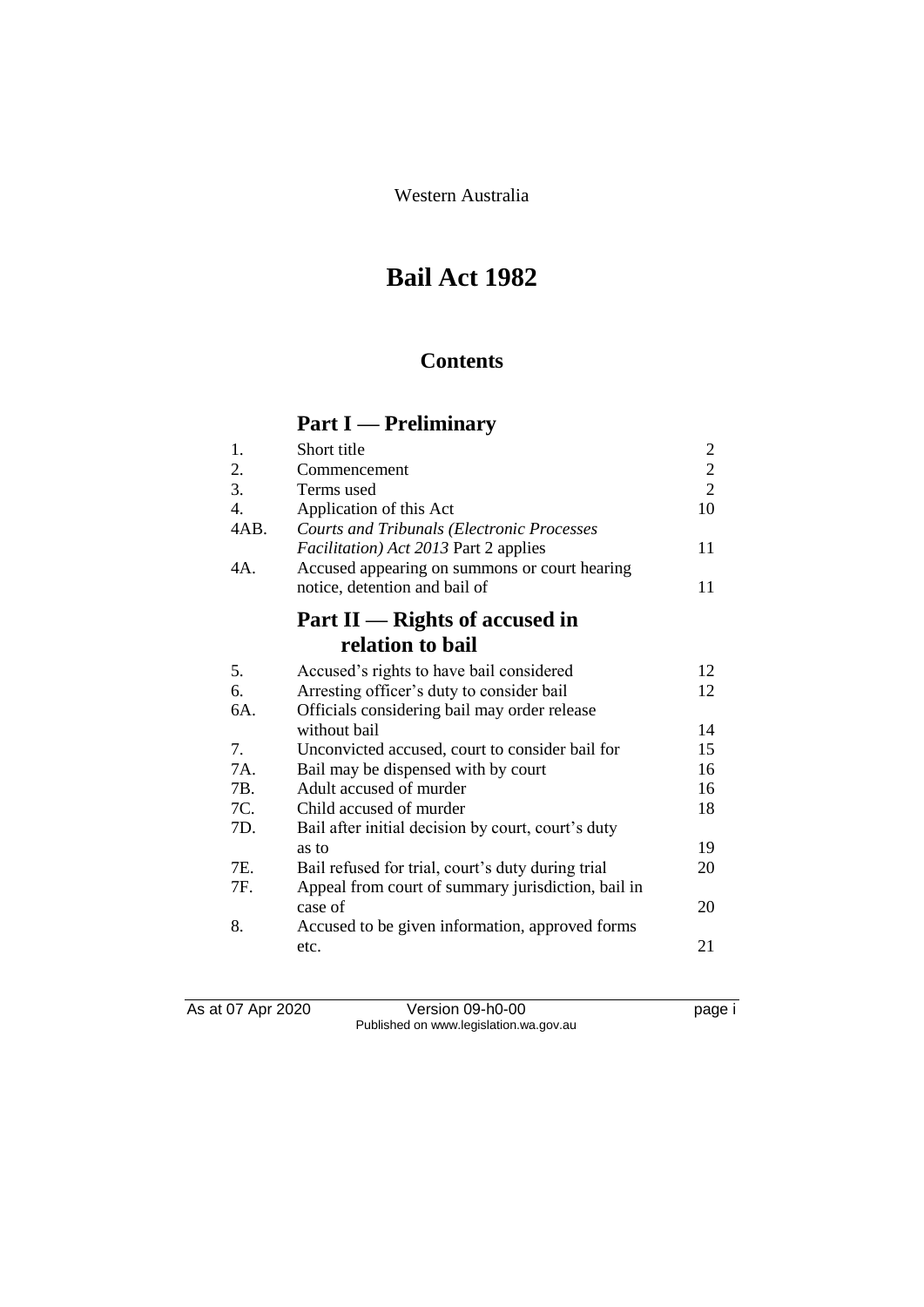| 9.   | Bail decision may be deferred until more                                  |    |
|------|---------------------------------------------------------------------------|----|
|      | information obtained                                                      | 23 |
| 10.  | Sections 5, 6 and 7 do not apply if accused<br>imprisoned for other cause | 23 |
| 11.  | Accused's rights following grant of bail                                  | 24 |
| 12.  | Rights in s. $7A(2)$ and 11, limitations on                               | 25 |
|      | Part III — Jurisdiction relating to                                       |    |
|      | bail                                                                      |    |
|      |                                                                           |    |
| 13.  | Jurisdiction to grant bail, who has and exercise of                       | 26 |
| 13A. | (Sch. 1)<br>Jurisdiction in s. 7A to dispense with bail, who has          |    |
|      | and exercise of                                                           | 26 |
| 13B. | Notices under s. 13A(3), service and proof of                             | 27 |
| 14.  | Judges, jurisdiction of                                                   | 28 |
| 15.  | Accused charged with murder, jurisdiction as to                           |    |
|      | bail for                                                                  | 29 |
| 15A. | Appeal against judge's decision on bail,                                  |    |
|      | commencement and conduct                                                  | 30 |
| 15B. | Appeal under s. 15A, determination                                        | 31 |
| 16.  | Person arrested on warrant, bail of                                       | 32 |
| 16A. | Person arrested in urban area, restrictions on who                        |    |
|      | can grant bail for in some cases                                          | 32 |
| 16B. | Person linked to terrorism                                                | 33 |
| 17.  | Conditions on bail which may be imposed                                   | 34 |
| 17A. | Child on bail, changing responsible person for                            |    |
|      | (Sch. 1 Pt. C cl. 2)                                                      | 34 |
|      | Part IV — Hearing of case for bail,                                       |    |
|      | parties, and evidence                                                     |    |
| 20.  | Bail hearing for indictable offence, court may                            |    |
|      | restrict publication or hold in private                                   | 36 |
| 21.  | Parties to bail proceedings                                               | 37 |
| 22.  | Evidence at bail hearings                                                 | 37 |
| 23.  | Accused not bound to supply information                                   | 37 |
| 24.  | Court or authorised officer may ask police to verify                      |    |
|      | accused's information or make report                                      | 38 |
| 24A. | Court may ask community corrections officer to                            |    |
|      | verify accused's information or make report                               | 38 |
|      |                                                                           |    |

page ii Version 09-h0-00 As at 07 Apr 2020 Published on www.legislation.wa.gov.au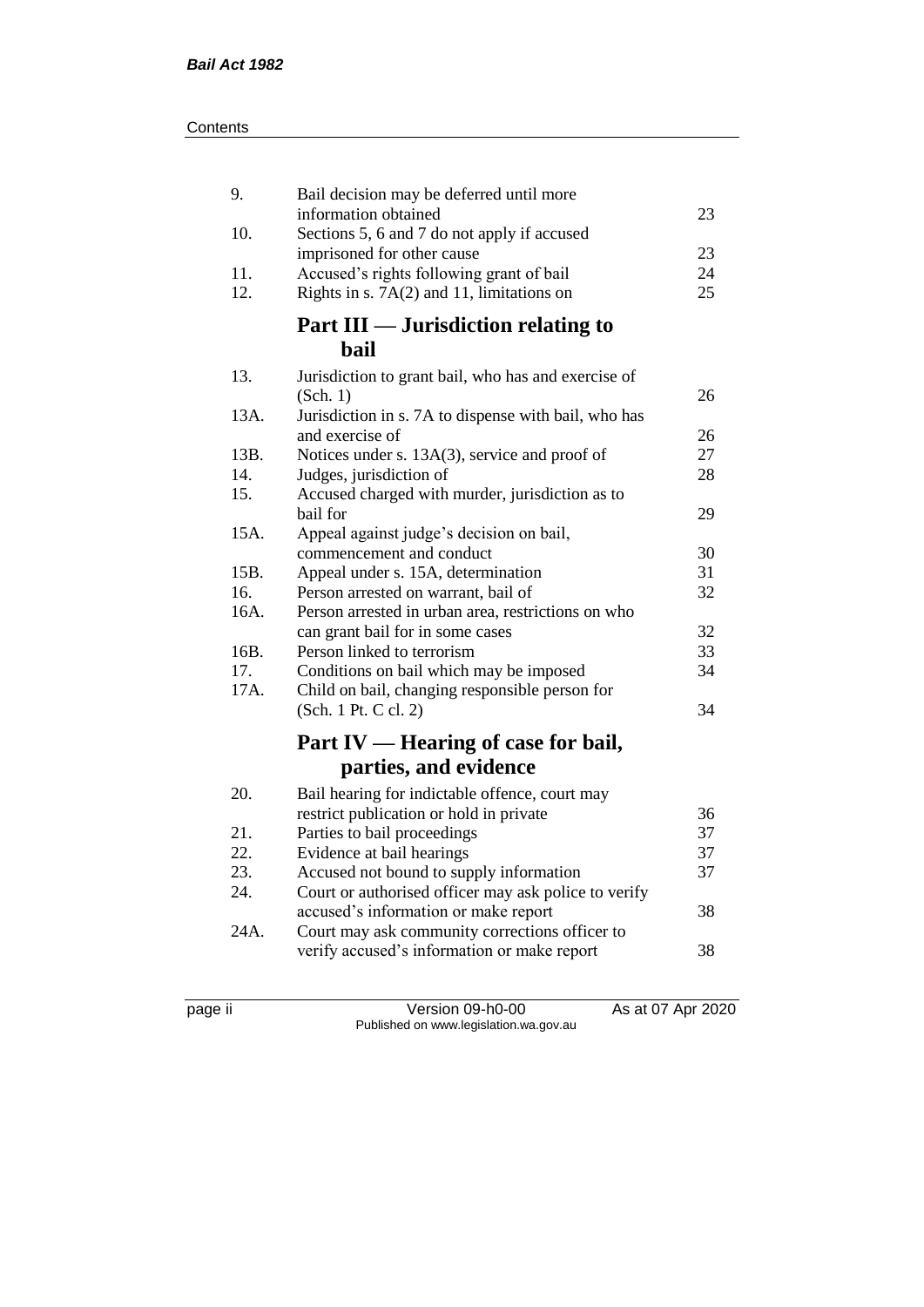| 25.  | Information given by accused for bail purposes not         |          |
|------|------------------------------------------------------------|----------|
| 26.  | admissible at trial<br>Record of bail decision and reasons | 39<br>40 |
| 27.  | Relevant papers to be made available to court              |          |
|      | where accused to appear                                    | 41       |
| 27A. | Bail with home detention, papers to be sent to CEO         |          |
|      | (corrections)                                              | 41       |
|      |                                                            |          |
|      | <b>Part V</b> — Bail undertakings                          |          |
| 28.  | Bail undertaking, when required and nature of              | 42       |
| 29.  | Before whom bail undertaking may be entered into           | 43       |
| 30.  | Duties of person before whom bail undertaking is           |          |
|      | entered into                                               | 43       |
| 31.  | Different time and place for appearance,                   |          |
|      | substituting                                               | 44       |
| 31A. | Conditions on bail, amending during trial                  | 46       |
| 32.  | Notices under s. 31, service and proof of                  | 48       |
| 33.  | Judicial officer may order accused to enter into bail      |          |
|      | undertaking                                                | 49       |
| 34.  | When bail undertaking ceases to have effect                | 50       |
|      | <b>Part VI</b> — Sureties and surety                       |          |
|      | undertakings                                               |          |
| 35.  | Surety and surety undertaking                              | 51       |
| 36.  | Sureties, who may approve                                  | 51       |
| 37.  | Proposed surety to receive certain information and         |          |
|      | form                                                       | 52       |
| 38.  | Persons disqualified from being sureties                   | 52       |
| 39.  | Matters to be regarded when approving sureties             | 53       |
| 40.  | Decision on application by proposed surety                 | 53       |
| 41.  | Finality of decision to refuse approval of surety          | 54       |
| 42.  | Before whom surety undertaking may be entered              |          |
|      | into                                                       | 54       |
| 43.  | Duties of person before whom surety undertaking            |          |
|      | is entered into                                            | 54       |
| 43A. | Entering into surety undertaking where proposed            |          |
|      | surety interstate                                          | 55       |
| 44.  | When surety undertaking extends to different time          |          |
|      | or different time and place substituted under s. 31        | 56       |
| 45.  | Notices under s. 44, service and proof of                  | 58       |
|      |                                                            |          |

As at 07 Apr 2020 Version 09-h0-00 page iii Published on www.legislation.wa.gov.au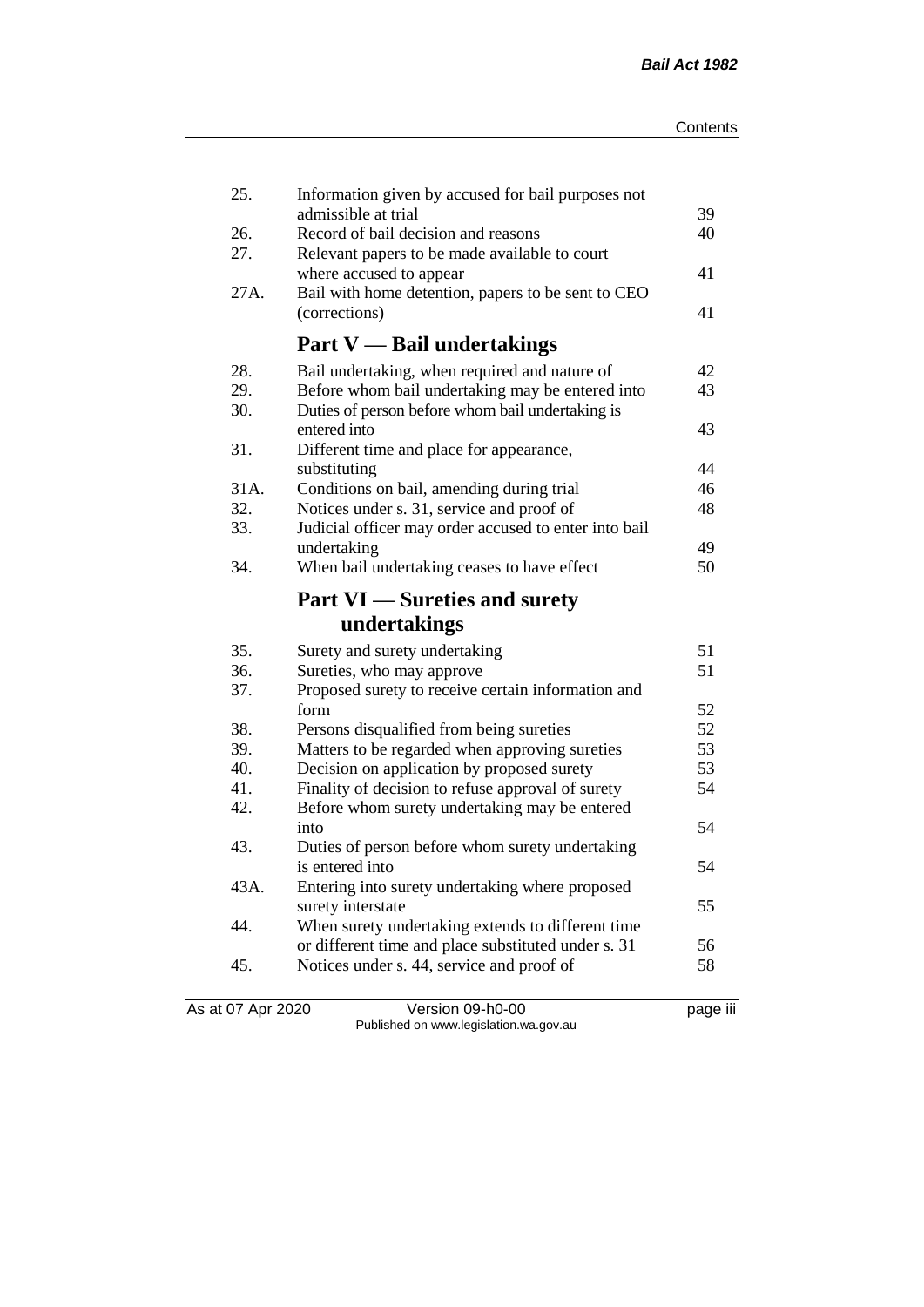| 46.<br>47.<br>48. | Surety's power to arrest accused<br>When surety undertaking ceases to have effect<br>Surety may apply for cancellation of his | 59<br>60 |
|-------------------|-------------------------------------------------------------------------------------------------------------------------------|----------|
| 49.               | undertaking<br>Surety's undertaking to pay money, enforcing                                                                   | 61<br>61 |
| 50.               | Indemnifying surety, offence                                                                                                  | 64       |
|                   | <b>Part VIA — Administration of home</b>                                                                                      |          |
|                   | detention conditions                                                                                                          |          |
| 50A.<br>50C.      | Powers of CEO (corrections)<br>Powers and duties of community corrections                                                     | 65       |
|                   | officers                                                                                                                      | 65       |
| 50D.<br>50E.      | Powers of members of Police Force<br>CEO (corrections) may substitute different place of                                      | 67       |
|                   | detention and apply conditions                                                                                                | 67       |
| 50F.              | CEO (corrections) may revoke bail                                                                                             | 68       |
| 50G.              | Procedure on arrest after revocation under s. 50F                                                                             | 68       |
| 50H.              | Rules of natural justice excluded                                                                                             | 69       |
| 50J.              | Delegation by CEO (corrections)                                                                                               | 69       |
| 50L.              | Rules for this Part                                                                                                           | 69       |
|                   | <b>Part VII — Enforcement of bail</b>                                                                                         |          |
|                   | undertakings                                                                                                                  |          |
| 51.<br>51A.       | Failing to comply with bail undertaking, offence<br>Prosecuting s. 51 offence for non-appearance in                           | 71       |
|                   | court of summary jurisdiction                                                                                                 | 72       |
| 52.               | Prosecuting s. 51 offence for non-appearance in                                                                               |          |
|                   | superior court                                                                                                                | 72       |
| 53.               | Appeal against decision made under s. 52                                                                                      | 74       |
| 54.               | Bailed accused may be taken before judicial officer<br>to show cause against variation or revocation of                       |          |
|                   | bail                                                                                                                          | 75       |
| 54A.              | Accused on committal may be taken for purposes                                                                                |          |
| 55.               | of s. 54 before judicial officer by which committed<br>Accused before court under s. 54, judicial officer                     | 77       |
|                   | may revoke bail of etc.                                                                                                       | 78       |
| 57.               | Offence under s. 51, court to order forfeiture of<br>money under bail undertaking                                             | 79       |
|                   |                                                                                                                               |          |

page iv Version 09-h0-00 As at 07 Apr 2020 Published on www.legislation.wa.gov.au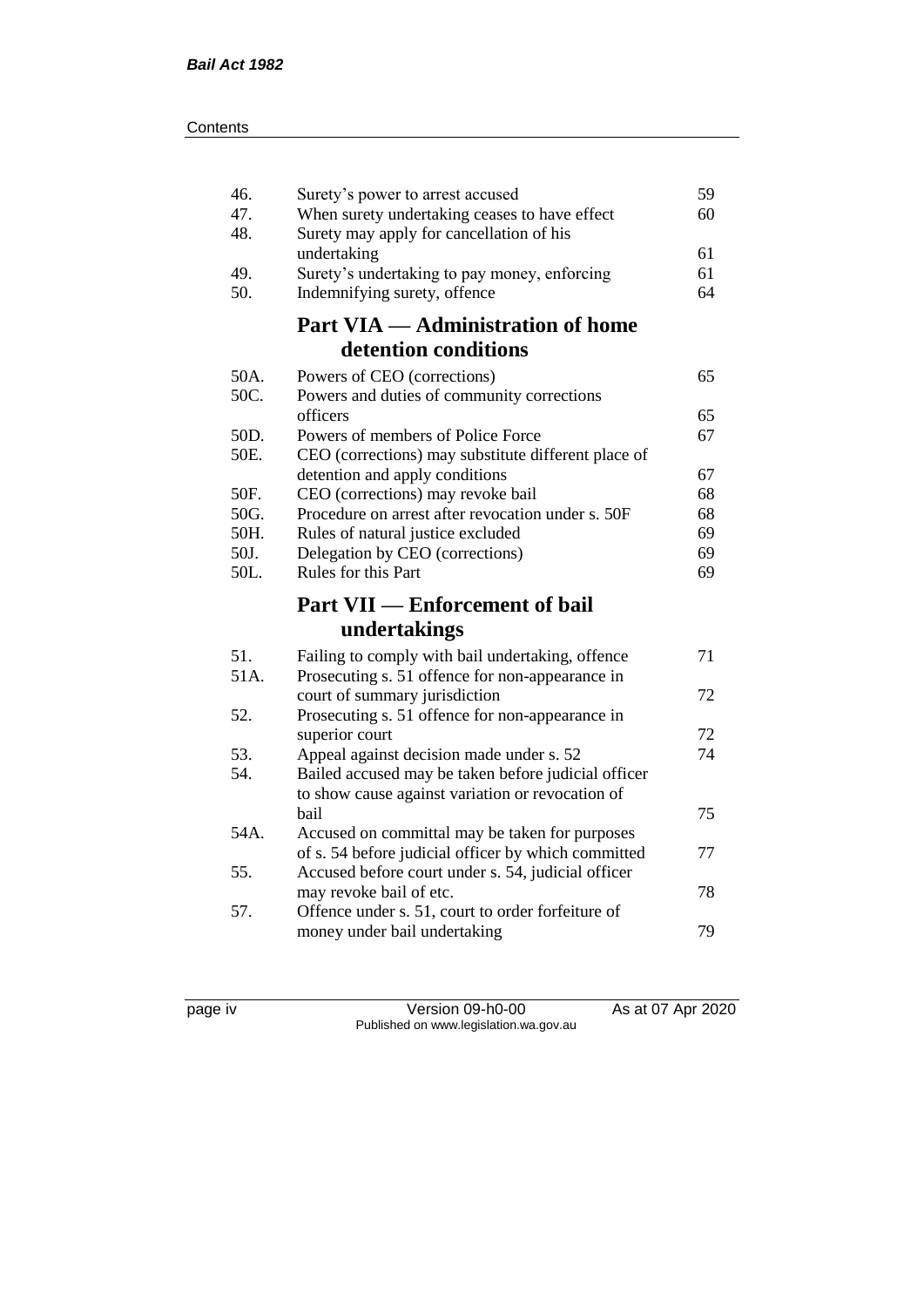| 58.  | Automatic forfeiture of money on expiration of        |    |
|------|-------------------------------------------------------|----|
|      | one year after absconding                             | 80 |
|      | <b>Part VIII — Miscellaneous</b>                      |    |
| 59.  | Order for forfeiture, court's additional powers as to | 81 |
| 59A. | If bail dispensed with, accused may be taken          |    |
|      | before judicial officer for reconsideration of matter | 81 |
| 59B. | Absconding accused, warrant for arrest of             | 82 |
| 60.  | Change of address, accused and surety to notify       | 83 |
| 61.  | Failing to bring arrested person before court or      |    |
|      | person able to grant bail, offence                    | 83 |
| 62.  | Giving false information for bail purposes, offence   | 84 |
| 63.  | Protection from personal liability                    | 84 |
| 64.  | Proving appearance or non-appearance by accused       | 84 |
| 65.  | Bail undertakings by child, effect of                 | 85 |
| 66.  | Other powers or duties to grant bail abolished        | 85 |
| 66A. | Delegation by registrar of court                      | 85 |
| 66B. | Video link or audio link, use of in bail proceedings  | 86 |
| 66C. | Protection of terrorist intelligence information in   |    |
|      | bail proceedings                                      | 87 |
| 66D. | Annual report to include information about            |    |
|      | application of s. 66C                                 | 88 |
| 66E. | Retrieving monitoring equipment                       | 90 |
| 67.  | Regulations                                           | 90 |
| 67A. | Review of amendments made by Bail Amendment           |    |
|      | (Persons Linked to Terrorism) Act 2019                | 92 |
|      | Schedule 1 — Jurisdiction as to bail                  |    |
|      | and related matters                                   |    |
|      | Part $A$ — Jurisdiction relating to bail              |    |
| 1.   | Initial appearance                                    | 93 |
| 2.   | Appearance after adjournment                          | 94 |
| 3.   | Appearance on committal to Supreme Court or           |    |
|      | <b>District Court</b>                                 | 94 |
| 4.   | Appearance in connection with appeal, rehearing       |    |
|      | etc.                                                  | 94 |
| 5.   | Appearance prescribed by regulation                   | 95 |
| 6.   | Appearances not otherwise provided for                | 95 |
| 7.   | Term used: proceedings for an offence                 | 95 |

As at 07 Apr 2020 Version 09-h0-00 page v Published on www.legislation.wa.gov.au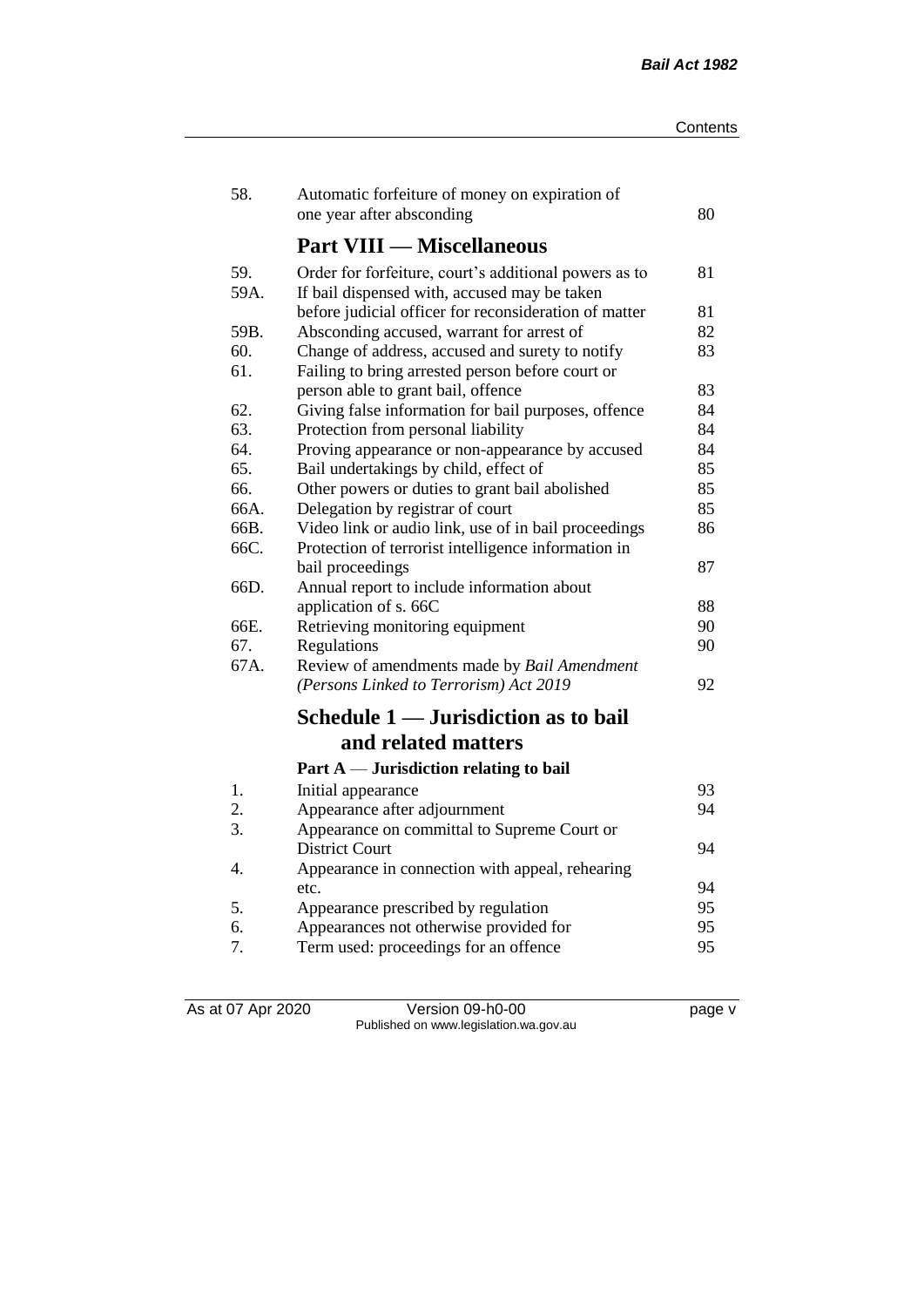#### **Contents**

|     | Part B — Cessation of powers relating to bail        |     |
|-----|------------------------------------------------------|-----|
| 1.  | Upon decision by judge, power of other officers      |     |
|     | ceases                                               | 96  |
| 1A. | Upon decision by Court of Appeal, other powers       |     |
|     | cease                                                | 96  |
| 2.  | Upon decision by judicial officer, his power and     |     |
|     | that of his peers ceases                             | 96  |
| 3.  | Upon refusal of bail for initial appearance, certain |     |
|     | powers cease                                         | 97  |
| 4.  | Judicial officer's powers if accused proves new      |     |
|     | facts or changed circumstances                       | 97  |
|     | Part C — Manner in which jurisdiction to be          |     |
|     | exercised                                            |     |
| 1.  | Bail before conviction at discretion of court or     |     |
|     | judicial officer except for child                    | 98  |
| 2.  | Child to have qualified right to bail                | 99  |
| 3.  | Matters relevant to cl. $1(a)$                       | 101 |
| 3A. | Bail for accused charged with serious offence        |     |
|     | committed while on bail or early release for         |     |
|     | another serious offence                              | 101 |
| 3B. | Exceptional reasons under cl. 3A(1), determining     | 102 |
| 3C. | Bail in murder cases                                 | 104 |
| 3D. | Bail in cases of offence under Dangerous Sexual      |     |
|     | Offenders Act 2006 section 40A                       | 105 |
| 3E. | Bail in cases of person linked to terrorism          | 106 |
| 4.  | Bail after conviction for accused awaiting sentence  | 108 |
| 4A. | Bail after conviction for accused awaiting disposal  |     |
|     | of appeal                                            | 108 |
| 5.  | Exception to cl. 4A for bail in appeal under         |     |
|     | Criminal Appeals Act 2004 Part 2                     | 109 |
| 6.  | Bail of people on community or similar orders        | 109 |
| 7.  | Bail for initial appearance to be for not more than  |     |
|     | 30 days                                              | 109 |
| 8.  | Bail on adjournment in court of summary              |     |
|     | jurisdiction to be for not more than 30 days except  |     |
|     | by consent                                           | 110 |
| 9.  | Calculating periods for cl. 7 and 8                  | 110 |

page vi Version 09-h0-00 As at 07 Apr 2020 Published on www.legislation.wa.gov.au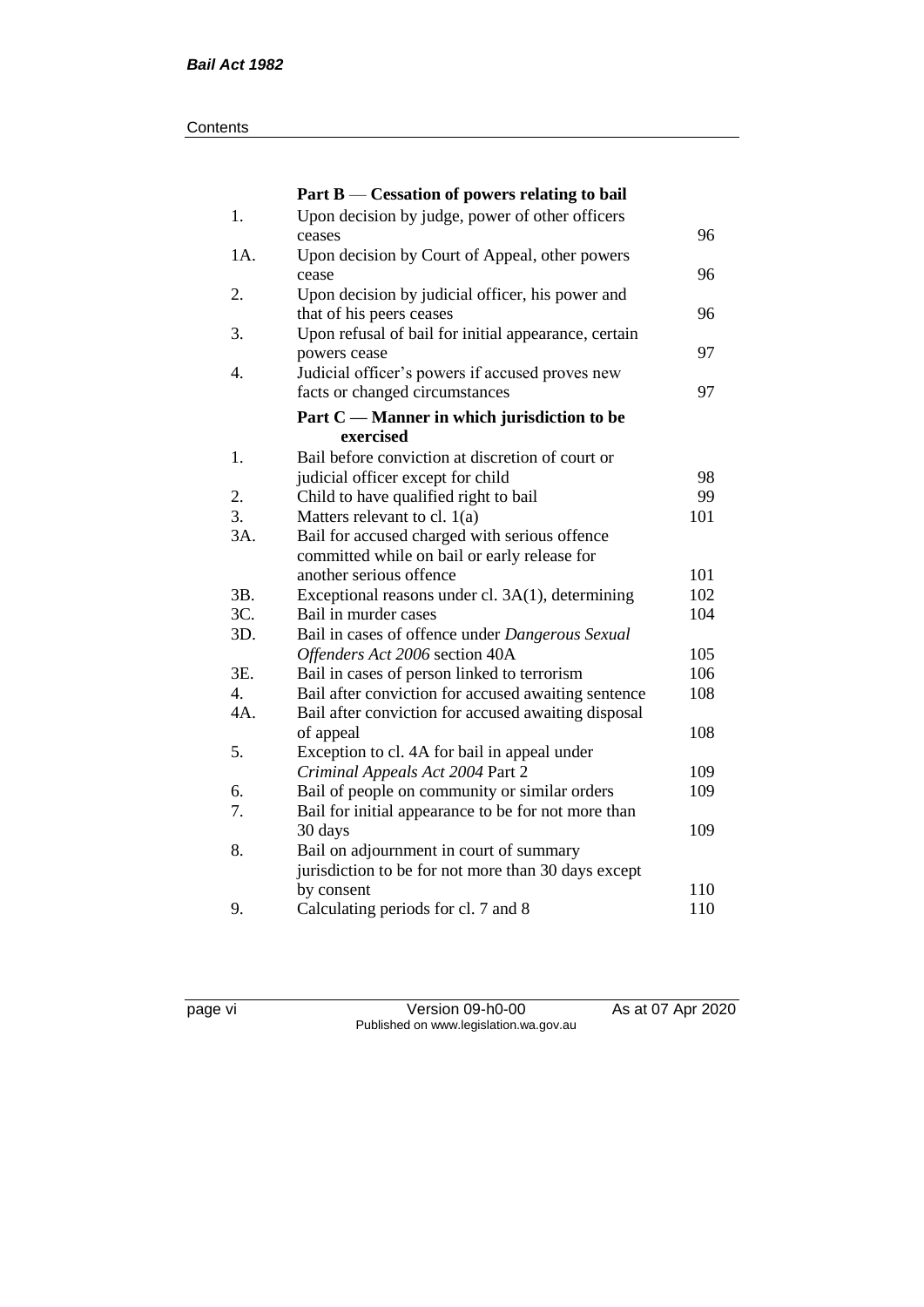#### **Part D — Conditions which may be imposed on a grant of bail**

| Conditions as to forfeiture, sureties, security etc. | 110 |
|------------------------------------------------------|-----|
| Other conditions                                     | 112 |
| Home detention condition                             | 115 |
|                                                      |     |

## **Schedule 2 — Serious offences**

## **Notes**

| Compilation table | 122 |
|-------------------|-----|
| Other notes       | 127 |

## **Defined terms**

As at 07 Apr 2020 Version 09-h0-00 page vii Published on www.legislation.wa.gov.au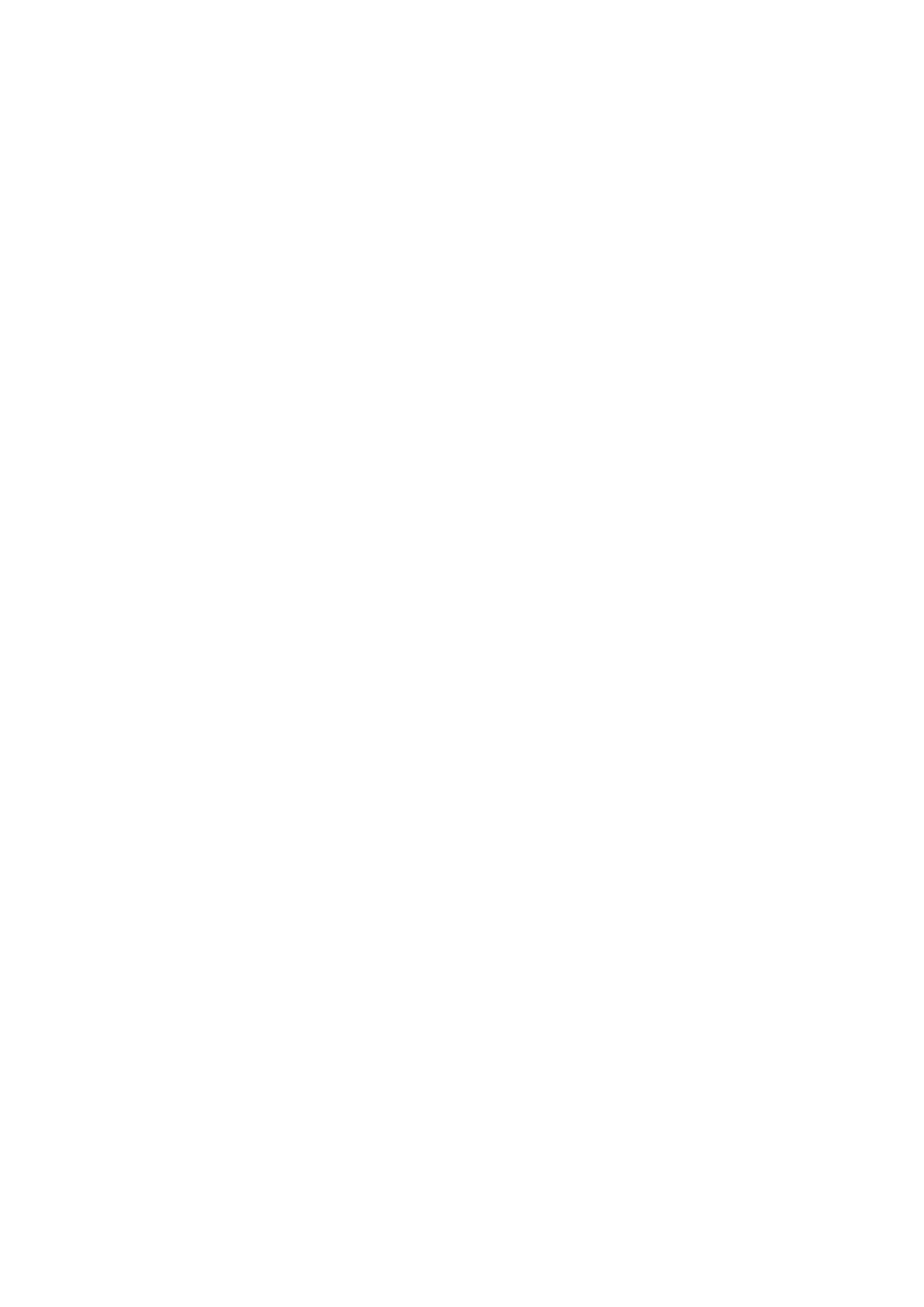Western Australia

# **Bail Act 1982**

**An Act to make better provision for bail in criminal proceedings.** 

As at 07 Apr 2020 Version 09-h0-00 page 1 Published on www.legislation.wa.gov.au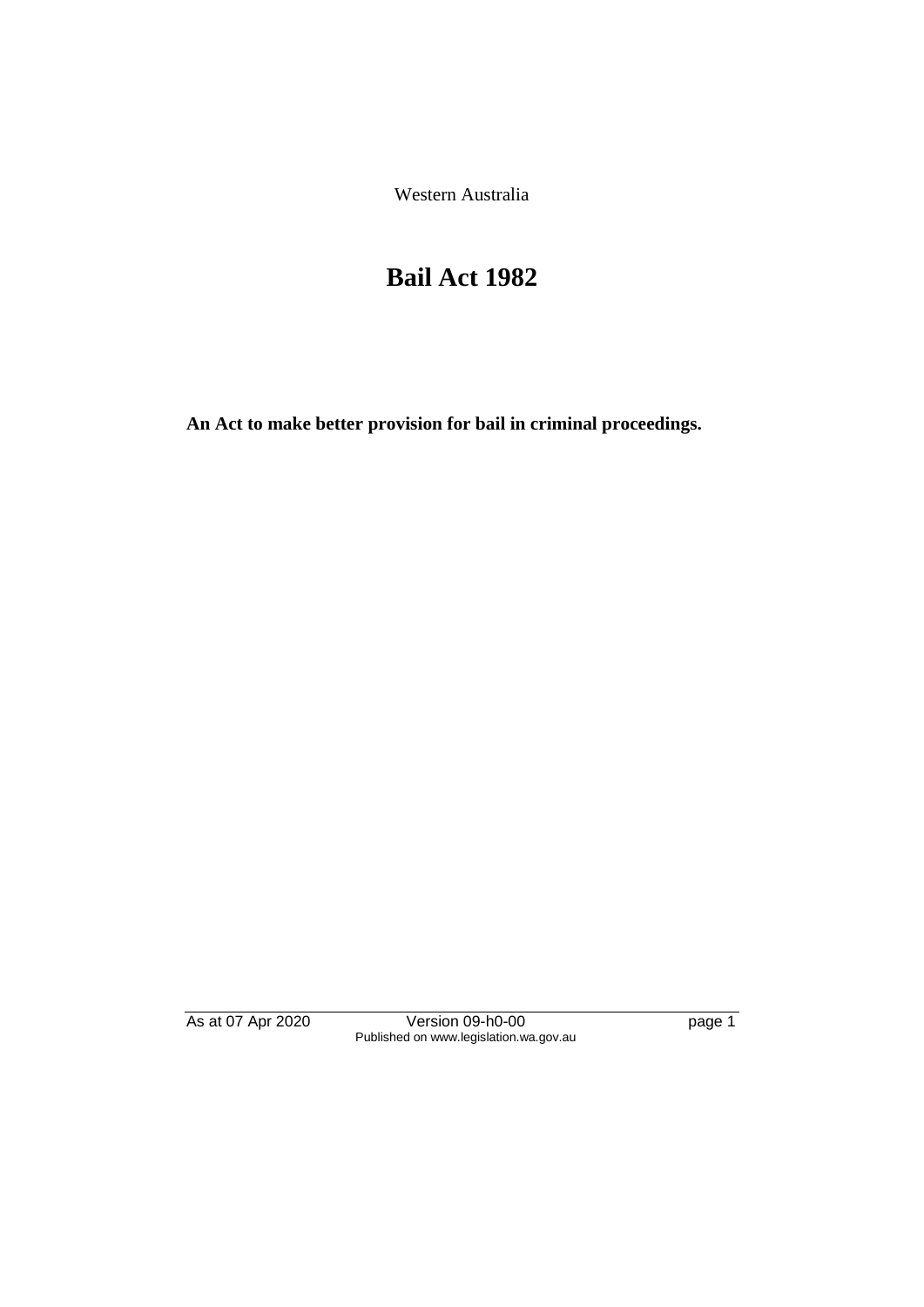**s. 1**

## **Part I — Preliminary**

### **1. Short title**

This Act may be cited as the *Bail Act 1982*.

### **2. Commencement**

This Act shall come into operation on a day to be fixed by proclamation.

### **3. Terms used**

(1) In this Act, unless a contrary intention appears —

*accused* includes —

- (a) a person charged with, convicted of, or found guilty of an offence;
- (b) a person whose conviction for an offence is stayed;
- (c) a person in respect of whom an appeal relating to an offence is pending;
- (d) a person in respect of whom a new trial for an offence has been ordered;

#### *adjournment* —

- (a) means any order of a court by which proceedings for an offence are postponed or interrupted or are to be held at a different time or place before the same court; and
- (b) is deemed to include any order of a court, other than a committal to the Supreme Court or District Court, by which the venue of any proceedings for an offence is changed to another court or a court at another place whether by way of a remand, referral, or recommittal of the accused or otherwise;

*appeal* includes an application for leave to appeal;

## *appropriate judicial officer* means —

(a) subject to paragraphs (b), (c) and (d), a judicial officer who is empowered to exercise jurisdiction in the court

page 2 Version 09-h0-00 As at 07 Apr 2020 Published on www.legislation.wa.gov.au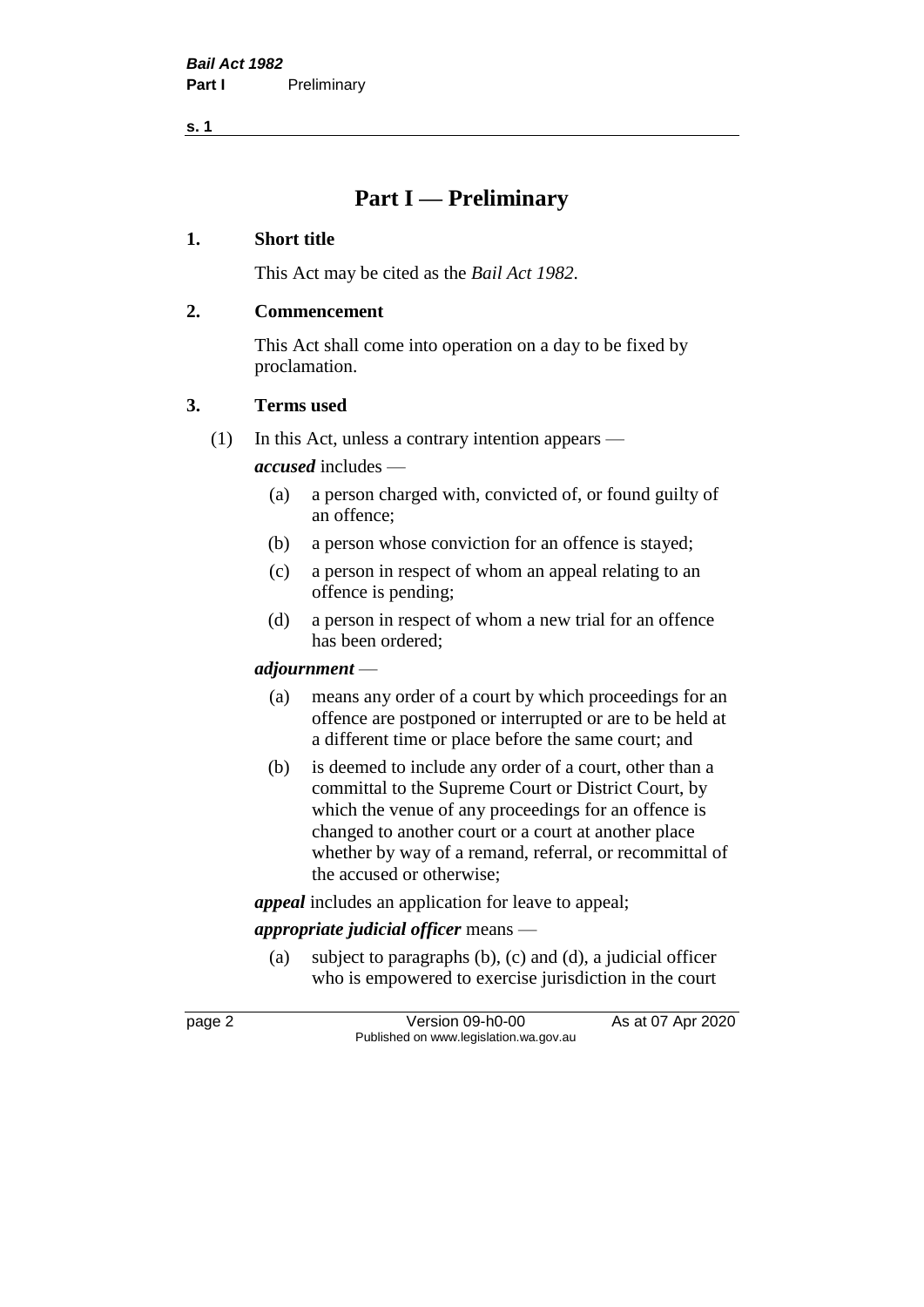before which the accused is required to appear pursuant to his bail undertaking; or

- (b) if the court is the Court of Appeal, a judge of appeal; or
- (c) except in section 49, a judge of the Supreme Court or of the Children's Court, as the case may require, in any case where —
	- (i) under section 15 only a judge of the Supreme Court or of the Children's Court has power to grant bail; or
	- (ii) a judicial officer has exercised the power contained in section 31(2)(d),

for the appearance in question; or

(d) except in section 49, a judge of the Supreme Court, of the District Court, or of the Children's Court, as the case may require, in any case where such a judge has granted bail under section 14 for the appearance in question;

*approved*, in relation to a form, means approved by the chief executive officer of the department of the Public Service principally assisting in the administration of this Act;

*approved electronic monitoring device* means —

- (a) an electronic monitoring device that has been approved by the CEO (corrections); and
- (b) any equipment, wires or other items associated with a device under paragraph (a);

*as soon as is practicable* means as soon as is reasonably practicable;

*authorised community services officer* means any of the following persons —

- (a) the CEO (corrections) or a delegate of the CEO (corrections) under subsection (5);
- (b) a registrar of the Children's Court;
- (c) a superintendent of a detention centre under the *Young Offenders Act 1994*;

As at 07 Apr 2020 Version 09-h0-00 page 3 Published on www.legislation.wa.gov.au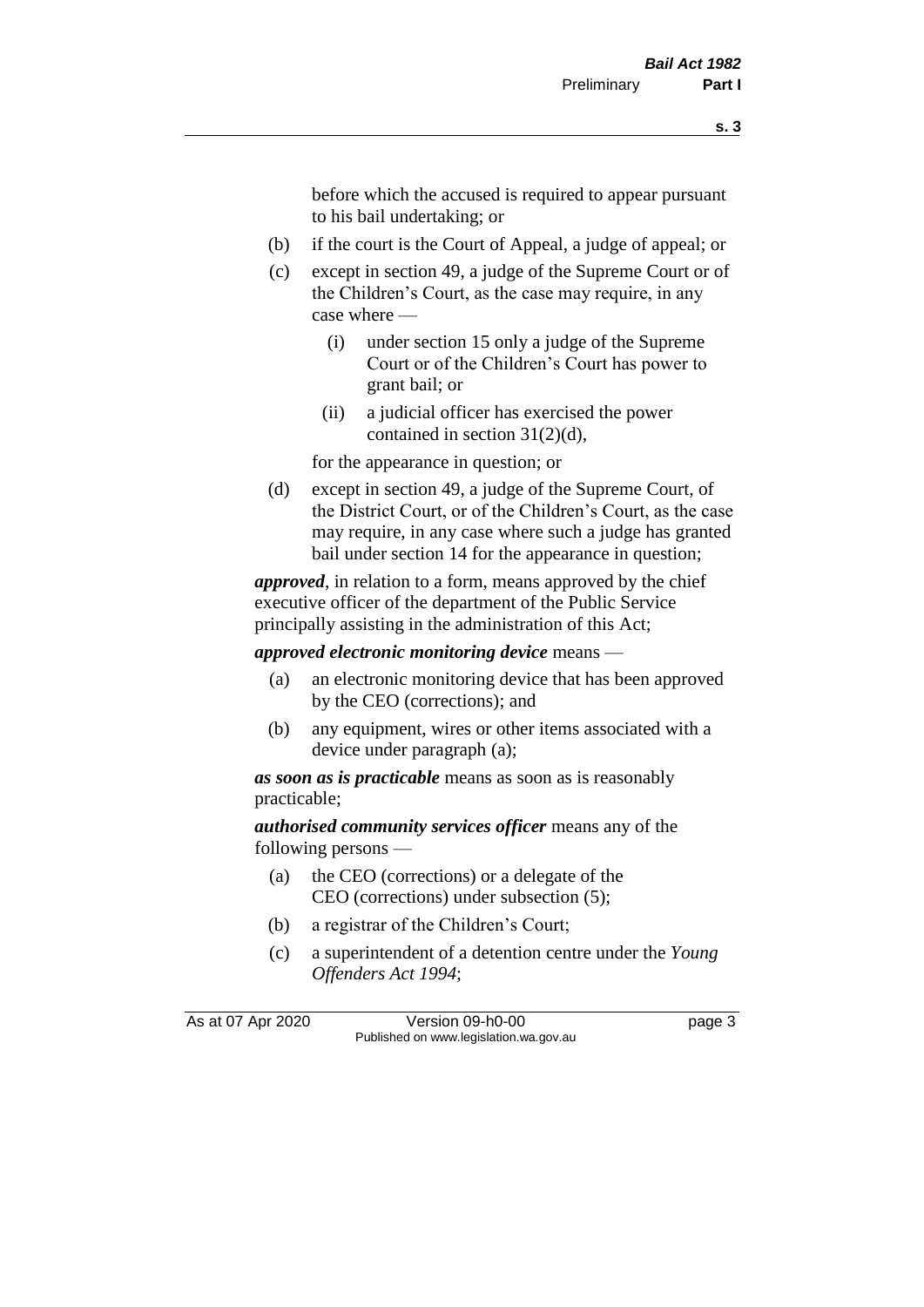(d) the officer for the time being in charge of any detention centre under the *Young Offenders Act 1994*;

*authorised officer* means an authorised police officer or an authorised community services officer;

#### *authorised police officer* means —

- (a) a police officer who holds the rank of sergeant, or a higher rank;
- (b) the police officer who is for the time being in charge of a police station;
- (c) whichever of these officers is for the time being in charge of a lock-up —
	- (i) a police officer;
	- (ii) a special constable appointed under the *Police Act 1892* Part III whose powers, duties and obligations are or include those of an authorised police officer under this Act;
	- (iii) a police auxiliary officer appointed under the *Police Act 1892* Part IIIB whose powers, duties and obligations are or include those of an authorised police officer under this Act;

*bail undertaking* means an undertaking described in section 28(2);

*CEO (corrections)* means the chief executive officer of the Public Sector agency principally assisting the Minister administering Part 8 of the *Sentence Administration Act 2003* in its administration;

*Chief Judge* means the Chief Judge of the District Court;

*Chief Justice* means the Chief Justice of Western Australia;

*child* has the same meaning as *young person* has in the *Young Offenders Act 1994*;

*Commonwealth Criminal Code* means the Criminal Code set out in the Schedule to the *Criminal Code Act 1995* (Commonwealth);

page 4 Version 09-h0-00 As at 07 Apr 2020 Published on www.legislation.wa.gov.au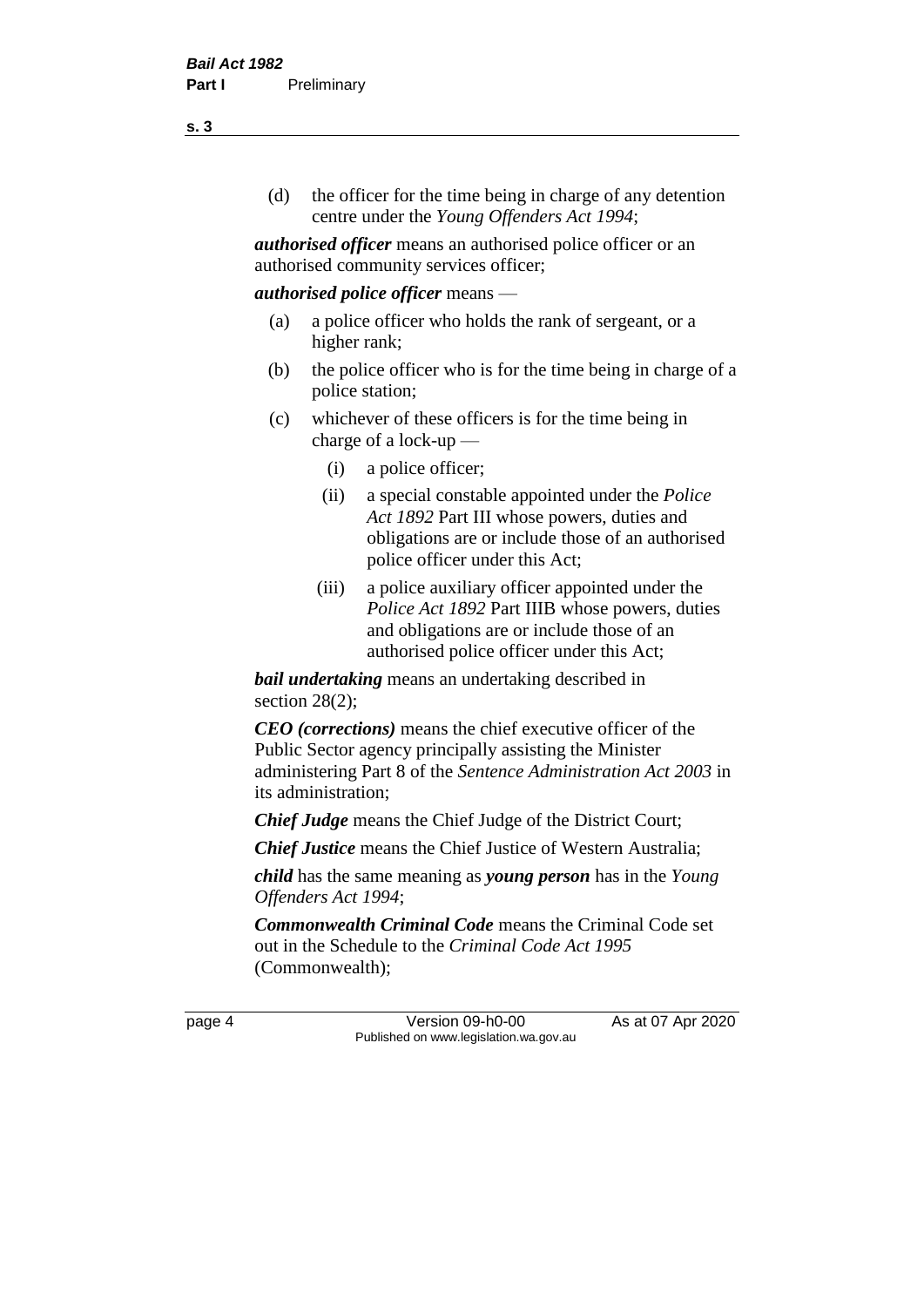*community corrections officer* has the same meaning as in the *Sentence Administration Act 2003*;

*confirmed control order* has the meaning given in the Commonwealth Criminal Code section 100.1(1);

*court* means each of the following —

- (a) the Magistrates Court;
- (b) the Children's Court;
- (c) the Coroner's Court of Western Australia;
- (d) the District Court;
- (e) the Supreme Court;
- (f) the Court of Appeal;

*court custody centre* has the meaning given in the *Court Security and Custodial Services Act 1999* section 3;

*Director of Public Prosecutions* means —

- (a) the Director of Public Prosecutions for the State; or
- (b) the officer in charge in the State of the Commonwealth Office of the Director of Public Prosecutions,

as the case requires;

*early release order* means an early release order made under the *Sentence Administration Act 1995* or *Sentence Administration Act 2003*;

*home detention condition* means a home detention condition imposed under clause 3 of Part D of Schedule 1;

*interim control order* has the meaning given in the Commonwealth Criminal Code section 100.1(1);

*judge of appeal* has the meaning given in the *Supreme Court Act 1935* section 4(1);

*judicial officer* means any person empowered to exercise jurisdiction in a court whether or not he is sitting as a court, and includes a single justice and, where the context so requires, the Court of Appeal exercising jurisdiction under this Act;

As at 07 Apr 2020 Version 09-h0-00 page 5 Published on www.legislation.wa.gov.au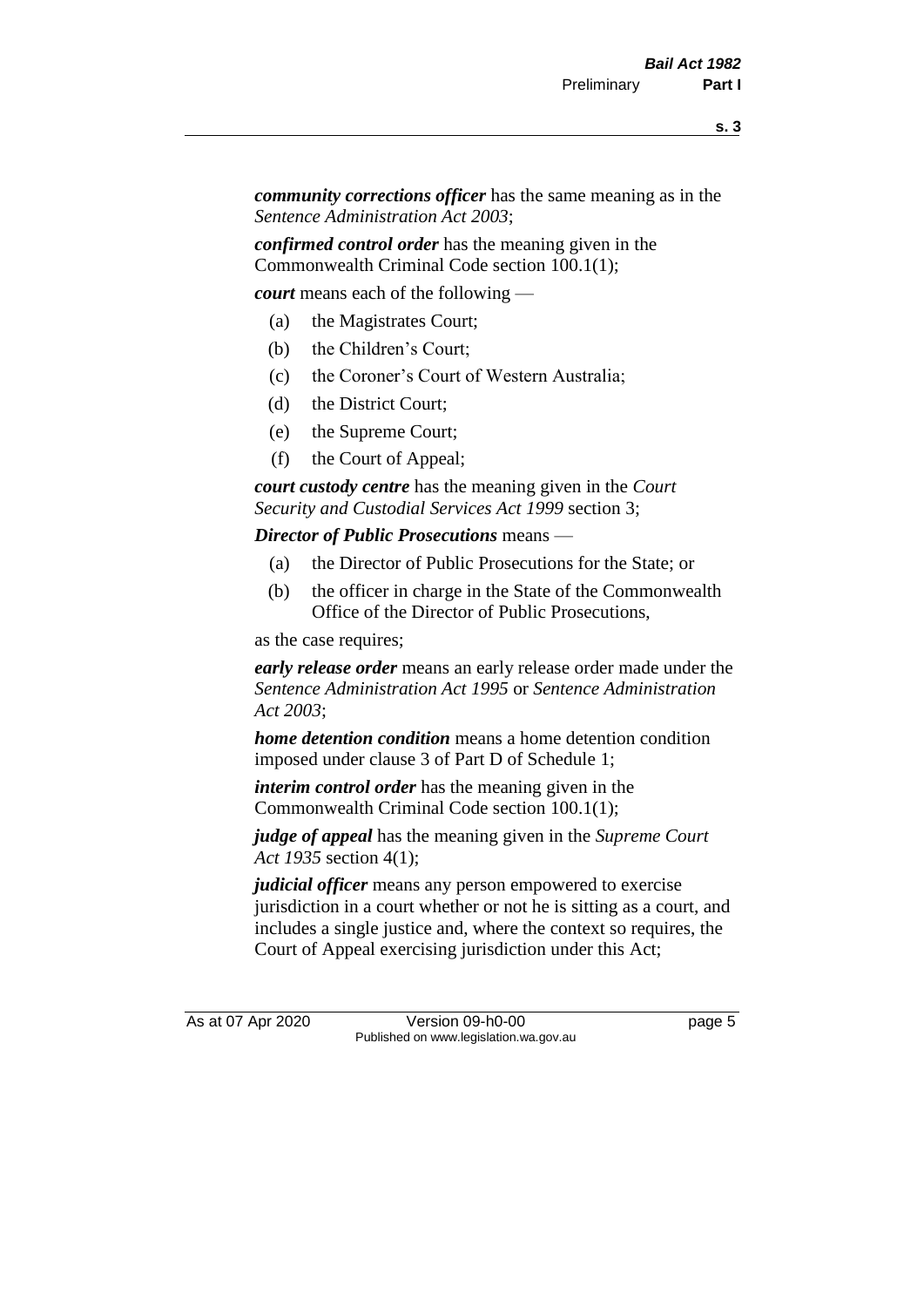*lock-up* includes a place prescribed as a lock-up for the purposes of the *Court Security and Custodial Services Act 1999*;

*offence* means any act, omission or conduct which renders the person doing the act, making the omission or engaging in the conduct liable to any punishment, and includes an alleged offence; but nothing in this definition shall limit the operation of subsection (4);

*person linked to terrorism* means a person who —

- (a) is charged with, or has been convicted of, a terrorism offence; or
- (b) is the subject of an interim control order or confirmed control order, or has been the subject of a confirmed control order within the last 10 years;

*prosecutor* includes —

- (a) in the case of an offence charged in a prosecution notice, the prosecutor;
- (b) in the case of an offence charged in an indictment, the State or the Commonwealth, as the case may be;

*registrar* of a court means —

- (a) for a court other than the Coroner's Court of Western Australia, the principal registrar, a registrar or a deputy registrar of the court; or
- (b) for the Coroner's Court of Western Australia, a coroner's registrar as defined in the *Coroners Act 1996* section 3;

*serious offence* means —

- (a) an offence against section 51(2a); and
- (b) an offence described in Schedule 2;

*surety* and *surety undertaking* have the meanings assigned to them by section 35;

*surety approval officer* means a person who is authorised by section 36 to decide whether an applicant should be approved as a surety;

page 6 Version 09-h0-00 As at 07 Apr 2020 Published on www.legislation.wa.gov.au

**s. 3**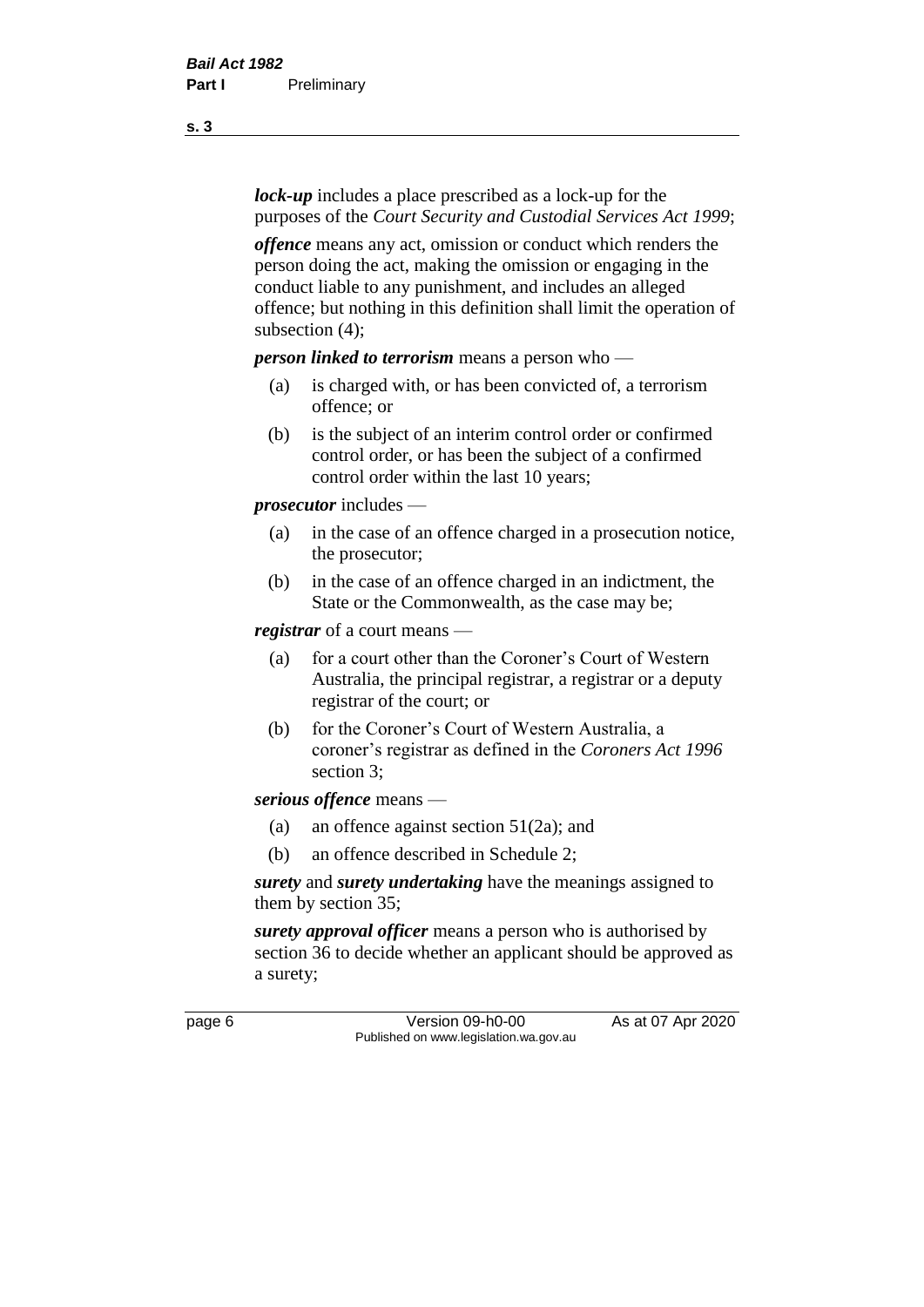*terrorism offence* means —

- (a) an offence against the Commonwealth Criminal Code Division 72 Subdivision A; or
- (b) an offence against the Commonwealth Criminal Code Division 80 Subdivision B; or
- (c) an offence against the Commonwealth Criminal Code Part 5.3, except an offence against section 104.22, 104.27, 104.27A, 105.41 or 105.45; or
- (d) an offence against the Commonwealth Criminal Code Part 5.5; or
- (e) an offence against either of the following provisions of the *Charter of the United Nations Act 1945*  (Commonwealth) —
	- (i) Part 4; or
	- (ii) Part 5, to the extent that it relates to the *Charter of the United Nations (Sanctions — Al-Qaida) Regulations 2008* (Commonwealth);
	- or
- (f) an offence against the *Crimes (Foreign Incursions and Recruitment) Act 1978* (Commonwealth) (repealed); or
- (g) an offence against the *Crimes (Internationally Protected Persons) Act 1976* (Commonwealth) section 8; or
- (h) an offence under a written law or a law of the Commonwealth, another State, a Territory or another country, that substantially corresponds to an offence in paragraphs (a) to (e) and (g); or
- (i) an offence of attempting, inciting or conspiring to commit an offence referred to in paragraphs (a) to (h);

*terrorist act* has the meaning given in the *Terrorism (Commonwealth Powers) Act 2002* section 3;

As at 07 Apr 2020 Version 09-h0-00 page 7 Published on www.legislation.wa.gov.au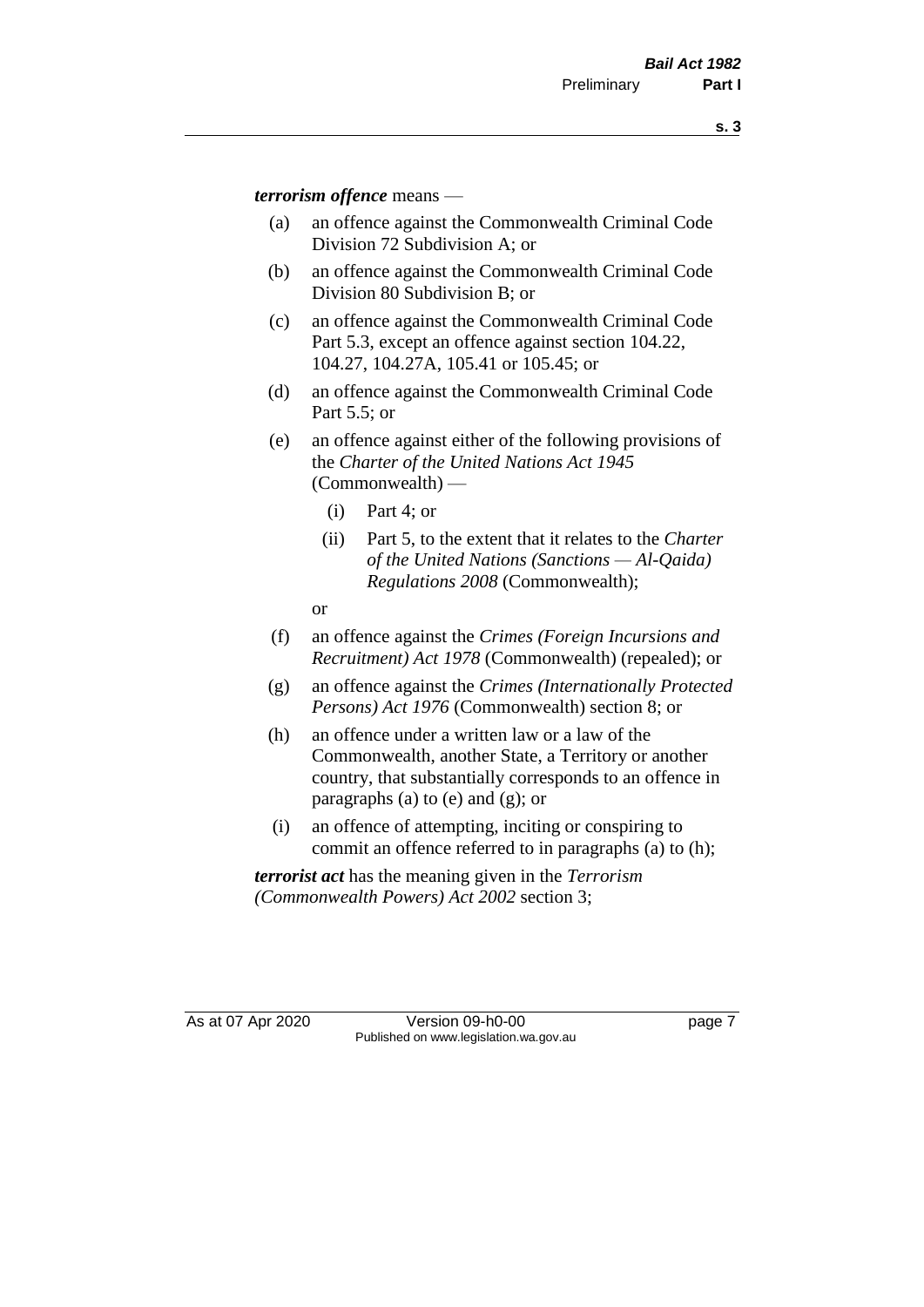*terrorist intelligence information* means information relating to an actual or suspected terrorist act (whether in this State or elsewhere) the disclosure of which could reasonably be expected —

- (a) to prejudice national security; or
- (b) to endanger a person's life or physical safety; or
- (c) to threaten significant damage to infrastructure or property; or
- (d) to prejudice a criminal investigation; or
- (e) to reveal intelligence-gathering methodologies, investigative techniques or technologies or covert practices; or
- (f) to enable the discovery of the existence or identity of a confidential source of information relevant to law enforcement;

*trial* means all proceedings for an offence between —

- (a) the time when the accused is called upon to plead to the prosecution notice or the indictment; and
- (b) the time when the accused is found not guilty or is sentenced.
- (2) A reference in this Act
	- (a) to a power to grant bail includes a reference to a power to refuse bail;
	- (b) to a grant of bail includes a reference to a grant of bail by the exercise of a power in section 31(2).
- (3) Where in this Act there is a reference to a requirement that an accused appear in court, the reference is to a requirement, unless a contrary intention appears, that the accused —
	- (a) surrender himself into the custody of the court or, in the case of a bail undertaking, of the court specified therein, or of such person as the court may direct, to be dealt with according to law; and

page 8 Version 09-h0-00 As at 07 Apr 2020 Published on www.legislation.wa.gov.au

**s. 3**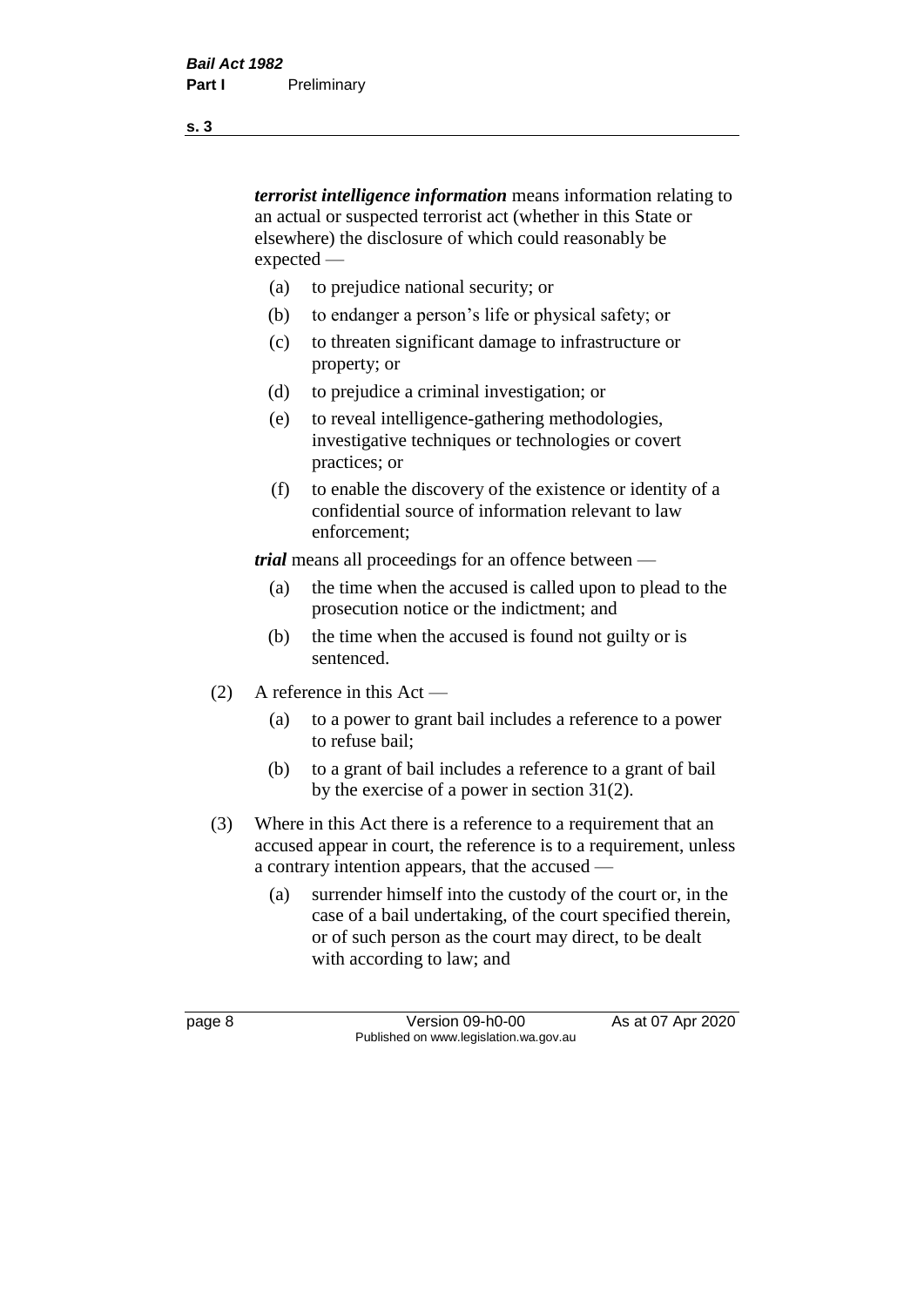- (b) submit himself to a search of his person and any property then in his possession (which is hereby authorised) and allow to be taken from him, to be dealt with according to the relevant law and procedures, anything so found; and
- (c) remain in custody until authorised to be released therefrom.
- (4) If a person is arrested under a warrant issued
	- (a) under section 50, 79, 84E or 129 of the *Sentencing Act 1995* in connection with a possible breach of a conditional release order, a sentence of suspended imprisonment or conditional suspended imprisonment, or a community order imposed under that Act; or
	- (b) under section 43 of the *Young Offenders Act 1994* in respect of an alleged breach of a youth community based order, an intensive youth supervision order or a conditional release order made under that Act,
	- then
		- (c) the person is to be taken as having been arrested and to be in custody awaiting an appearance in court for the offence for which the sentence was imposed; and
		- (d) the first appearance in court after the arrest is to be taken, for the purposes of sections  $5(1)$  and  $8(1)$  and clause 1 of Part A and clause 7 of Part C of Schedule 1, to be the initial appearance for that offence; and
		- (e) the proceedings following the arrest are to be taken to be proceedings for that offence and to be a trial for the purpose of the definition in subsection (1) of *trial*.

As at 07 Apr 2020 Version 09-h0-00 page 9 Published on www.legislation.wa.gov.au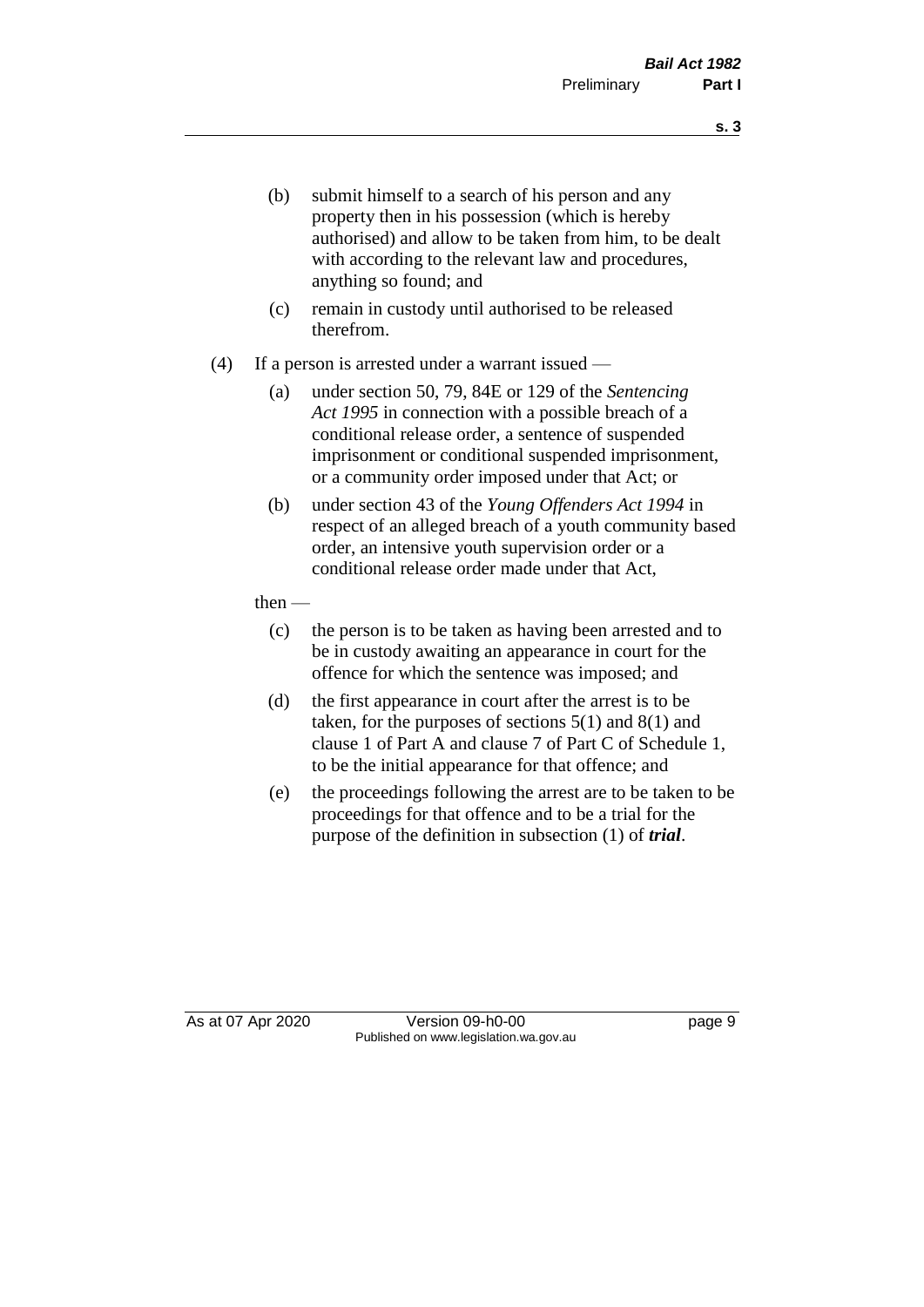(5) The CEO (corrections) may by writing signed by him delegate to any officer of the department of which he is the chief executive officer any function he has under this Act as an authorised community services officer.

*[Section 3 amended: No. 74 of 1984 s. 3; No. 15 of 1988 s. 4; No. 49 of 1988 s. 78; No. 61 of 1990 s. 4; No. 31 of 1993 s. 6; No. 45 of 1993 s. 4 and 12; No. 78 of 1995 s. 7; No. 57 of 1997 s. 21(1); No. 54 of 1998 s. 4 and 14; No. 47 of 1999 s. 7; No. 50 of 2003 s. 29(3); No. 65 of 2003 s. 121(2); No. 27 of 2004 s. 13(2); No. 34 of 2004 Sch. 2 cl. 3(2); No. 45 of 2004 s. 28(4); No. 59 of 2004 s. 141; No. 84 of 2004 s. 11, 82 and 83(2); No. 65 of 2006 s. 51 and 53; No. 6 of 2008 s. 4 and 24(2); No. 46 of 2011 s. 25; No. 20 of 2013 s. 22; No. 15 of 2019 s. 4; No. 13 of 2020 s. 22.]* 

*[Section 3. Modifications to be applied in order to give effect to Cross-border Justice Act 2008: section altered 1 Nov 2009. See endnote 1M; amended: No. 42 of 2009 s. 12.]*

*[3A. Deleted: No. 20 of 2013 s. 23.]*

## **4. Application of this Act**

The operation of this Act extends to any appearance in a court for an offence —

- (a) except to the extent that in this Act, or in the law creating the offence or applicable thereto, express provision is made excluding or limiting the operation of this Act in respect of that appearance; and
- (b) whether or not that law contains a reference to the granting of bail; and
- (c) however any reference in that law to the granting of bail may be expressed; and

page 10 Version 09-h0-00 As at 07 Apr 2020 Published on www.legislation.wa.gov.au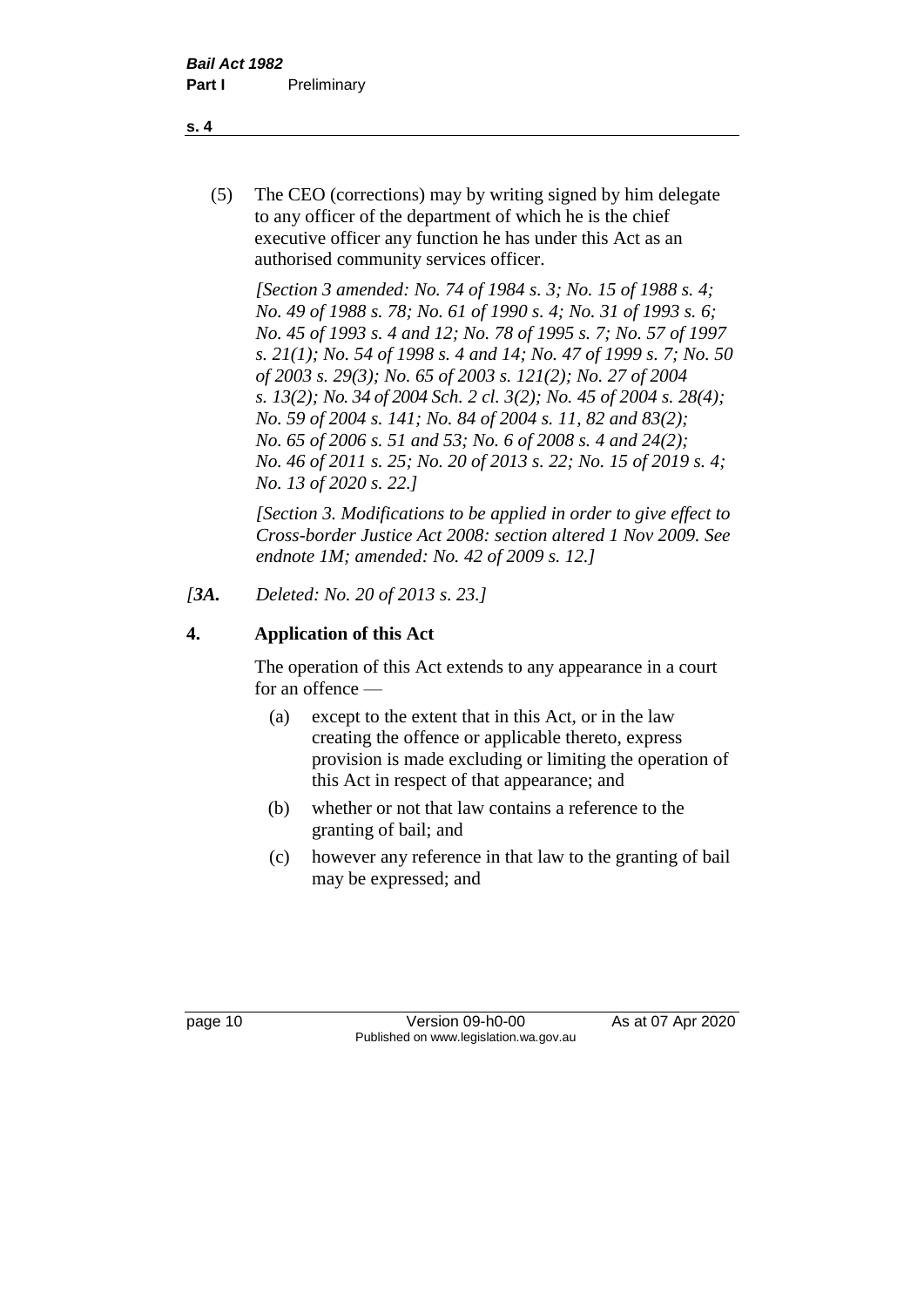(d) as if any reference therein to the taking of a recognizance were to a requirement that, except where bail is dispensed with under this Act, the accused enter into a bail undertaking.

*[Section 4 amended: No. 84 of 2004 s. 82.]*

*[4AA.* 1M *Modifications to be applied in order to give effect to Cross-border Justice Act 2008: section inserted 1 Nov 2009. See endnote 1M.]*

### **4AB.** *Courts and Tribunals (Electronic Processes Facilitation) Act 2013* **Part 2 applies**

The *Courts and Tribunals (Electronic Processes Facilitation) Act 2013* Part 2 applies to this Act.

*[Section 4AB inserted: No. 20 of 2013 s. 24.]*

#### **4A. Accused appearing on summons or court hearing notice, detention and bail of**

- $(1)$  Where
	- (a) an accused has appeared in court for an offence pursuant to a summons or court hearing notice issued under the *Criminal Procedure Act 2004*; and
	- (b) a judicial officer adjourns the proceedings,

the accused is not to be detained in custody to further appear before the court for that offence unless the judicial officer so orders.

- (2) If an order is made under subsection (1), the duty described in section 7(1) applies.
- (3) On any appearance in court by the accused a judicial officer to whom section 7(1) applies may revoke an order made under subsection  $(1)$ .

*[Section 4A inserted: No. 6 of 2008 s. 6(1).]*

As at 07 Apr 2020 Version 09-h0-00 page 11 Published on www.legislation.wa.gov.au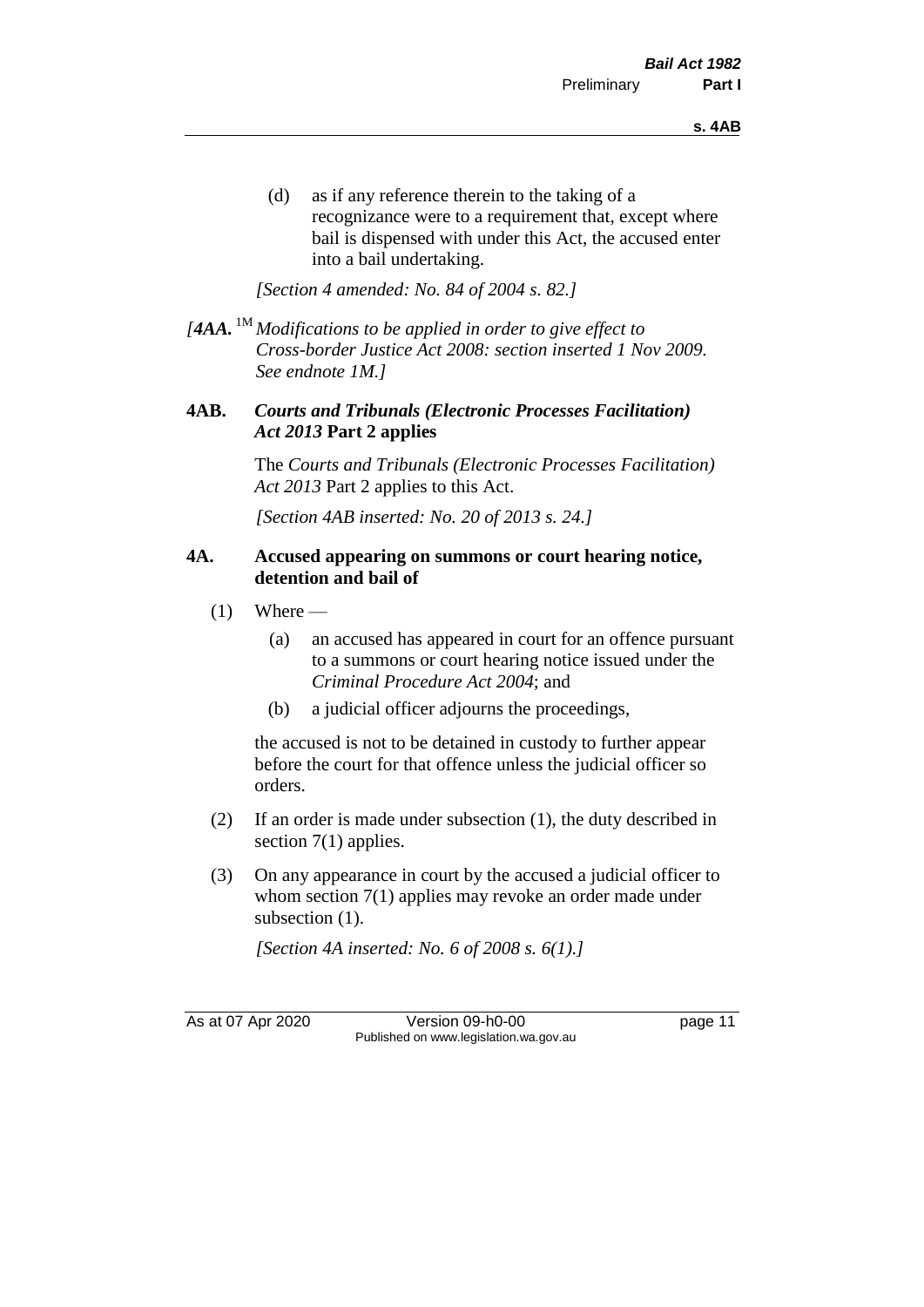**s. 5**

## **Part II — Rights of accused in relation to bail**

*[Heading amended: No. 84 of 2004 s. 82.]* 

## **5. Accused's rights to have bail considered**

- (1) An accused who is in custody for an offence awaiting his initial appearance in court therefor is entitled —
	- (a) subject to sections 9, 10, 12 and 16(2), to have his case for bail for that appearance considered under and in accordance with this Act as soon as is practicable;
	- (b) if his case is not so considered, or if he is refused bail or is not released on bail, to be brought before a court as soon as is practicable.
- (2) An accused who is in custody awaiting any appearance in court for an offence, other than an initial appearance, is entitled, subject to sections 7B, 7C, 7E, 9 and 10, to have his case for bail for that appearance considered under and in accordance with this Act.

*[Section 5 amended: No. 74 of 1984 s. 4; No. 84 of 2004 s. 82; No. 6 of 2008 s. 7.]* 

#### **6. Arresting officer's duty to consider bail**

- (1) This section applies to a police officer or other person (the *arrester*) who —
	- (a) charges a person who is under arrest (the *accused*) with an offence; and
	- (b) does not release the accused unconditionally under section 142 of the *Criminal Investigation Act 2006*,

or who arrests a person under a warrant.

- (2) This section is subject to  $-$ 
	- (a) the exercise of the power conferred by section 9; and
	- (b) sections 10, 12 and 16 and Schedule 1 Part C clauses 3A and 3D.

page 12 Version 09-h0-00 As at 07 Apr 2020 Published on www.legislation.wa.gov.au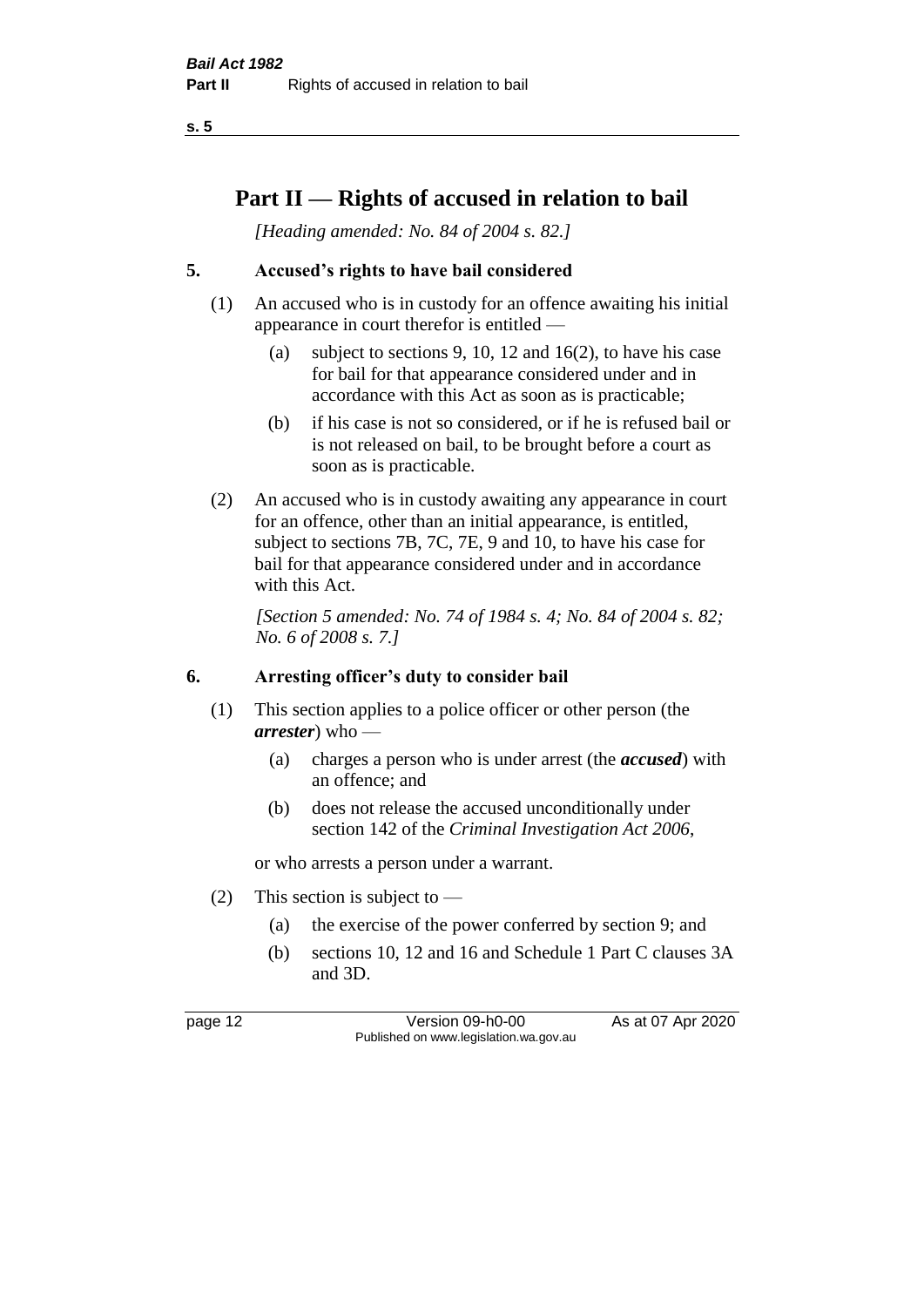- (3) The duties in this section shall be performed whether or not an application for bail is made by or on behalf of the accused.
- (4) As soon as is practicable after the accused is charged, or arrested under a warrant, as the case may be, the arrester shall either —
	- (a) bring the accused or cause the accused to be brought before a court; or
	- (b) perform the other duties of the arrester under this section.
- (5) If the arrester has power to grant the accused bail, the arrester shall consider the accused's case for bail.
- (6) If the arrester does not have power to grant the accused bail, the arrester shall, unless subsection (8), (9), (10) or (11) applies, bring or cause the accused to be brought before an authorised police officer or a justice or, in the case of a child, any authorised officer or a justice, who shall consider the accused's case for bail as soon as is practicable.
- (7) Even if the arrester has power to grant the accused bail, the arrester may, instead of complying with subsection (5), comply with subsection  $(6)$  as if the arrester did not.
- (8) If under section 15 only a judge of the Supreme Court or a judge of the Children's Court has power to grant the accused bail, the arrester shall bring the accused or cause the accused to be brought before a judge of the Supreme Court or a judge of the Children's Court, as the case requires, who shall consider the accused's case for bail as soon as is practicable.
- (9) If under section 16 only a justice has power to grant the accused bail, the arrester shall bring the accused or cause the accused to be brought before a justice, who shall consider the accused's case for bail as soon as is practicable.
- (10) If section 16A applies, the arrester shall bring the accused or cause the accused to be brought before a court or judge referred

As at 07 Apr 2020 Version 09-h0-00 page 13 Published on www.legislation.wa.gov.au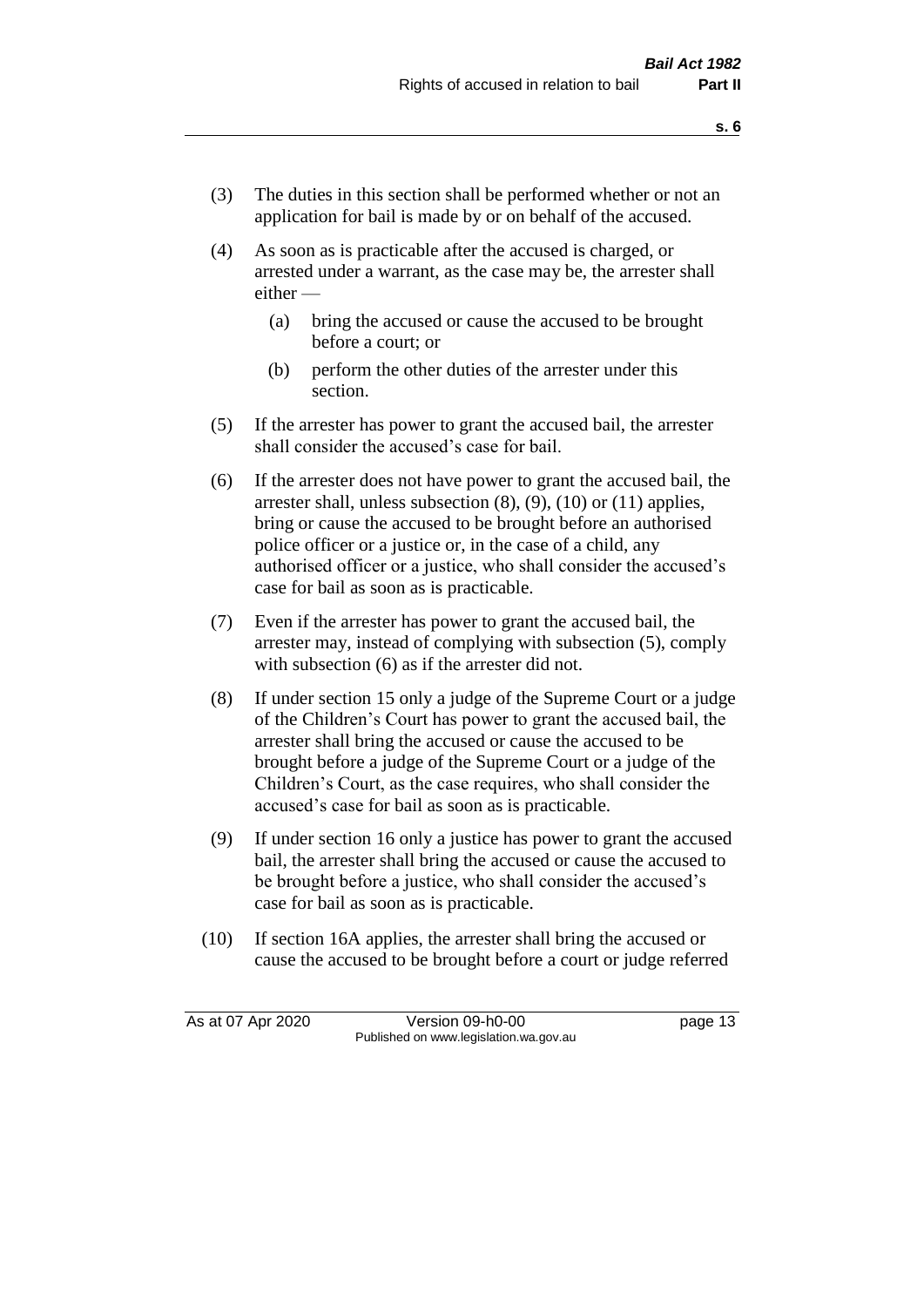**s. 6A**

to in section 16A(1), who shall consider the accused's case for bail as soon as is practicable.

(11) If section 16B applies, the arrester must bring the accused or cause the accused to be brought before a court constituted by a judicial officer other than a justice, who must consider the accused's case for bail as soon as is practicable.

> *[Section 6 inserted: No. 59 of 2006 s. 4(1); amended: No. 21 of 2017 s. 4; No. 15 of 2019 s. 5.]*

### **6A. Officials considering bail may order release without bail**

(1) In this section —

*accused* means an accused who is under arrest, other than pursuant to a warrant;

*released* means released from custody without being required to enter into, or without having entered into, a bail undertaking;

*serious offence* means an indictable offence the penalty specified by a written law for which is or includes imprisonment for 5 years or more or life;

*summary court* means the Magistrates Court or the Children's Court.

- (2) An authorised officer or justice who is considering an accused's case for bail for an initial appearance in a summary court on a charge of an indictable offence that is not a serious offence may order that the accused be served with a summons under the *Criminal Procedure Act 2004*, and released, in respect of the charge unless satisfied —
	- (a) that there are reasonable grounds to suspect the accused would not obey the summons if served with it; or
	- (b) that not releasing the accused is justified under subsection (4) or for any other reason.
- (3) An authorised officer or justice who is considering an accused's case for bail for an initial appearance in a summary court on a charge of a simple offence must order that the accused be served with a court hearing notice under the *Criminal Procedure*

page 14 Version 09-h0-00 As at 07 Apr 2020 Published on www.legislation.wa.gov.au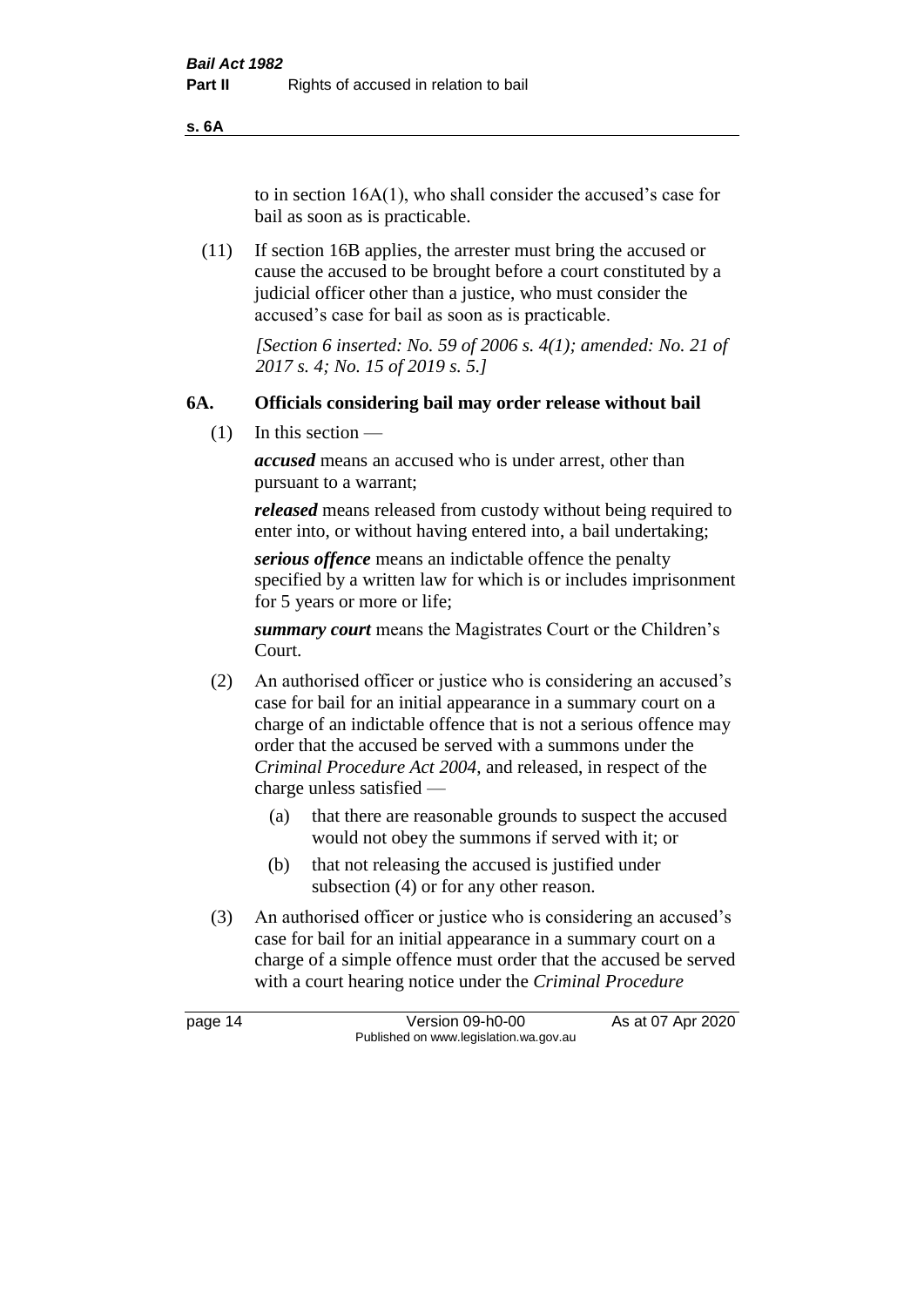*Act 2004*, and released, in respect of the charge unless satisfied —

- (a) that the presence of the accused when the charge is dealt with is likely to be necessary for any reason or for sentencing purposes; or
- (b) that not releasing the accused is justified under subsection (4) or for any other reason.
- (4) Not releasing an accused is justified if there are reasonable grounds to suspect that if the accused were released —
	- (a) the accused
		- (i) would commit an offence; or
		- (ii) would continue or repeat an offence with which he or she is charged; or
		- (iii) would endanger another person's safety or property; or
		- (iv) would interfere with witnesses or otherwise obstruct the course of justice, whether in relation to the accused or any other person;
		- or
	- (b) the accused's safety would be endangered.
- (5) This section does not affect the operation of section 28 or 30 of the *Criminal Procedure Act 2004*.

*[Section 6A inserted: No. 59 of 2006 s. 5.]* 

#### **7. Unconvicted accused, court to consider bail for**

(1) Upon and following an accused's initial appearance in court for an offence every judicial officer who may thereafter order his detention or continued detention in custody before conviction for the offence is under a duty, unless section 7B, 7C or 7E applies, to consider the accused's case for bail, whether or not an application for bail is made by the accused or on his behalf.

*[(2)-(4) deleted]*

As at 07 Apr 2020 Version 09-h0-00 page 15 Published on www.legislation.wa.gov.au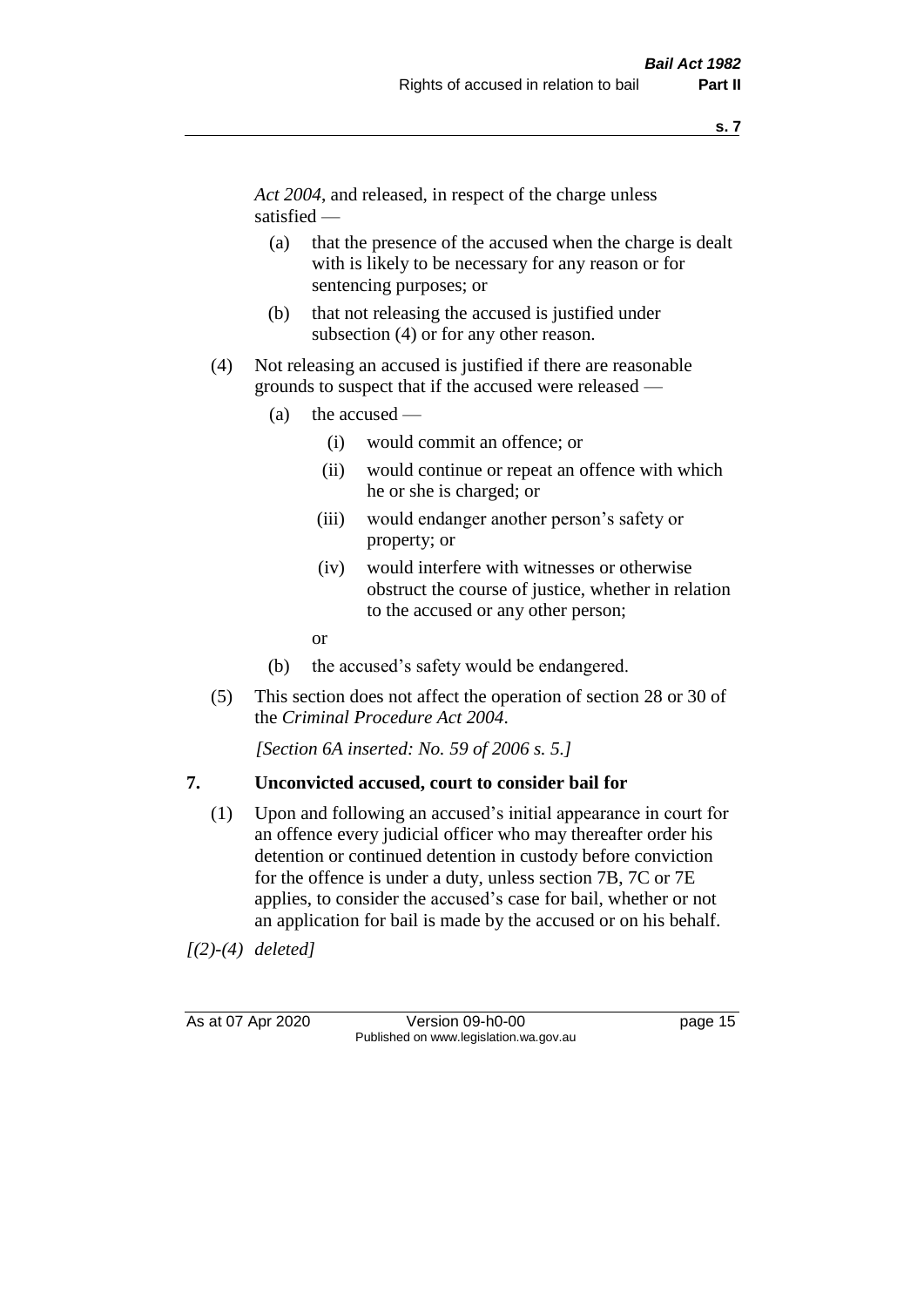**s. 7A**

(5) The operation of this section is subject to the exercise of the powers conferred by sections 7A and 9 and to the provisions of sections 10, 12 and 16(2) and Schedule 1 Part C clauses 3A, 3D and 3E.

*[Section 7 amended: No. 74 of 1984 s. 5; No. 49 of 1988 s. 80; No. 45 of 1993 s. 6; No. 84 of 2004 s. 82; No. 59 of 2006 s. 4(2); No. 6 of 2008 s. 8; No. 21 of 2017 s. 5; No. 15 of 2019 s. 6.]* 

## **7A. Bail may be dispensed with by court**

- (1) A judicial officer referred to in section 7(1) may, instead of discharging the duty imposed by that subsection, dispense with the requirement for bail for an appearance in court for an offence by an accused if the judicial officer —
	- (a) has jurisdiction to do so under section 13A(1); and
	- (b) may properly do so under section 13A(2).
- (2) Where the requirement for bail is dispensed with under this section, the accused has a right to be at liberty until the accused is required to appear before a court for the offence, but subject  $to -$ 
	- (a) section 59A; and
	- (b) any requirement that the accused be in custody for some other offence or reason.

*[Section 7A inserted: No. 6 of 2008 s. 9(1).]*

## **7B. Adult accused of murder**

 $(1)$  In this section —

*judge* means a judge of the Supreme Court.

- (2) This section applies where
	- (a) an accused is in custody for an offence of murder so that under section 15 only a judge has power to grant bail; and

page 16 Version 09-h0-00 As at 07 Apr 2020 Published on www.legislation.wa.gov.au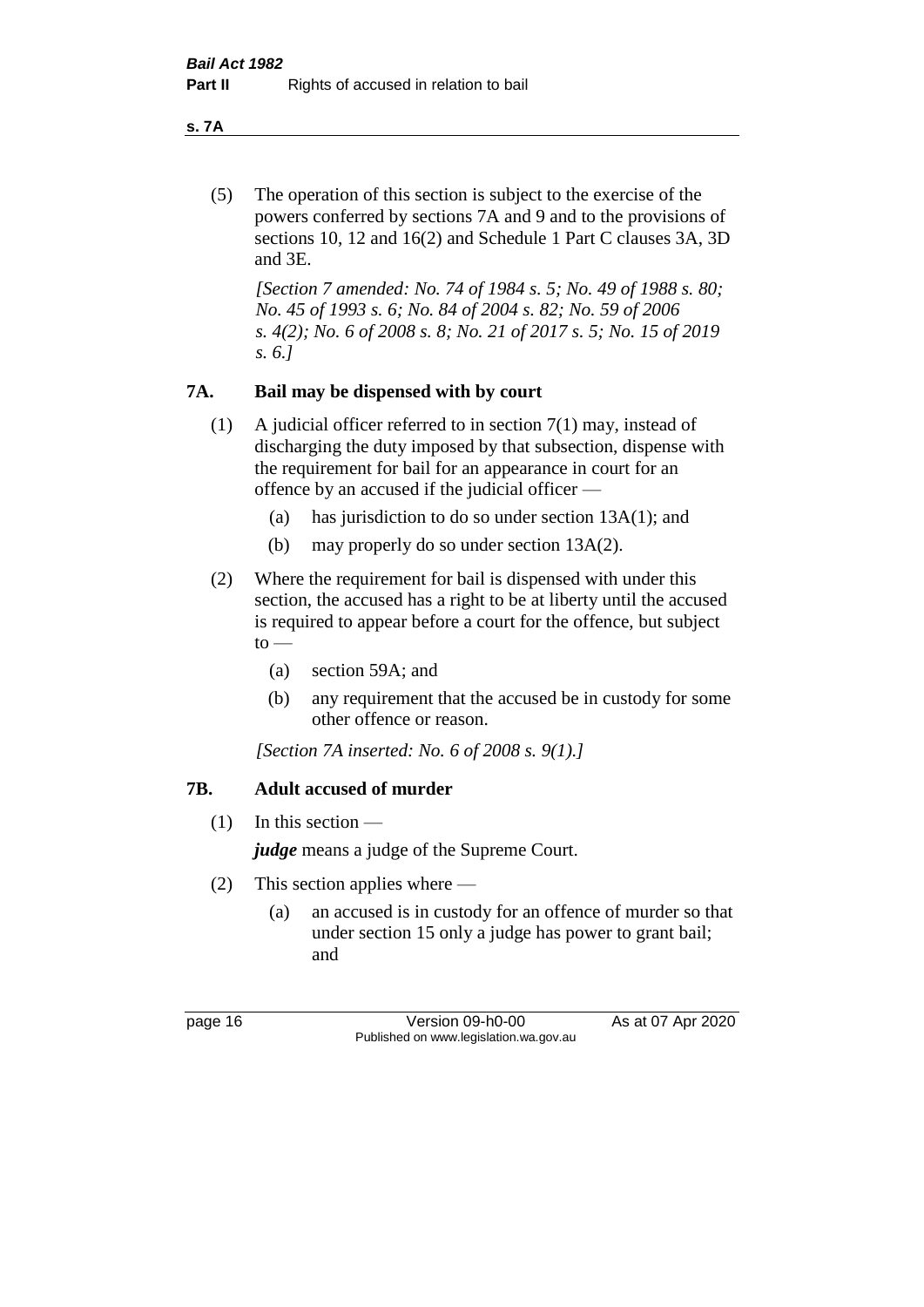- (b) the accused is not a child.
- (3) Where this section applies the accused, or a person on the accused's behalf, may make an application to a judge for bail at any time before conviction for the offence.
- (4) Upon an accused's initial appearance in court for an offence of murder, the judicial officer who may order the accused's detention in custody is under a duty to inform the accused of the right conferred by subsection (3).
- $(5)$  Where
	- (a) an accused's case for bail has been considered by a judge on an application under subsection (3); and
	- (b) bail has been refused,

the accused's case for bail shall not be considered on any subsequent occasion in the same case when the accused's continued detention may be ordered unless subsection (6) applies.

- (6) The accused's case for bail shall again be considered by a judge if the accused, or a person on the accused's behalf, applies to a judge and satisfies the judge that —
	- (a) new facts have been discovered, new circumstances have arisen or the circumstances have changed since bail was refused; or
	- (b) the accused failed to adequately present the accused's case for bail on the previous occasion.
- $(7)$  Where
	- (a) an accused's case for bail has been considered by a judge on an application under subsection (3); and
	- (b) bail has been granted,

on any subsequent appearance in the same case a judicial officer may order, notwithstanding section 15, that bail is to continue on the same terms and conditions.

As at 07 Apr 2020 Version 09-h0-00 page 17 Published on www.legislation.wa.gov.au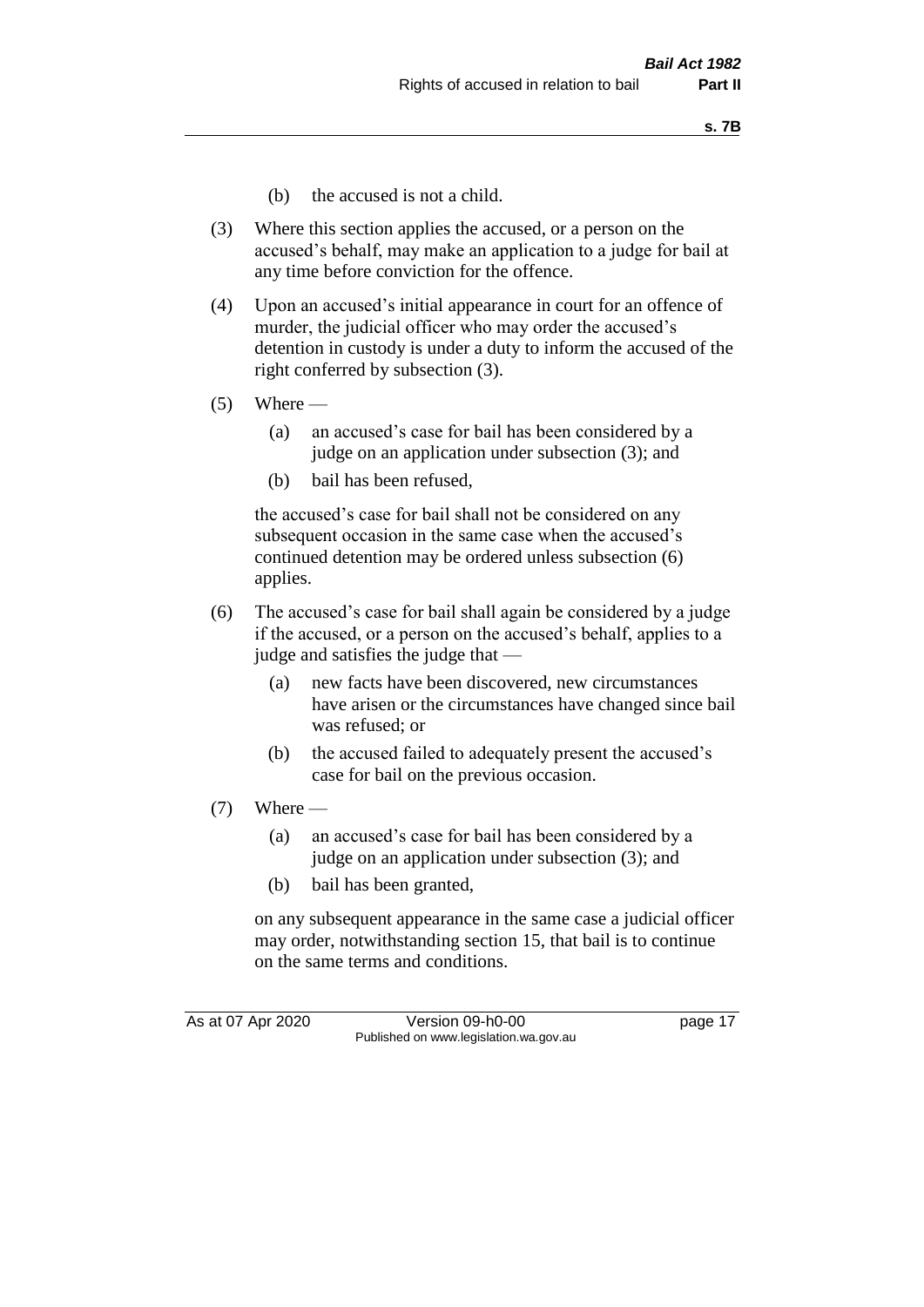#### **s. 7C**

(8) The accused is to be taken before a judge for the purposes of an application under this section only if the judge so orders.

*[Section 7B inserted: No. 6 of 2008 s. 9(1); amended: No. 29 of 2008 s. 24(2) and (3).]*

## **7C. Child accused of murder**

- (1) This section applies where a child accused is in custody for an offence of murder so that under section 15 only a judge of the Children's Court has power to grant bail.
- (2) Where this section applies, the judicial officer referred to in section 7(1) other than a judge of the Children's Court, shall, whether or not an application for bail is made by the accused or on the accused's behalf, cause the accused to be taken as soon as is practicable before a judge of the Children's Court for the purpose of having the accused's case for bail considered by the judge.
- (3) Notwithstanding subsection (2), where
	- (a) the duty described in that subsection has been discharged once in relation to a child accused's case for bail; and
	- (b) bail has on that occasion been refused by a judge of the Children's Court,

the accused's case for bail need not be considered on any subsequent occasion in the same case when the accused's continued detention may be ordered unless subsection (4) applies.

- (4) On a subsequent occasion the accused may apply to the judicial officer who may order the accused's continued detention for a reconsideration of the accused's case for bail on the ground that —
	- (a) new facts have been discovered, new circumstances have arisen or the circumstances have changed since bail was refused on the occasion mentioned in subsection (3); or

page 18 Version 09-h0-00 As at 07 Apr 2020 Published on www.legislation.wa.gov.au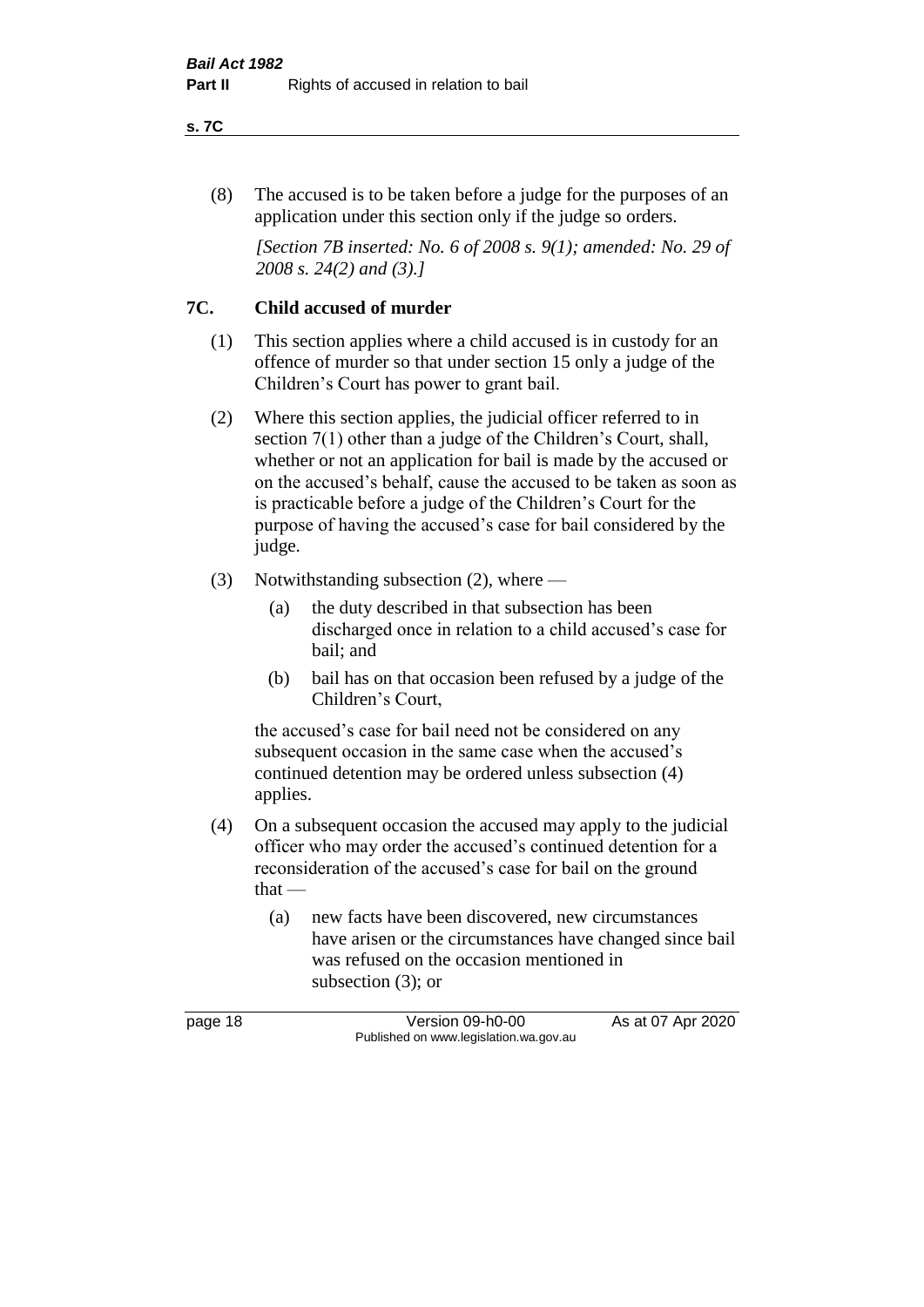- (b) the accused failed to adequately present the accused's case for bail on that occasion.
- (5) If the judicial officer is satisfied as to one or more of those grounds the judicial officer shall cause the accused to be taken as soon as is practicable before a judge of the Children's Court for the purpose of having the accused's case for bail considered by the judge.

*[Section 7C inserted: No. 6 of 2008 s. 9(1); amended: No. 29 of 2008 s. 24(4).]*

### **7D. Bail after initial decision by court, court's duty as to**

- (1) Notwithstanding section 7(1), after
	- (a) the duty described in that subsection has been discharged once in relation to an accused's case for bail; or
	- (b) a judge of the Children's Court has considered the case under section 15,

it is sufficient on any subsequent consideration of bail in the same case for a judicial officer, including a judge of the Children's Court acting under section 15, to make inquiry of the accused in terms of subsection (2).

- (2) The inquiry to be so made is  $-$ 
	- (a) whether any new fact has been discovered or new circumstance has arisen, or whether the circumstances have changed, since bail was previously granted or refused; and
	- (b) whether the accused considers that the accused failed to adequately present the accused's case for bail on a previous occasion.

As at 07 Apr 2020 Version 09-h0-00 page 19 Published on www.legislation.wa.gov.au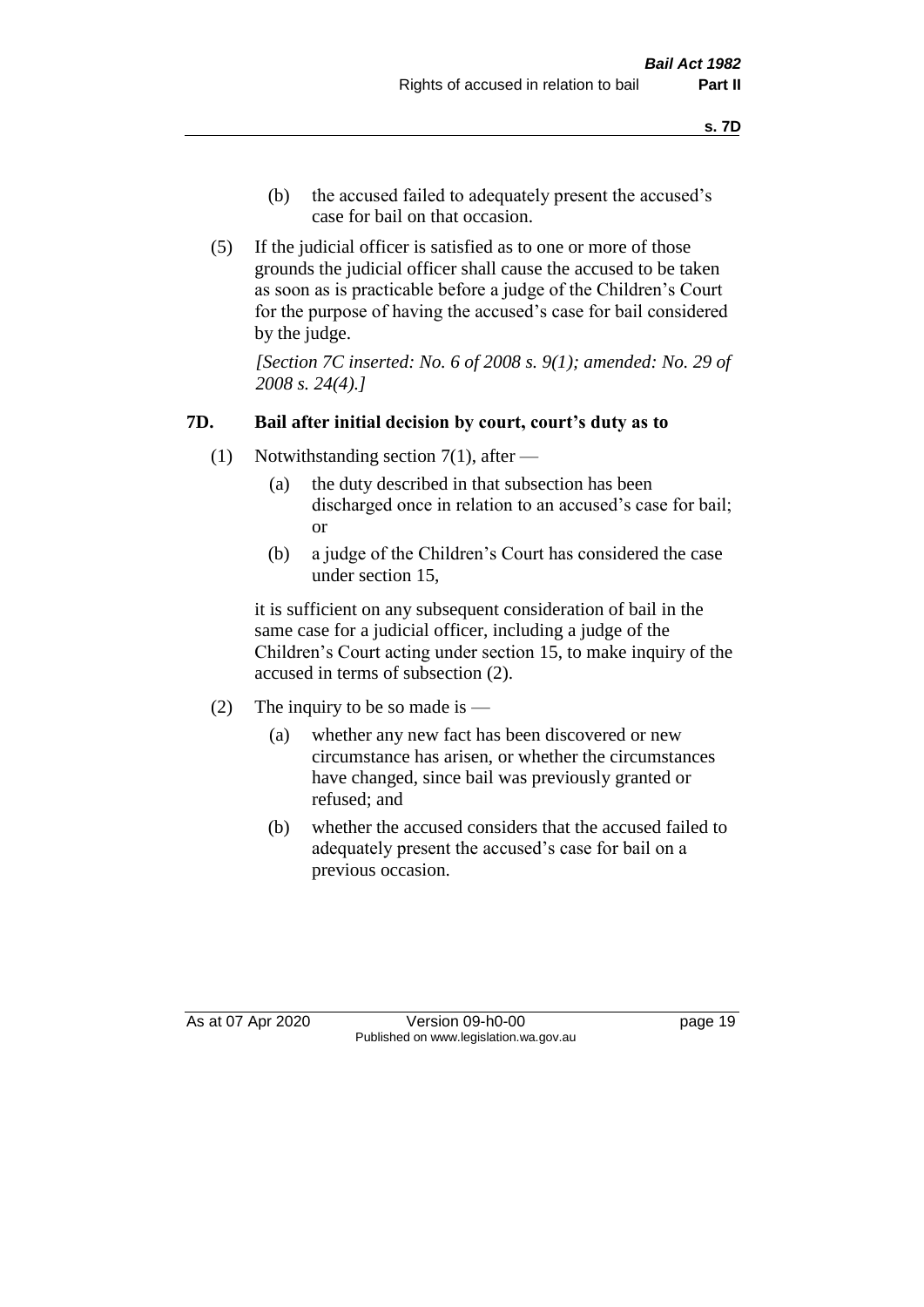**s. 7E**

(3) Unless the judicial officer is satisfied that there is any reason of the kind mentioned in subsection (2) for not doing so, the judicial officer may adopt the decision previously made in the case, but with power to make such variations of the terms and conditions of bail as the judicial officer thinks fit.

*[Section 7D inserted: No. 6 of 2008 s. 9(1).]*

## **7E. Bail refused for trial, court's duty during trial**

- $(1)$  Where
	- (a) an accused has been refused bail for the accused's appearance for trial for an offence; and
	- (b) the trial extends beyond one day,

a judicial officer referred to in section 7(1) need not comply with that subsection unless the accused, or a person on the accused's behalf, applies for bail.

(2) In subsection  $(1)$  —

*trial* means that part of proceedings for an offence when evidence is being received by the court in respect of the offence and also extends to any time when —

- (a) legal argument is being heard; or
- (b) a judicial officer or a jury is deliberating.

*[Section 7E inserted: No. 6 of 2008 s. 9(1).]*

## **7F. Appeal from court of summary jurisdiction, bail in case of**

- (1) If a person is in custody and an appeal has been commenced under the *Criminal Appeals Act 2004* Part 2 in connection with the decision by virtue of which the person is in custody, the person may apply for bail —
	- (a) if the appeal is to be heard and determined by the Court of Appeal or if an application has been made to the Court of Appeal for leave to appeal to the Court of Appeal — to a judge of appeal; or

page 20 Version 09-h0-00 As at 07 Apr 2020 Published on www.legislation.wa.gov.au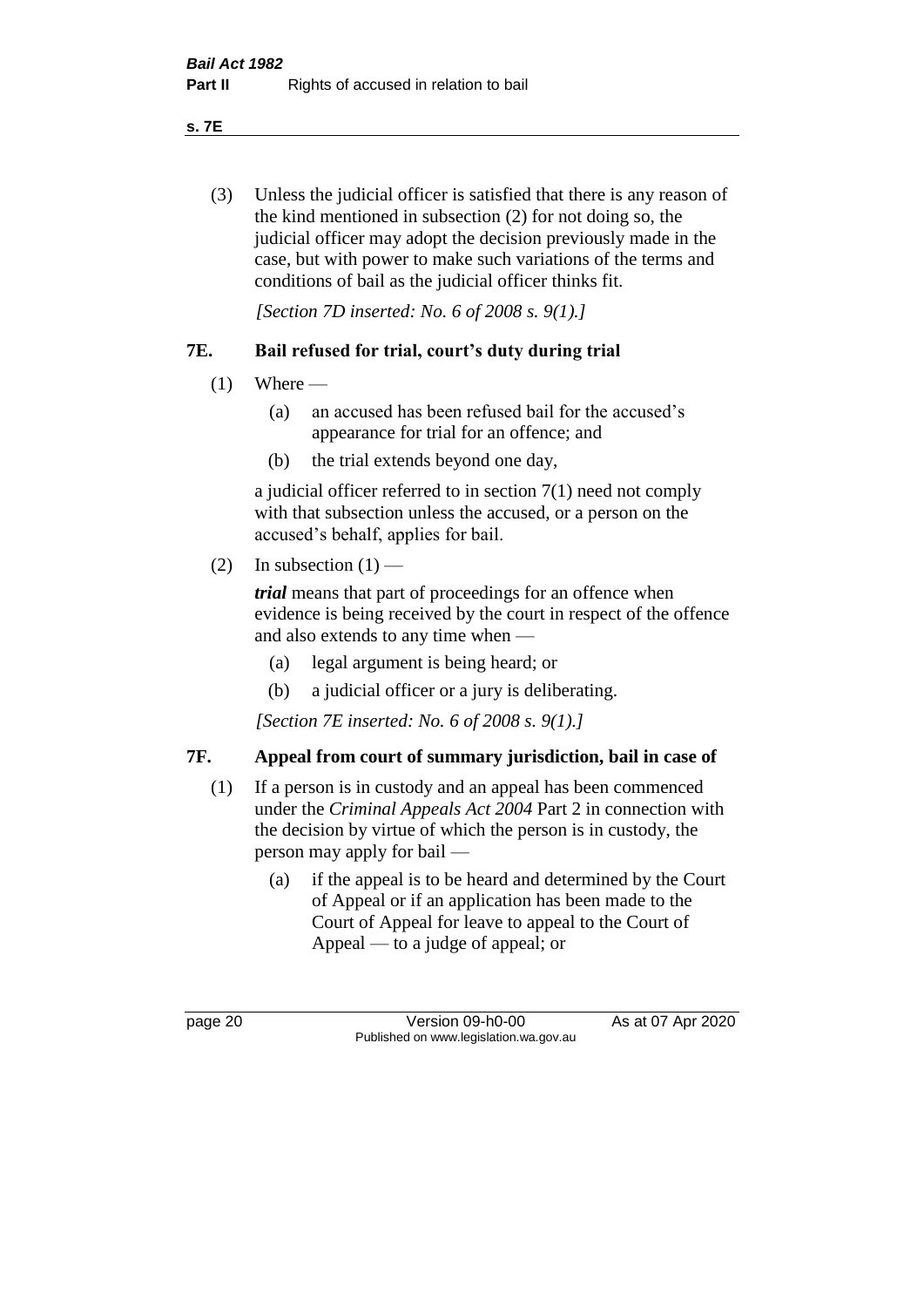- (b) in any other case to a judge of the Supreme Court.
- (2) Bail shall not be granted to an applicant for bail under subsection (1) unless —
	- (a) the applicant has given notice of the application for bail  $\mathrm{to}$  —
		- (i) the Director of Public Prosecutions; or
		- (ii) the State Solicitor,

as the case may require; and

(b) that official has been given an opportunity to be heard on the application.

*[Section 7F inserted: No. 6 of 2008 s. 9(1).]*

#### **8. Accused to be given information, approved forms etc.**

- (1) Subject to subsection (4), a judicial officer or authorised officer who is called upon to consider an accused's case for bail, on the first occasion when it arises in relation to an offence or group of offences for which an accused is required to appear, shall ensure that the accused is, or has been, given —
	- (a) such information in writing as to the effect of this Act as is prescribed for the purposes of this paragraph; and
	- (b) an approved form for completion, designed to disclose to the judicial officer or authorised officer all information relevant to the decision; and
	- (c) where the accused is unable or insufficiently able, to read, speak or write English, such assistance as he may reasonably require in order to have communicated to him the information mentioned in paragraph (a) and complete the form referred to in paragraph (b).

As at 07 Apr 2020 Version 09-h0-00 page 21 Published on www.legislation.wa.gov.au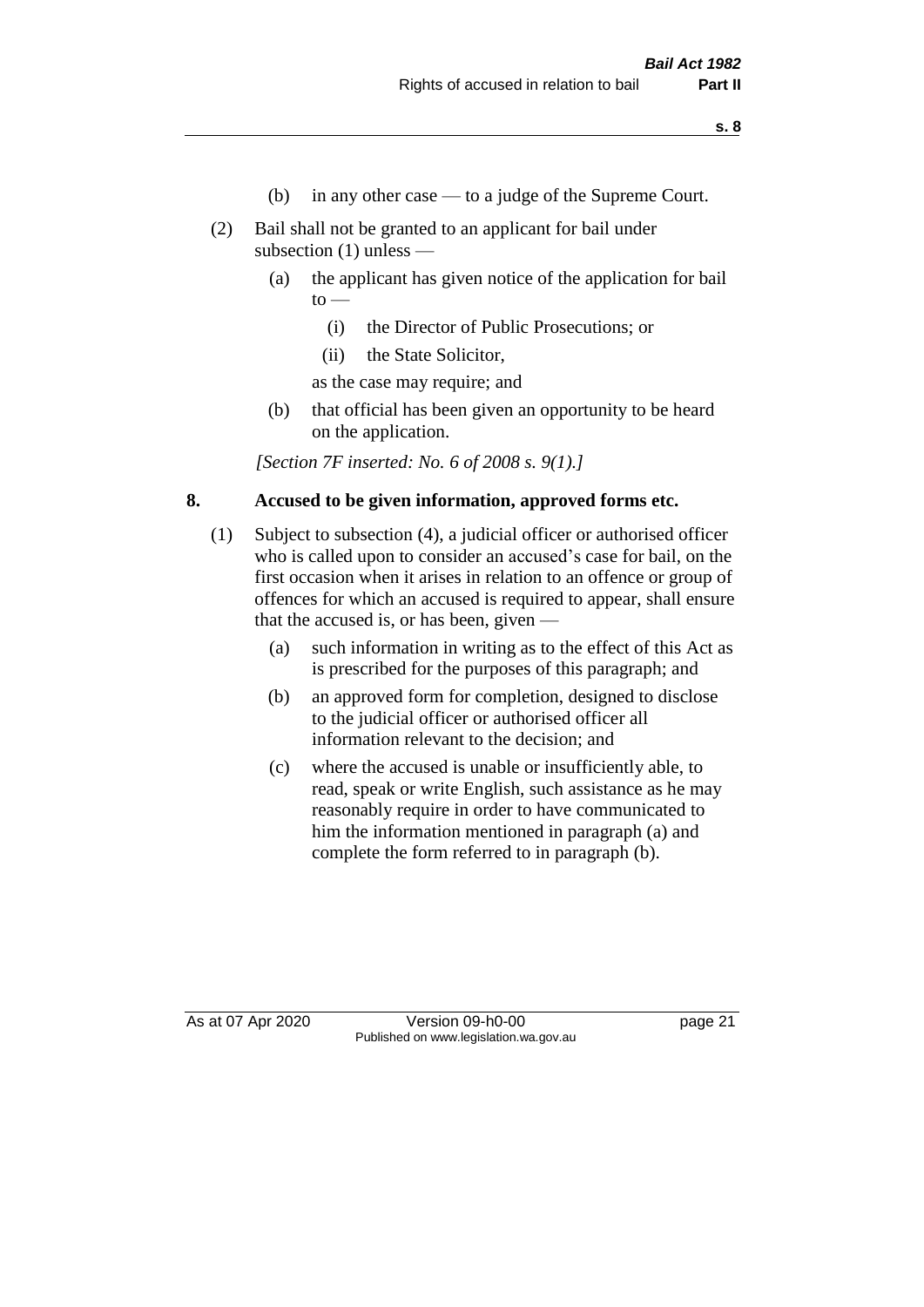- (2) After an accused case for bail has been considered once, a judicial officer or authorised officer on any subsequent consideration of bail in the same case shall —
	- (a) comply with subsection  $(1)(a)$ ; and
	- (b) either comply with subsection  $(1)(b)$  or obtain the form previously completed for the purposes of that paragraph, if any, and ensure that —
		- (i) the form is revised in order to show any changes which he is informed have occurred since it was completed; and
		- (ii) any assistance, of the kind referred to in subsection  $(1)(c)$  is given to the accused for the purpose of completing or revising the form, as the case may be.
- (3) Nothing in this section shall be read as limiting section 23.
- (3a) Notwithstanding subsection  $(1)(a)$  or  $(2)(a)$  a judicial officer or authorised officer need not comply with that paragraph if it appears to him that the accused's case for bail is such that bail is likely to be granted to him in accordance with this Act; but if it subsequently appears to him that bail will not be granted or that the accused is dissatisfied with any condition imposed on the grant of bail he shall then comply with that paragraph.
- (4) Notwithstanding subsection (1)(b) or (2)(b), a judicial officer or an authorised officer may dispense with completion or revision of the form referred to in those paragraphs if it appears to him  $that -$ 
	- (a) the accused's case for bail is such that bail is likely to be granted to him in accordance with this Act; and
	- (b) the information in the possession of the judicial officer or authorised officer is sufficient for his consideration of the case.
- (5) Where a person has applied for bail for an appeal as mentioned in section 7F(1), this section applies as if the consideration of

page 22 Version 09-h0-00 As at 07 Apr 2020 Published on www.legislation.wa.gov.au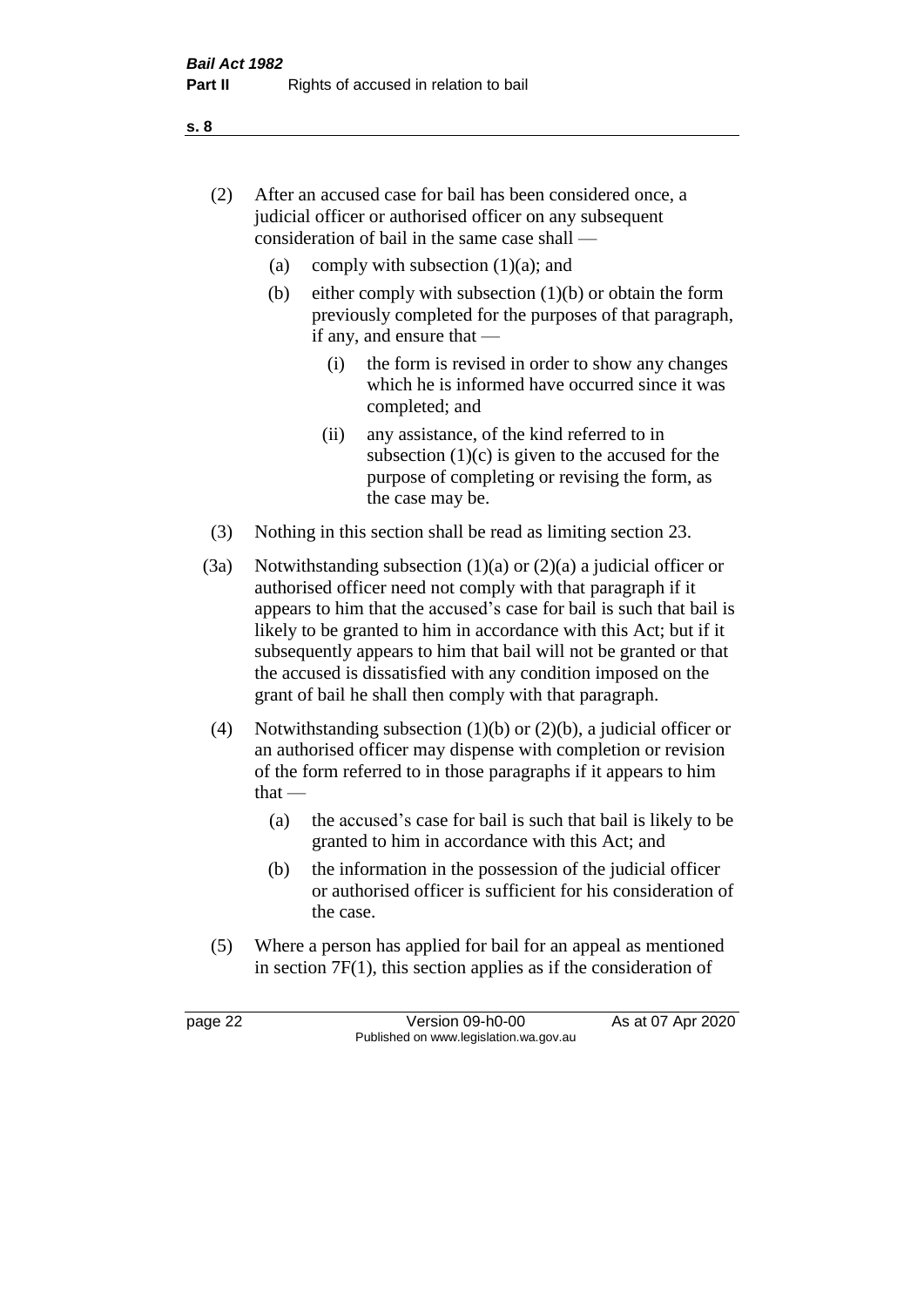**s. 9**

bail for the appeal were a first consideration of bail for an offence.

*[Section 8 amended: No. 74 of 1984 s. 6; No. 15 of 1988 s. 6; No. 33 of 1989 s. 18; No. 84 of 2004 s. 82; No. 6 of 2008 s. 9(2) and 43(1).]* 

## **9. Bail decision may be deferred until more information obtained**

- (1) Subject to section 26(2) of the *Young Offenders Act 1994*, a judicial officer or authorised officer who is called upon to consider a case for bail may defer consideration of the case for a period not exceeding 30 days if he thinks it is necessary —
	- (a) to obtain more information for the purpose of making a decision in accordance with this Act; or
	- (b) to take any step authorised by section  $24(1)$  or  $24A(1)$ or (2).
- (2) Nothing in this section shall be taken to limit the right of an accused to be brought before a court as soon as is practicable if he is not released on bail.

*[Section 9 amended: No. 57 of 1997 s. 21(2); No. 84 of 2004 s. 82; No. 6 of 2008 s. 10(1).]*

## **10. Sections 5, 6 and 7 do not apply if accused imprisoned for other cause**

Notwithstanding sections 5, 6 and 7, the rights conferred on an accused and the duties imposed on police officers, authorised officers and judicial officers by those sections in respect of an appearance in court for an offence do not arise where —

- (a) the accused is in custody for some other offence or reason (including the non-payment of a sum of money); and
- (b) the police officer, authorised officer or judicial officer is satisfied that the accused is likely to remain in custody

As at 07 Apr 2020 Version 09-h0-00 page 23 Published on www.legislation.wa.gov.au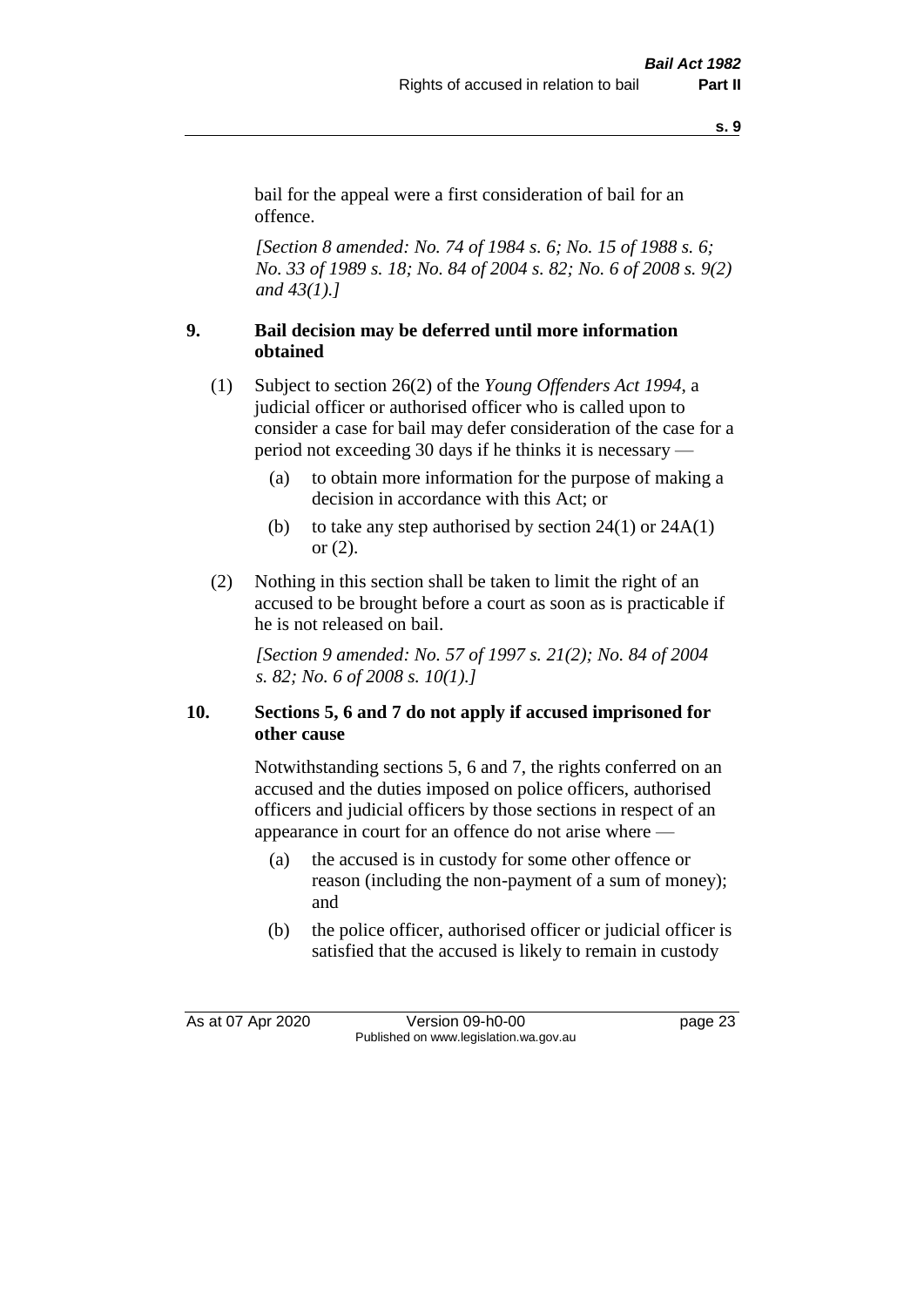#### **s. 11**

for that other offence or reason until or beyond the time for the appearance for the first-mentioned offence.

*[Section 10 amended: No. 84 of 2004 s. 82.]*

## **11. Accused's rights following grant of bail**

- $(1)$  When
	- (a) bail has been granted to an accused for an appearance in court; and
	- (b) all conditions which are to be complied with before the release of the accused have been complied with; and
	- (c) he has entered into a bail undertaking for that appearance or his bail undertaking is deemed to be amended under section 31(3),

the accused has a right to be at liberty until he is required to appear, or to next appear, before a court, but subject to —

- (d) any requirement that he be in custody for some other reason; and
- (e) the exercise of the powers in sections 14(3), 17A, 46, 50F, 54 and 55; and
- (f) the limitation mentioned in section 12.
- (2) Where the accused is in custody in a lock-up, court custody centre or prison, the right conferred by subsection (1) is also subject to the person in charge of the lock-up, court custody centre or prison either —
	- (a) signing a certificate under subsection (3); or
	- (b) receiving notice that a certificate has been signed by another person under that subsection.
- (3) After an accused becomes entitled to be at liberty as provided in subsection (1), a person referred to in section 29 may sign a certificate to that effect in the prescribed form.

page 24 Version 09-h0-00 As at 07 Apr 2020 Published on www.legislation.wa.gov.au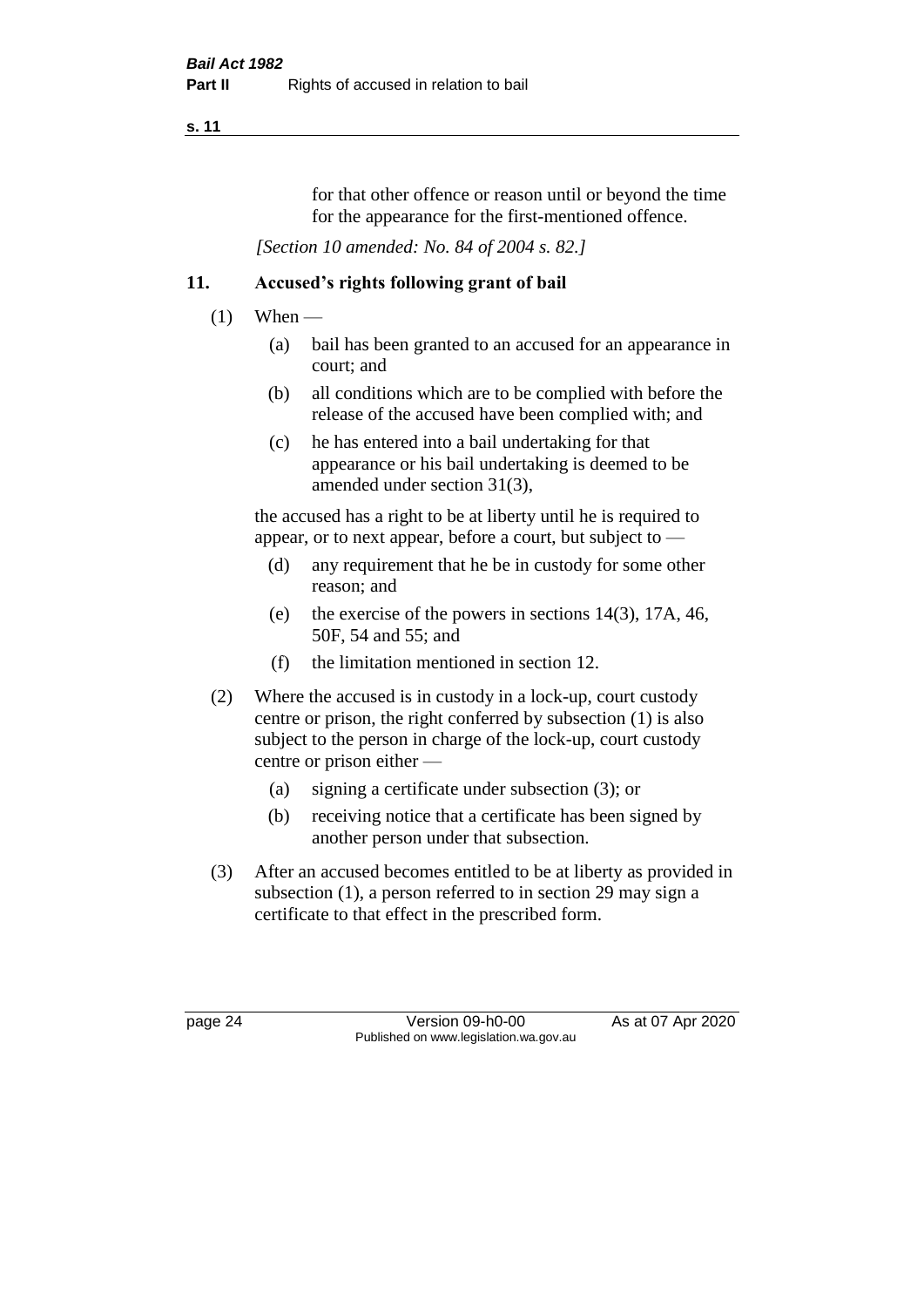- (4) The person in charge of a lock-up, court custody centre or prison in which the accused is in custody shall release the accused from custody as soon as is practicable after —
	- (a) the person in charge signs the certificate; or
	- (b) if the certificate is signed by a person other than the person in charge, the person in charge receives notice as described in subsection (2)(b).

*[Section 11 amended: No. 74 of 1984 s. 7; No. 15 of 1988 s. 7; No. 49 of 1988 s. 81; No. 45 of 1993 s. 7; No. 47 of 1999 s. 8; No. 59 of 2004 s. 141; No. 84 of 2004 s. 82; No. 6 of 2008 s. 11(1) and (2).]* 

## **12. Rights in s. 7A(2) and 11, limitations on**

The right of an accused to have his case for bail considered as soon as is practicable, his right to be at liberty as mentioned in sections 7A(2) and 11(1), and the corresponding duties created by this Part, are limited so far as is reasonably necessary for the exercise or performance by a person of any statutory power or function vested in him which requires or permits the continued custody of the accused, including the exercise of the powers set out in Part 12 of the *Criminal Investigation Act 2006* and Parts 6 and 7 of the *Criminal Investigation (Identifying People) Act 2002*.

*[Section 12 amended: No. 6 of 2002 Sch. 2 cl. 1; No. 84 of 2004 s. 82; No. 59 of 2006 s. 6; No. 6 of 2008 s. 12.]*

As at 07 Apr 2020 Version 09-h0-00 page 25 Published on www.legislation.wa.gov.au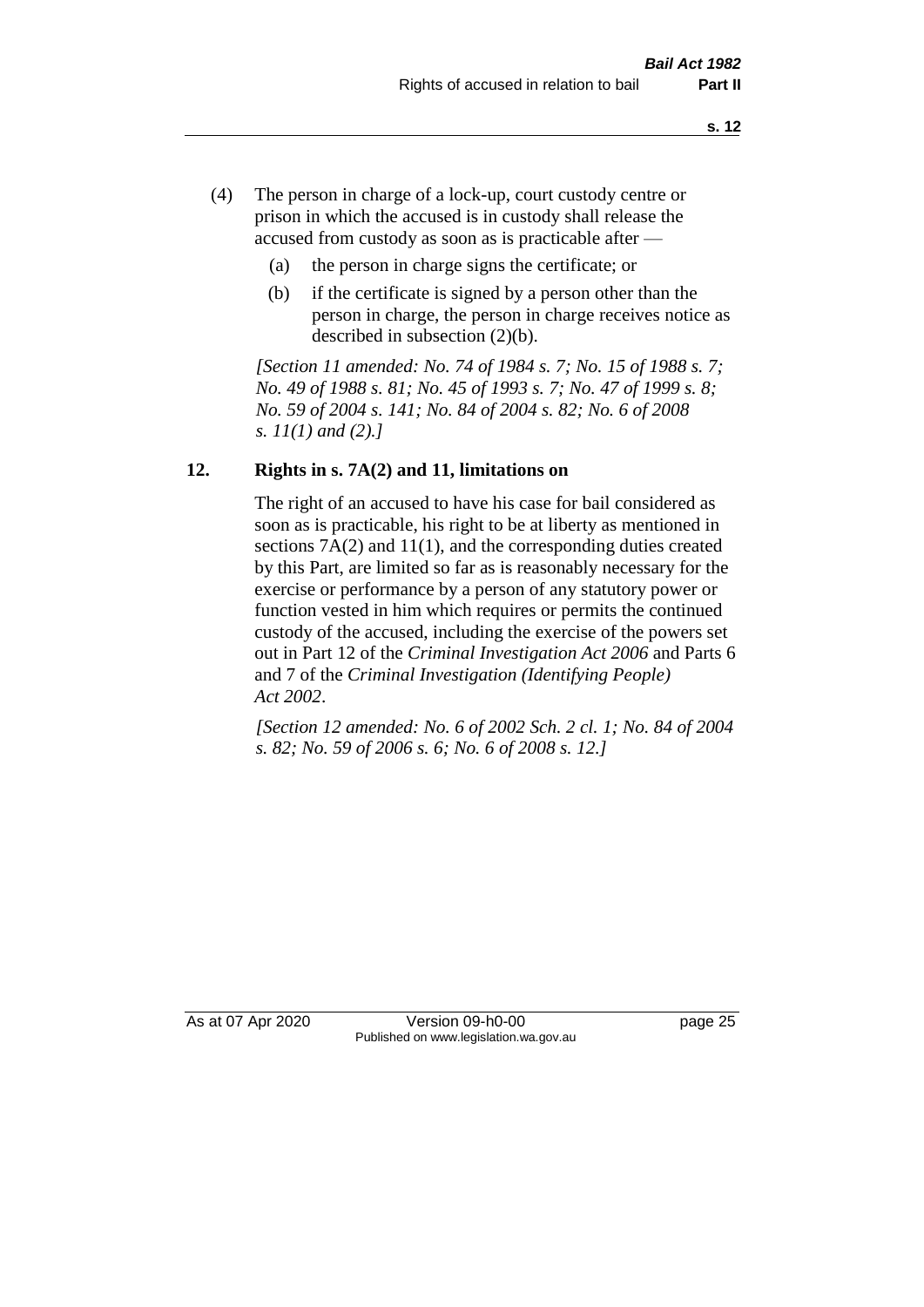**s. 13**

## **Part III — Jurisdiction relating to bail**

*[Heading inserted: No. 6 of 2008 s. 13.]*

## **13. Jurisdiction to grant bail, who has and exercise of (Sch. 1)**

- (1) Jurisdiction to grant bail for any appearance described in the first column of Part A of Schedule 1 is vested in the judicial officer or authorised officer specified in the second column of that Part opposite thereto and shall be exercised subject to and in accordance with this Part and the further provisions in Parts B, C and D of Schedule 1.
- (2) A home detention condition shall not be imposed as a condition of bail except by a judicial officer.

*[Section 13 amended: No. 61 of 1990 s. 5; No. 45 of 1993 s. 12.]* 

#### **13A. Jurisdiction in s. 7A to dispense with bail, who has and exercise of**

- (1) Jurisdiction to dispense with the requirement for bail under section 7A for any appearance described in the first column of Schedule 1 Part A clause 2 or 3 is vested, subject to Schedule 1 Part B, in the judicial officer specified in the second column of that clause opposite that description, but Schedule 1 Part A clause 7 does not apply for the purposes of this subsection.
- (2) The jurisdiction referred to in subsection (1) is exercisable  $only$ —
	- (a) in respect of an appearance in court before conviction for an offence; and
	- (b) if it appears to the judicial officer that bail would be granted in accordance with Schedule 1 Part C clause 1 or 2 but that in the circumstances the completion of bail papers is an unnecessary imposition.
- (3) Where a judicial officer dispenses with the requirement for bail for an appearance by an accused the registrar of the court shall,

page 26 Version 09-h0-00 As at 07 Apr 2020 Published on www.legislation.wa.gov.au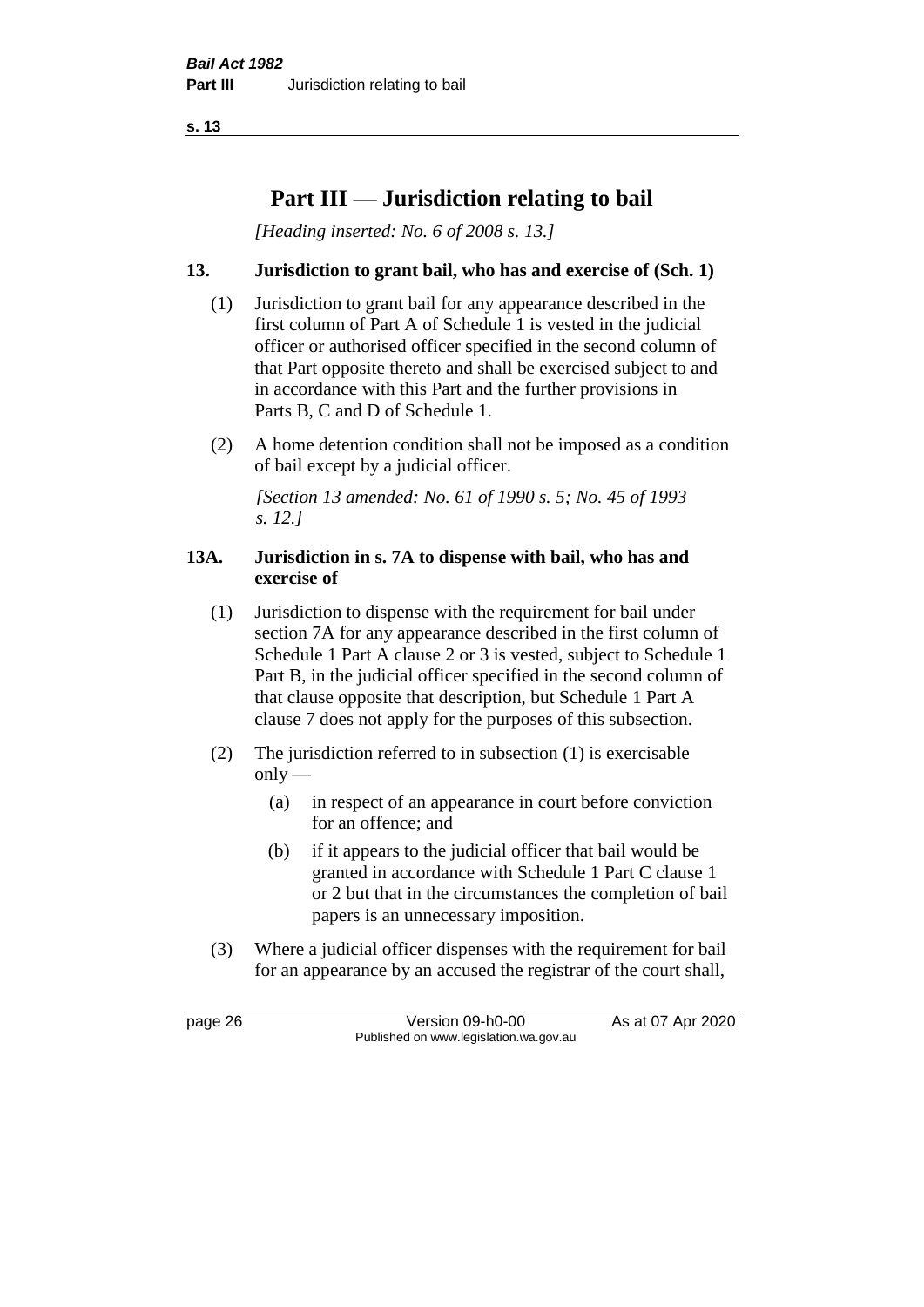in accordance with section 13B, give written notice to the accused of the time and place for the appearance.

*[Section 13A inserted: No. 6 of 2008 s. 14.]*

## **13B. Notices under s. 13A(3), service and proof of**

- (1) A written notice to an accused under section  $13A(3)$  shall be
	- (a) given to the accused personally; or
	- (b) sent to the accused by post to the accused's address appearing in the records of the court; or
	- (c) in urgent cases or with the accused's consent, provided to the accused by electronic means in accordance with the regulations.
- (2) A person who gives, sends or provides a notice in accordance with subsection (1) shall endorse on a file copy of the notice a certificate showing —
	- (a) that the person has done so; and
	- (b) the time of doing so.
- (3) If a notice is sent by post under subsection  $(1)(b)$ , the notice is to be presumed, unless the contrary is shown, to have been received at the time when, in the ordinary course of events, it would have been delivered.
- (4) In any proceedings
	- (a) a document purporting to be a copy of a notice referred to in subsection (1) is evidence of the terms of the notice; and
	- (b) an endorsement on a copy of a notice referred to in subsection (2) purporting to be a certificate referred to in that subsection is evidence of the matters appearing in the certificate without proof of the signature of the person who made the endorsement.

*[Section 13B inserted: No. 6 of 2008 s. 14; amended: No. 20 of 2013 s. 25.]*

As at 07 Apr 2020 Version 09-h0-00 page 27 Published on www.legislation.wa.gov.au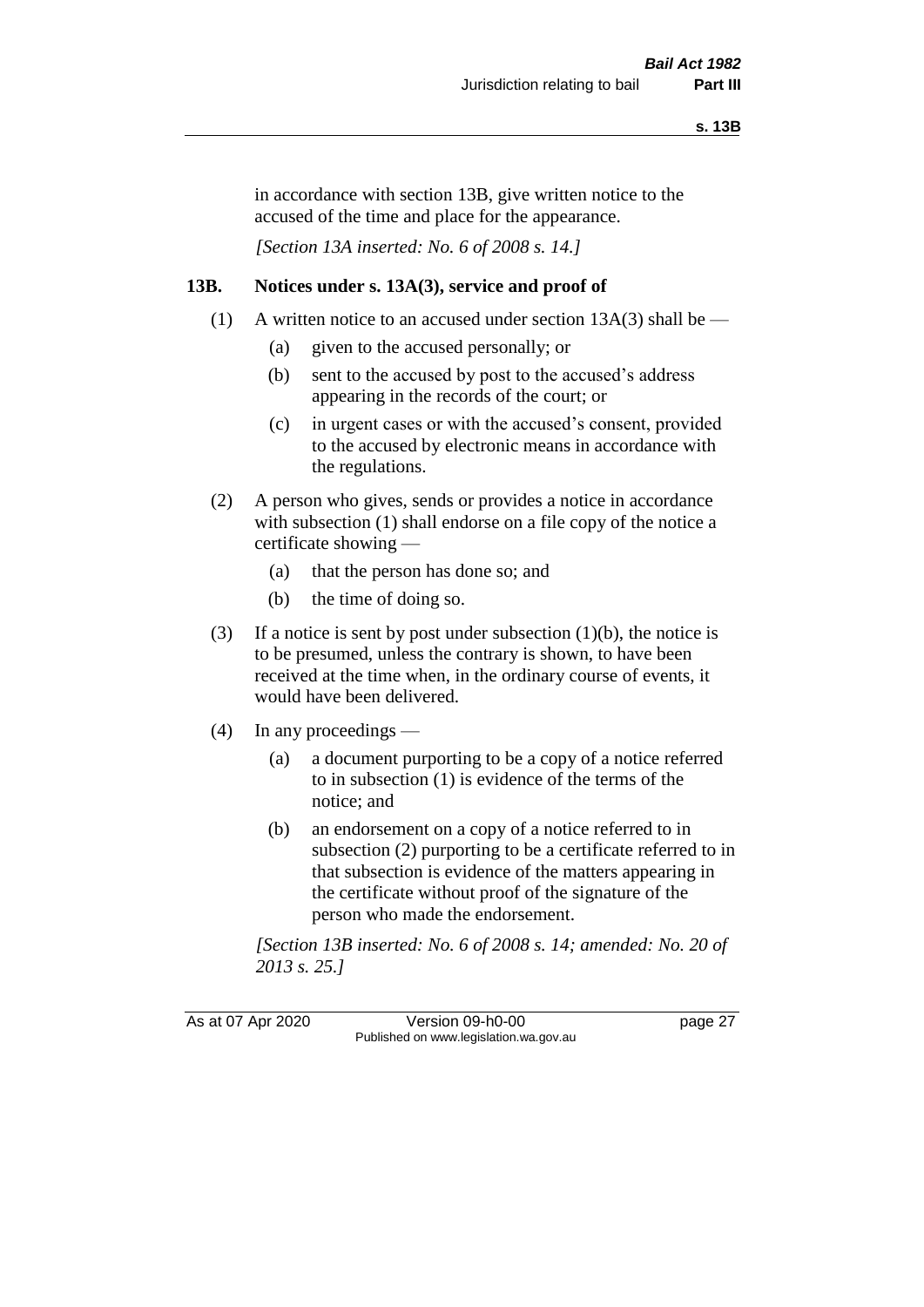## **14. Judges, jurisdiction of**

- (1) A judge may, in accordance with this Act
	- (a) exercise a power to grant bail which is conferred upon any other judicial officer or any authorised officer by this Act; and
	- (b) revoke or vary any bail previously granted by any other such officer; and
	- (c) under section 7A dispense with the requirement for bail or revoke an existing dispensation.
- (2) Subject to subsection (2a), the jurisdiction of a judge under subsection (1) in respect of an appearance by an accused may be invoked by application made by either the prosecutor or the accused, and whether or not any other judicial officer has —
	- (a) previously granted, refused or dispensed with bail; or
	- (b) exercised any power conferred on him by section 55,

in respect of that appearance.

- (2a) After the jurisdiction under subsection (1) has been invoked once by an accused in relation to an offence or group of offences for which he is required to appear, it may not be further invoked by that accused in relation to that offence or group of offences unless the accused satisfies a judge that —
	- (a) new facts have been discovered, new circumstances have arisen or the circumstances have changed since the occasion when the jurisdiction was invoked; or
	- (b) he failed to adequately present his case for bail on that occasion.
- (3) Where under subsection (1) a judge
	- (a) revokes the bail of an accused who is at liberty, he may order that the accused be returned to custody to await the appearance for which the bail was granted;

page 28 Version 09-h0-00 As at 07 Apr 2020 Published on www.legislation.wa.gov.au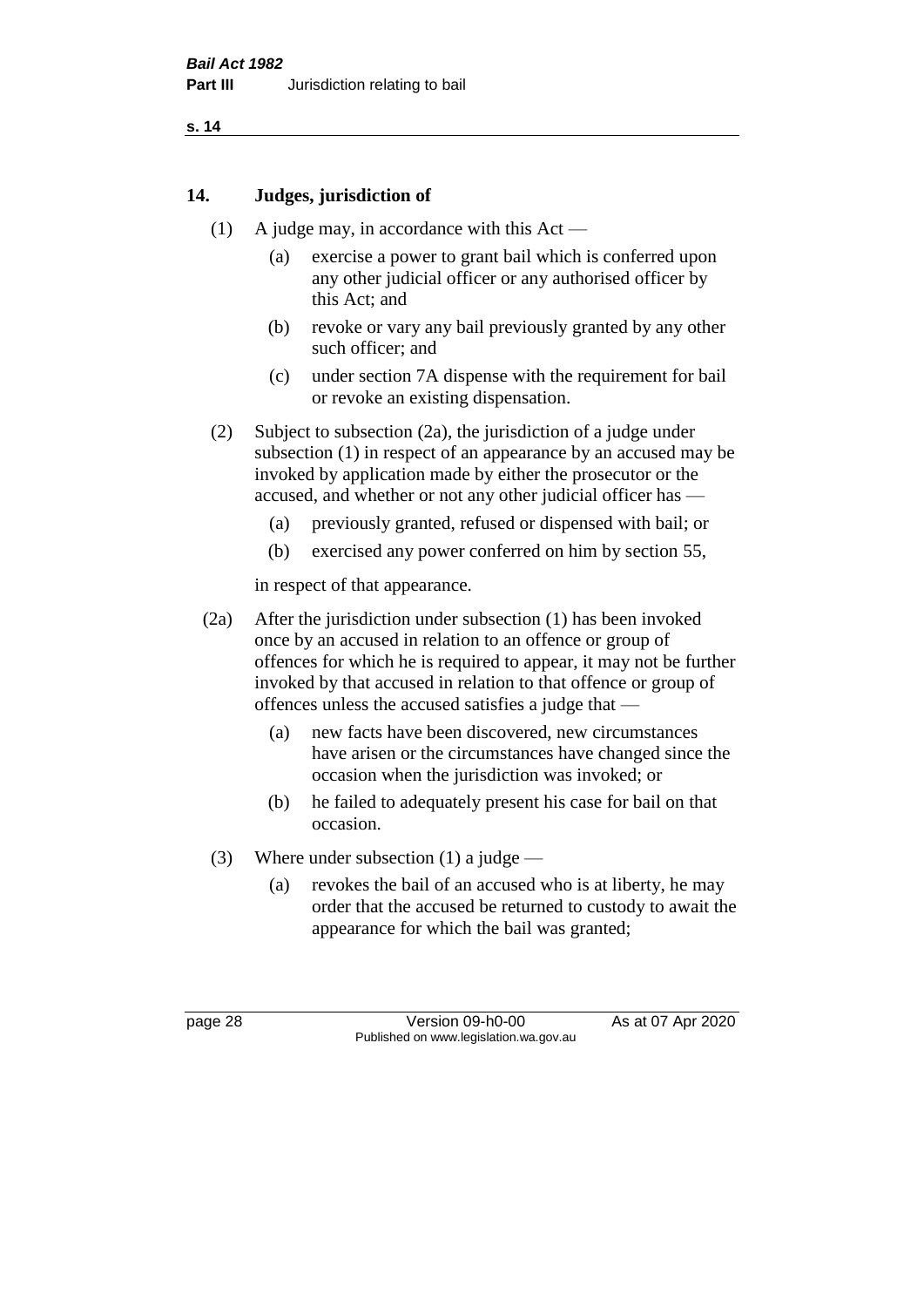and the judge may issue any warrant which may be necessary to carry such an order into effect.

- (4) In this section
	- (a) references to a judge are references
		- (i) in the case of a child charged with an offence before the Children's Court, to a judge of that Court; and
		- (ii) in the case of an accused committed for trial or sentence to the District Court, to a judge of that Court; and
		- (iii) in any other case, to a judge of the Supreme Court;
		- and
	- (b) references to any other judicial officer
		- (i) in relation to the exercise of powers under this section by a judge, are references to any judicial officer whose jurisdiction is inferior to that of the judge; but
		- (ii) in relation to the exercise of powers under this section by a judge of the Supreme Court, do not include a judge of the Children's Court or a judge of the District Court.

*[Section 14 amended: No. 74 of 1984 s. 8; No. 49 of 1988 s. 82; No. 84 of 2004 s. 82; No. 6 of 2008 s. 15(1)-(4).]* 

## **15. Accused charged with murder, jurisdiction as to bail for**

- (1) Where an accused is in custody for murder, the power to grant bail shall be exercised only by a judge of the Supreme Court, or in the case of an accused who is a child by a judge of the Children's Court, except —
	- (a) where section  $31(2)(d)$  applies; or

As at 07 Apr 2020 Version 09-h0-00 page 29 Published on www.legislation.wa.gov.au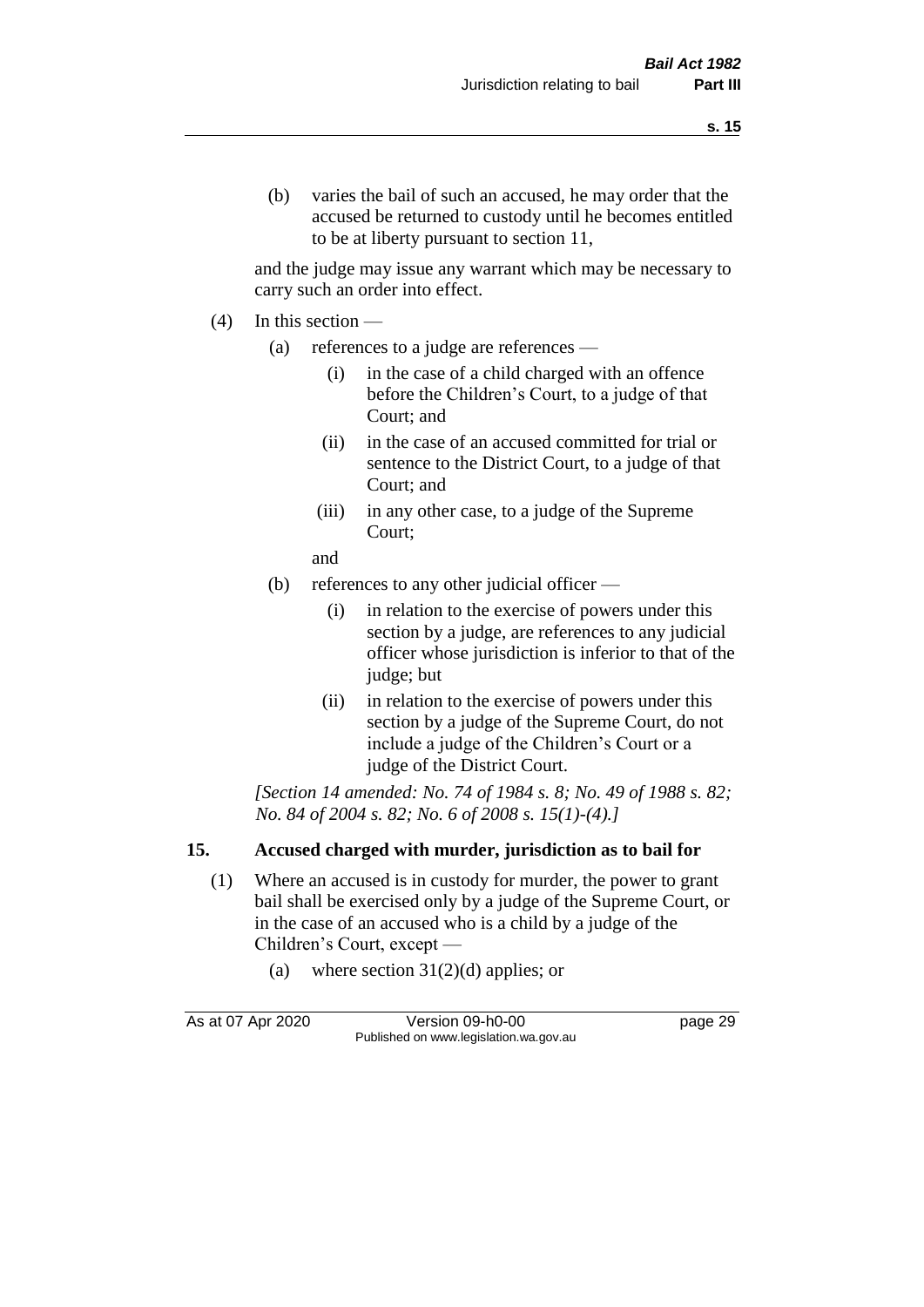**s. 15A**

- (b) to the extent that the Court of Appeal exercises its powers under Part A of Schedule 1.
- *[(2) deleted]*

*[Section 15 amended: No. 52 of 1984 s. 35; No. 74 of 1984 s. 9; No. 49 of 1988 s. 83; No. 70 of 1988 s. 45; No. 45 of 1993 s. 12; No. 45 of 2004 s. 28(4); No. 84 of 2004 s. 82; No. 29 of 2008 s. 24(5).]* 

## **15A. Appeal against judge's decision on bail, commencement and conduct**

 $(1)$  In this section —

*bail decision* means a decision —

- (a) to grant or refuse bail; or
- (b) to vary or revoke bail; or
- (c) to dispense with the requirement for bail; or
- (d) to impose any condition on a grant of bail,

and includes a decision under section 55 or 59A(4).

- (2) The prosecutor or the accused may appeal to the Court of Appeal against a bail decision of —
	- (a) a judge of the Children's Court; or
	- (b) a judge of the District Court; or
	- (c) a judge of the Supreme Court.
- (3) The leave of the Court of Appeal is required for each ground of appeal in an appeal under this section.
- (4) The *Criminal Appeals Act 2004* section 27(2), (3) and (4) apply, with necessary modifications, as if an appeal under this section were an appeal under Part 3 of that Act.
- (5) An appeal under this section shall be commenced and conducted in accordance with this section, section 15B and rules of court made by the Supreme Court.

page 30 Version 09-h0-00 As at 07 Apr 2020 Published on www.legislation.wa.gov.au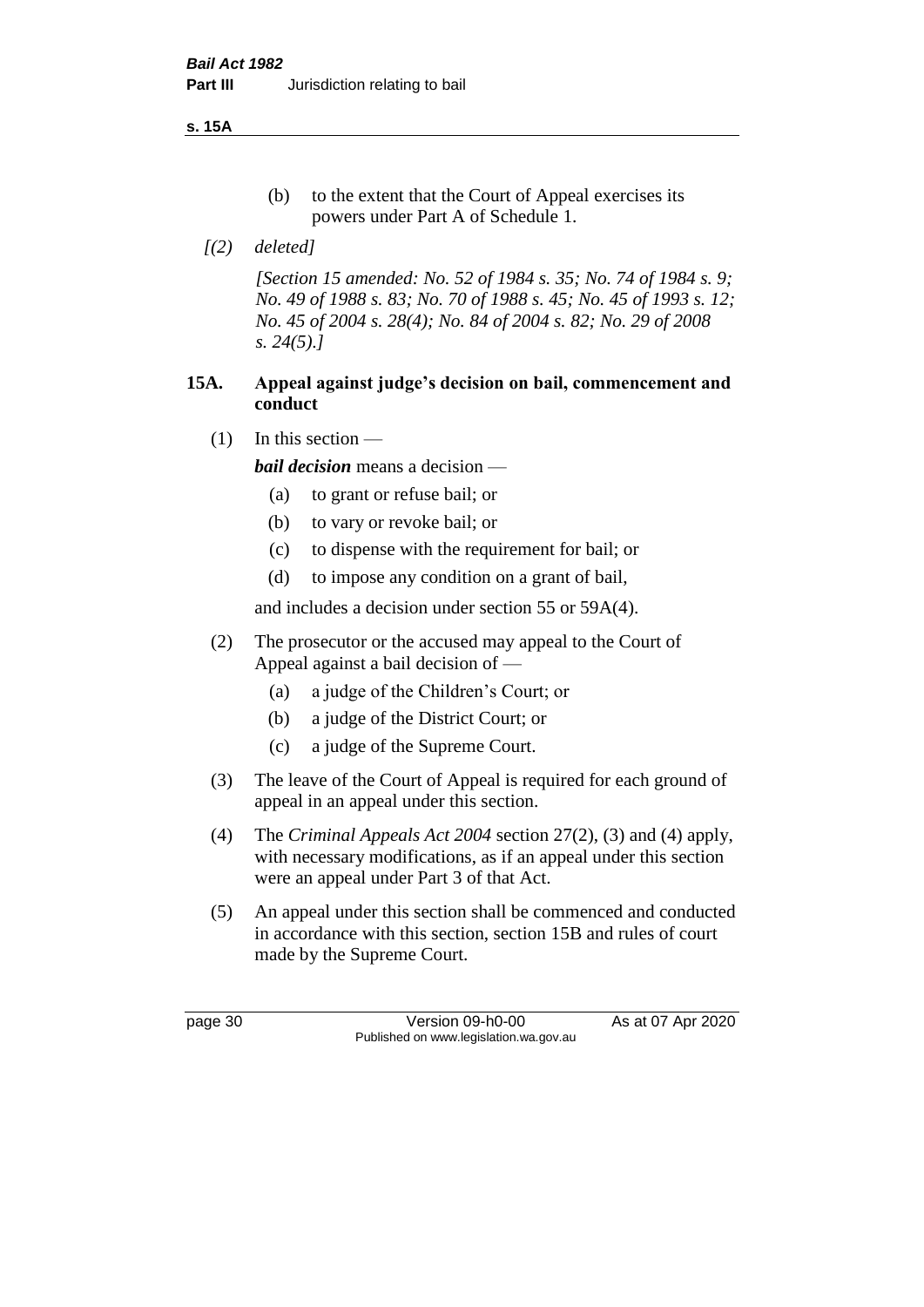- (6) An appeal under this section shall be commenced by lodging with the Court of Appeal an application for leave to appeal that sets out the grounds of the appeal.
- (7) An appeal under this section cannot be commenced later than 21 days after the date of the bail decision unless the Court of Appeal orders otherwise.
- (8) An accused who is a party to an appeal under this section and who is in custody is entitled to be present at the hearing of the appeal if the accused so requests, and any official responsible for that custody who is informed of such a request shall do what is necessary to give effect to it.
- (9) For the purposes of giving effect to a request referred to in subsection (8), arrangements may be made for the accused to appear before the Court of Appeal by means of a video link or an audio link in accordance with section 66B, unless the Court of Appeal has ordered that the accused appear before it in person.

*[Section 15A inserted: No. 6 of 2008 s. 16(1).]*

## **15B. Appeal under s. 15A, determination**

- (1) The Court of Appeal has jurisdiction to hear and determine an appeal under section 15A.
- (2) The Court of Appeal shall determine an appeal on the material and evidence that was before the judge whose decision is the subject of the appeal.
- (3) Any decision of the Court of Appeal in relation to bail shall be made in accordance with the relevant provisions of sections 13A and 17 and Schedule 1.
- (4) Where in determining an appeal the Court of Appeal revokes the bail of an accused who is at liberty, it may order that the accused be returned to custody to await the appearance for which the bail was granted.

As at 07 Apr 2020 Version 09-h0-00 page 31 Published on www.legislation.wa.gov.au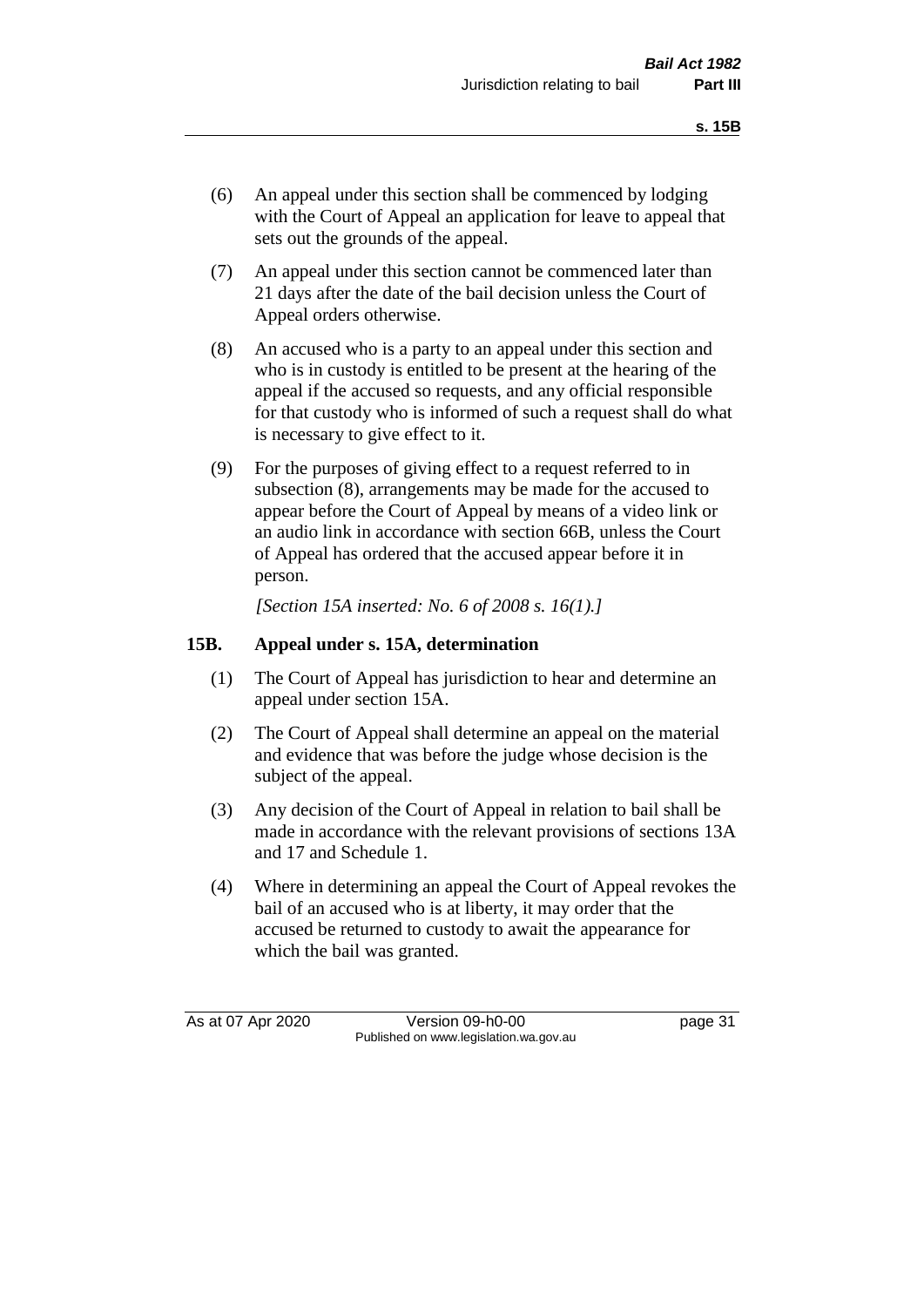- (5) Where in determining an appeal the Court of Appeal varies the bail of an accused who is at liberty, it may order that the accused be returned to custody until the accused becomes entitled to be again at liberty pursuant to section 11.
- (6) A judge of appeal may issue any warrant that may be necessary to carry into effect an order under subsection (4) or (5).

*[Section 15B inserted: No. 6 of 2008 s. 16(1).]*

## **16. Person arrested on warrant, bail of**

- (1) Subject to sections 14, 15 and 16B where the arrest of an accused for an offence is made pursuant to a warrant he shall not be granted bail before he is brought before a court or judicial officer as commanded by the warrant, except by a justice acting in terms of section 6(9).
- (2) Notwithstanding subsection (1) or any other provision of this Act, an accused who has been arrested pursuant to a warrant —
	- (a) issued under section 59B; or
	- (b) issued under the *Criminal Procedure Act 2004* for an offence against section 51(1) or (2),

shall not have a right to have his case for bail considered, and shall not be granted bail, before he is brought before the court as commanded by the warrant.

*[Section 16 amended: No. 59 of 2004 s. 141; No. 84 of 2004 s. 11 and 82; No. 59 of 2006 s. 4(3); No. 6 of 2008 s. 36(2); No. 15 of 2019 s. 7.]*

## **16A. Person arrested in urban area, restrictions on who can grant bail for in some cases**

- (1) Where this section applies to a person who has been arrested for an offence jurisdiction does not arise under section 13 until the person is brought before —
	- (a) a court constituted by or so as to include a magistrate; or

page 32 Version 09-h0-00 As at 07 Apr 2020 Published on www.legislation.wa.gov.au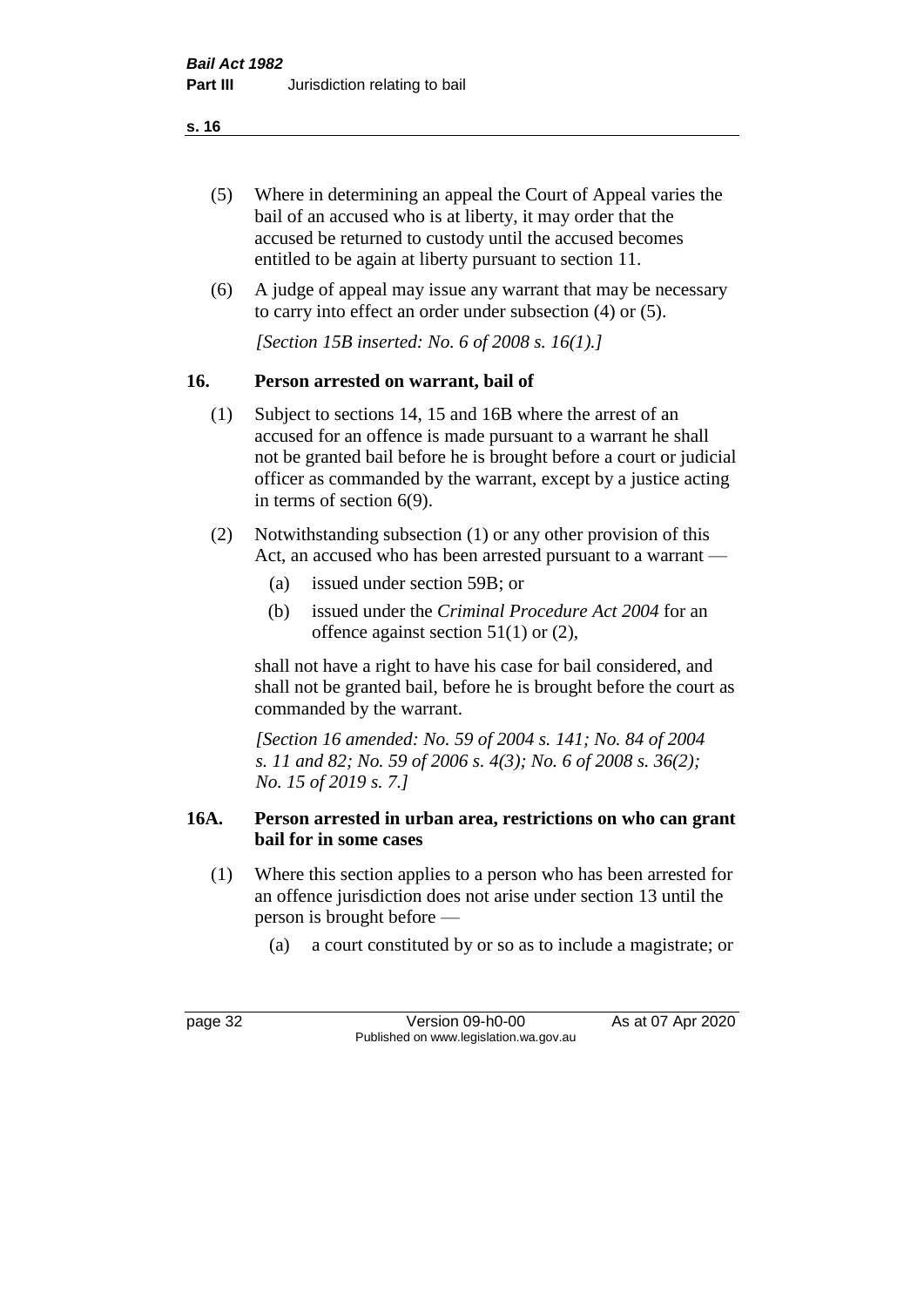- (b) where section 15 applies, a judge of the Supreme Court or a judge of the Children's Court as the case may require.
- (2) This section applies where
	- (a) a person has been arrested in an urban area for a serious offence; and
	- (b) the serious offence is alleged to have been committed while the accused was —
		- (i) on bail for; or
		- (ii) at liberty under an early release order made in respect of,

another serious offence.

- *[(3) deleted.]*
- (4) In this section —

*urban area* means —

- (a) the metropolitan region as defined in the *Planning and Development Act 2005* and any prescribed area that adjoins that region; and
- (b) any other prescribed area of the State, being the whole or part of, or an area adjoining, a local government district under the *Local Government Act 1995* that is designated under that Act as a city or a town.

*[Section 16A inserted: No. 54 of 1998 s. 6(1); amended: No. 38 of 2004 s. 59; No. 84 of 2004 s. 82; No. 38 of 2005 s. 15; No. 49 of 2016 s. 88; No. 13 of 2020 s. 23.]*

## **16B. Person linked to terrorism**

- (1) This section applies if a person linked to terrorism is in custody —
	- (a) awaiting an appearance in court before conviction for an offence; or

As at 07 Apr 2020 Version 09-h0-00 page 33 Published on www.legislation.wa.gov.au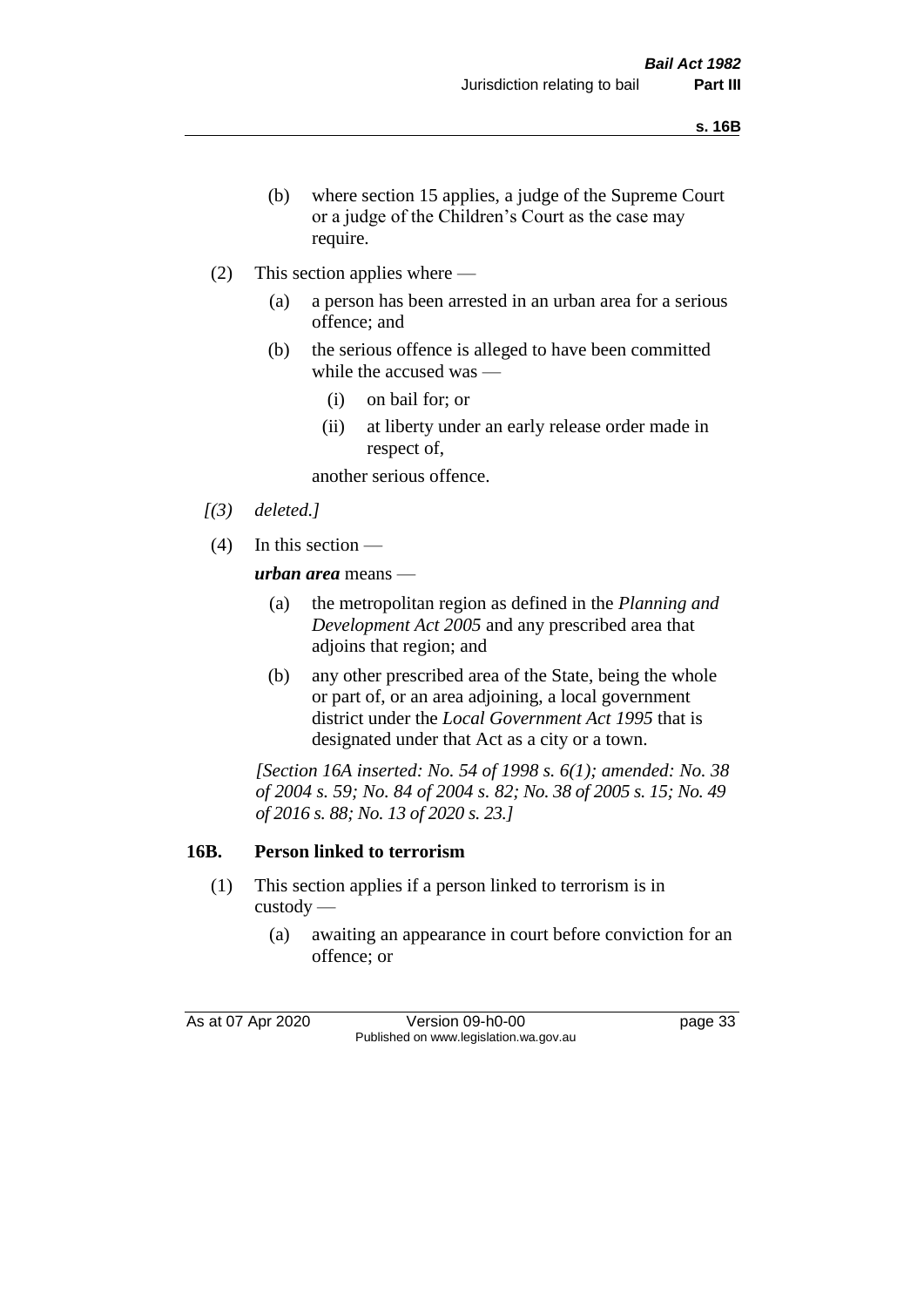- (b) waiting to be sentenced or otherwise dealt with for an offence of which the person has been convicted.
- (2) The power to grant bail to the person can be exercised only by a court constituted by a judicial officer other than a justice.

*[Section 16B inserted: No. 15 of 2019 s. 8.]*

## **17. Conditions on bail which may be imposed**

- (1) A judicial officer or authorised officer may impose conditions on a grant of bail only to the extent that he is authorised to do so by clause 2(3)(c) of Part C and Part D of Schedule 1.
- (2) Conditions imposed on a grant of bail shall not be any more onerous on the accused than the judicial officer or authorised officer considers is required in the public interest having regard to the nature of the offence for which the accused is in custody and the circumstances of the accused.

*[Section 17 amended: No. 45 of 1993 s. 8 and 12; No. 84 of 2004 s. 82.]* 

## **17A. Child on bail, changing responsible person for (Sch. 1 Pt. C cl. 2)**

- (1) Where this section applies, an authorised police officer may
	- (a) cancel an undertaking of the kind described in clause 2(3)(c) of Part C of Schedule 1; and
	- (b) approve of another person as a responsible person within the meaning in that clause; and
	- (c) detain the accused or order his detention until the person so approved enters into an undertaking of the kind mentioned in paragraph (a).
- (2) Subsection (1) applies where
	- (a) a person has entered into an undertaking referred to in paragraph (a) of that subsection; and

page 34 Version 09-h0-00 As at 07 Apr 2020 Published on www.legislation.wa.gov.au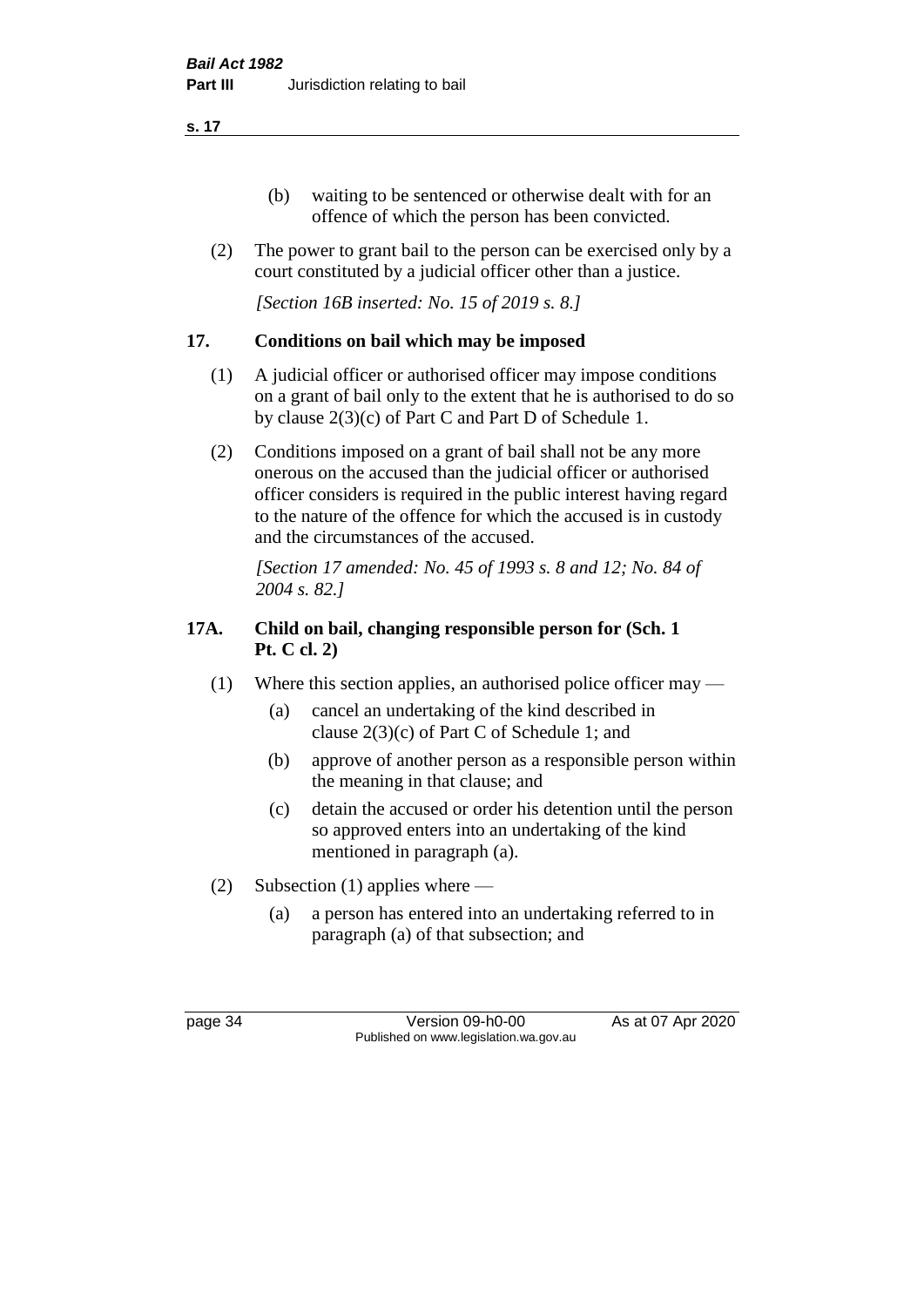- (b) a judicial officer when granting bail ordered that the person may under this section be released from the undertaking by an authorised police officer; and
- (c) the person wishes to be so released.
- (3) A police officer may, for the purpose of the exercise of the powers in subsection (1), take into custody a child accused who has been released on bail.
- (4) If the police officer is not an authorised police officer he shall, as soon as is practicable, bring the accused before an authorised police officer for the purpose referred to in subsection (3).
- (5) After an undertaking has been entered into as mentioned in subsection  $(1)(c)$ , the accused, subject to this Act, has a right to be at liberty until he is required to appear before a court.

*[Section 17A inserted: No. 45 of 1993 s. 9; amended: No. 84 of 2004 s. 82.]* 

*[18-19. Deleted: No. 59 of 2006 s. 7(1).]*

As at 07 Apr 2020 Version 09-h0-00 page 35 Published on www.legislation.wa.gov.au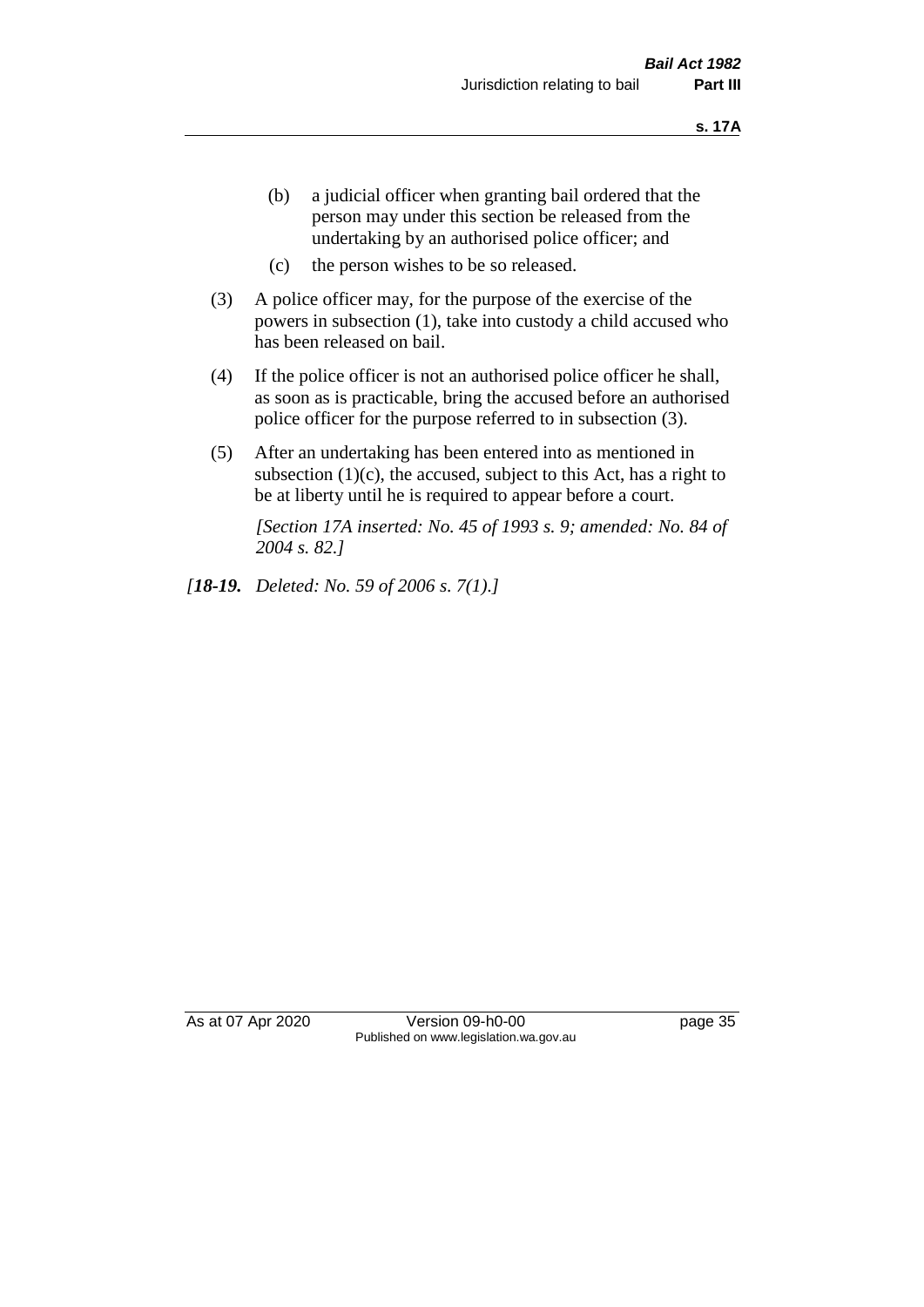# **Part IV — Hearing of case for bail, parties, and evidence**

## **20. Bail hearing for indictable offence, court may restrict publication or hold in private**

- (1) On the consideration by a judicial officer of a case for bail of an accused who is charged with an offence triable by jury, the judicial officer may, to avoid prejudice to either party, exercise the powers described in subsection (2), but shall only exercise the power in paragraph (b) thereof if he considers that the exercise of the power in paragraph (a) is not, on its own, likely to be sufficient to avoid prejudice.
- (2) The powers referred to in subsection (1) are to order
	- (a) that no report, or summary, of any statement, or of any specified statement, made or furnished at the hearing shall be published by any means;
	- (b) that the bail application be heard *in camera*.
- (3) Where an order is made under subsection (2)(a), no report, or summary, of any statement referred to in that paragraph shall be published by any means —
	- (a) if the offence is one that may be tried on indictment, before a court decides that it is to be tried on indictment; or
	- (b) if the accused is discharged from further proceedings upon the prosecution notice or indictment brought against him for the offence, before he is so discharged; or
	- (c) if the accused is tried on indictment for the offence, before the trial is ended.
- (4) A person who, except with lawful excuse, fails to comply with an order made under this section commits an offence.

Penalty: \$1 000.

*[Section 20 amended: No. 50 of 2003 s. 37(2); No. 4 of 2004 s. 58; No. 84 of 2004 s. 11 and 82.]*

page 36 Version 09-h0-00 As at 07 Apr 2020 Published on www.legislation.wa.gov.au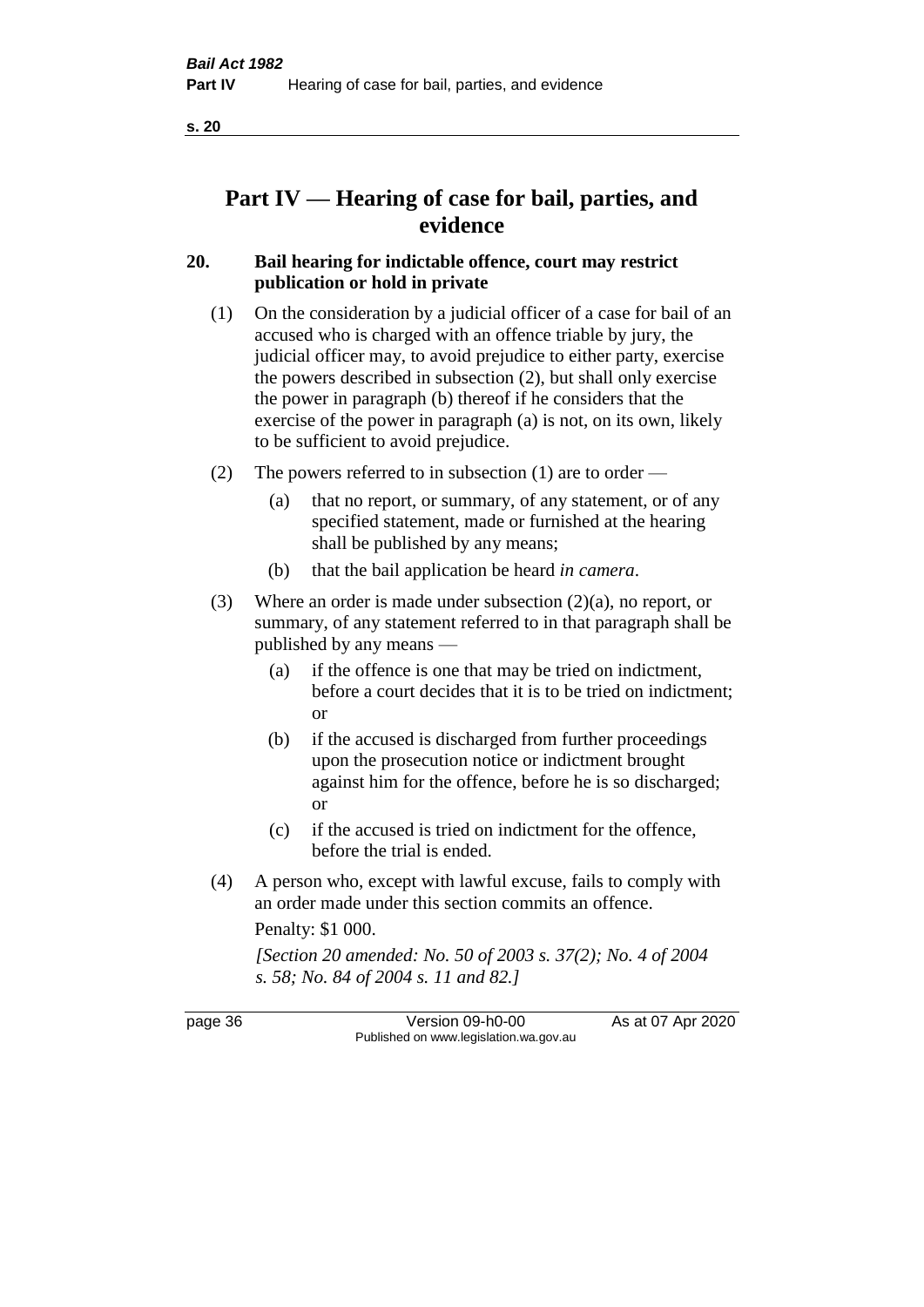## **21. Parties to bail proceedings**

- (1) The parties to proceedings on a case for bail are the prosecutor and the accused and, subject to subsection (2), no other person shall be a party to, or be represented at, the proceedings.
- (2) Nothing in subsection (1) affects the right of
	- (a) the Attorney General to apply for leave, or be an appellant, under Part 2 of the *Criminal Appeals Act 2004*; or
	- (b) the Director of Public Prosecutions or the State Solicitor to receive notice and be heard under section 7F(2); or
	- (c) an officer referred to in section 33 of the *Children's Court of Western Australia Act 1988* to be present at and participate in proceedings concerning a child under that section.

*[Section 21 amended: No. 15 of 1988 s. 9; No. 49 of 1988 s. 84; No. 33 of 1989 s. 18; No. 31 of 1993 s. 7; No. 65 of 2003 s. 88(3); No. 59 of 2004 s. 141; No. 84 of 2004 s. 11 and 82; No. 6 of 2008 s. 9(3).]* 

## **22. Evidence at bail hearings**

A judicial officer or authorised person may in considering any case for bail receive and take into account such information as he thinks fit whether or not the same would normally be admissible in a court of law.

#### **23. Accused not bound to supply information**

An accused is not obliged to complete, or furnish information for, the form referred to in section  $8(1)(b)$ , or for any revision thereof, or to furnish any information, whether on oath or otherwise, for the purpose of having his case for bail considered.

*[Section 23 amended: No. 84 of 2004 s. 82; No. 6 of 2008 s. 43(2).]* 

As at 07 Apr 2020 Version 09-h0-00 page 37 Published on www.legislation.wa.gov.au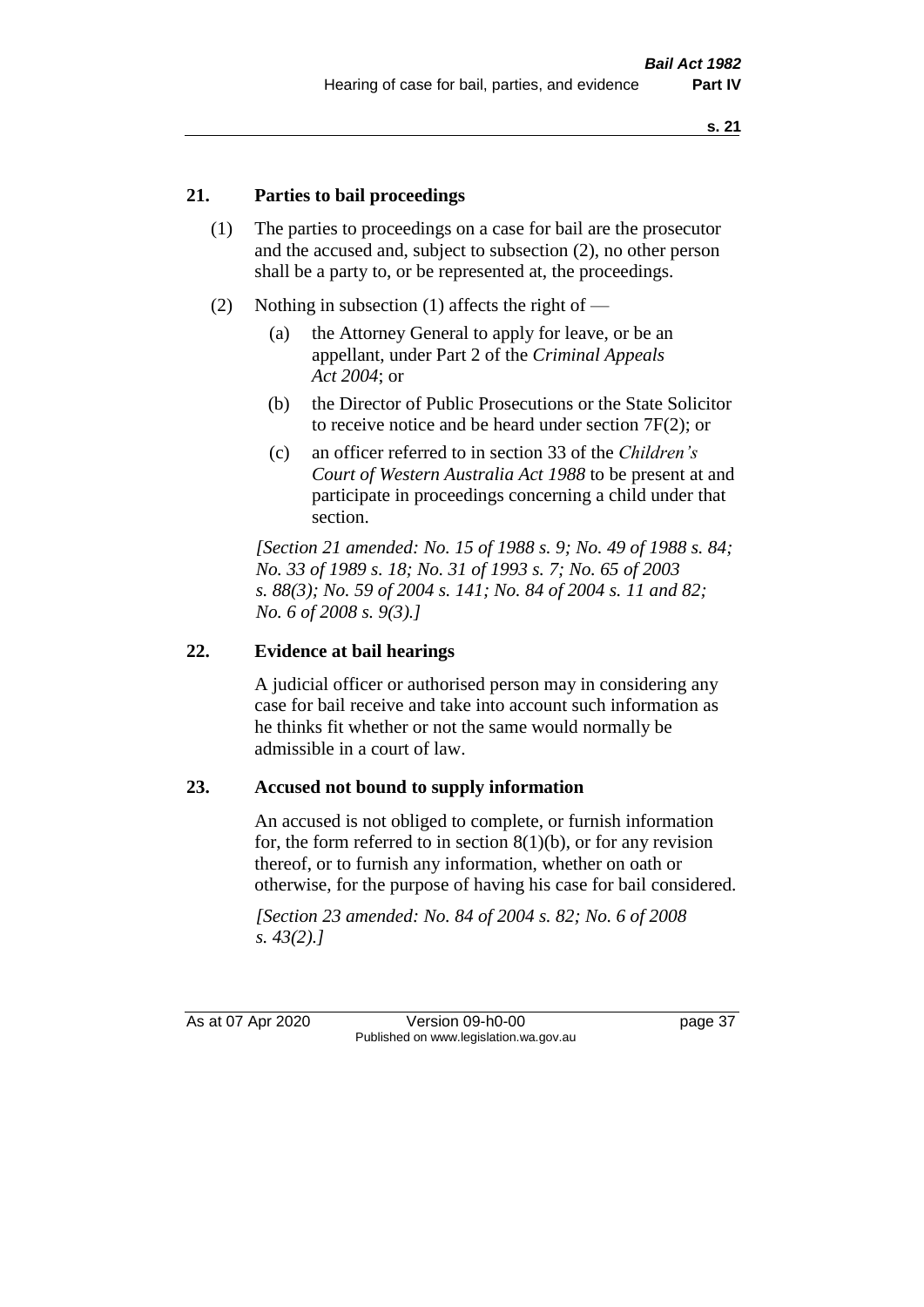## **24. Court or authorised officer may ask police to verify accused's information or make report**

- (1) A judicial officer or authorised officer who is called upon to consider a case for bail may —
	- (a) request that any information placed before the judicial officer or authorised officer by the accused for the purposes of the case be verified by a police officer, and to that end may refer to a police officer the form mentioned in section 8(1)(b), after it has been completed or revised;
	- (b) request that a report on any matter mentioned in Part C of Schedule 1, so far as it applies to an accused whose case is being or to be considered, be made by a police officer.
- (2) Where a reference or request is made under subsection (1) a police officer shall, as soon as is practicable —
	- (a) make a report to the judicial officer or the authorised officer accordingly; and
	- (b) furnish a copy of the report to the accused or his solicitor or counsel.

*[Section 24 inserted: No. 61 of 1990 s. 6; amended: No. 45 of 1993 s. 12; No. 84 of 2004 s. 82; No. 6 of 2008 s. 43(2).]* 

## **24A. Court may ask community corrections officer to verify accused's information or make report**

- (1) A judicial officer who is called upon to consider a case for bail may refer to a community corrections officer any matter referred to in section 24(1) and may request a community corrections officer to do any matter referred to in that section.
- (2) A judicial officer who is called upon to consider a case for bail and who desires to impose a home detention condition as a condition on a grant of bail, shall request that a report be made by a community corrections officer about the suitability of the accused to be subject to a home detention condition.

page 38 Version 09-h0-00 As at 07 Apr 2020 Published on www.legislation.wa.gov.au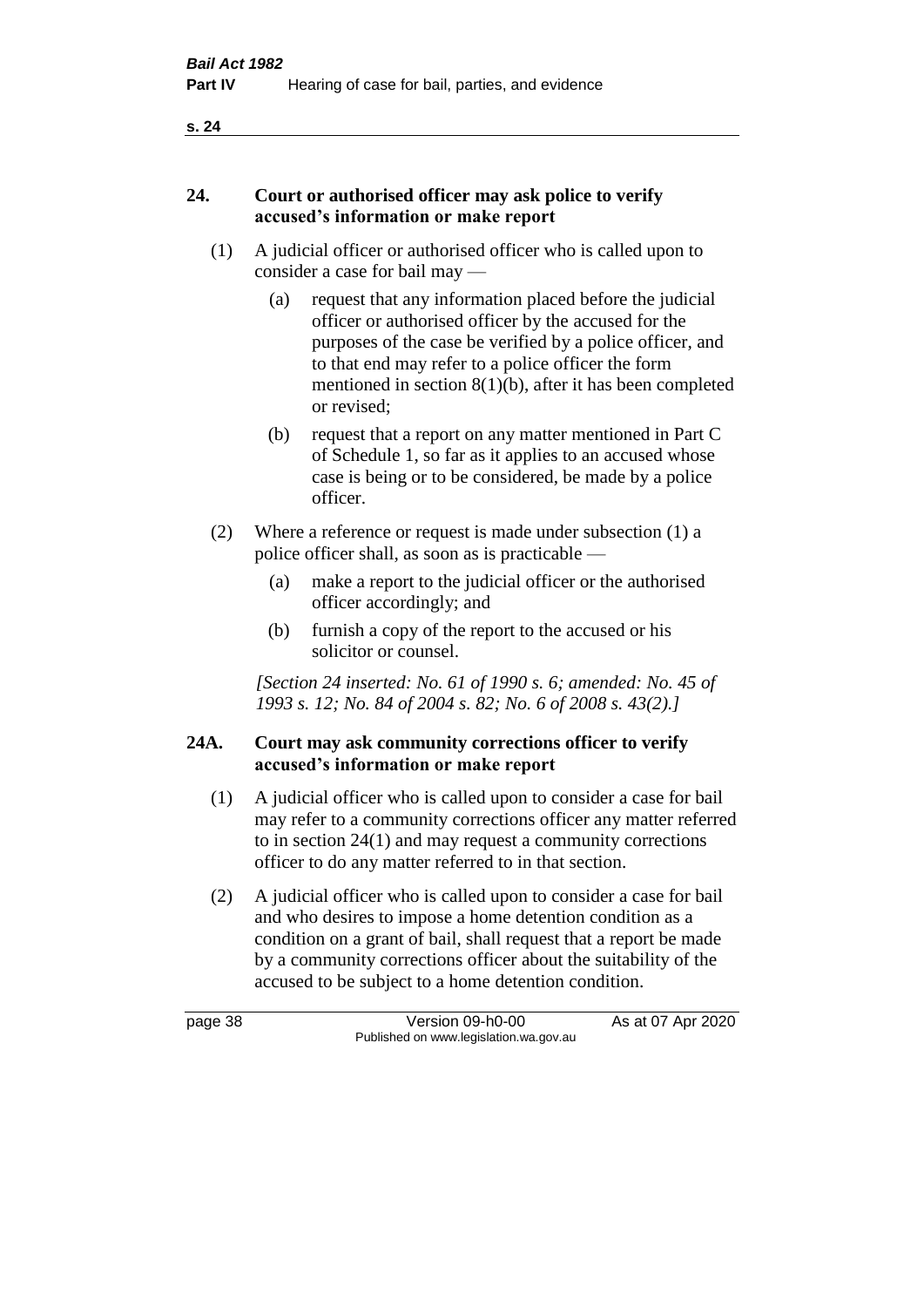- (3) Where a reference or a request is made under subsection (1) or a report is requested under subsection (2) a community corrections officer shall, as soon as is practicable, make a report to the judicial officer and, at the discretion of the judicial officer, copies may be made available to the prosecution or to the accused or his solicitor or counsel.
- (4) Where a community corrections officer makes a report that an accused is suitable to be subject to a home detention condition, the officer must —
	- (a) include in the report a recommendation as to whether or not the accused is suitable for electronic monitoring while the accused is subject to the home detention condition; and
	- (b) annex to the report, and provide to the accused or the accused's solicitor or counsel, a list of those conditions in rules made under section 50L that may be applied to the accused by the CEO (corrections) while the accused is subject to the home detention condition.

*[Section 24A inserted: No. 61 of 1990 s. 7; amended: No. 31 of 1993 s. 9; No. 84 of 2004 s. 82; No. 65 of 2006 s. 53; No. 13 of 2020 s. 24.]* 

## **25. Information given by accused for bail purposes not admissible at trial**

A statement made by an accused to a judicial officer or authorised officer for the purpose of a decision whether bail should be granted to him for any appearance in court for an offence shall not be admissible in evidence against him at his trial for that offence.

*[Section 25 amended: No. 84 of 2004 s. 82.]* 

As at 07 Apr 2020 Version 09-h0-00 page 39 Published on www.legislation.wa.gov.au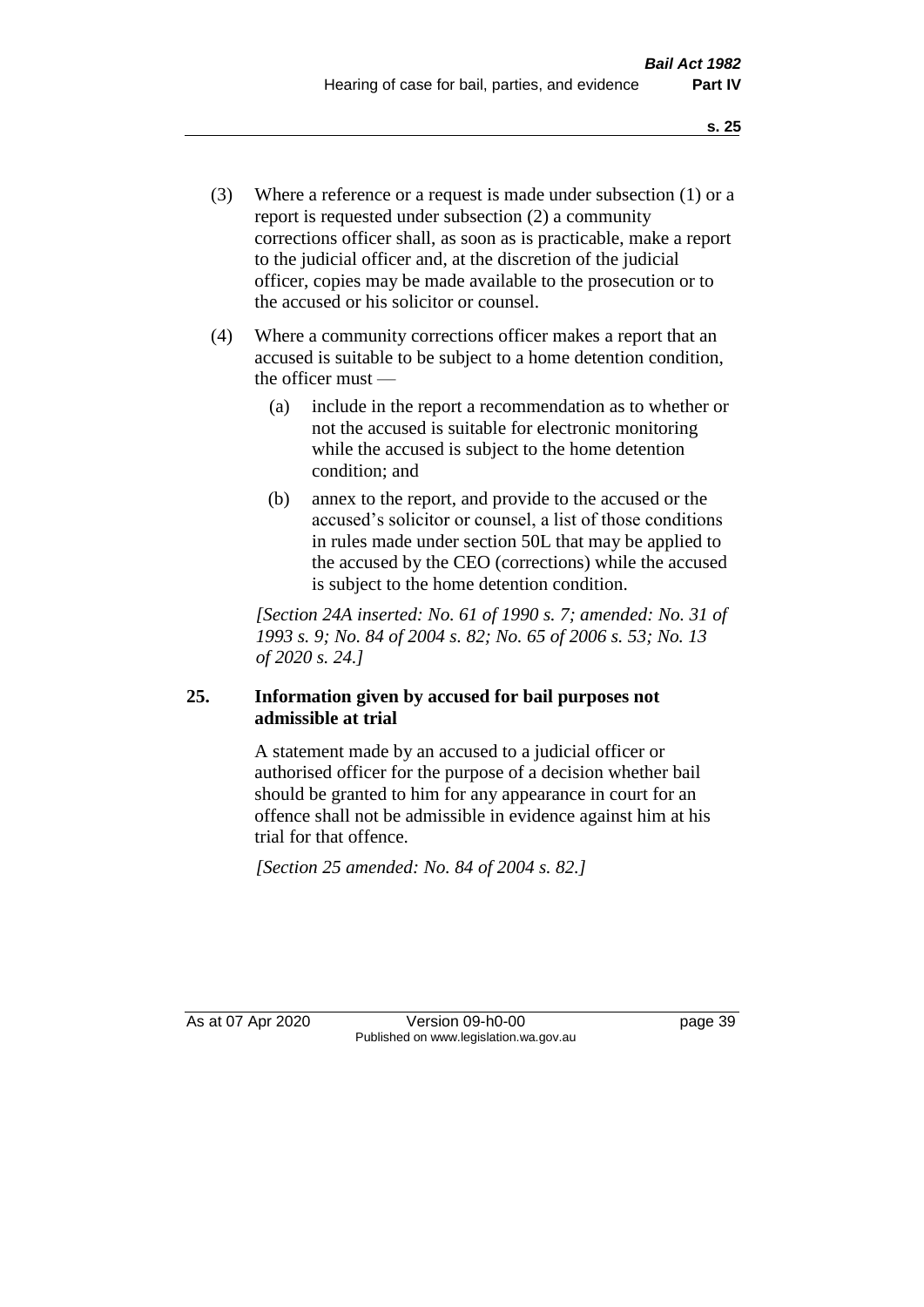#### **26. Record of bail decision and reasons**

- (1) A bail record form shall be completed by an authorised officer or a justice if he —
	- (a) refuses to grant bail to an accused; or
	- (b) grants bail to an accused in the circumstances referred to in clause 3 of Part B of Schedule 1; or
	- (ba) grants bail to an accused for an offence to which Schedule 1 Part C clause 3A or 3D applies; or
	- (c) imposes any condition on a grant of bail and it appears to him that the accused is dissatisfied with the condition.
- (2) Where a judicial officer, other than a justice
	- (a) refuses to grant bail to an accused; or
	- (aa) grants bail to an accused for an offence to which Schedule 1 Part C clause 3A, 3D or 3E applies; or
	- (b) imposes any condition on a grant of bail and it appears to him that the accused is dissatisfied with the condition,

a record of the decision and of the reasons therefor shall be made.

- (3) The accused, the prosecutor or an intending prosecutor shall be entitled, upon request, to be furnished with a copy of the bail record form or, where subsection (2) applies, of the record made.
- (4) For the purposes of this section
	- (a) references to a justice do not include a magistrate or a judge of the District Court or the Supreme Court or the Children's Court who is a justice; and
	- (b) a bail record form is an approved form designed to contain a summary of the matters relevant to the decision as to the bail of an accused, including those matters set out in Part C of Schedule 1, the decision made, and the reasons for the decision.

page 40 Version 09-h0-00 As at 07 Apr 2020 Published on www.legislation.wa.gov.au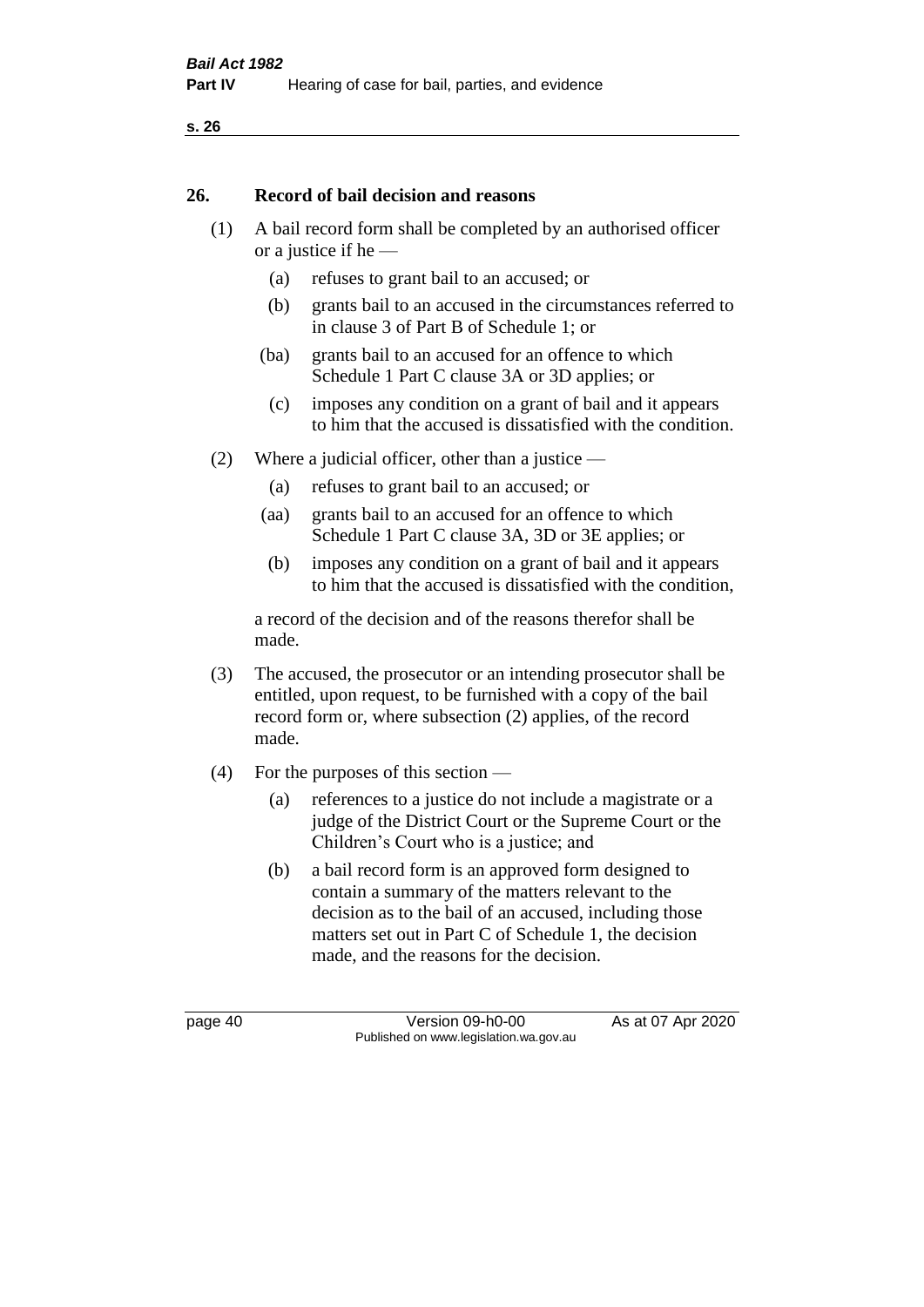(5) A bail record form, or the record of a decision and reasons for it, must not include information that is terrorist intelligence information.

*[Section 26 inserted: No. 15 of 1988 s. 10; amended: No. 49 of 1988 s. 85; No. 45 of 1993 s. 12; No. 59 of 2004 s. 141; No. 84 of 2004 s. 82; No. 6 of 2008 s. 17 and 43(1); No. 21 of 2017 s. 6; No. 15 of 2019 s. 9.]* 

## **27. Relevant papers to be made available to court where accused to appear**

- (1) An authorised officer and a judicial officer who consider an accused's case for bail for an appearance for an offence and a person before whom a bail undertaking or a surety undertaking is entered into shall ensure that the relevant papers are made available as soon as is practicable, to the court before which the accused is required to appear.
- (2) In subsection (1) the *relevant papers* in relation to any particular officer or person means such papers as are prescribed to be made available by that officer or person.

*[Section 27 amended: No. 84 of 2004 s. 82; No. 59 of 2006 s. 7(2); No. 20 of 2013 s. 26.]* 

## **27A. Bail with home detention, papers to be sent to CEO (corrections)**

A judicial officer who grants bail subject to a home detention condition shall ensure that a copy of the bail record form and of the bail undertaking are sent as soon as is practicable to the CEO (corrections).

*[Section 27A inserted: No. 61 of 1990 s. 8; amended: No. 31 of 1993 s. 9; No. 65 of 2006 s. 53.]* 

As at 07 Apr 2020 Version 09-h0-00 page 41 Published on www.legislation.wa.gov.au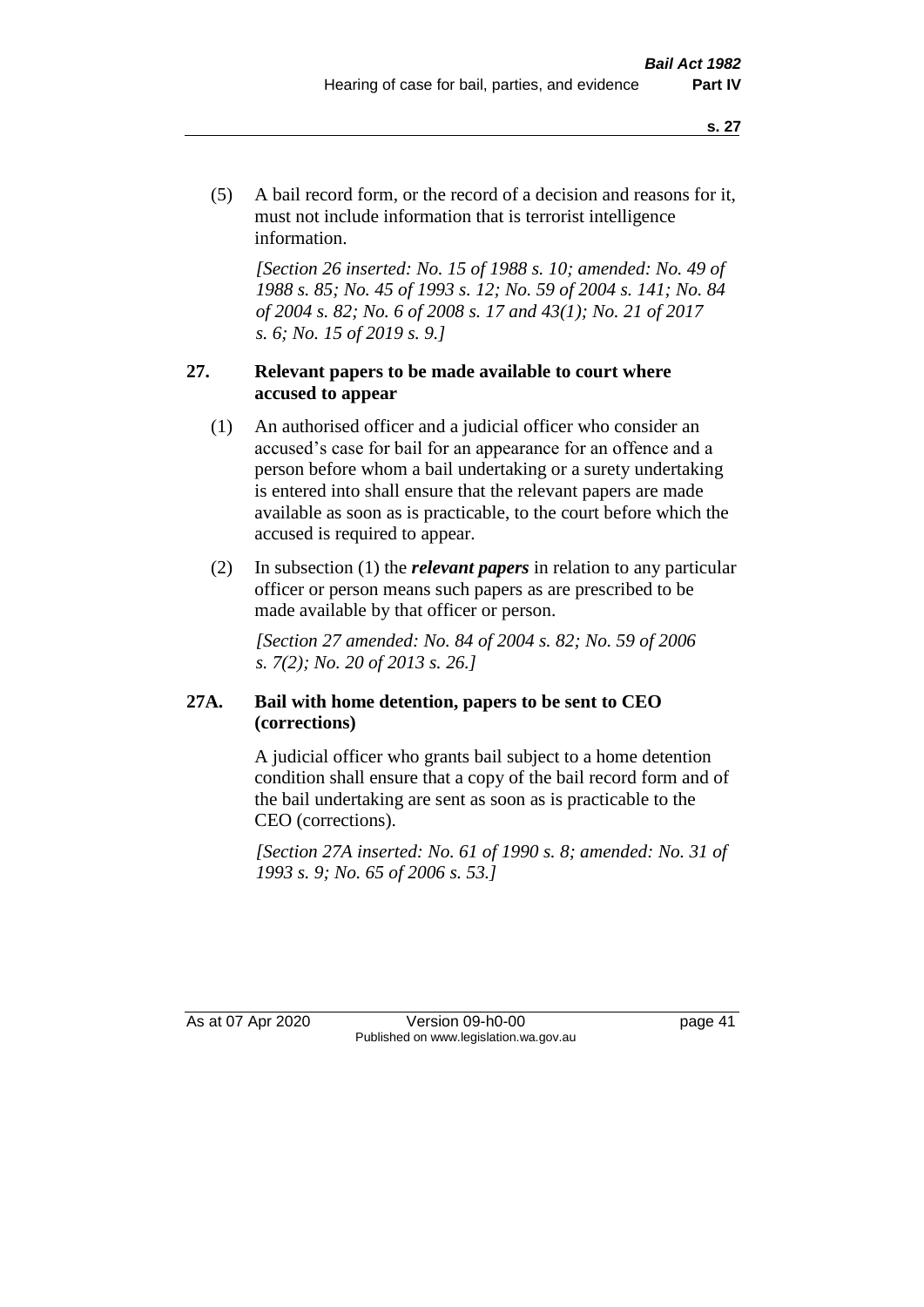# **Part V — Bail undertakings**

## **28. Bail undertaking, when required and nature of**

- (1) A person shall not be released on bail for an appearance in court unless he has entered into a bail undertaking for that appearance or is deemed to have done so under section 31(3).
- (2) A bail undertaking is an undertaking in writing by an accused in the prescribed form —
	- (a) that he will appear at a time and place specified, or deemed by section 31(3) to be specified, in the undertaking; and
	- (b) that if the accused fails to appear at that time and place the accused will, as soon as is practicable, appear at the court at which the accused was required to appear, when that court is sitting; and
	- (c) that he will comply with such conditions as may be imposed on him under clause 2 of Part D of Schedule 1; and
	- (d) that he will comply with any home detention condition which may be imposed as a condition on a grant of bail to him pursuant to clause 3 of Part D of Schedule 1,

and containing any agreement as to forfeiture of money by the accused which may be required pursuant to clause 1 of that Part.

- (3) A bail undertaking for any appearance may be entered into in respect of more than one offence.
- (4) The undertakings mentioned in subsection (2)(a) and (b) are, subject to section 34, enforceable under sections 51, 57 and 58.

*[Section 28 amended: No. 61 of 1990 s. 9; No. 45 of 1993 s. 12; No. 59 of 2004 s. 141; No. 84 of 2004 s. 82; No. 6 of 2008 s. 18(1).]* 

page 42 Version 09-h0-00 As at 07 Apr 2020 Published on www.legislation.wa.gov.au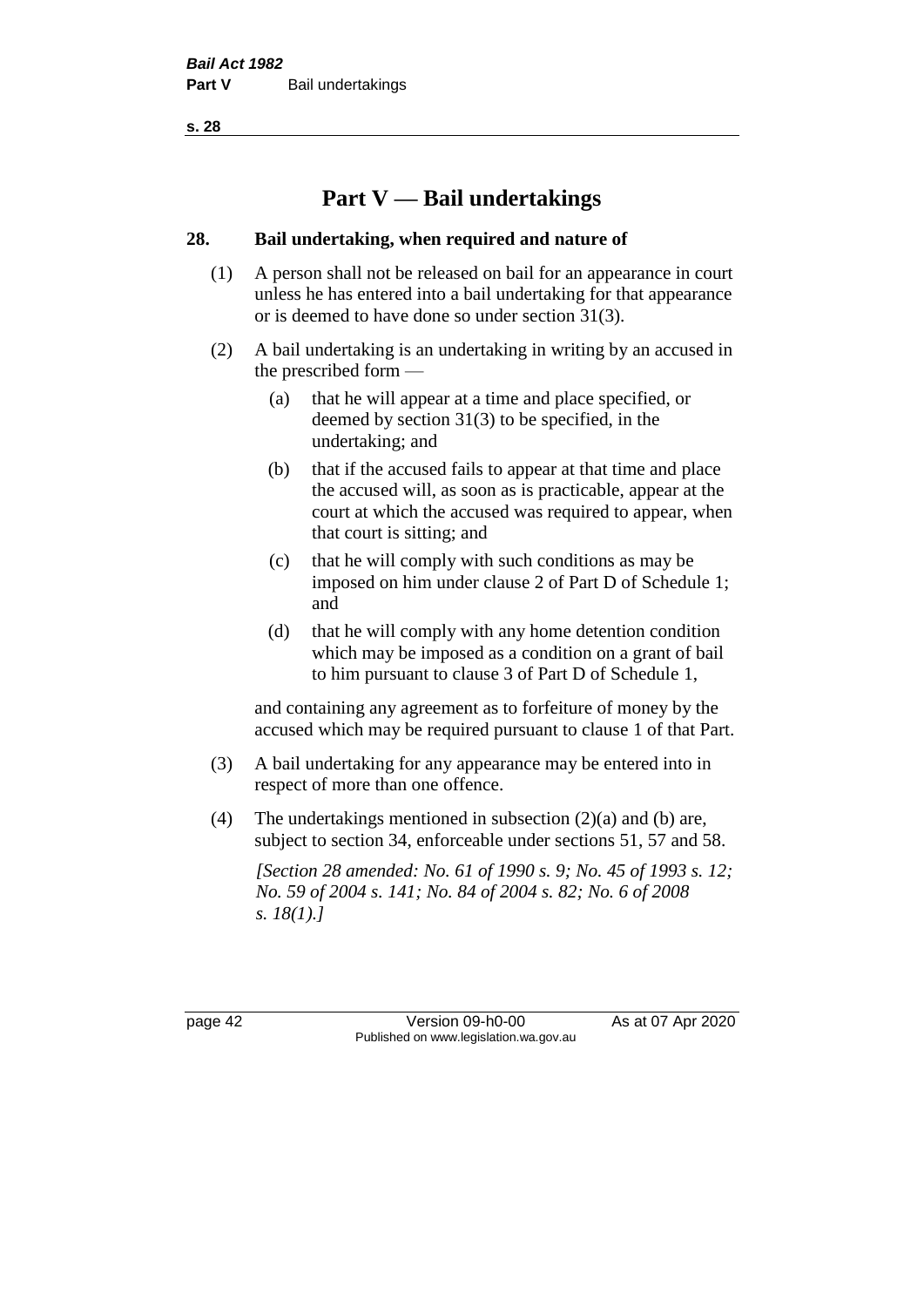#### **29. Before whom bail undertaking may be entered into**

A bail undertaking need not be entered into before the judicial officer or authorised officer who granted bail but may be entered into before any of the following persons —

- (a) a judicial officer;
- (b) a registrar of a court, other than a deputy registrar of the Magistrates Court or the Children's Court;
- (c) an authorised police officer;
- (d) an associate of a judge of the Supreme Court, the District Court or the Children's Court;
- (e) where the accused is in a lock-up or prison, any person for the time being in charge of the lock-up or prison;
- (f) where the accused is in a court custody centre, any person for the time being in charge of the centre who is approved for the purposes of this paragraph by the chief executive officer of the department of the Public Service principally assisting in the administration of the *Court Security and Custodial Services Act 1999*;
- (g) where the accused is a child, any authorised community services officer.

*[Section 29 amended: No. 15 of 1988 s. 11; No. 49 of 1988 s. 86; No. 2 of 1996 s. 61; No. 59 of 2004 s. 141; No. 84 of 2004 s. 82; No. 6 of 2008 s. 19.]* 

#### **30. Duties of person before whom bail undertaking is entered into**

- (1) The person before whom a bail undertaking is to be entered into by an accused shall before it is entered into —
	- $(a)$  either
		- (i) read it to the accused; or
		- (ii) be informed by the accused that the accused has read it; or
		- (iii) if necessary, have it translated to the accused; and

As at 07 Apr 2020 Version 09-h0-00 page 43 Published on www.legislation.wa.gov.au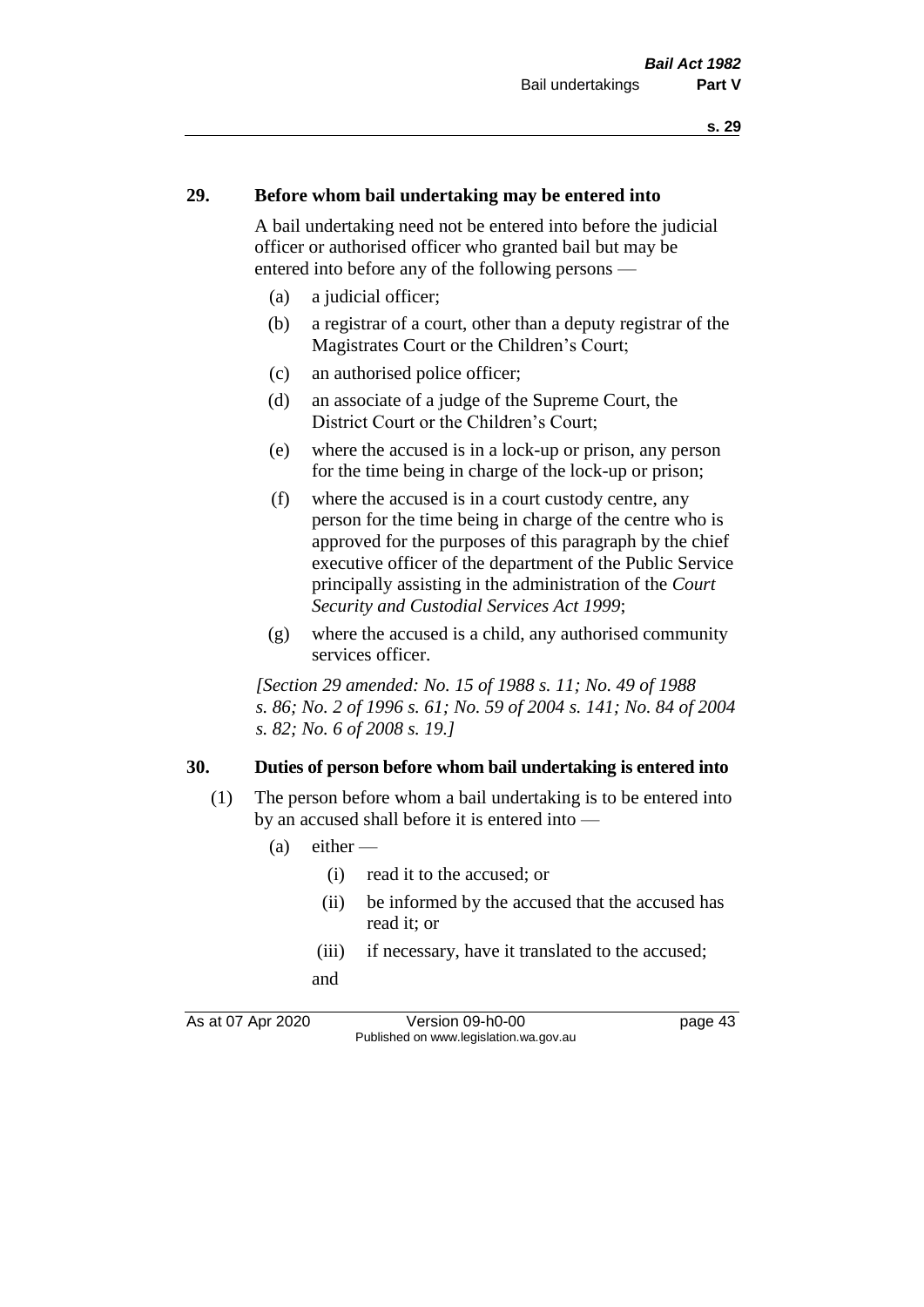(b) ensure that all conditions which are to be complied with before the release of the accused have been complied with.

- (2) The person before whom a bail undertaking is entered into by an accused shall give to him, or cause to be given to him —
	- (a) a copy of the bail undertaking as duly completed; and
	- (b) a notice in writing in the approved form showing
		- (i) his obligations pursuant to the undertaking; and
		- (ii) the consequences of his failure to comply with them.
- (3) The person before whom a bail undertaking is entered into by an accused shall enquire of the accused whether he requires the notice referred to in subsection (2)(b) to be read or translated to him and shall take such steps as are necessary to comply with any such requirement of the accused.

*[Section 30 inserted: No. 15 of 1988 s. 12; amended: No. 84 of 2004 s. 82; No. 6 of 2008 s. 20 and 43(3).]* 

## **31. Different time and place for appearance, substituting**

- (1) A different time or a different time and place may be substituted in accordance with this section for the time and place for appearance specified, or deemed by this section to be specified, in a bail undertaking.
- (2) A different time, or a different time and place, for the appearance by the accused may be substituted as mentioned in subsection  $(1)$  —
	- (a) upon an adjournment of proceedings at which the accused is present, by the judicial officer, if he has power to grant bail for that appearance, fixing a time and place for the resumed proceedings and notifying the accused orally thereof;
	- (b) upon an adjournment of proceedings from which the accused is absent for reasonable cause, by the judicial

page 44 Version 09-h0-00 As at 07 Apr 2020 Published on www.legislation.wa.gov.au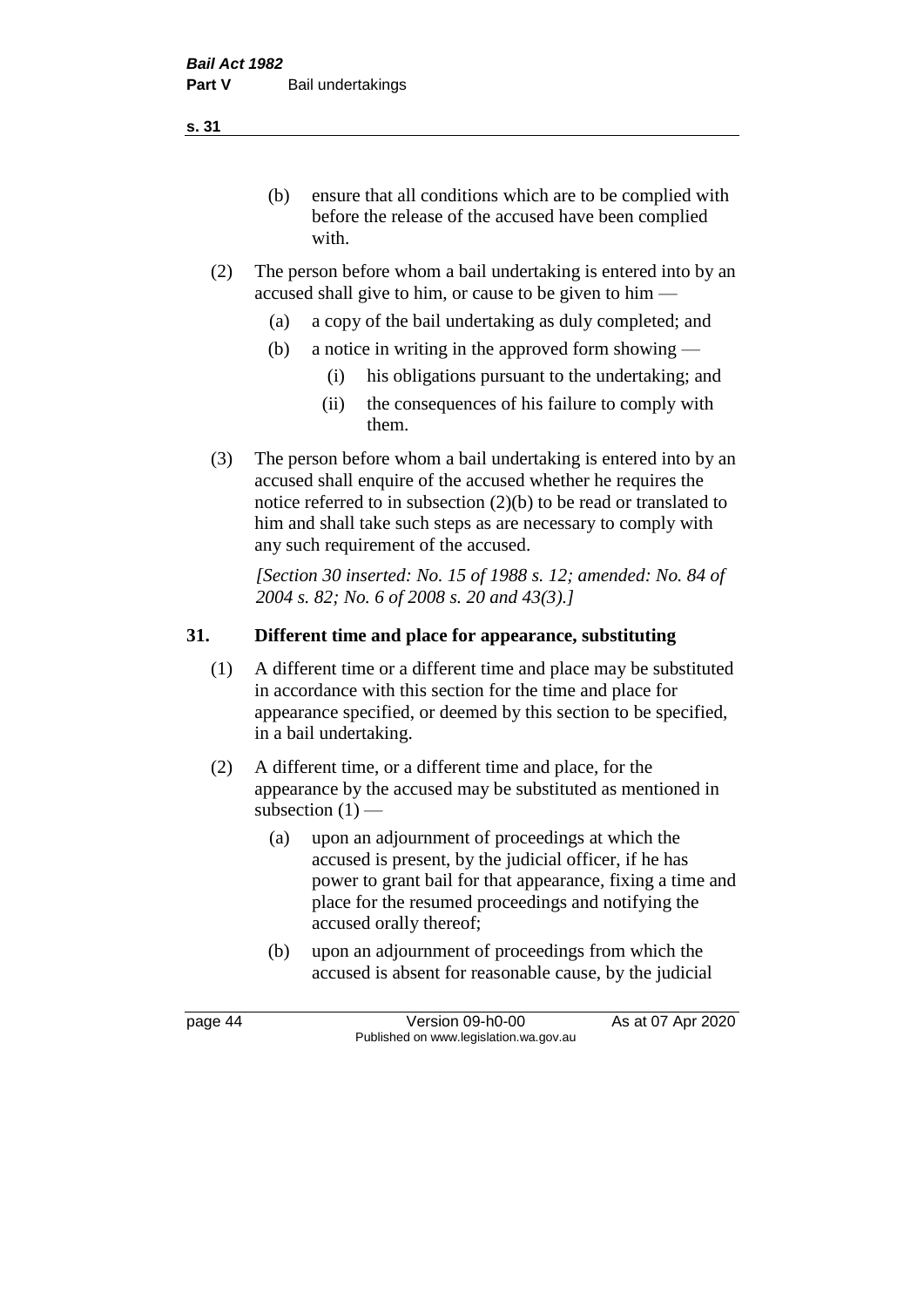officer, if he has power to grant bail for that appearance, fixing a time and place for the resumed proceedings and directing the registrar of the court to cause written notice of the time and place to be given to the accused;

- $(c)$  where
	- (i) a judge of the Supreme Court or a judge of the Children's Court has granted bail to an accused under section 15; and
	- (ii) a judicial officer, other than such a judge, has committed the accused to the Supreme Court,

by a judge of the Supreme Court or a judge of the Children's Court, as the case may require, notifying the accused orally, or directing the registrar of the court to cause written notice to be given to the accused of the time or time and place for the proceedings;

- (d) where  $-$ 
	- (i) a judge of the Supreme Court or a judge of the Children's Court has granted bail to an accused under section 15;
	- *[(ii) deleted]*
	- (iii) the judicial officer is satisfied that there has been no material change in the facts or circumstances which applied on the grant of bail,

by the judicial officer notifying the accused orally, or directing the registrar of the court to cause written notice to be given to the accused, of the time or time and place for the resumed proceedings;

(e) upon a committal to the Supreme Court or District Court, by a judicial officer, if he has power to grant bail for that appearance, fixing a specified day in a specified sitting or session of that court and directing the registrar of the court to cause written notice of the day to be given to the accused;

As at 07 Apr 2020 Version 09-h0-00 page 45 Published on www.legislation.wa.gov.au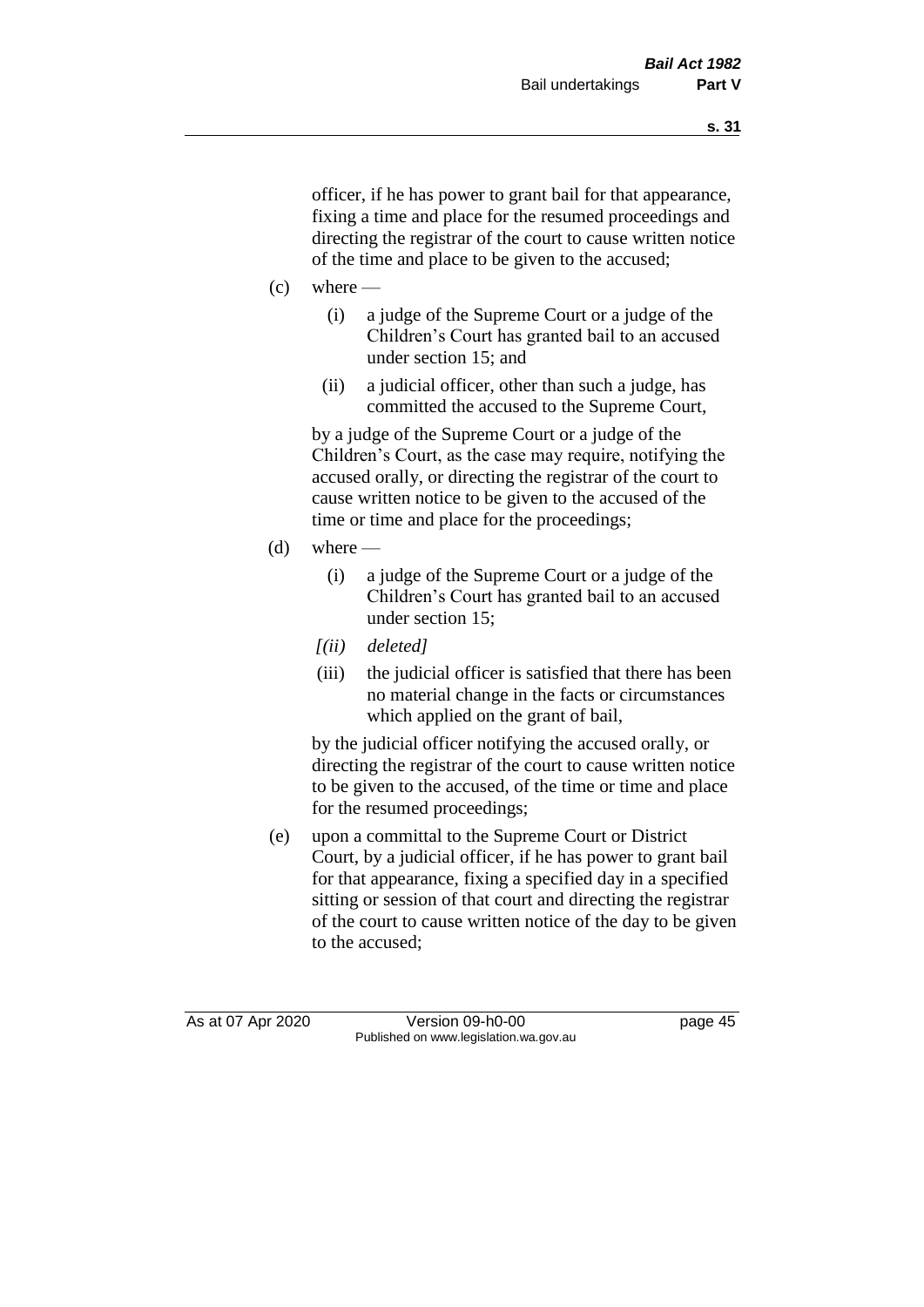(f) where an accused has been committed for trial in the Supreme Court or the District Court in a specified sitting or session thereof or on a specified day in a specified sitting or session thereof, by an officer of the court, or a person authorised under subsection (5), fixing a time for the trial in that sitting or session and causing written notice of the time to be given to the accused;

- (g) if the parties agree to a different time or a different time and place for the proceedings, by an officer of the court giving written notice thereof to the accused.
- (3) Where a different time or a different time and place is notified to an accused pursuant to subsection (2) the bail undertaking shall be deemed to be amended to specify that time or that time and place for appearance, and the terms and conditions thereof shall continue to apply as so amended as if the accused had entered into the bail undertaking in that form.
- (4) Where the power in subsection (2)(b) is exercised upon an adjournment of proceedings the right of the accused to be at liberty under section 11(1) does not lapse by reason only that there is an interval between the adjournment of the proceedings and the time when he is notified of the time and place for the resumed proceedings.
- (5) The Chief Justice, in respect of committals to the Supreme Court, and the Chief Judge, in respect of committals to the District Court, may authorise a person or persons, by name or office, to perform the functions referred to in subsection (2)(f).

*[Section 31 amended: No. 15 of 1988 s. 13; No. 49 of 1988 s. 87; No. 27 of 2002 s. 21; No. 59 of 2004 s. 141; No. 84 of 2004 s. 82; No. 6 of 2008 s. 21(1) and (2).]* 

#### **31A. Conditions on bail, amending during trial**

 $(1)$  In this section —

*amendment* means an addition, variation or cancellation under subsection (2);

page 46 Version 09-h0-00 As at 07 Apr 2020 Published on www.legislation.wa.gov.au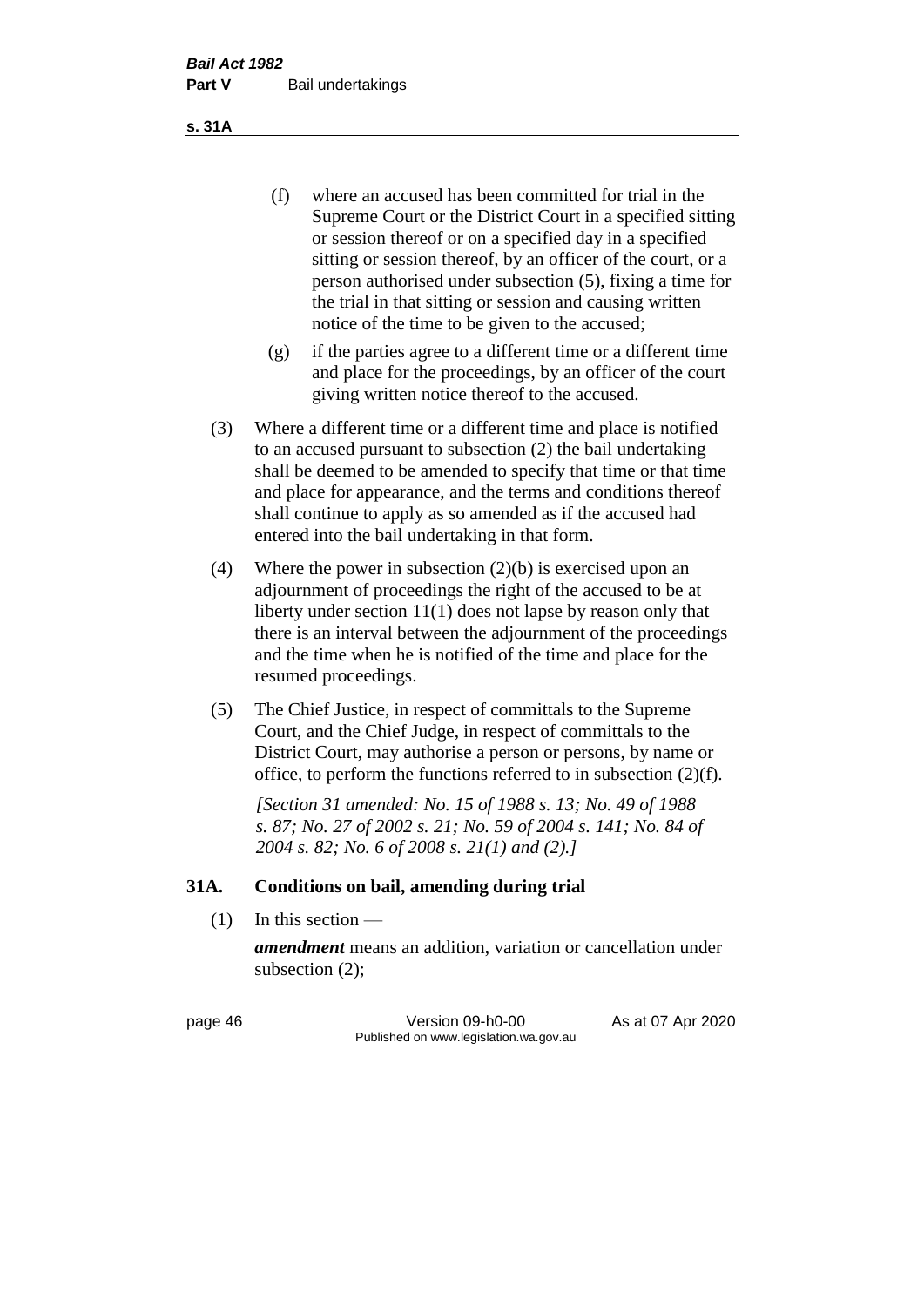*trial* means that part of proceedings for an offence when evidence is being received by the court in respect of the offence and also extends to any time when —

- (a) legal argument is being heard; or
- (b) a judicial officer or a jury is deliberating.

## $(2)$  Where —

- (a) an accused has been granted bail for the accused's appearance for trial for an offence; and
- (b) the trial extends beyond one day,

a judicial officer who grants bail for the next appearance by exercising the power in section  $31(2)(a)$  may also do one or more of the following —

- (c) add any condition to the extent that is authorised by clause 2 or 3 of Part D of Schedule 1;
- (d) vary a condition to that extent;
- (e) cancel a condition.
- (3) A judicial officer who adds, varies or cancels a condition under subsection (2) shall cause an officer of the court —
	- (a) to endorse the amendment on the accused's copy of the bail undertaking or, if that copy is not available for endorsement, to give written notice of the amendment to the accused; and
	- (b) to endorse on a file copy of the undertaking a certificate as to the amendment and the action taken under paragraph (a).
- (4) If the judicial officer considers that the amendment is of a minor nature, the judicial officer may, for the purposes of section 44(4), cause the officer of the court to include a statement to that effect in the endorsement or notice under subsection (3)(a) and the certificate under subsection (3)(b).

As at 07 Apr 2020 Version 09-h0-00 page 47 Published on www.legislation.wa.gov.au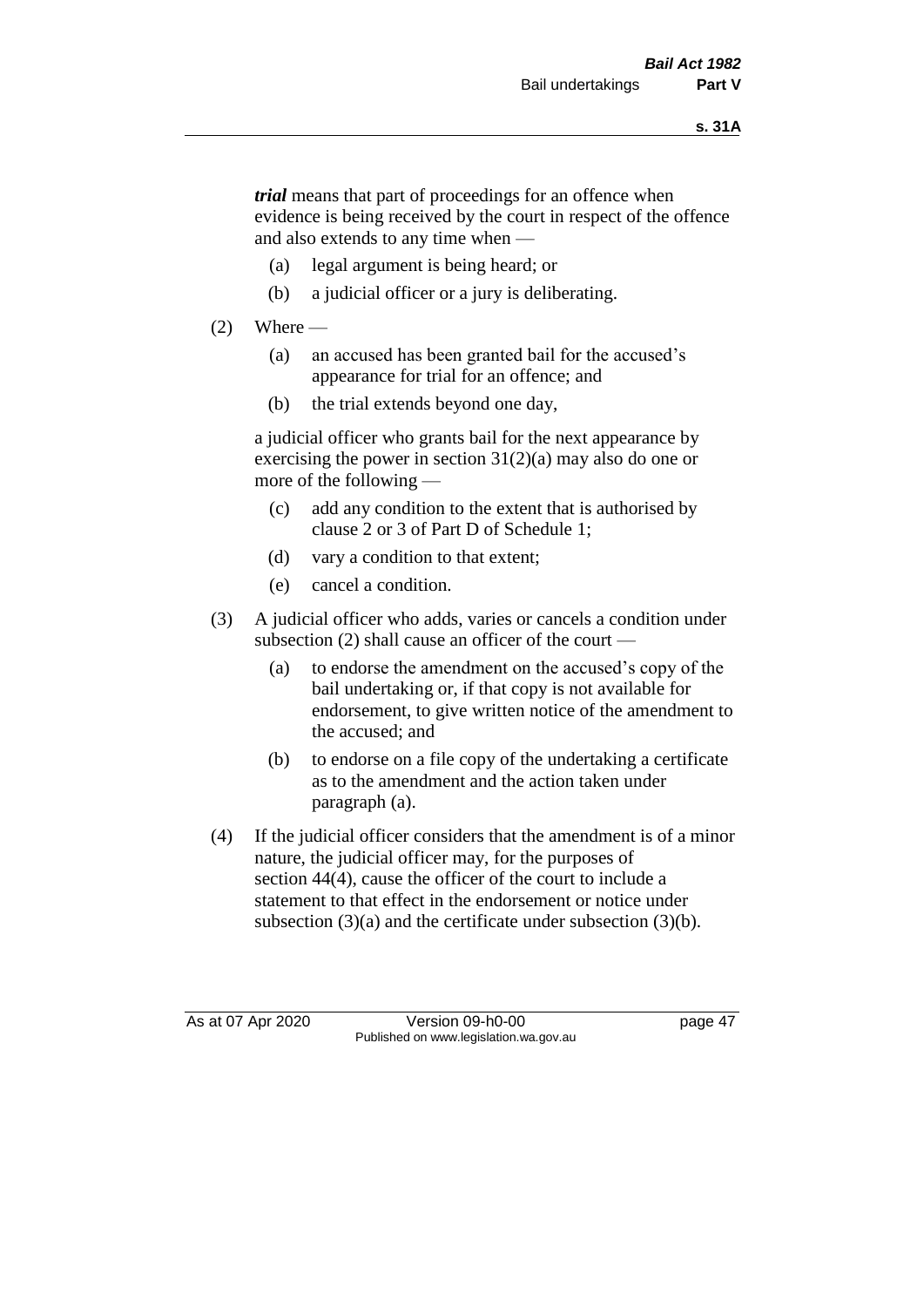- (5) When action is taken under subsection  $(3)(a)$ 
	- (a) the bail undertaking is to be regarded as having been amended as provided in the endorsement or notice, as the case requires; and
	- (b) the terms and conditions of the bail undertaking continue to apply as so amended as if the accused had entered into the bail undertaking in that form.
- (6) In any proceedings an endorsement on a copy of a bail undertaking referred to in subsection (3)(b) purporting to be a certificate referred to in that paragraph is evidence of the matters appearing in it without proof of the signature of the person who made the endorsement.

*[Section 31A inserted: No. 6 of 2008 s. 22(1).]*

## **32. Notices under s. 31, service and proof of**

- (1) A written notice to an accused under section  $31(2)$ 
	- (a) shall be given to the accused personally; or
	- (b) shall be sent to the accused by post to the accused's address appearing in the records of the court; or
	- (c) in urgent cases or with the accused's consent, shall be provided to the accused by electronic means in accordance with the regulations.
- (2) A person who gives, sends or provides a notice in accordance with subsection (1) shall endorse on a file copy of the notice a certificate showing —
	- (a) that the person has done so; and
	- (b) the time of doing so.
- (3) If a notice is sent by post under subsection  $(1)(b)$ , the notice is to be presumed, unless the contrary is shown, to have been received at the time when, in the ordinary course of events, it would have been delivered.

page 48 Version 09-h0-00 As at 07 Apr 2020 Published on www.legislation.wa.gov.au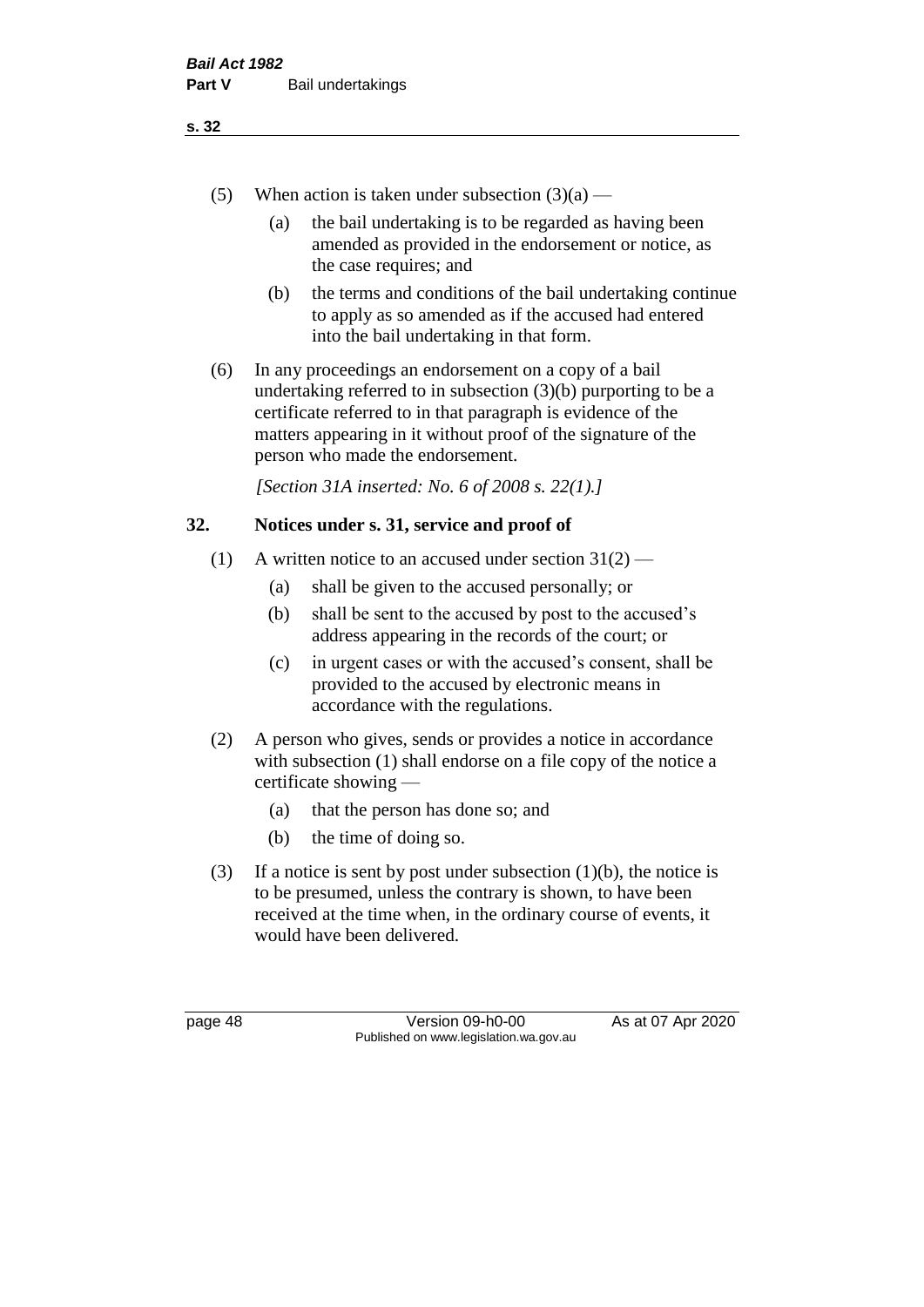- (4) The judicial officer who under section  $31(2)(a)$  notifies an accused of the time and place for resumed proceedings shall cause to be endorsed on the accused's bail undertaking a certificate showing details of such time and place and that the accused has been notified of them.
- (5) In any proceedings
	- (a) a document purporting to be a copy of a notice referred to in subsection (1) shall be evidence of the terms of the notice; and
	- (b) an endorsement
		- (i) on a copy of a notice referred to in subsection (2); or
		- (ii) on a bail undertaking,

purporting to be a certificate referred to in subsection (2) or (4) is evidence of the matters appearing in it without proof of the signature of the person who made the endorsement.

*[Section 32 amended: No. 74 of 1984 s. 12; No. 84 of 2004 s. 82; No. 6 of 2008 s. 23(1)-(3); No. 20 of 2013 s. 27.]* 

## **33. Judicial officer may order accused to enter into bail undertaking**

- (1) Where bail is granted to an accused by a judicial officer, whether with or without any condition being attached thereto, and the accused fails or refuses to enter into a bail undertaking in terms of the grant, the judicial officer who granted bail may, subject to subsection (3), order that the accused enter into the bail undertaking within such time as he may specify.
- (2) If an accused does not comply with an order under subsection (1), the judicial officer may, subject to subsection (3), further order that a bail undertaking, in such form as the judicial officer may approve, shall be deemed to have been entered into by the accused on the date of such further order, and thereupon that undertaking shall be treated as

As at 07 Apr 2020 Version 09-h0-00 page 49 Published on www.legislation.wa.gov.au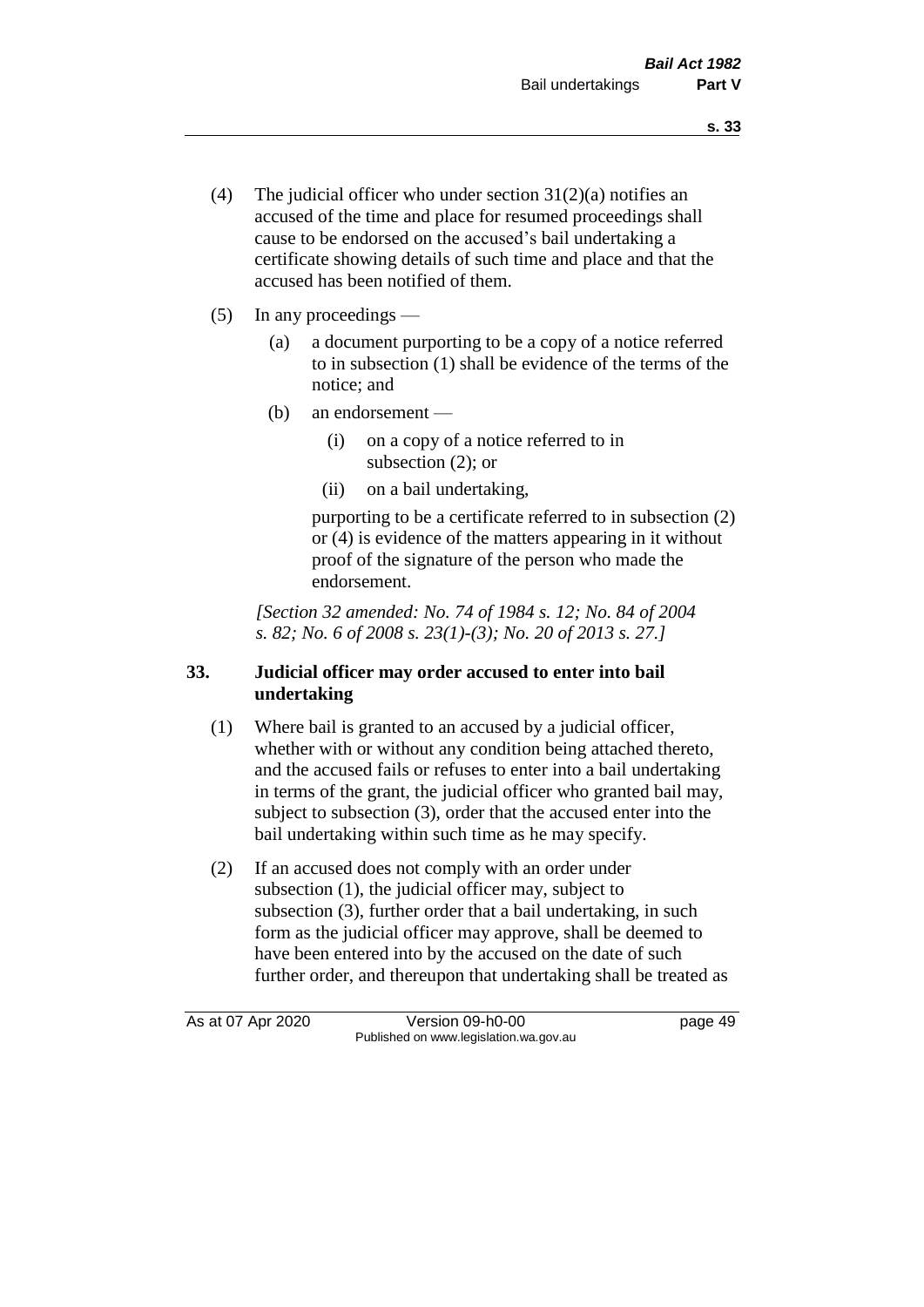if it had been duly entered into by the accused for the purposes of this Act.

- (3) A judicial officer shall not
	- (a) make an order under subsection (2) unless he has personally informed the accused of the terms and effect of the order made under subsection (1);
	- (b) exercise any of the powers conferred on him by this section unless he is satisfied that the accused has the capacity to enter into and comply with the undertaking.

*[Section 33 amended: No. 84 of 2004 s. 82.]* 

#### **34. When bail undertaking ceases to have effect**

A bail undertaking ceases to have effect —

- (a) upon the revocation of bail under section 55;
- (b) upon the death of the accused, but only if no order has been made under section 57;
- (c) subject to section 31, upon the appearance in court by the accused as required by his bail undertaking;
- (d) upon the discharge of the accused according to law from any further proceedings for the offence, or all of the offences, to which the bail undertaking relates;
- (e) during any period before the time at which the accused is required to appear in court when he is in custody for any other offence or reason.

*[Section 34 amended: No. 84 of 2004 s. 82.]* 

page 50 Version 09-h0-00 As at 07 Apr 2020 Published on www.legislation.wa.gov.au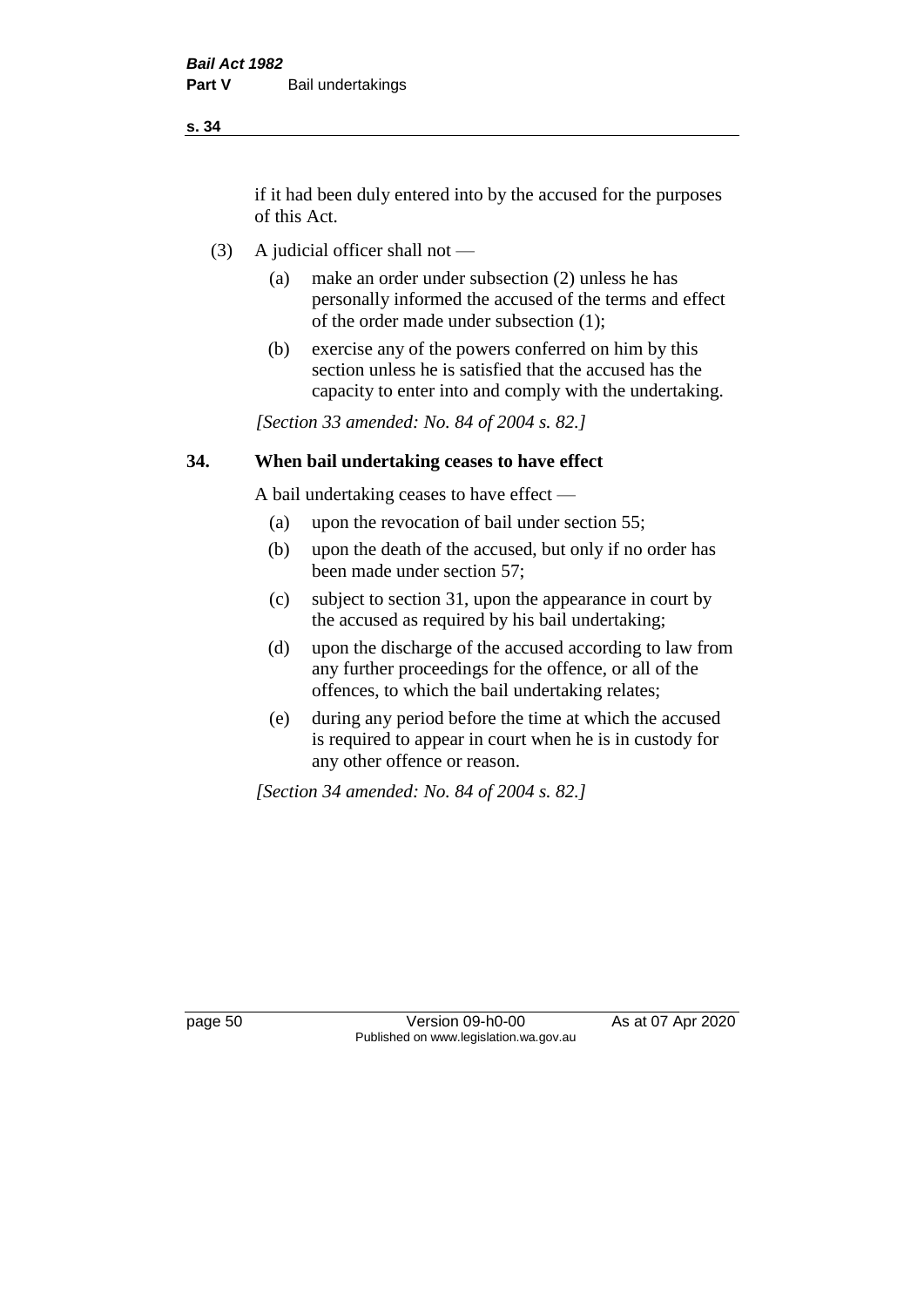# **Part VI — Sureties and surety undertakings**

#### **35. Surety and surety undertaking**

- (1) A surety is a person who, as a condition of the grant of bail to an accused, enters into a surety undertaking, that is to say, undertakes in writing that he will, subject to this Act, forfeit a specified amount of money if the accused fails to comply with any requirement of his bail undertaking mentioned in section  $28(2)(a)$  and (b).
- (2) A surety is required to be approved under section 40.
- (3) A forfeiture of money by a surety as mentioned in subsection (1) is enforceable as provided in section 49 but not otherwise.

*[Section 35 amended: No. 84 of 2004 s. 82; No. 6 of 2008 s. 18(3).]* 

#### **36. Sureties, who may approve**

- (1) The decision whether an applicant should be approved as a surety in any case is to be made —
	- (a) by a person referred to in section 29(a) to (d); or
	- (b) where the accused to whom bail has been granted is in prison, by a person for the time being in charge of the prison; or
	- (c) where the accused to whom bail has been granted is a child, by an authorised community services officer.
- (2) A judicial officer when granting bail to an accused subject to a requirement for a surety or sureties may make an order as to -
	- (a) the giving of notice to the prosecutor of an application for approval of any surety; or
	- (b) the person or persons who are to, or may, approve any surety,

and subsection (1) has effect subject to any such order. *[Section 36 inserted: No. 6 of 2008 s. 24(1).]*

As at 07 Apr 2020 Version 09-h0-00 page 51

Published on www.legislation.wa.gov.au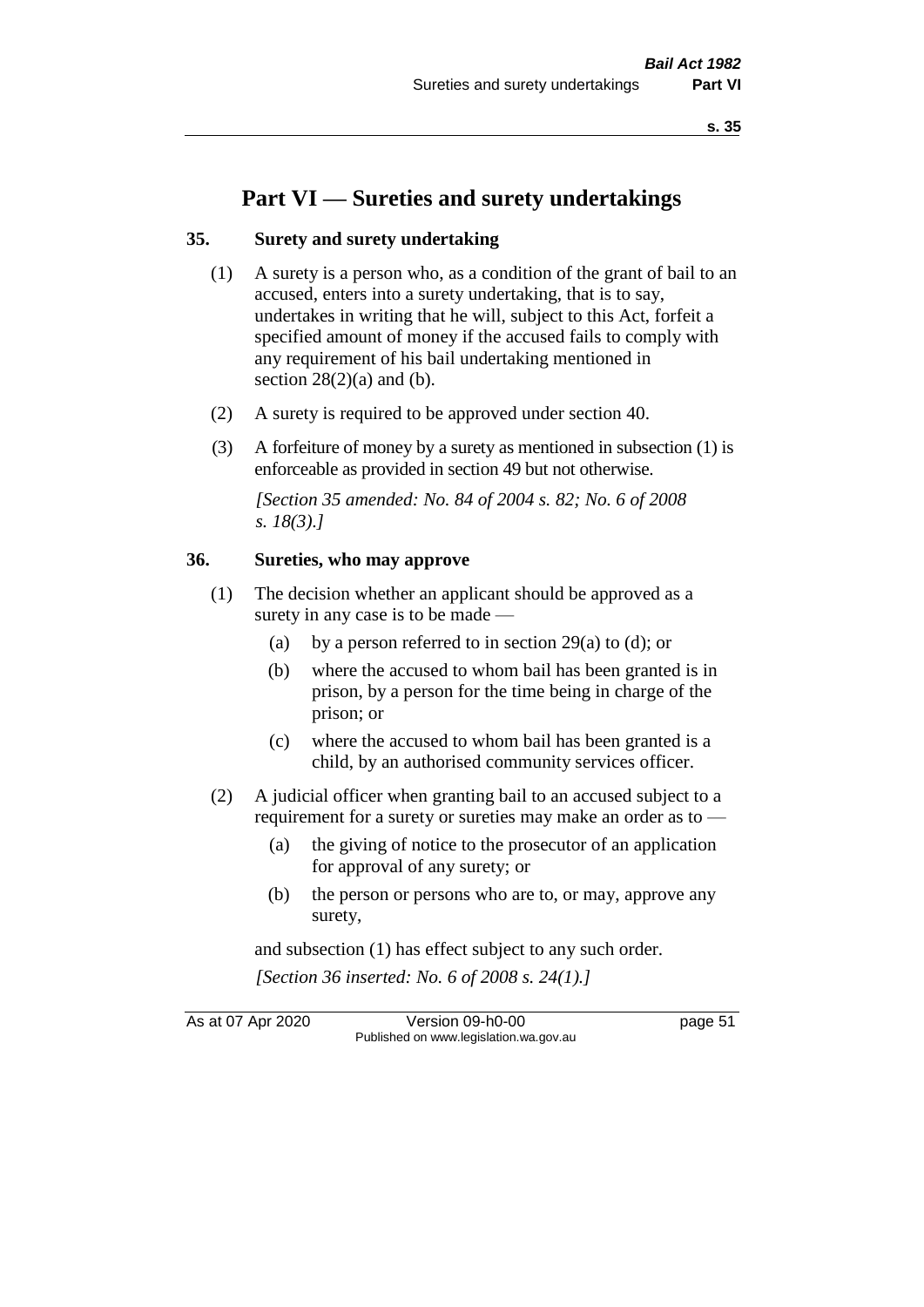## **37. Proposed surety to receive certain information and form**

- (1) Whenever a surety approval officer is called upon to decide whether an applicant should be approved as a surety, he shall ensure that the applicant is, or has been, given —
	- (a) a duly completed notice in the prescribed form showing details of the terms and conditions on which bail has been granted to the accused in whose case the surety is required; and
	- (b) such information in writing as to the effect of this Act in relation to the rights, obligations and liabilities of sureties as is prescribed for the purposes of this paragraph; and
	- (c) a prescribed form of declaration for completion designed to disclose to the surety approval officer all information relevant to the decision.
- (2) Before he makes his decision, the surety approval officer shall ensure that the applicant furnishes to him the declaration referred to in subsection (1)(c) duly completed.

*[Section 37 amended: No. 84 of 2004 s. 82; No. 6 of 2008 s. 24(4), (5) and 25; No. 20 of 2013 s. 28.]* 

## **38. Persons disqualified from being sureties**

- (1) A person is not qualified to be approved as a surety if  $-$ 
	- (a) he is under 18 years of age; or
	- (b) subject to subsection (2), the value of his assets, after provision is made for his debts and liabilities, is less than the amount which he might become liable to forfeit under his proposed surety undertaking; or
	- (c) there are reasonable grounds for believing that he has been, or will be, indemnified by any person against any forfeiture referred to in paragraph (b).

page 52 Version 09-h0-00 As at 07 Apr 2020 Published on www.legislation.wa.gov.au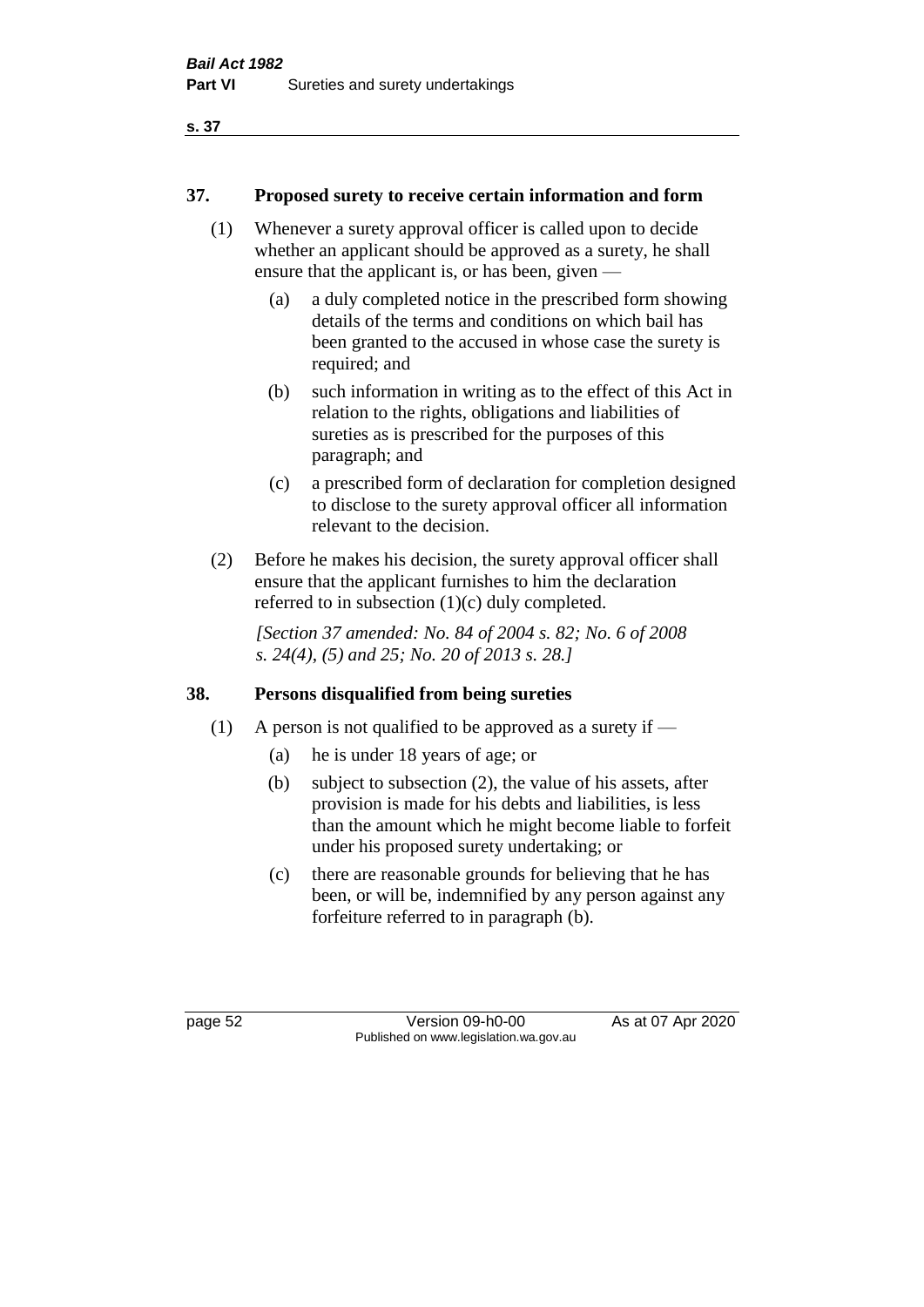(2) Subsection (1)(b) does not apply where the applicant for approval is required to give security sufficient to cover the amount which he might become liable to forfeit.

## **39. Matters to be regarded when approving sureties**

In determining whether an applicant is suitable to be a surety a surety approval officer shall have regard to all matters which appear to him to be relevant including, as well as any others, the following —

- (a) the character and antecedents of the applicant; and
- (b) his proximity to or connection with the accused, whether by kinship, place of residence or otherwise; and
- (c) his ability to pay, or give security for, the amount which he might become liable to forfeit under his proposed surety undertaking, without excessive hardship to himself or his dependants.

*[Section 39 amended: No. 84 of 2004 s. 82; No. 6 of 2008 s. 24(4).]* 

## **40. Decision on application by proposed surety**

- (1) Upon receipt of the duly completed declaration referred to in section  $37(1)(c)$ , the surety approval officer shall, after making any enquiries which he thinks desirable, make a decision, as soon as is practicable, either to approve or not to approve of the applicant as a surety in that case.
- (2) If the surety approval officer does not approve of the applicant as a surety he shall record the reasons for his doing so and inform the applicant and the accused thereof, or cause them to be so informed.

*[Section 40 amended: No. 15 of 1988 s. 15; No. 84 of 2004 s. 82; No. 6 of 2008 s. 24(5).]* 

As at 07 Apr 2020 Version 09-h0-00 page 53 Published on www.legislation.wa.gov.au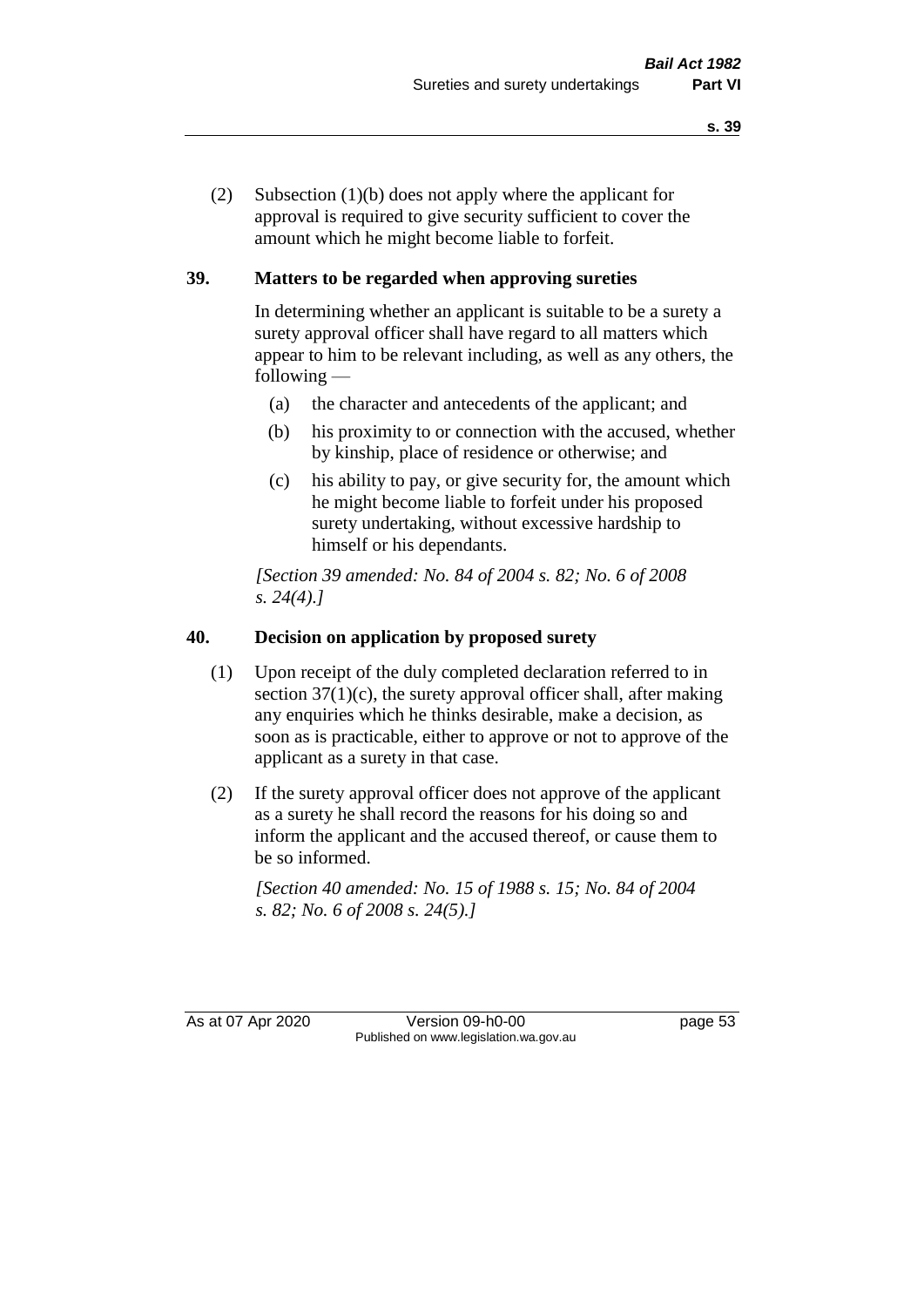#### **41. Finality of decision to refuse approval of surety**

- (1) A decision by a surety approval officer not to approve of the applicant as a surety is final unless the applicant becomes entitled to re-apply under subsection (2).
- (2) An applicant who is refused approval as a surety may re-apply for approval to the surety approval officer who made that decision, or if that officer is absent or unavailable to another surety approval officer, on the ground that —
	- (a) new facts have been discovered, new circumstances have arisen or the circumstances have changed since he was refused approval; or
	- (b) he failed to adequately present his case for approval on his previous application,

and the provisions of this Act, except section 37, shall, with necessary modifications, apply to any such further application and the decision thereon.

*[Section 41 amended: No. 6 of 2008 s. 24(3) and (4).]*

### **42. Before whom surety undertaking may be entered into**

A surety undertaking need not be entered into before the surety approval officer who approved the surety but may be entered into before any person before whom the accused for whose appearance the surety is approved might enter into his bail undertaking under section 29.

*[Section 42 amended: No. 84 of 2004 s. 82; No. 6 of 2008 s. 24(5).]* 

#### **43. Duties of person before whom surety undertaking is entered into**

A person before whom a surety undertaking is to be entered into —

 $(a)$  shall —

(i) read to the surety; or

page 54 Version 09-h0-00 As at 07 Apr 2020 Published on www.legislation.wa.gov.au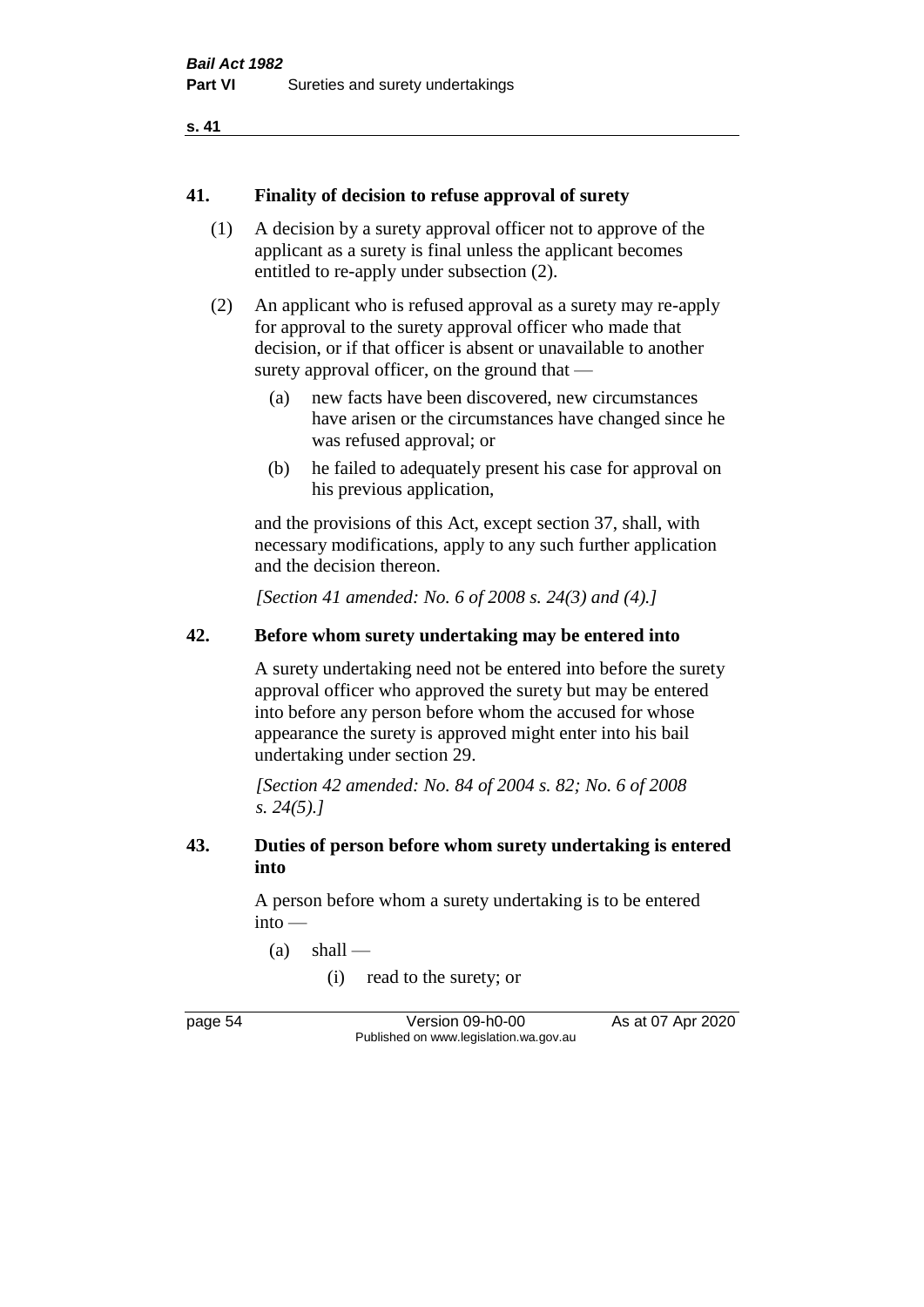- (ii) be informed by the surety that he has read; or
- (iii) if necessary, have translated to the surety,

the documents described in section  $37(1)(a)$  and (b), and the surety undertaking, before the surety enters into the undertaking; and

- (b) shall ensure that all conditions which are to be complied with by the surety have been complied with before the surety enters into his undertaking; and
- (c) shall give to the surety a copy of his surety undertaking as duly completed.

*[Section 43 amended: No. 74 of 1984 s. 13.]* 

#### **43A. Entering into surety undertaking where proposed surety interstate**

 $(1)$  In this section —

*proposed surety* means a person who is to enter into a surety undertaking;

*relevant official* means the person before whom the surety undertaking is to be entered into or was entered into, as the case requires;

*video link* means facilities (including closed circuit television) that enable, at the same time —

- (a) the relevant official to see and hear the proposed surety; and
- (b) the proposed surety to see and hear the relevant official.
- (2) This section applies if a proposed surety is in another State or a Territory.
- (3) The relevant official may comply with section 43(a) and (b) by means of a video link.
- (4) The relevant official may provide the surety undertaking to the proposed surety for completion by providing it by electronic means in accordance with the regulations.

As at 07 Apr 2020 Version 09-h0-00 page 55 Published on www.legislation.wa.gov.au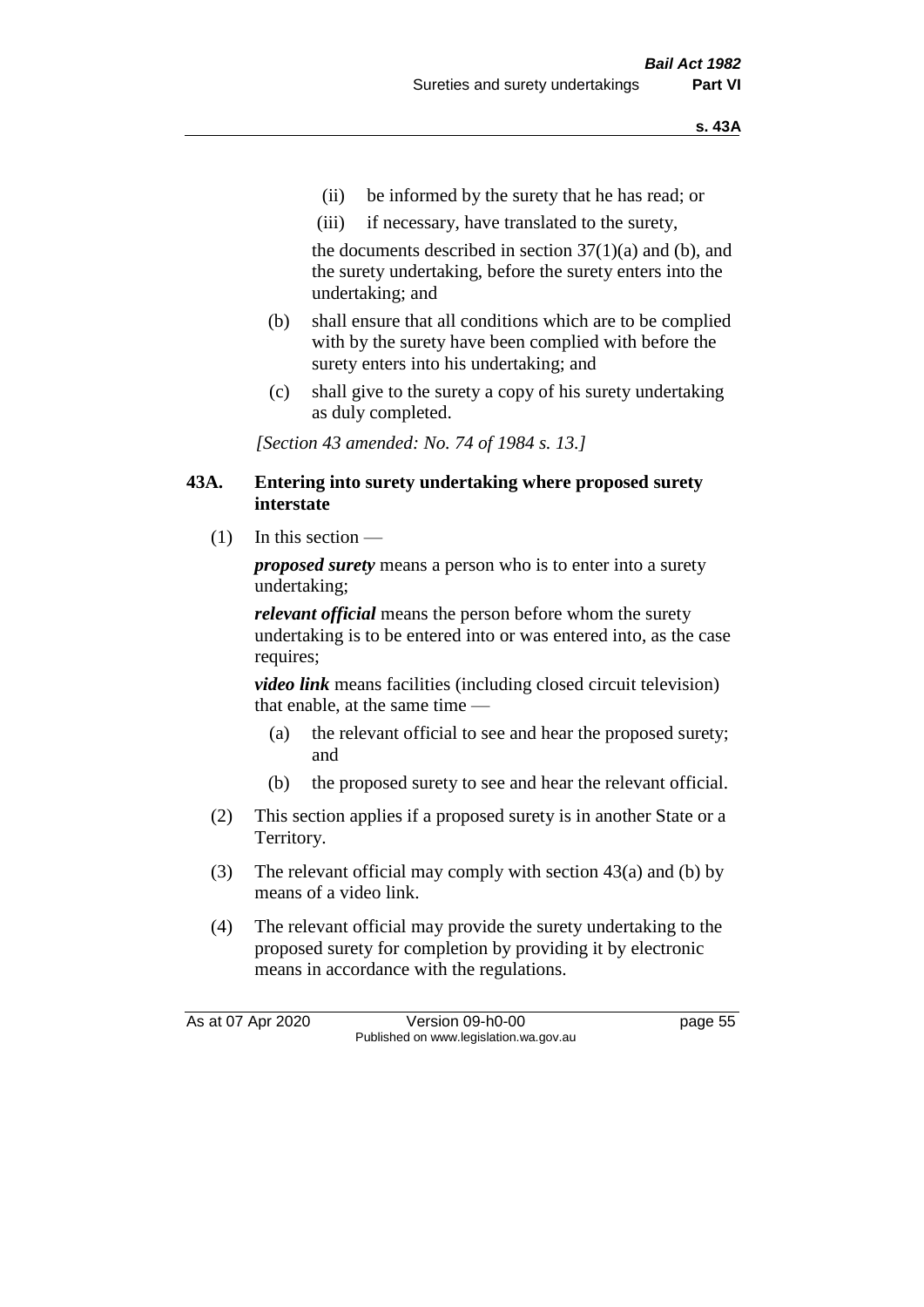- (5) The proposed surety may enter into the surety undertaking by providing the completed surety undertaking to the relevant official by electronic means in accordance with the regulations.
- (6) If the surety undertaking is provided by electronic means under subsection (4) or (5), any requirement for the proposed surety or the relevant official to sign it is to be taken to have been complied with if the full name of the proposed surety or the relevant official, as the case requires, appears in the appropriate place in the undertaking.
- (7) The relevant official may comply with section 43(c) by providing a copy of the surety undertaking (as duly completed) to the surety by electronic means in accordance with the regulations.
- (8) A surety undertaking that is entered into in accordance with this section is to be taken to have been entered into before the relevant official.
- (9) In any proceedings a document purporting to be a copy of a surety undertaking and purporting to be certified by the relevant official to be a copy of a surety undertaking entered into in accordance with this section is evidence of the surety undertaking without proof of the signature of the relevant official.

*[Section 43A inserted: No. 6 of 2008 s. 26; amended: No. 20 of 2013 s. 29.]*

## **44. When surety undertaking extends to different time or different time and place substituted under s. 31**

- (1) A surety undertaking does not extend to the failure by the accused to appear at a different time or a different time and place substituted pursuant to section 31 unless —
	- (a) the surety undertaking contains a provision stating that it does so extend and, where applicable under subsection (5), the surety has received notice as mentioned in that subsection; or

page 56 Version 09-h0-00 As at 07 Apr 2020 Published on www.legislation.wa.gov.au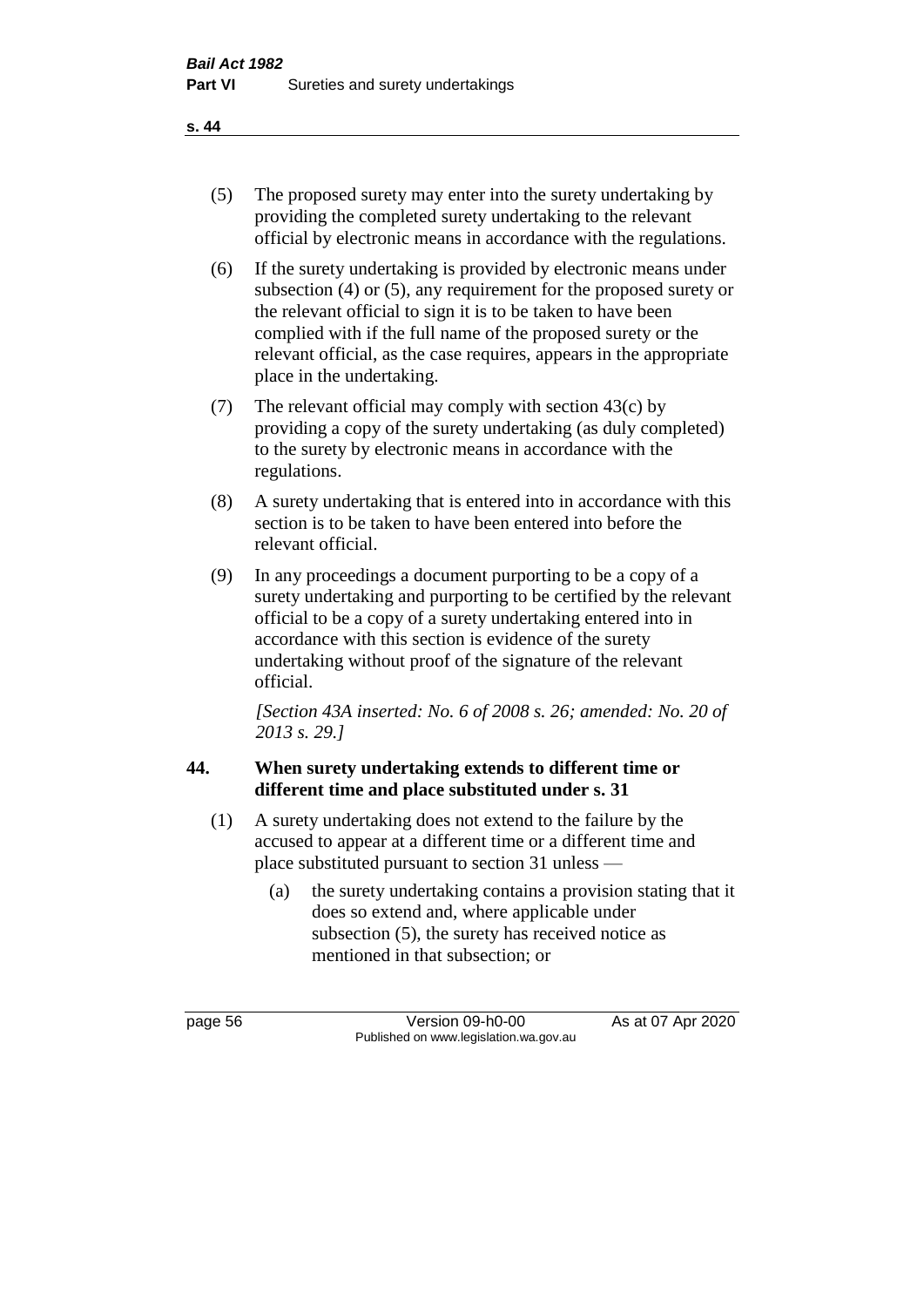- (b) subsection (2) applies.
- (2) A surety undertaking extends to the failure by the accused to appear at a different time substituted pursuant to section 31 during a trial if, at the option of the surety, the undertaking contains a provision stating —
	- (a) that it does so extend; and
	- (b) the effect of subsection (4).
- (3) In subsection  $(2)$  —

*trial* means that part of proceedings for an offence when evidence is being received by the court in respect of the offence and also extends to any time when —

- (a) legal argument is being heard; or
- (b) a judicial officer or a jury is deliberating.
- (4) Subsection (2) applies despite any amendment as defined in section 31A(1) if the endorsement or notice under section 31A(3)(a) in respect of the amendment includes a statement referred to in section 31A(4).
- (5) A surety undertaking may, at the option of the surety, also contain a provision stating that where —
	- (a) a different time or a different time and place for the accused's appearance is substituted pursuant to section 31; and
	- (b) subsection (2) does not apply,

the surety's liability only arises if the surety is given notice, as soon as is practicable, of the different time or the different time and place.

(6) Where, by operation of this section, a surety undertaking would extend to the failure by the accused to appear at a different time or a different time and place substituted pursuant to section 31, that extension is not affected by a reduction in the number of offences to which the accused's bail undertaking relates.

*[Section 44 inserted: No. 6 of 2008 s. 27(1).]*

As at 07 Apr 2020 Version 09-h0-00 page 57 Published on www.legislation.wa.gov.au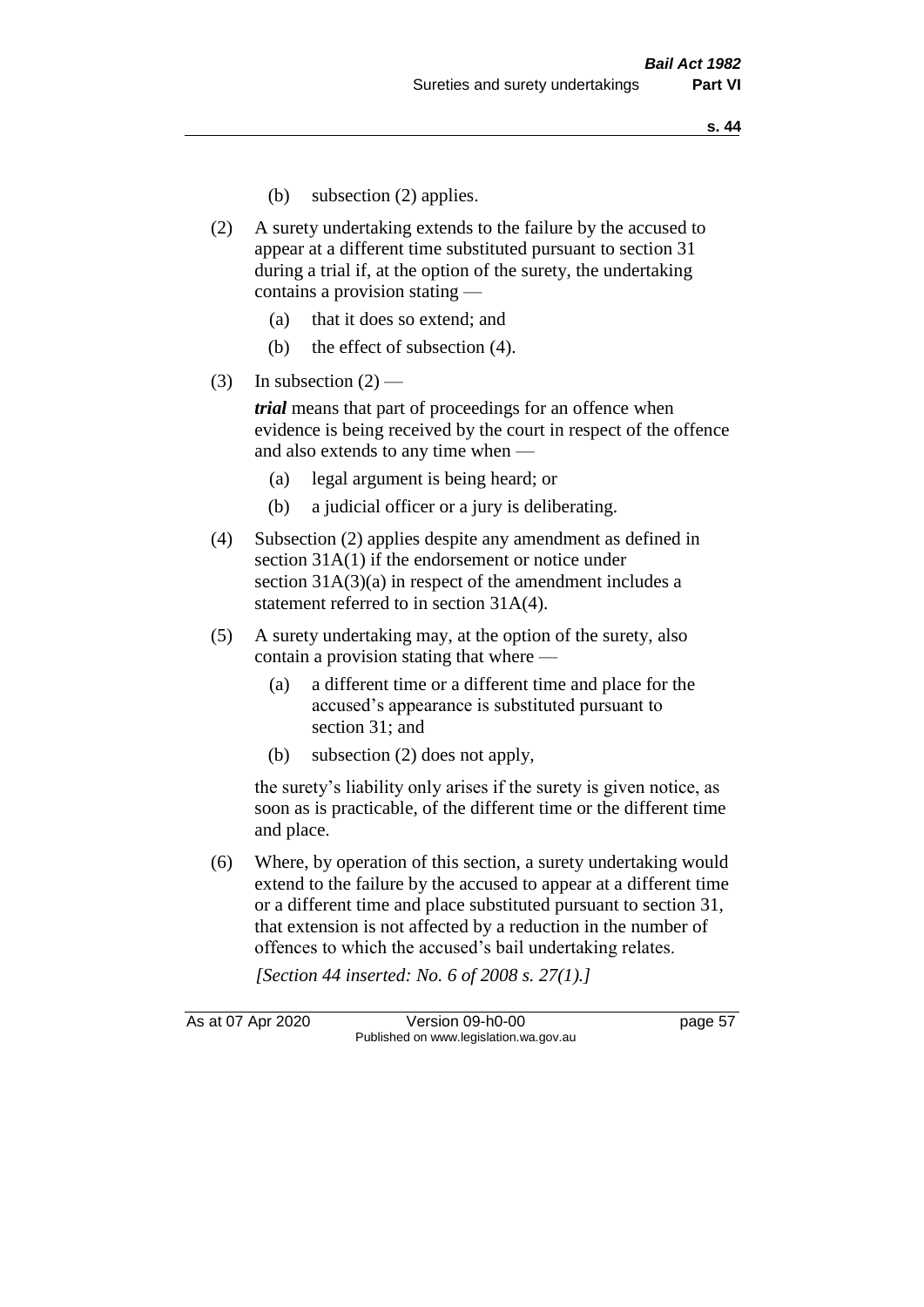```
s. 45
```
#### **45. Notices under s. 44, service and proof of**

- (1) For the purposes of section 44(5) notice to a surety may be given —
	- (a) orally to the surety by the judicial officer when he fixes a time and place for the proceedings or the resumed proceedings; or
	- (b) in the approved form to the surety personally; or
	- (c) by a person authorised under subsection  $(5)$ 
		- (i) sending or causing to be sent the approved form to the surety by post to the surety's address appearing in the records of the court; or
		- (ii) in urgent cases or with the surety's consent, providing or causing to be provided the approved form to the surety by electronic means in accordance with the regulations.
- (2) A person who gives a notice in accordance with subsection  $(1)(b)$  or  $(c)$  shall endorse on a file copy of the notice a certificate showing —
	- (a) that the person has done so; and
	- (b) the time of doing so.
- (2a) If a notice is sent by post under subsection  $(1)(c)$ , the notice is to be presumed, unless the contrary is shown, to have been received at the time when, in the ordinary course of events, it would have been delivered.
- (3) A judicial officer who, under subsection  $(1)(a)$ , notifies a surety of the time and place for the proceedings or the resumed proceedings shall cause to be endorsed on a file copy of the surety's undertaking a certificate showing details of such time and place and that the surety has been notified of them.
- (4) In any proceedings
	- (a) a document purporting to be a copy of a notice referred to in section 44(5) shall be evidence of the terms of the notice; and

page 58 Version 09-h0-00 As at 07 Apr 2020 Published on www.legislation.wa.gov.au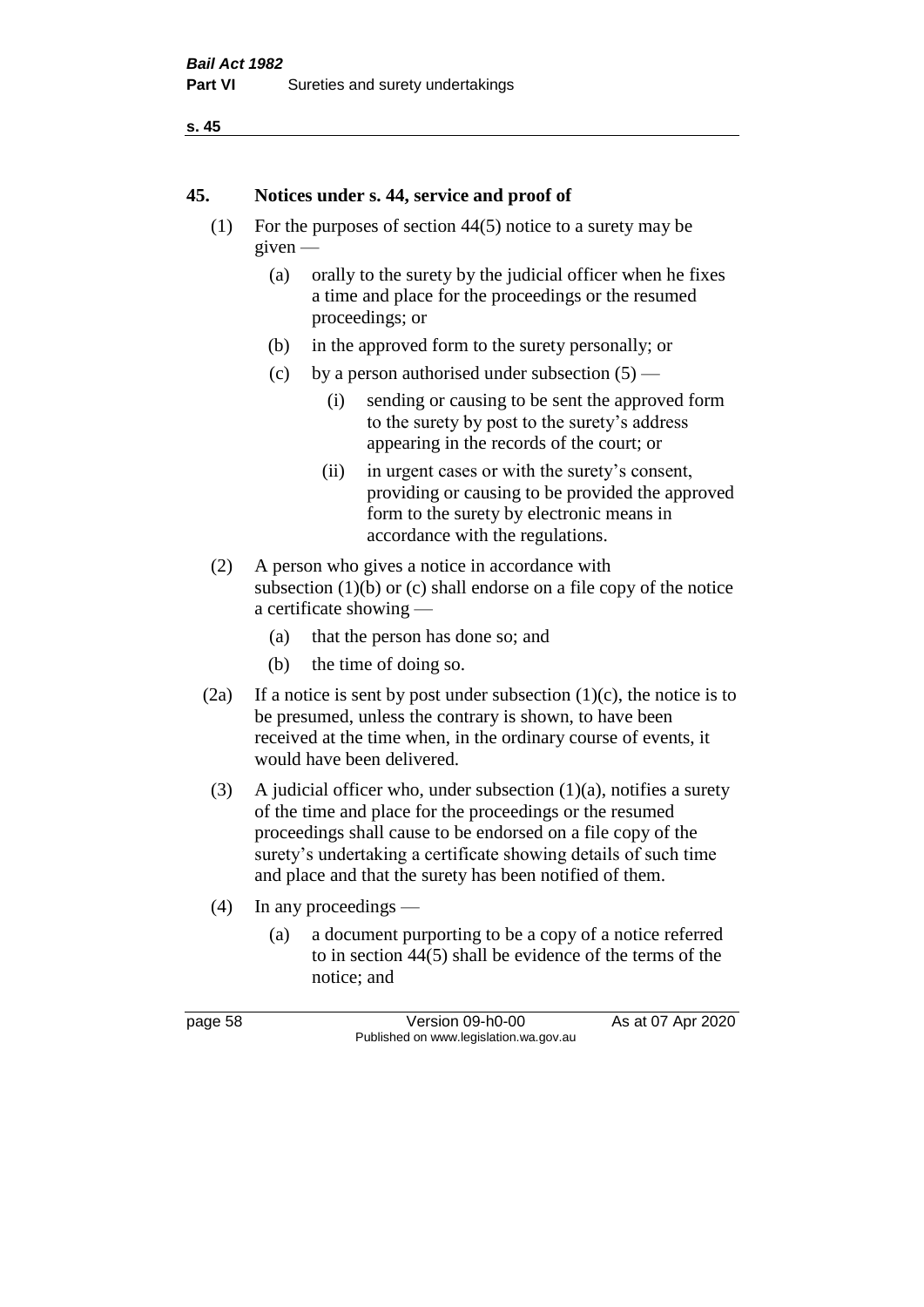- (b) an endorsement
	- (i) on a file copy of a notice given under subsection  $(1)(b)$  or  $(c)$  purporting to be a certificate referred to in subsection (2); or
	- (ii) on a file copy of a surety undertaking purporting to be a certificate referred to in subsection (3),

is evidence of the matters appearing in the certificate without proof of the signature of the person who made the endorsement.

- (5) A registrar of the court, other than a deputy registrar of the Magistrates Court or the Children's Court, is an authorised person for the purposes of subsection  $(1)(c)$  and in addition —
	- (a) in respect of committals to the Supreme Court, the Chief Justice; and
	- (b) in respect of committals to the District Court, the Chief Judge,

may authorise a person or persons, by name or office, to perform the function referred to in subsection  $(1)(c)$ .

*[Section 45 amended: No. 74 of 1984 s. 15; No. 59 of 2004 s. 141; No. 6 of 2008 s. 28(1)-(5); No. 20 of 2013 s. 30.]* 

#### **46. Surety's power to arrest accused**

- (1) A surety may arrest an accused for whose appearance in court he has entered into a surety undertaking if the surety has reasonable grounds to believe that —
	- (a) the accused
		- (i) is not likely to comply with the requirements of his bail undertaking mentioned in section  $28(2)(a)$  or (b); or
		- (ii) is, or has been, in breach of any condition of his bail undertaking mentioned in section 28(2)(c); or

As at 07 Apr 2020 Version 09-h0-00 page 59 Published on www.legislation.wa.gov.au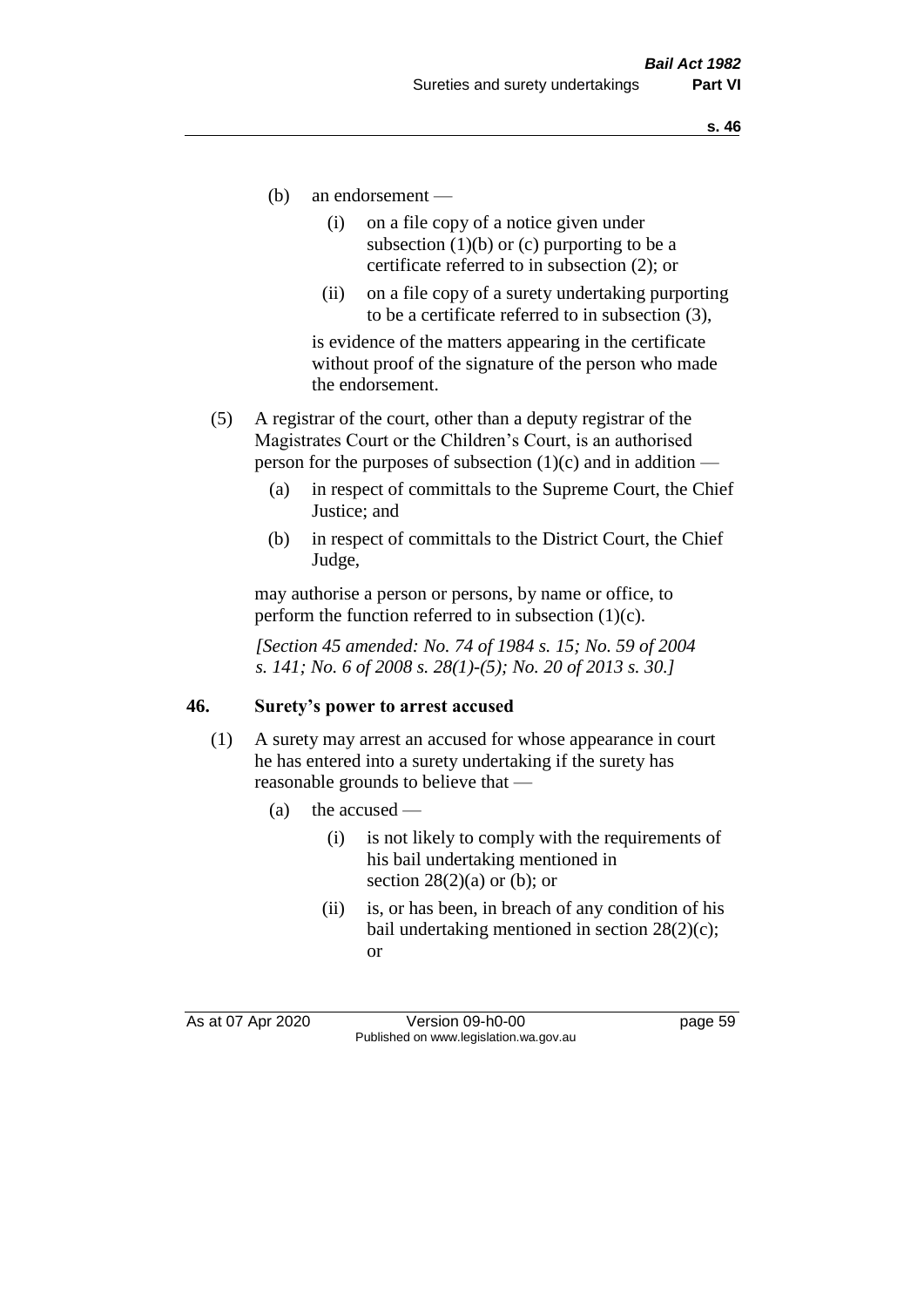(iii) is, or has been, in breach of a home detention condition mentioned in section 28(2)(d);

and

- (b) it is not expedient to invoke the assistance of the relevant officer under section 54(1) because the delay occasioned by doing so would defeat the purpose of that section.
- (2) A surety who arrests an accused under subsection (1) shall, as soon as is practicable, deliver him into the custody of a police officer and thereafter he shall be dealt with under section 54(4) and section 55, and those provisions shall apply, as if he had been arrested by a police officer under section 54(2).

*[Section 46 amended: No. 74 of 1984 s. 16; No. 61 of 1990 s. 10; No. 84 of 2004 s. 82; No. 6 of 2008 s. 33(5).]* 

## **47. When surety undertaking ceases to have effect**

A surety undertaking ceases to have effect —

- (a) upon the revocation of bail under section 55(1); or
- (b) upon the release of an accused under section 55(2) if the surety does not consent to the continuance in force of his surety undertaking; or
- (c) upon its being cancelled under section 48(4) (and as from the time fixed therefor) by an appropriate judicial officer; or
- (d) upon the death of the surety, but only if no order under section 49(1) has been made before then; or
- (e) subject to sections 31 and 44, upon the appearance in court by the accused as required by his bail undertaking; or
- (f) upon the discharge of the accused according to law from any further proceedings for the offence, or all of the offences, to which the surety undertaking relates; or

page 60 Version 09-h0-00 As at 07 Apr 2020 Published on www.legislation.wa.gov.au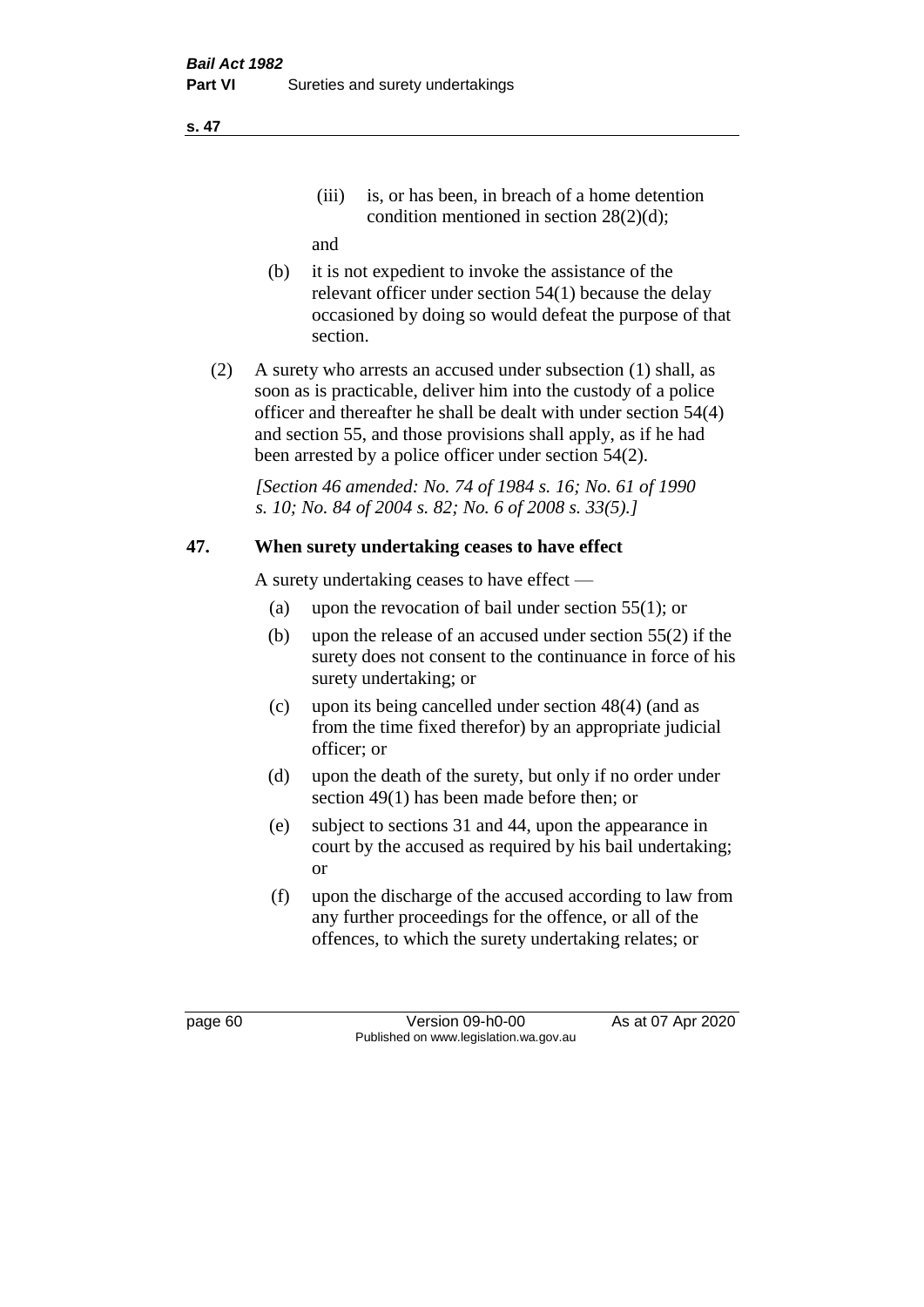(g) during any period before the time at which the accused is required to appear in court when he is in custody for any other offence or reason.

*[Section 47 amended: No. 84 of 2004 s. 82.]* 

### **48. Surety may apply for cancellation of his undertaking**

- (1) A surety may apply to an appropriate judicial officer for cancellation of his undertaking.
- (2) An application under subsection (1) may be made at any time before that specified, or deemed by section 31(3) to be specified, in the accused's bail undertaking for his appearance in court.
- (3) Upon an application being made under subsection (1) an appropriate judicial officer shall cause the accused to appear before him or another such officer and may issue a warrant or summons for that purpose.
- (4) Upon the appearance of the accused before the time mentioned in subsection (2) an appropriate judicial officer shall —
	- (a) cancel the surety undertaking; and
	- (b) exercise one of the powers set out in section  $55(1)(d)$ or (e).
- (5) An application under subsection (1) must be made, and proceedings on it are to be conducted —
	- (a) in a court of summary jurisdiction in accordance with the regulations;
	- (b) in the Supreme Court or the District Court  $-\text{in}$ accordance with rules of court.

*[Section 48 amended: No. 59 of 2004 s. 141; No. 84 of 2004 s. 7 and 82; No. 6 of 2008 s. 29.]* 

## **49. Surety's undertaking to pay money, enforcing**

(1) Where an accused has failed to comply with any requirement of his bail undertaking mentioned in section 28(2)(a) or (b) the

As at 07 Apr 2020 Version 09-h0-00 page 61 Published on www.legislation.wa.gov.au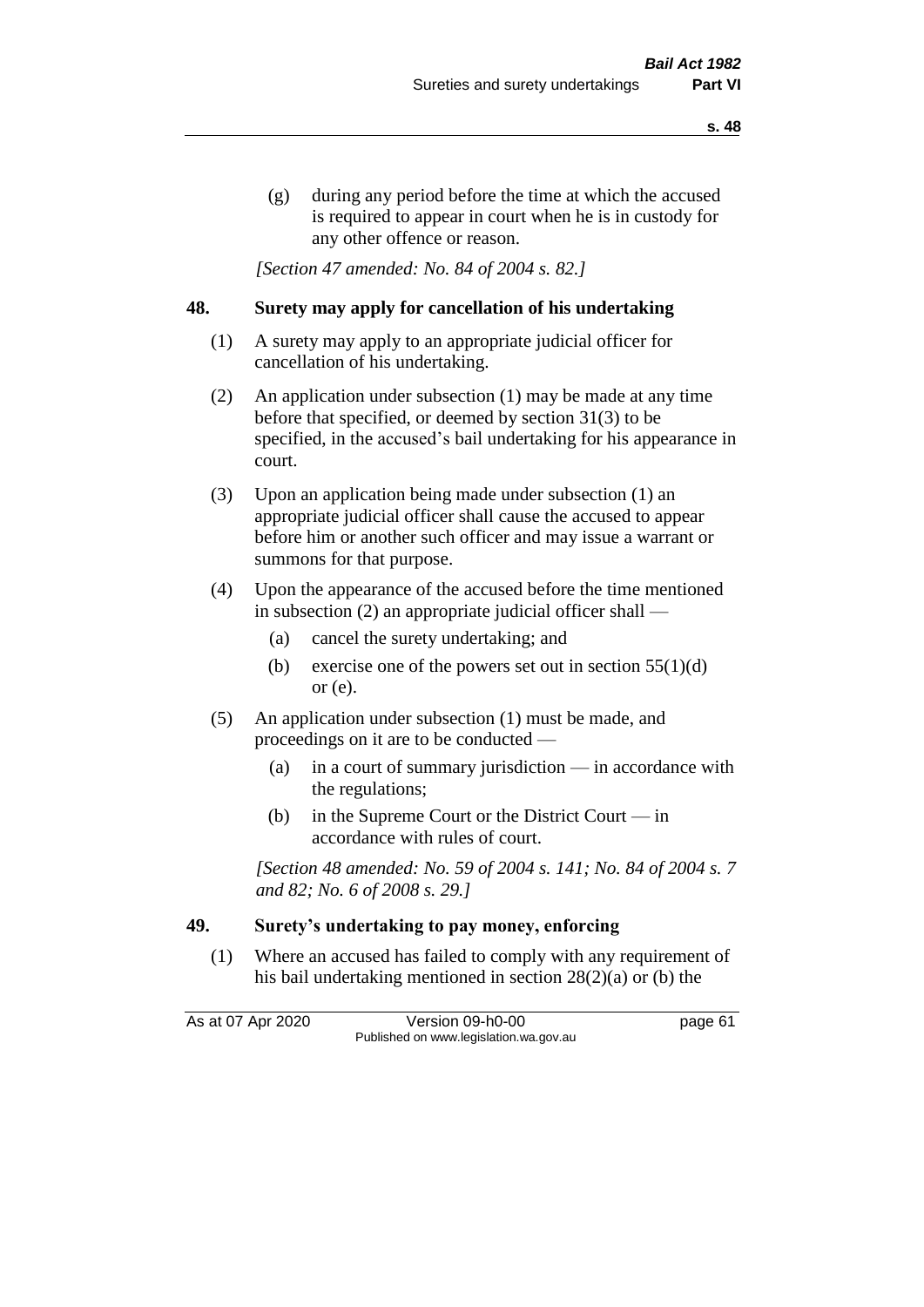following provisions of this section apply for the purpose of enforcing payment to the State of any sum thereupon payable by a surety in terms of his surety undertaking —

- (a) an application for an order that the sum be paid may be made to an appropriate judicial officer —
	- (i) by the Director of Public Prosecutions where the court before which the accused failed to appear was —
		- (I) the District Court, the Supreme Court or the Court of Appeal; or
		- (II) another court, if the Director of Public Prosecutions is the prosecutor in that court of the case against the accused;

or

- (ii) in other cases, by the State Solicitor or the registrar of the court before which the accused failed to appear;
- *[(b) deleted]*
	- (c) on the hearing of the application and upon proof of the surety's liability in terms of his undertaking, the judicial officer shall order forfeiture of the full amount specified in the undertaking unless the surety attends at the hearing and shows to the satisfaction of the judicial officer that there was reasonable cause for the failure of the accused to comply with the requirement to which the application relates;
- (d) notwithstanding paragraph (c), the judicial officer may decline to make an order under that paragraph or may order forfeiture in part only where the surety attends and shows to the satisfaction of the judicial officer —
	- (i) that, by reason of a change of circumstances since the undertaking was entered into, an order for forfeiture, or for forfeiture in full (as the case may be), would cause excessive hardship to the surety or his dependants; and

**s. 49**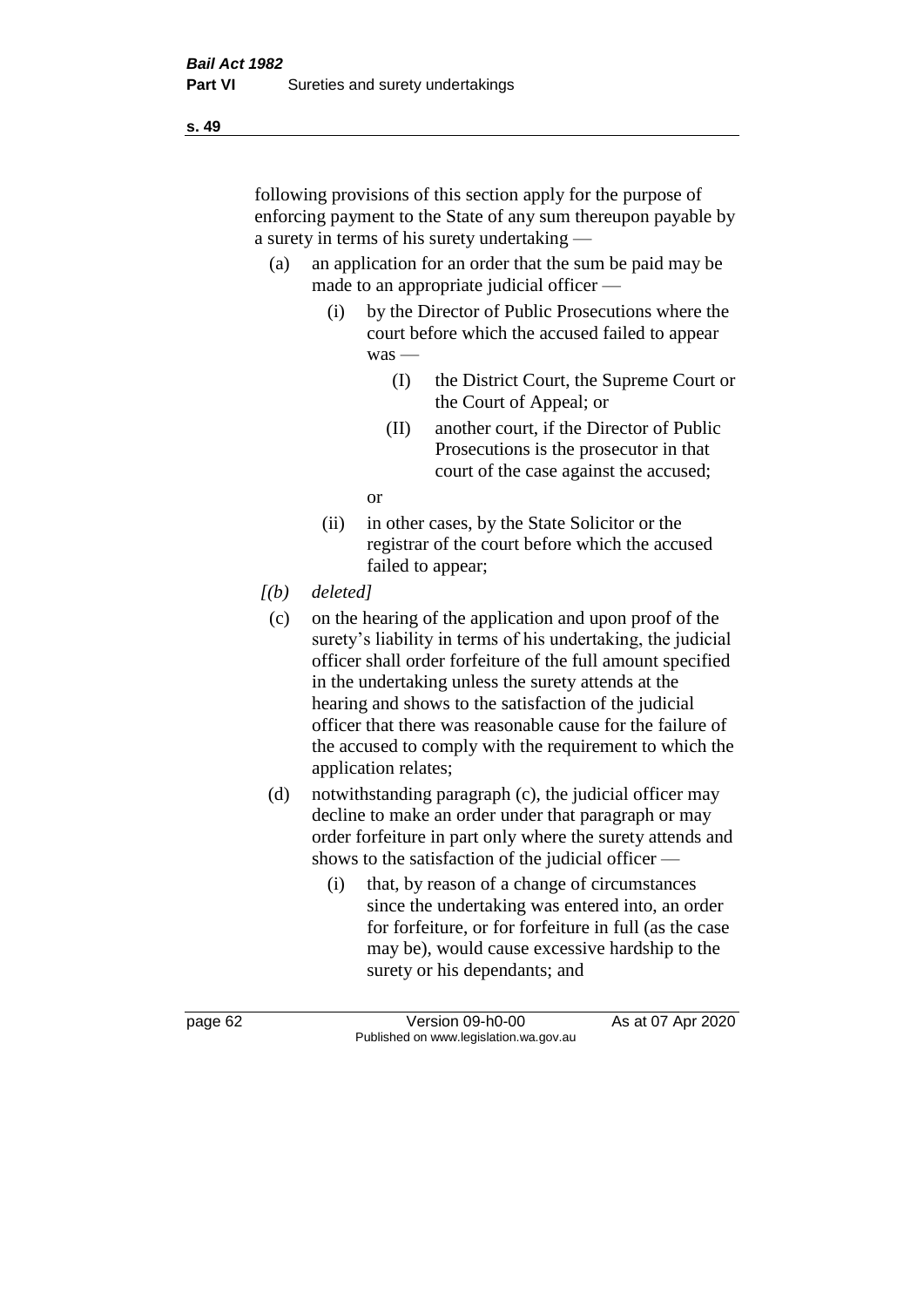- (ii) that such hardship would not be relieved by the exercise of one or more of the powers conferred by section 59;
- (e) an order may be made under this section whether or not the accused has been convicted of an offence against section 51(1) or (2) but if, after an order has been made, the surety satisfies the Governor that new facts have been discovered or new circumstances have arisen which show that there was reasonable cause for the failure of the accused as mentioned in paragraph (c), the Governor may exercise the power in section 139 of the *Sentencing Act 1995* as if the forfeiture were one to which that section applied.
- (2) An application under subsection (1) must be made, and proceedings on it are to be conducted —
	- (a) in a court of summary jurisdiction in accordance with the regulations;
	- (b) in the Supreme Court or the District Court  $-\text{in}$ accordance with rules of court.
- (3) Without prejudice to the recovery of such an amount as a civil debt due to the State, any amount to be paid under an order made under this section is to be paid, and its payment may be enforced under Part 5 of the *Fines, Penalties and Infringement Notices Enforcement Act 1994*, unless an order has been made under subsection (4).
- (4) If under this section the Supreme Court or the District Court makes an order requiring the payment of money, the court may make an order under section 59 of the *Sentencing Act 1995* in respect of the amount payable and for that purpose that section, with any necessary changes, applies as if the amount were a fine imposed on the surety.

*[Section 49 amended: No. 74 of 1984 s. 17; No. 92 of 1994 s. 5; No. 78 of 1995 s. 8; No. 65 of 2003 s. 121(3); No. 74 of 2003 s. 29; No. 59 of 2004 s. 141; No. 84 of 2004 s. 8, 11 and 82; No. 6 of 2008 s. 18(2) and 30(1) and (2).]* 

As at 07 Apr 2020 Version 09-h0-00 page 63 Published on www.legislation.wa.gov.au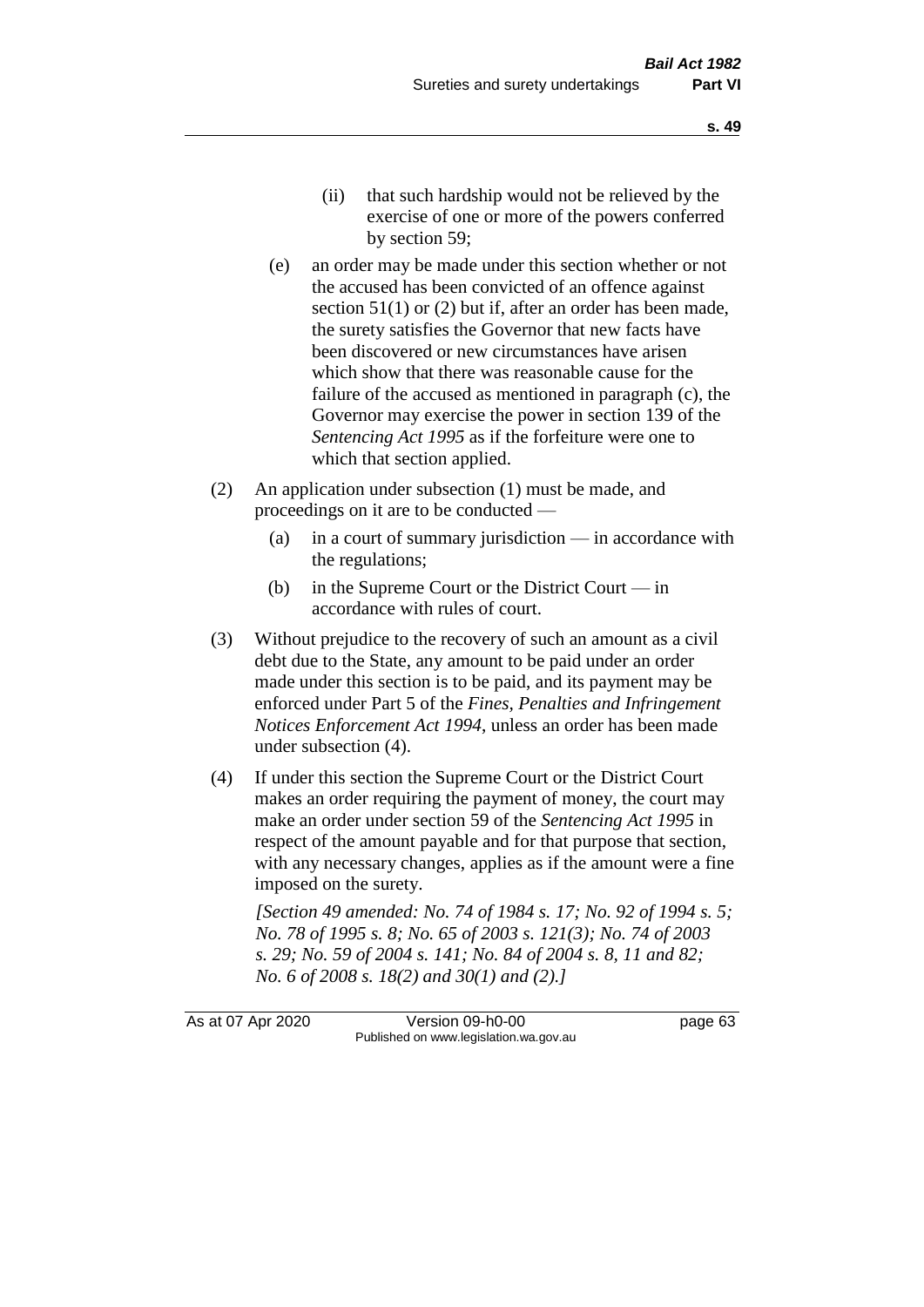**s. 50**

#### **50. Indemnifying surety, offence**

- (1) If a person indemnifies, or agrees to indemnify, a surety or proposed surety against any liability which the surety or proposed surety may incur under this Act (including this section) he and the surety or proposed surety and any person with whom he agrees as aforesaid each commits an offence. Penalty: \$1 000 or imprisonment for 12 months or both.
- (2) An offence is committed under subsection  $(1)$ 
	- (a) whether the agreement is made before or after the surety undertaking is entered into and whether or not a proposed surety actually becomes a surety; and
	- (b) whether the compensation is to be in money or in money's worth.
- (3) An offence is not committed under subsection (1) by a surety or proposed surety if he shows —
	- (a) that he had no knowledge of an agreement within the meaning of subsection (1) proposed to be entered into between 2 other persons; or
	- (b) that having such knowledge he took all steps reasonably available to him to prevent the agreement being entered into.

*[Section 50 amended: No. 74 of 1984 s. 18.]* 

page 64 Version 09-h0-00 As at 07 Apr 2020 Published on www.legislation.wa.gov.au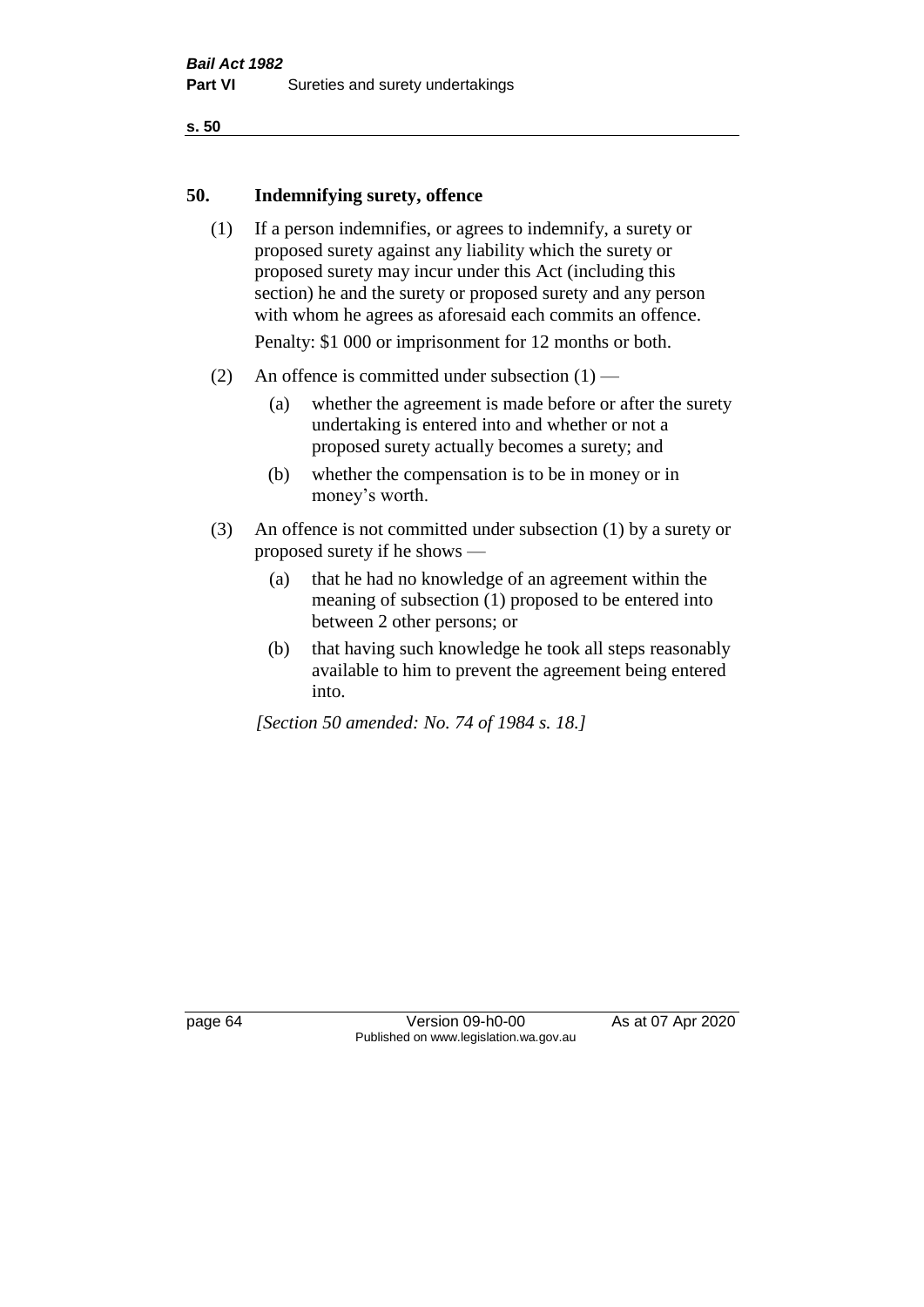**s. 50A**

# **Part VIA — Administration of home detention conditions**

*[Heading inserted: No. 61 of 1990 s. 11.]* 

# **50A. Powers of CEO (corrections)**

The CEO (corrections) has all of the powers conferred under this Act on a community corrections officer and may review, vary, or rescind a direction given by a community corrections officer.

*[Section 50A inserted: No. 61 of 1990 s. 11; amended: No. 31 of 1993 s. 9; No. 65 of 2006 s. 53.]* 

*[50B. Deleted: No. 78 of 1995 s. 8.]* 

# **50C. Powers and duties of community corrections officers**

- (1) A community corrections officer may give such reasonable directions to an accused subject to a home detention condition as are necessary for the proper administration of the condition and any other condition imposed on the grant of bail to the accused including, without limiting the generality of the foregoing, directions as to —
	- (a) when the accused may leave the place where he is required by the home detention condition to remain; and
	- (b) the period of any authorised absence from the place where he is required by the home detention condition to remain; and
	- (c) when the accused shall return to the place where he is required by the home detention condition to remain; and
	- (d) the method of travel to be used by the accused during any absence from the place where he is required by the home detention condition to remain; and
	- (e) the manner in which the accused shall report his whereabouts.

As at 07 Apr 2020 Version 09-h0-00 page 65 Published on www.legislation.wa.gov.au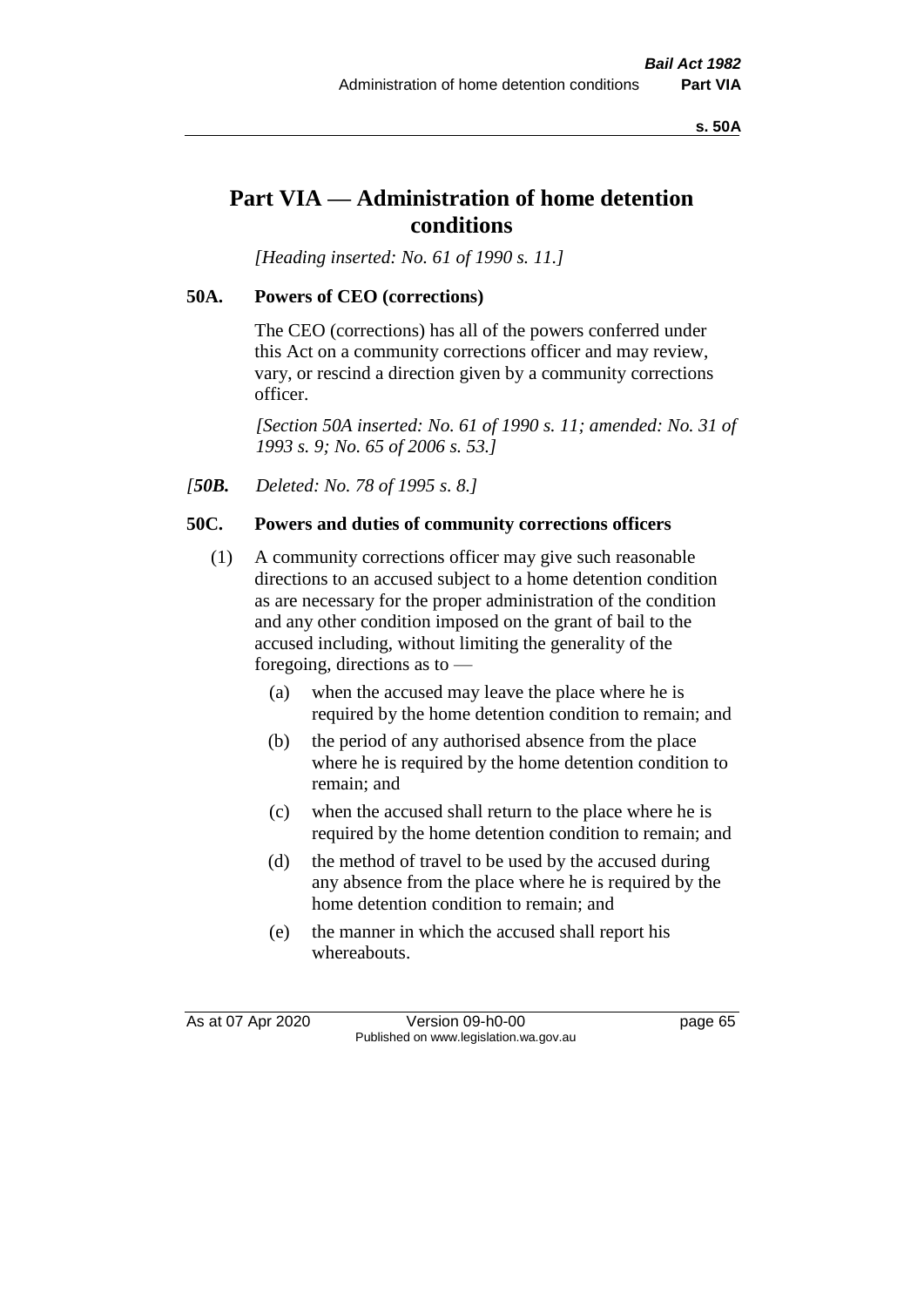(2) For the purpose of ascertaining whether or not an accused is complying with a home detention condition or any direction

**s. 50C**

|                                          | given pursuant to subsection (1), a community corrections<br>officer may, at any time $-$                                                                                                 |                                                                                                                                                                              |  |
|------------------------------------------|-------------------------------------------------------------------------------------------------------------------------------------------------------------------------------------------|------------------------------------------------------------------------------------------------------------------------------------------------------------------------------|--|
|                                          | (a)                                                                                                                                                                                       | enter or telephone the place where the accused is<br>required by a home detention condition to remain; or                                                                    |  |
|                                          | (b)                                                                                                                                                                                       | enter or telephone the accused's place of employment or<br>any other place where the accused is permitted or<br>required to attend; or                                       |  |
|                                          | (c)                                                                                                                                                                                       | question any person at any place referred to in<br>paragraph $(a)$ or $(b)$ .                                                                                                |  |
| (3)                                      | A person who $-$                                                                                                                                                                          |                                                                                                                                                                              |  |
|                                          | (a)                                                                                                                                                                                       | hinders a person exercising powers under subsection (2);<br><b>or</b>                                                                                                        |  |
|                                          | (b)                                                                                                                                                                                       | fails to answer a question put pursuant to<br>subsection $(2)(c)$ or gives an answer that the person<br>knows is false or misleading in a material particular,               |  |
|                                          |                                                                                                                                                                                           | commits an offence.                                                                                                                                                          |  |
|                                          | Penalty: \$2 000 and imprisonment for 12 months.                                                                                                                                          |                                                                                                                                                                              |  |
| A community corrections officer —<br>(4) |                                                                                                                                                                                           |                                                                                                                                                                              |  |
|                                          | (a)                                                                                                                                                                                       | shall keep such records and make such returns and<br>reports in relation to accused persons subject to home<br>detention conditions as the CEO (corrections) directs;<br>and |  |
|                                          | (b)                                                                                                                                                                                       | shall make any records relating to an accused subject to<br>a home detention condition available on the request of<br>the CEO (corrections) to him.                          |  |
|                                          | [Section 50C inserted: No. 61 of 1990 s. 11; amended: No. 31]<br>of 1993 s. 9; No. 50 of 2003 s. 37(3); No. 84 of 2004 s. 82 and<br>83(3); No. 65 of 2006 s. 53; No. 2 of 2008 s. 56(2).] |                                                                                                                                                                              |  |

page 66 Version 09-h0-00 As at 07 Apr 2020 Published on www.legislation.wa.gov.au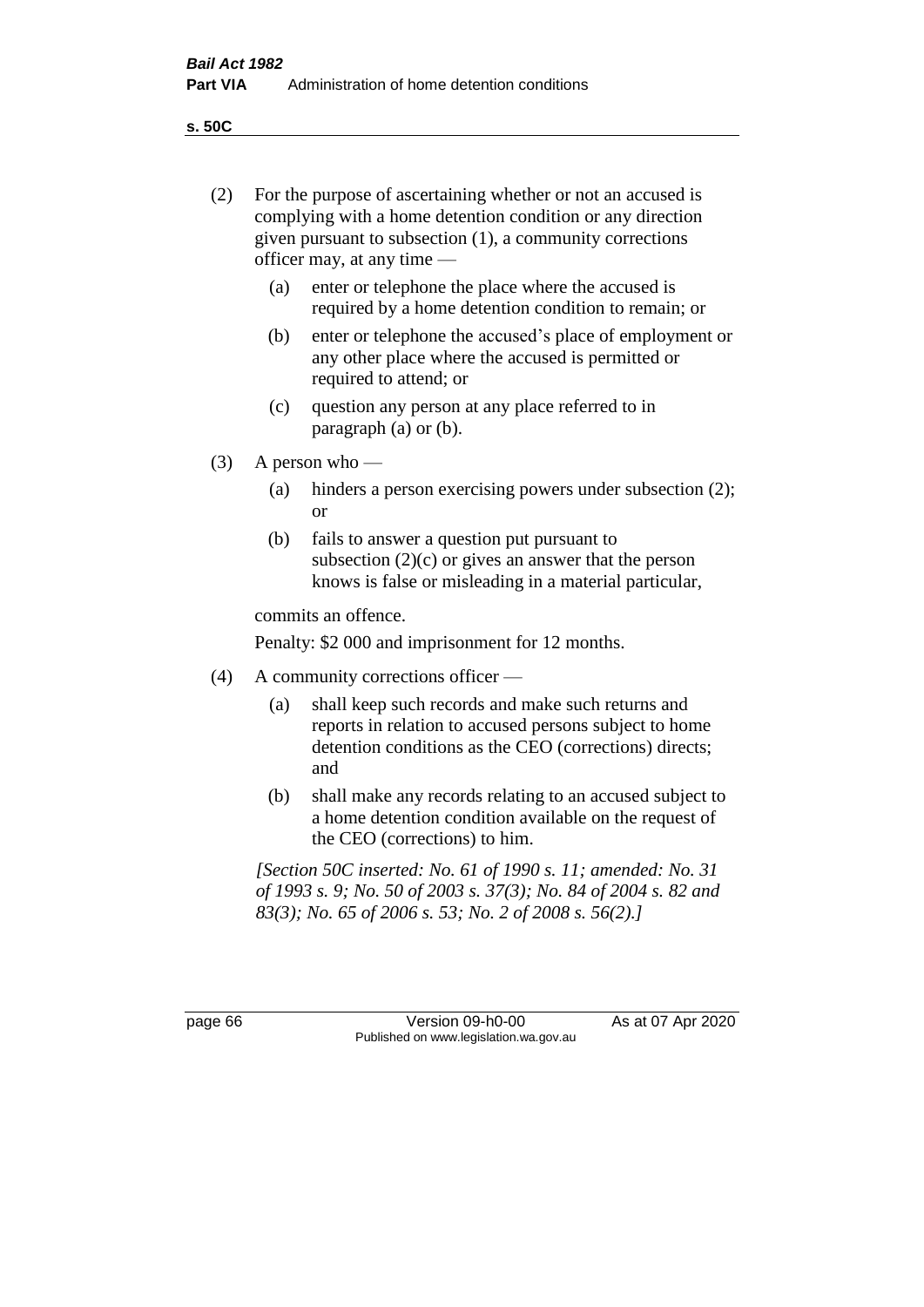#### **50D. Powers of members of Police Force**

- (1) For the purpose of ascertaining whether or not an accused is complying with a home detention condition, a member of the Police Force may —
	- (a) require the accused to produce a copy of his bail undertaking and any notice by the CEO (corrections) under section 50E(a) for inspection; and
	- (b) require the accused to explain why he is absent from the place where he is required by the home detention condition to remain.
- (2) An accused who fails to comply with subsection  $(1)(a)$  or who fails to explain when required to do so under subsection (1)(b) or who gives an explanation that the accused knows is false or misleading in a material particular, commits an offence.

Penalty: \$2 000.

*[Section 50D inserted: No. 61 of 1990 s. 11; amended: No. 31 of 1993 s. 9; No. 50 of 2003 s. 37(4); No. 84 of 2004 s. 82; No. 65 of 2006 s. 53.]* 

#### **50E. CEO (corrections) may substitute different place of detention and apply conditions**

The CEO (corrections) may, at any time, by notice in writing given to an accused granted bail subject to a home detention condition —

- (a) substitute a different place for the place where an accused is required by a home detention condition to remain;
- (b) require the accused to comply with such of the conditions specified in the list provided to the accused under section 24A(4) as are specified in the notice.

*[Section 50E inserted: No. 61 of 1990 s. 11; amended: No. 31 of 1993 s. 9; No. 84 of 2004 s. 82; No. 65 of 2006 s. 53.]* 

As at 07 Apr 2020 Version 09-h0-00 page 67 Published on www.legislation.wa.gov.au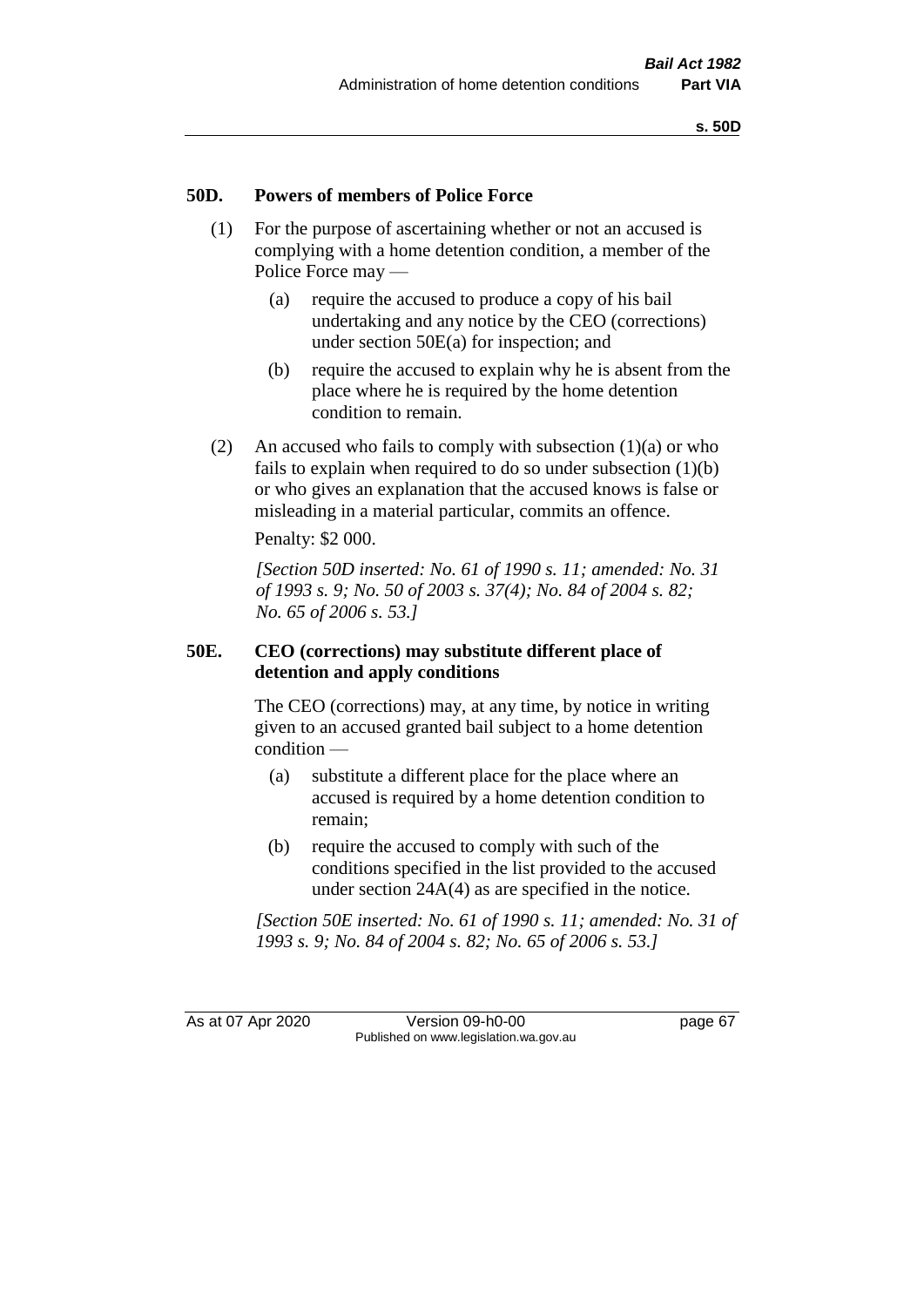```
s. 50F
```
#### **50F. CEO (corrections) may revoke bail**

- (1) Where a home detention condition has been imposed as a condition on a grant of bail to an accused the CEO (corrections) may, in his absolute discretion, by instrument signed by him and if practicable, given to the accused, revoke the bail.
- (2) Without limiting the generality of subsection (1), the power to revoke bail may be exercised where the accused —
	- (a) is not likely to comply with any requirement of his bail undertaking mentioned in section 28(2)(a) or (b); or
	- (b) is, or has been, or is likely to be in breach of any condition of his bail undertaking mentioned in section  $28(2)(c)$ .
- (3) Subject to subsection (4), where the CEO (corrections) revokes bail he shall include a statement of his reasons for the cancellation in the instrument cancelling the bail.
- (4) Where the CEO (corrections) is of the opinion that it would be in the interest of the accused or any other person, or the public, to withhold from the accused any or all of the reasons referred to in subsection (3), the CEO (corrections) may so withhold the reason or reasons.
- (5) Where the CEO (corrections) revokes bail, he may, whenever necessary, issue a warrant directed to all members of the Police Force to have the accused arrested and brought before an appropriate judicial officer.

*[Section 50F inserted: No. 61 of 1990 s. 11; amended: No. 31 of 1993 s. 9; No. 84 of 2004 s. 82; No. 65 of 2006 s. 53.]* 

#### **50G. Procedure on arrest after revocation under s. 50F**

(1) An accused arrested pursuant to a warrant issued under section 50F shall be taken as soon as is practicable before an appropriate judicial officer unless he is arrested less than 24 hours before the time at which he is due to appear in accordance with his bail undertaking, in which case he shall be

page 68 Version 09-h0-00 As at 07 Apr 2020 Published on www.legislation.wa.gov.au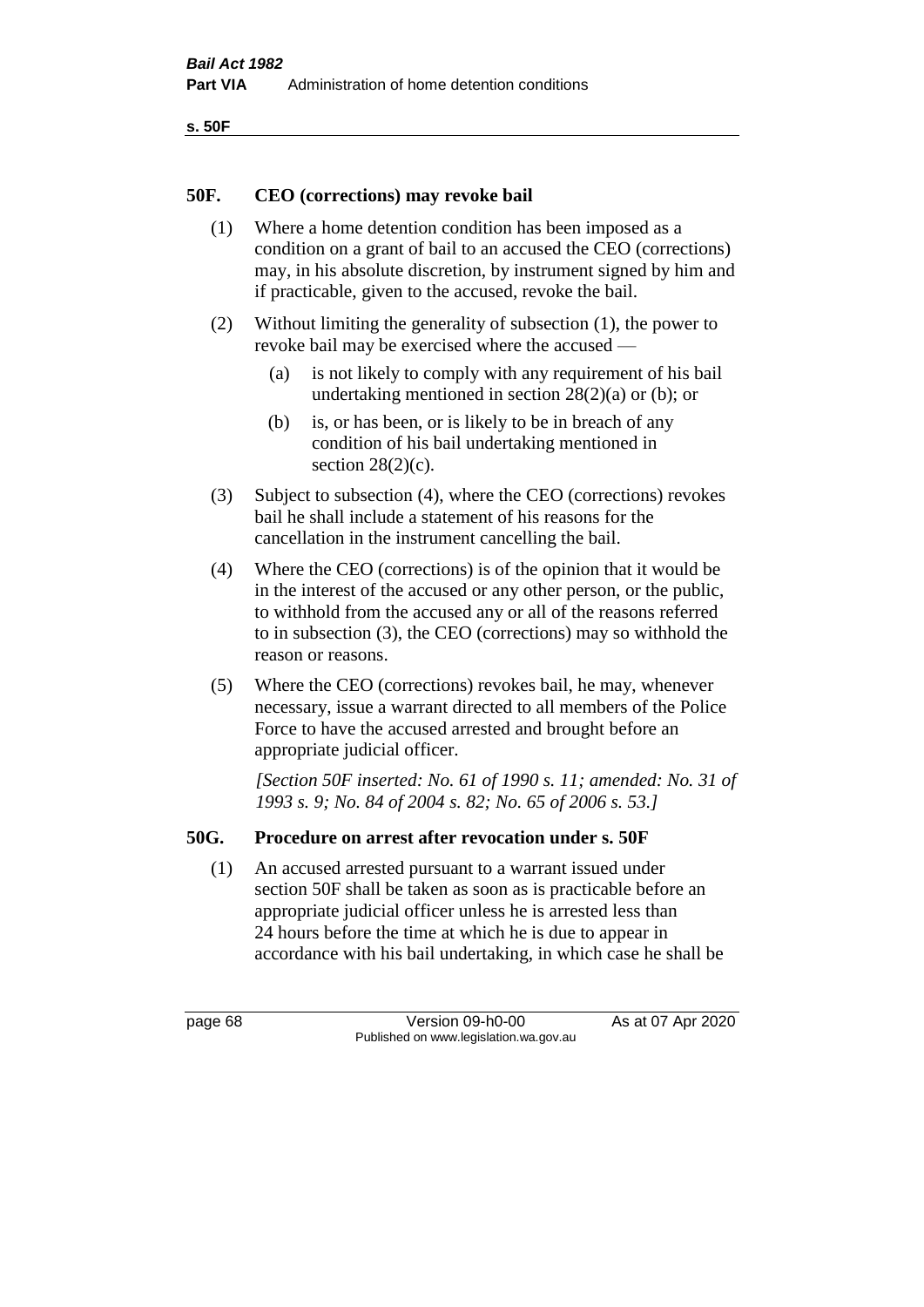held in custody and brought before an appropriate judicial officer at that time.

- (2) The judicial officer before whom an accused appears under this section may —
	- (a) remand the accused in custody to appear at the time and place specified, or deemed by section 31(3) to be specified, in his bail undertaking; or
	- (b) grant fresh bail to the accused in accordance with this Act, other than clause 2 of Part B of Schedule 1.

*[Section 50G inserted: No. 61 of 1990 s. 11; amended: No. 45 of 1993 s. 12; No. 84 of 2004 s. 82.]* 

# **50H. Rules of natural justice excluded**

The rules known as the rules of natural justice (including any duty of procedural fairness) do not apply to or in relation to the doing or omission of any act, matter or thing under this Part by the CEO (corrections).

*[Section 50H inserted: No. 61 of 1990 s. 11; amended: No. 31 of 1993 s. 9; No. 65 of 2006 s. 53.]* 

#### **50J. Delegation by CEO (corrections)**

The CEO (corrections) may, either generally or as otherwise provided by the instrument of delegation, by writing signed by him, delegate to any person any power or duty under this Part, other than this power of delegation.

*[Section 50J inserted: No. 61 of 1990 s. 11; amended: No. 31 of 1993 s. 9; No. 65 of 2006 s. 53.]* 

*[50K. Deleted: No. 13 of 2020 s. 25.]*

# **50L. Rules for this Part**

(1) The CEO (corrections) may, with the approval of the Minister, make rules for the purposes of this Part which may provide for the manner of ensuring that accused persons are complying with home detention conditions and for conditions to be applied to

As at 07 Apr 2020 Version 09-h0-00 page 69 Published on www.legislation.wa.gov.au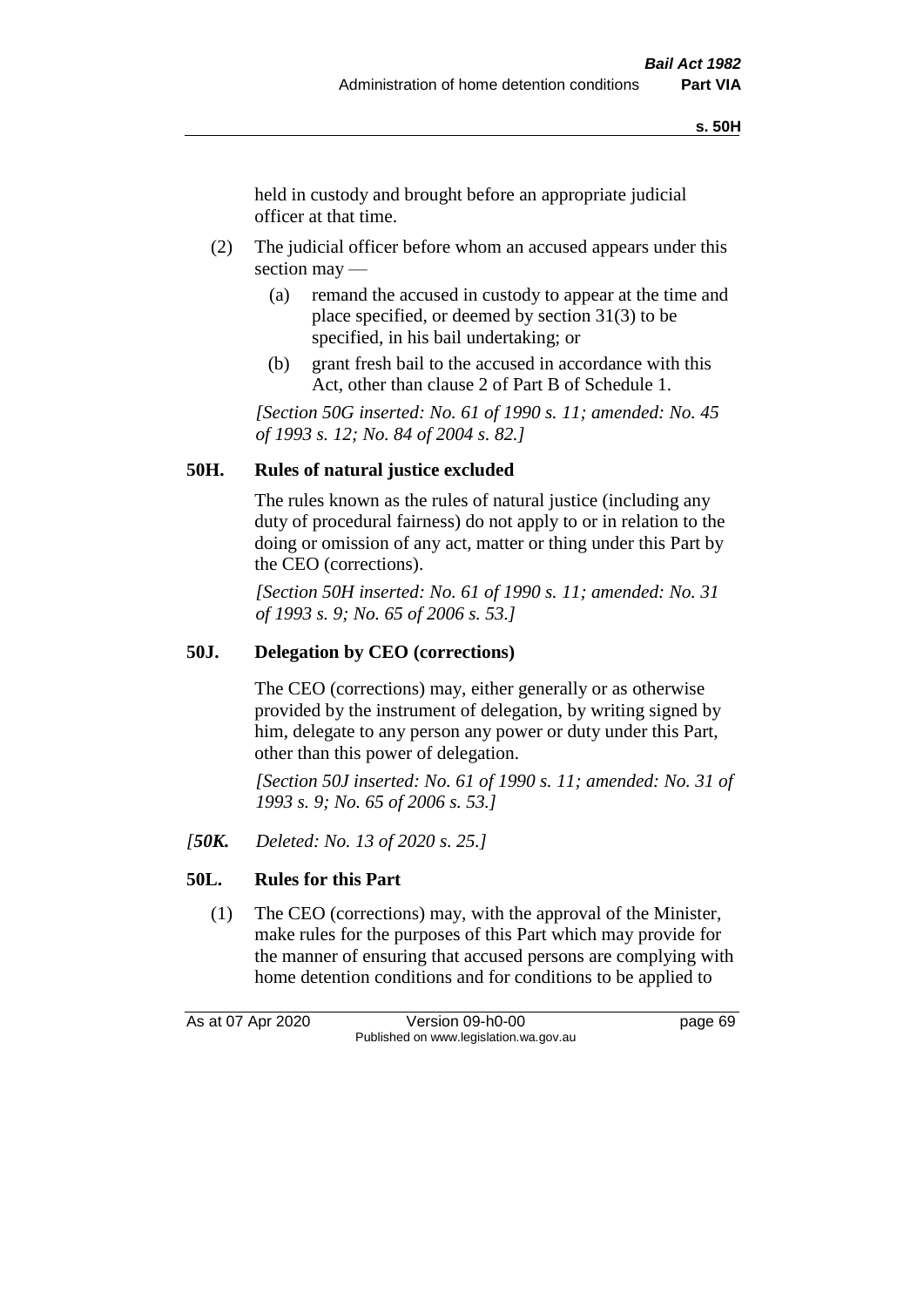accused persons granted bail subject to home detention conditions including conditions —

- (a) requiring an accused to wear an approved electronic monitoring device;
- (b) requiring an accused to permit the CEO (corrections) to install an approved electronic monitoring device at the place where the accused is required by a home detention condition to remain.
- (2) Rules made under this section may confer a discretionary authority on any person or class of persons.
- (3) Sections 41 and 42 of the *Interpretation Act 1984* do not apply to rules made under this section.

*[Section 50L inserted: No. 61 of 1990 s. 11; amended: No. 31 of 1993 s. 9; No. 84 of 2004 s. 82 and 83(3); No. 65 of 2006 s. 53; No. 2 of 2008 s. 56(3) and (4); No. 13 of 2020 s. 26.]* 

page 70 Version 09-h0-00 As at 07 Apr 2020 Published on www.legislation.wa.gov.au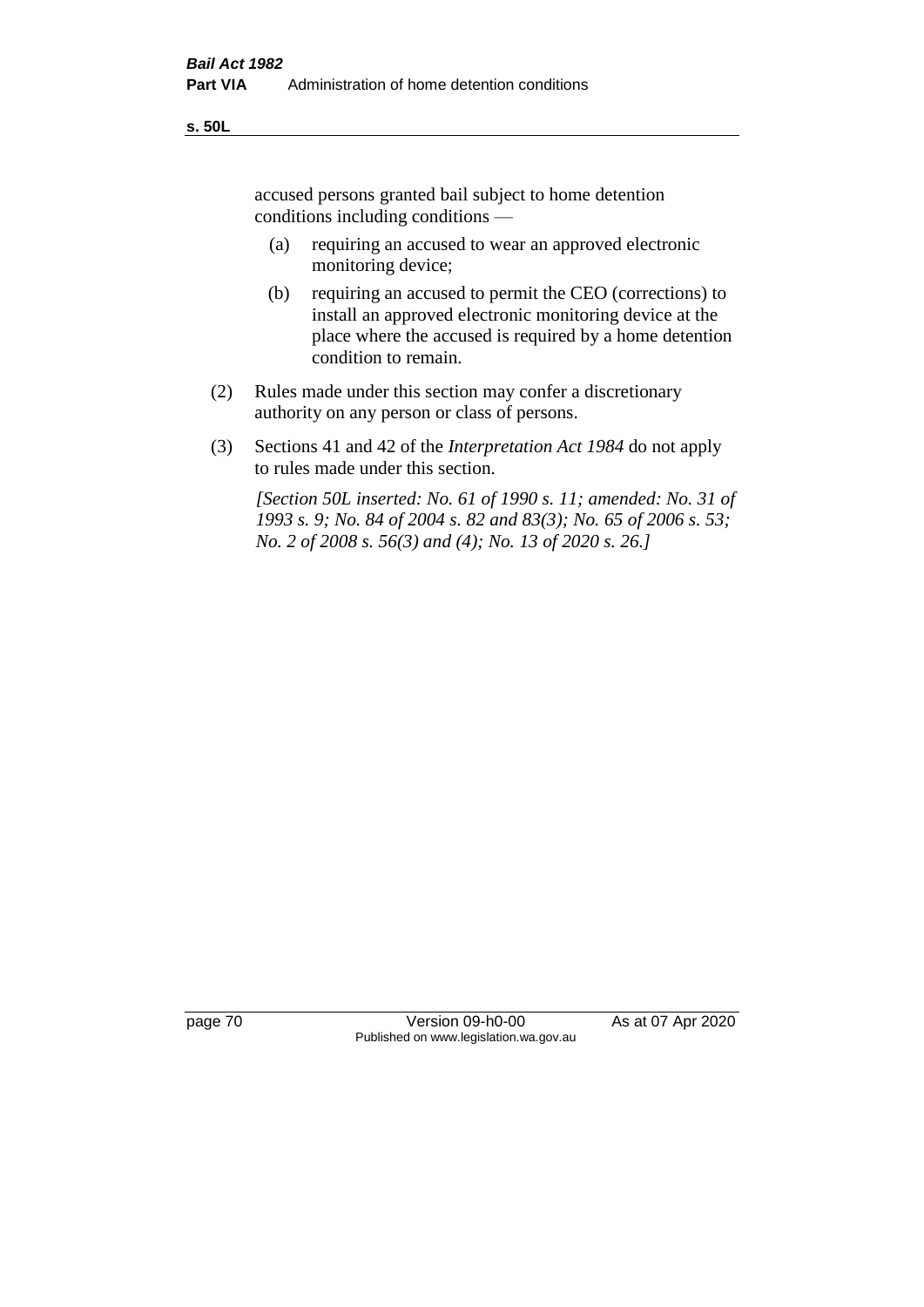**s. 51**

# **Part VII — Enforcement of bail undertakings**

# **51. Failing to comply with bail undertaking, offence**

- (1) An accused who, without reasonable cause, fails to comply with the requirement of his bail undertaking mentioned in section 28(2)(a) commits an offence.
- (2) An accused who fails to comply with the requirement of his bail undertaking mentioned in section 28(2)(b) commits an offence.
- $(2a)$  An accused
	- (a) whose bail undertaking includes any condition imposed for a purpose mentioned in clause  $2(2)(c)$  or (d) of Part D of Schedule 1; and
	- (b) who fails to comply with the condition,

commits an offence.

- (3) An accused shall not be convicted in his absence of an offence against this section.
- (4) An accused who is charged with an offence against subsection (1) or (2) may be convicted of the other of those offences if that other offence is proved by the evidence.
- (5) A prosecution for an offence against subsection (1), (2) or (2a) may be brought at any time.
- (6) A person who is convicted of an offence against subsection (1), (2) or (2a) is liable to a fine not exceeding \$10 000 or imprisonment for a term not exceeding 3 years, or both.
- (7) A court which convicts an accused of an offence against this section may, in addition to any penalty which it may impose, order that the accused pay such sum as it may fix in or towards defraying the costs and expenses of and consequent upon his apprehension following the failure to comply with his bail undertaking for which he was convicted.

As at 07 Apr 2020 Version 09-h0-00 page 71 Published on www.legislation.wa.gov.au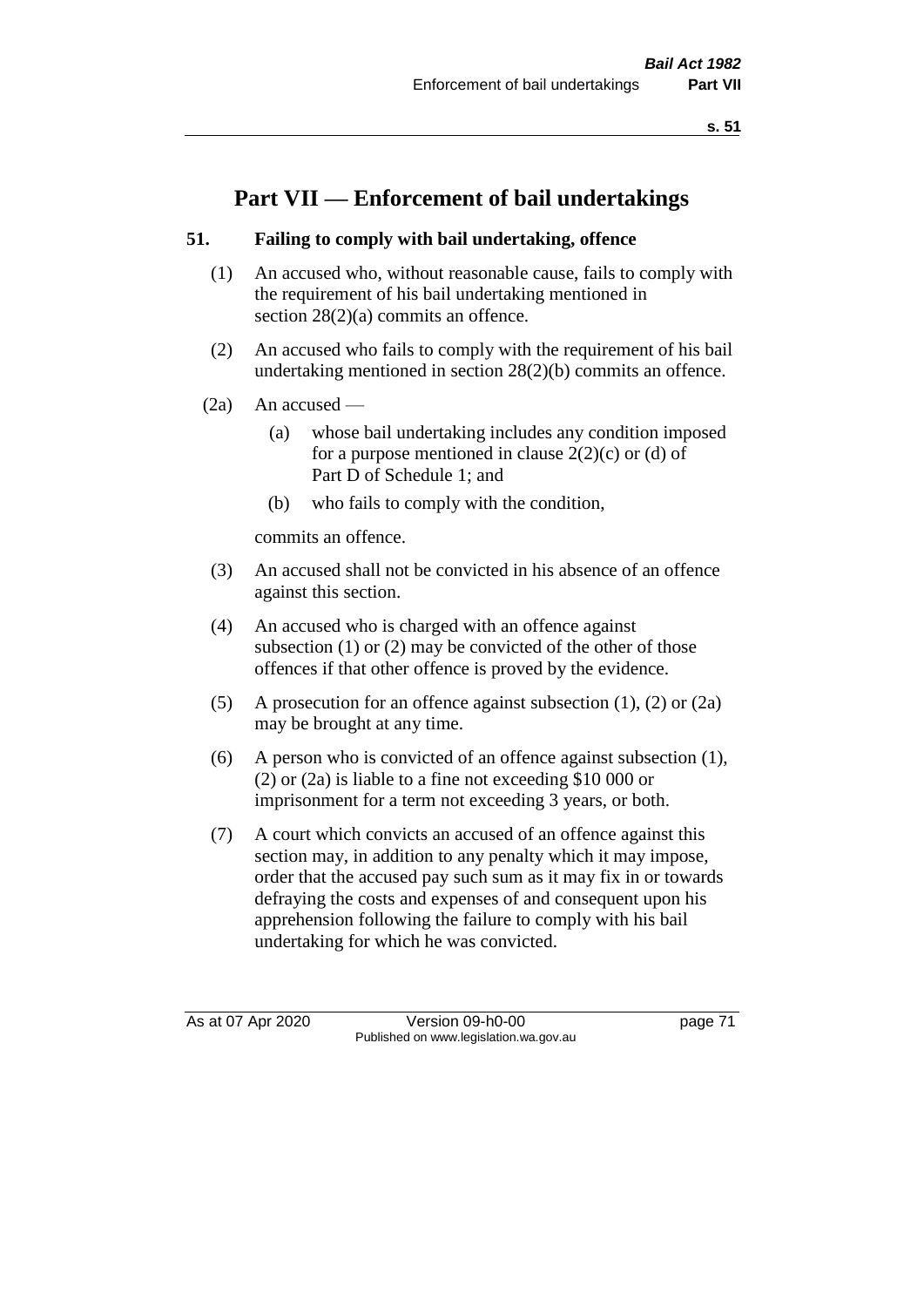#### **s. 51A**

- (8) An order made under subsection (7)
	- (a) shall specify to whom and in what manner the sum shall be paid; and
	- (b) may be enforced as though the sum were a penalty imposed under this section.

*[Section 51 amended: No. 54 of 1998 s. 9; No. 59 of 2004 s. 141; No. 84 of 2004 s. 11 and 82; No. 6 of 2008 s. 18(3).]*

#### **51A. Prosecuting s. 51 offence for non-appearance in court of summary jurisdiction**

- (1) This section applies for the purpose of prosecuting an offence against section  $51(1)$ ,  $(2)$  or  $(2a)$  where the court before which the accused is bound to appear at the time when the accused fails to comply with the accused's bail undertaking is a court of summary jurisdiction.
- (2) Where this section applies, the prosecution shall be commenced and conducted by the person who was conducting the proceedings in which the accused failed to comply with the accused's bail undertaking or by a police officer.
- (3) Where this section applies, the registrar of the court before which the accused was bound to appear shall cause to be issued to the Commissioner of Police a certificate under section 64 as to the accused's failure to appear.

*[Section 51A inserted: No. 6 of 2008 s. 31(1).]*

# **52. Prosecuting s. 51 offence for non-appearance in superior court**

(1) This section applies, notwithstanding any other Act, for the purpose of prosecuting an offence against section 51(1), (2) or (2a) where the court before which the accused is bound to appear at the time when he fails to comply with his bail undertaking is the Supreme Court or the District Court.

page 72 Version 09-h0-00 As at 07 Apr 2020 Published on www.legislation.wa.gov.au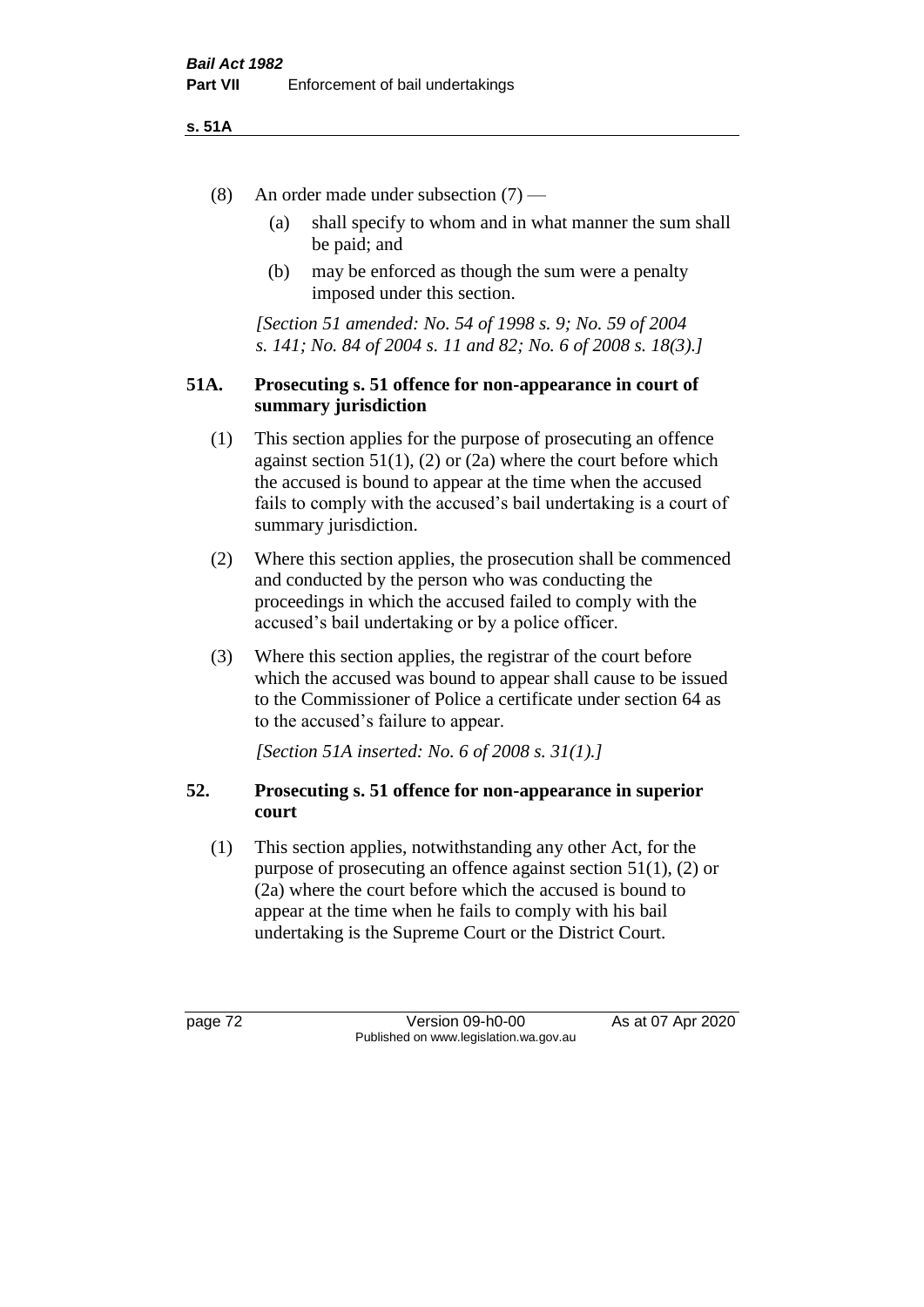- (2) Where this section applies, the accused shall be dealt with summarily for the offence and shall be so dealt with —
	- (a) by a judge of the Supreme Court in any case where the accused was bound to appear before the General Division of the Supreme Court;
	- (ab) by a judge of appeal in any case where the accused was bound to appear before the Court of Appeal;
	- (b) by a judge of the District Court in any case where the accused was bound to appear before that Court.
- (3) A prosecution for an offence which is to be dealt with under this section shall be commenced by the authorised officer (as defined in section 80 of the *Criminal Procedure Act 2004*) who was conducting the proceedings in which the accused failed to comply with his bail undertaking or by a police officer —
	- (a) where subsection  $(2)(a)$  or (ab) applies, in the Supreme Court; and
	- (b) where subsection (2)(b) applies, in the District Court.
- (3a) Where this section applies, a person authorised under subsection (3b) shall cause to be issued to the Commissioner of Police a certificate under section 64 as to the accused's failure to appear.
- (3b) The Chief Justice, in respect of cases where the court before which the accused was bound to appear is the Supreme Court, and the Chief Judge, in respect of cases where the court before which the accused was bound to appear is the District Court, may authorise a person or persons, by name or office, to perform the function referred to in subsection (3a).
- (3c) A prosecution that has been commenced under subsection (3) by a police officer shall be conducted by the Director of Public Prosecutions.
- (4) Subject to section 51(3) and (5), a prosecution for an offence which is to be dealt with under this section is to be commenced

As at 07 Apr 2020 Version 09-h0-00 page 73 Published on www.legislation.wa.gov.au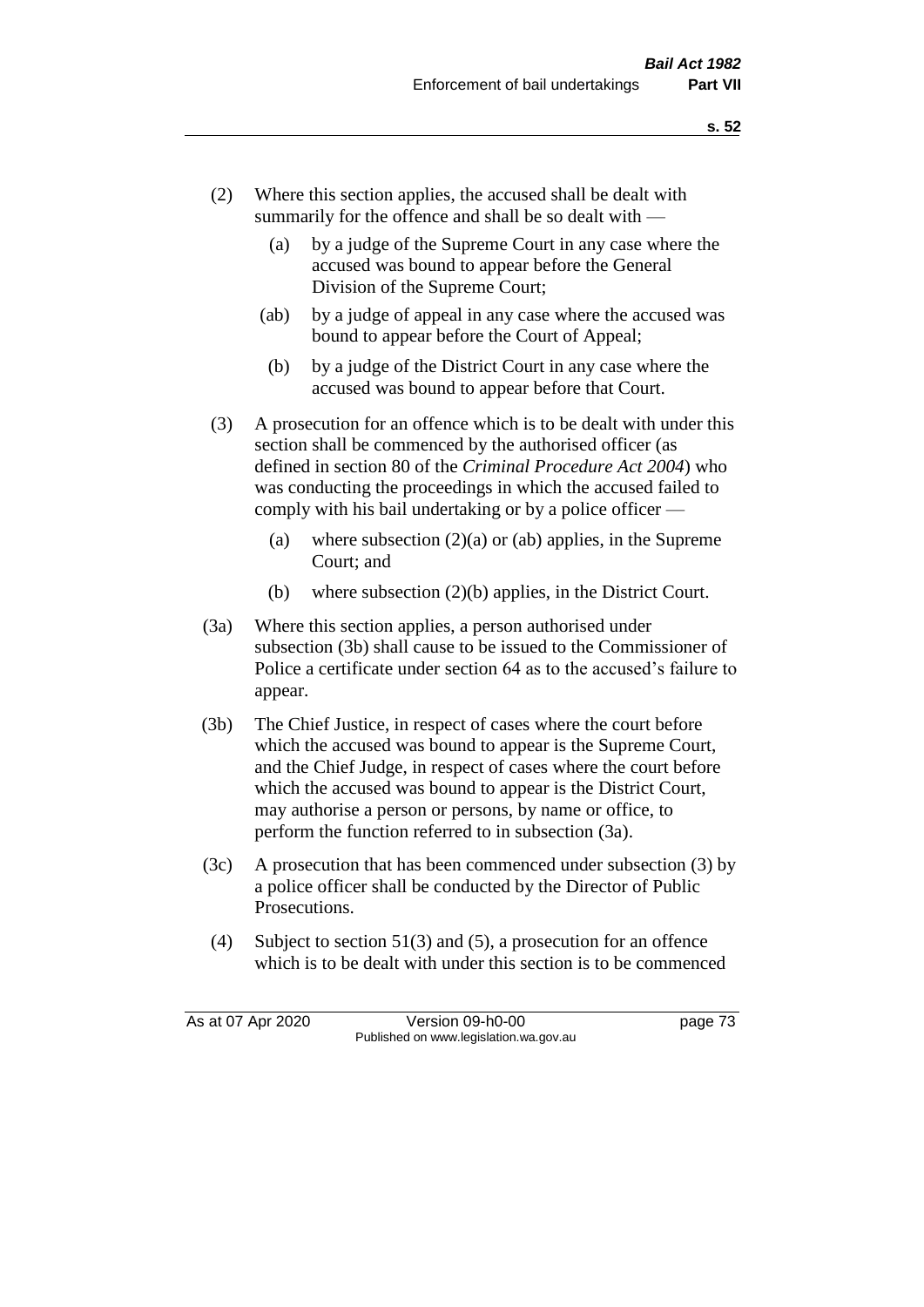and conducted under the *Criminal Procedure Act 2004* as if it were a prosecution of a simple offence in a court of summary jurisdiction, but —

- (a) no fees shall be charged by the Supreme Court or District Court for or in respect of any act or proceeding that relates to the prosecution; and
- (b) the Supreme Court or District Court cannot order a party to the prosecution to pay another party's costs of or relating to the prosecution, except under section 166(2) of the *Criminal Procedure Act 2004*.
- (5) If under section 51(6) or (7) the Supreme Court or the District Court imposes a pecuniary penalty the court may make an order under section 59 of the *Sentencing Act 1995* in respect of the amount payable.

*[Section 52 amended: No. 92 of 1994 s. 6; No. 78 of 1995 s. 8; No. 54 of 1998 s. 10; No. 45 of 2004 s. 28(2) and (4); No. 59 of 2004 s. 141; No. 84 of 2004 s. 11 and 82; No. 2 of 2008 s. 56(5); No. 6 of 2008 s. 32(1) and (2).]* 

# **53. Appeal against decision made under s. 52**

- (1) A person who is dissatisfied with a decision (as defined in section 6 of the *Criminal Appeals Act 2004*) made under section 52 may, with the leave of the Court of Appeal, appeal against it.
- (2) For the purposes of subsection (1), Part 2 of the *Criminal Appeals Act 2004*, with any necessary changes, applies as if —
	- (a) the decision referred to in subsection (1) were a decision of a court of summary jurisdiction; and
	- (b) a reference in that Part to a court of summary jurisdiction were a reference to the court that made the decision referred to in subsection (1); and
	- (c) a reference in that Part to commencing an appeal were a reference to applying for leave to appeal.

**s. 53**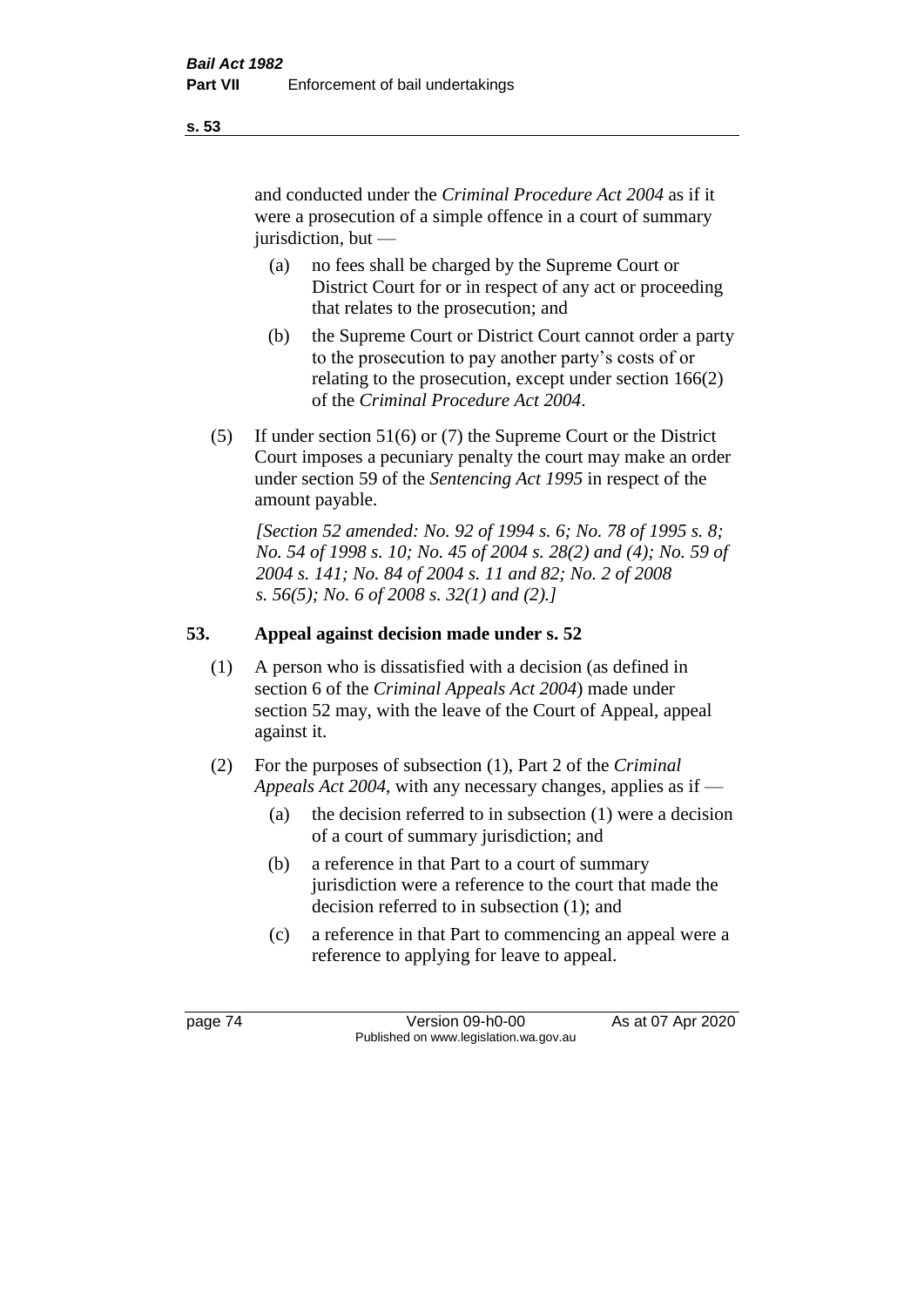(3) Despite section 13(1) of the *Criminal Appeals Act 2004*, the appeal is to be dealt with by the Court of Appeal.

*[Section 53 inserted: No. 45 of 2004 s. 28(3); amended: No. 84 of 2004 s. 11 and 82.]*

#### **54. Bailed accused may be taken before judicial officer to show cause against variation or revocation of bail**

 $(1a)$  In this section —

*relevant officer* means —

- (a) if the court before which the accused is required to appear is the District Court, the Supreme Court or the Court of Appeal — the prosecutor; or
- (b) in any other case the prosecutor or a police officer.
- (1) Where an accused has been released on bail the relevant officer may cause the accused to appear before an appropriate judicial officer to show cause why the accused's bail should not be varied or revoked if the relevant officer —
	- (a) has reasonable grounds to believe, or is notified in writing by a surety for the accused that the surety has reasonable grounds to believe, that the accused —
		- (i) is not likely to comply with any requirement of his bail undertaking mentioned in section  $28(2)(a)$  or (b); or
		- (ii) is, or has been, or is likely to be in breach of any condition of his bail undertaking mentioned in section  $28(2)(c)$ ; or
		- (iii) is, or has been, in breach of a home detention condition mentioned in section 28(2)(d);
	- (b) has reasonable grounds to believe that
		- (i) any surety for the accused's appearance is no longer suitable under section 39 to be a surety, or is dead; or

As at 07 Apr 2020 Version 09-h0-00 page 75 Published on www.legislation.wa.gov.au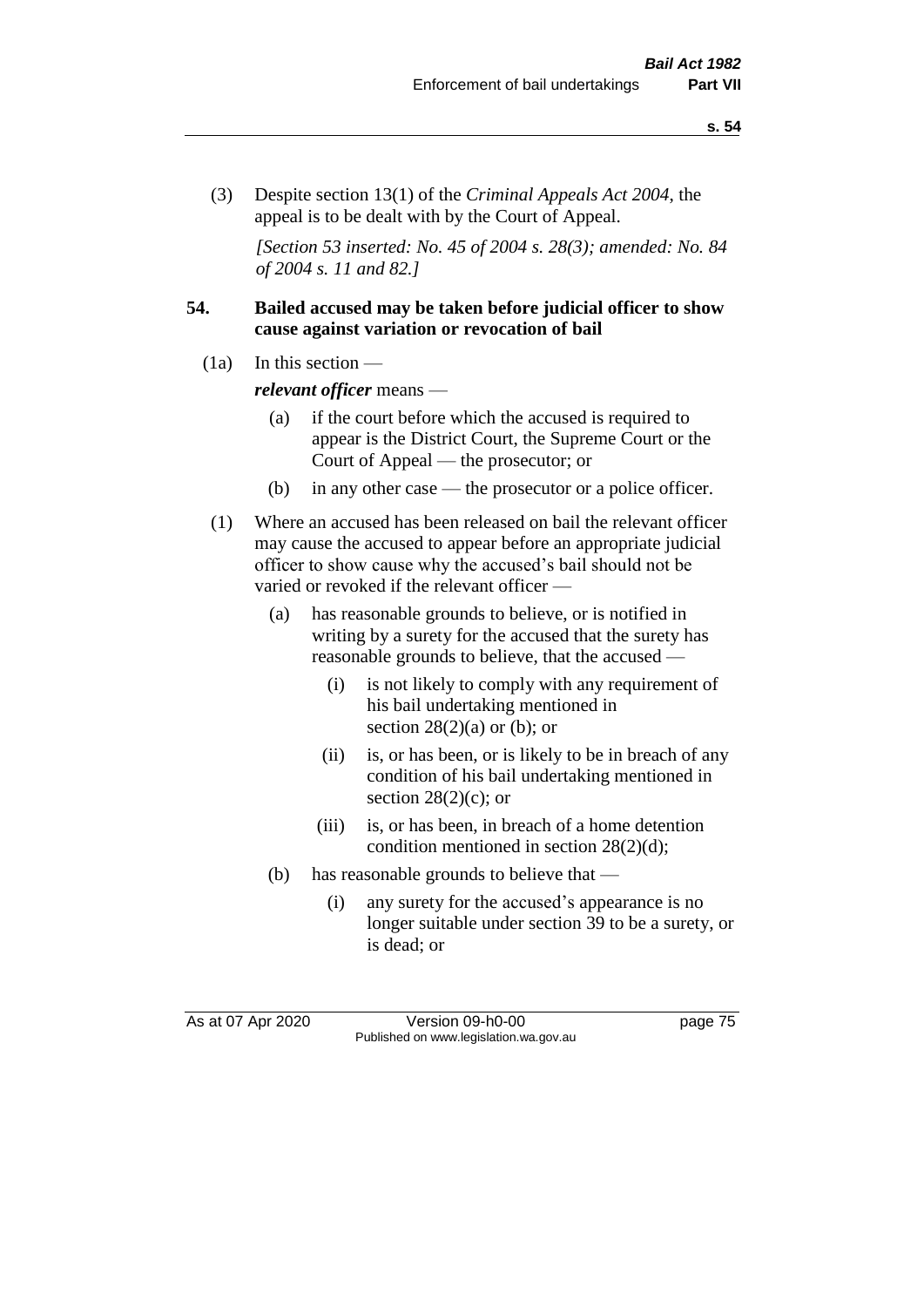| (ii) | for any reason any security required under Part D |
|------|---------------------------------------------------|
|      | of Schedule 1 is no longer sufficient; or         |

- (iii) in a case where the accused has been granted bail for the purposes of an appeal, the accused has discontinued the appeal or has not prosecuted it with all due diligence; or
- (iv) new facts have been discovered, new circumstances have arisen or the circumstances have changed since bail was granted (including that the accused is, or has become, a person linked to terrorism).
- (2) For the purposes of causing an accused to appear before an appropriate judicial officer as provided in subsection  $(1)$  —
	- (a) a police officer may arrest the accused without warrant and bring the accused before an appropriate judicial officer; or
	- (b) the relevant officer may apply to an appropriate judicial officer for a summons or warrant on any ground specified in subsection (1).
- (2a) A police officer shall not exercise the power conferred by subsection (2)(a) unless the police officer is the relevant officer or is requested in writing to do so by the relevant officer.
- (3) An application under subsection (2)(b) must be made, and proceedings on it are to be conducted —
	- (a) in a court of summary jurisdiction in accordance with regulations made under the *Criminal Procedure Act 2004*;
	- (b) in the Supreme Court or the District Court  $-\text{in}$ accordance with rules of court made under the *Criminal Procedure Act 2004*.
- (4) An accused arrested under this section shall be taken as soon as is practicable before an appropriate judicial officer unless he is arrested less than 24 hours before the time at which he is due to

page 76 Version 09-h0-00 As at 07 Apr 2020 Published on www.legislation.wa.gov.au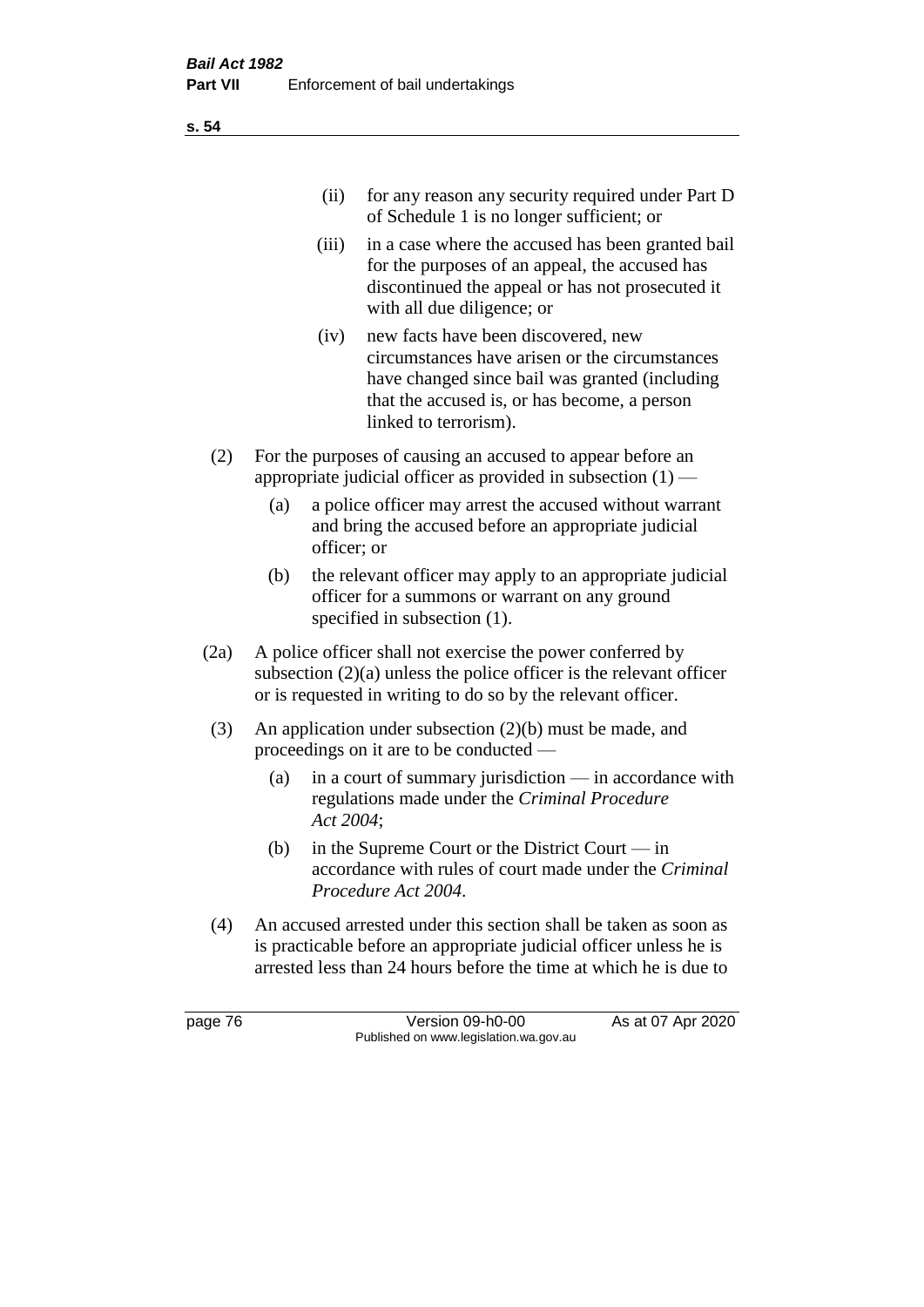appear in accordance with his bail undertaking, in which case he shall be held in custody and brought before an appropriate judicial officer at that time.

- $(5)$  If
	- (a) the court before which the accused is required to appear is the District Court, the Supreme Court or the Court of Appeal; and
	- (b) a police officer is satisfied that because of the urgency of the case it is not practicable for the prosecutor to exercise the power conferred by subsection (1),

the police officer may exercise that power.

(6) If a police officer, acting under subsection (5), exercises the power conferred by subsection (1), the police officer is to be regarded as the relevant officer for the purposes of this section.

*[Section 54 amended: No. 33 of 1989 s. 18; No. 61 of 1990 s. 12; No. 45 of 1993 s. 12; No. 59 of 2004 s. 141; No. 84 of 2004 s. 9, 11 and 82; No. 6 of 2008 s. 33(1)-(4); No. 15 of 2019 s. 10.]* 

#### **54A. Accused on committal may be taken for purposes of s. 54 before judicial officer by which committed**

- (1) This section applies to an accused
	- (a) who has been released on bail following the accused's committal to the District Court or the Supreme Court to be tried (otherwise than for murder) or sentenced or otherwise dealt with; and
	- (b) who has not made an appearance in that court on the committal; and
	- (c) who, in the opinion of the relevant officer under section 54, should be made to show cause in terms of subsection (1) of that section.
- (2) The relevant officer may, under section 54, cause an accused to whom this section applies to appear before a judicial officer

As at 07 Apr 2020 Version 09-h0-00 page 77 Published on www.legislation.wa.gov.au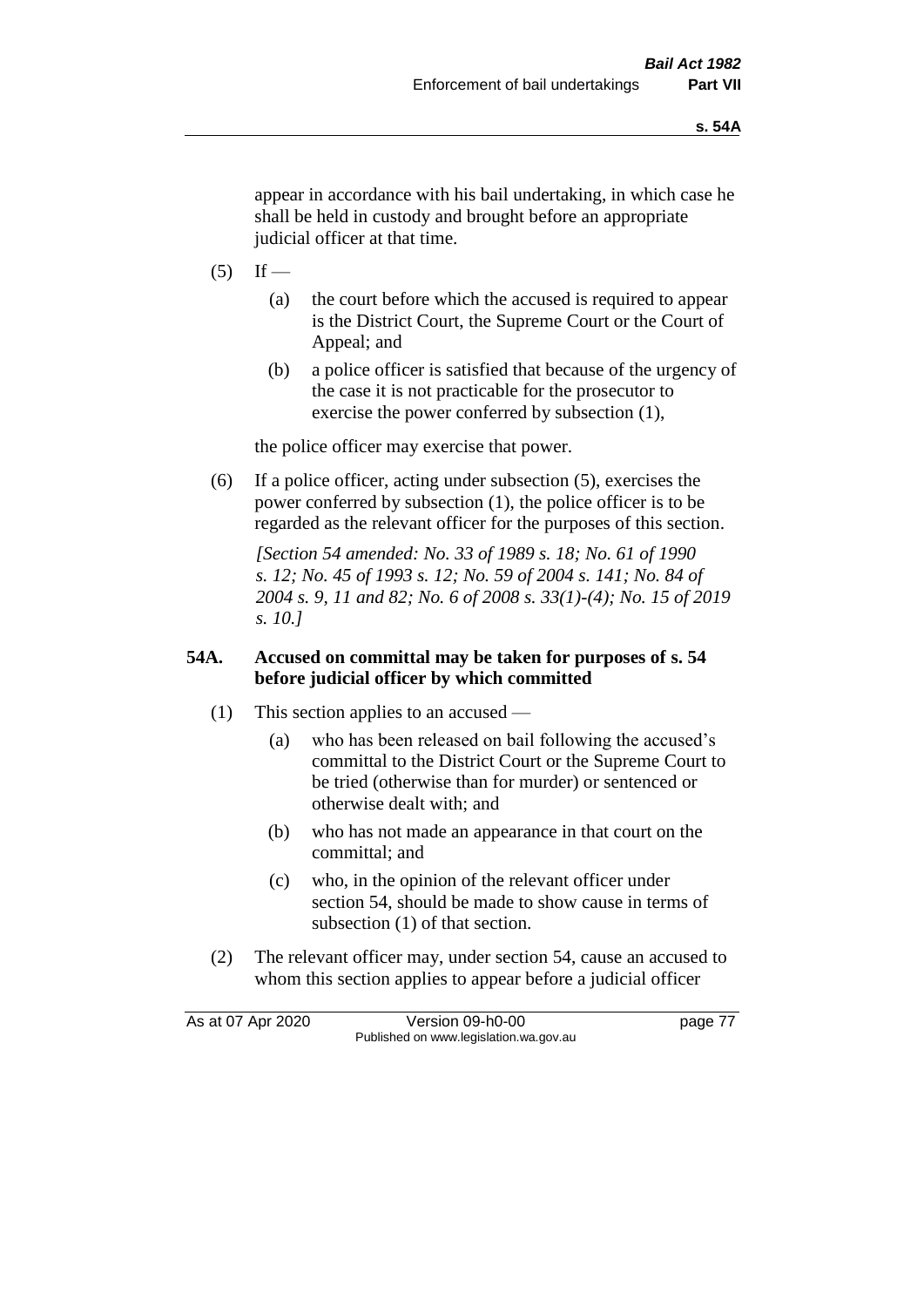**s. 55**

who is empowered to exercise jurisdiction in the court in which the committal order was made, instead of before an appropriate judicial officer.

- (3) A judicial officer before whom an accused so appears is to be regarded as an appropriate judicial officer for the purposes of section 54(2).
- (4) A judicial officer before whom an accused so appears is not obliged to exercise any power conferred by section 55 but may refuse to do so and direct the relevant officer to cause the accused to appear before an appropriate judicial officer.
- (5) A relevant officer shall comply with a direction given to that officer under subsection (4).

*[Section 54A inserted: No. 6 of 2008 s. 34; amended: No. 29 of 2008 s. 24(6).]*

#### **55. Accused before court under s. 54, judicial officer may revoke bail of etc.**

- (1) If the judicial officer before whom an accused appears under section 54 is satisfied that —
	- (a) the accused is not likely to comply with any requirement of his bail undertaking mentioned in section 28(2)(a) or  $(b)$ ; or
	- (b) he is, or has been, or is likely to be, in breach of any condition of his bail undertaking mentioned in section  $28(2)(c)$ ; or
	- (ba) he is, or has been, in breach of a home detention condition mentioned in section 28(2)(d); or
		- (c) any of the grounds set out in section  $54(1)(b)$  has been established,

he may —

(d) revoke the bail and remand the accused in custody to appear at the time and place specified, or deemed by section 31(3) to be specified, in his bail undertaking; or

page 78 Version 09-h0-00 As at 07 Apr 2020 Published on www.legislation.wa.gov.au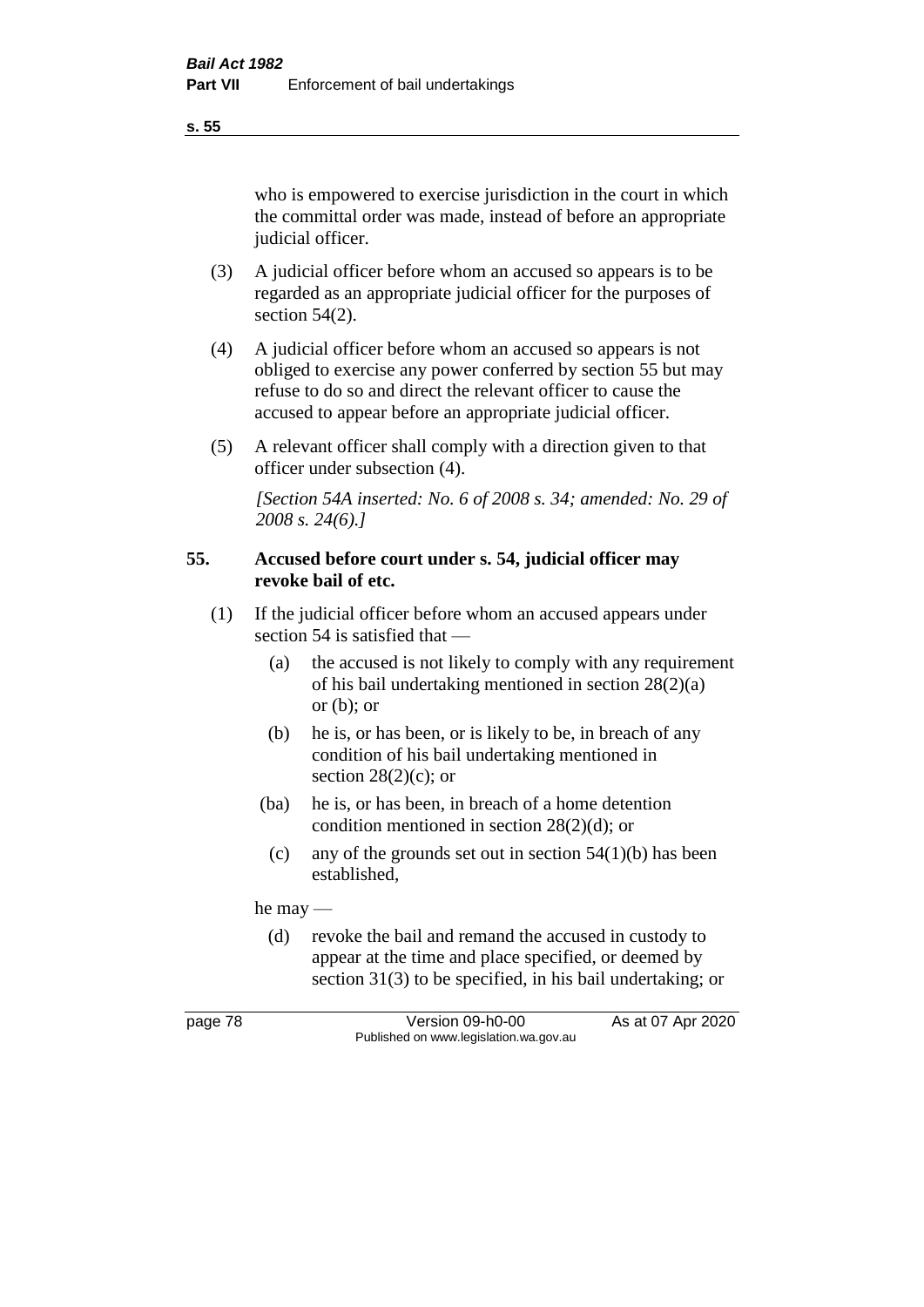- (e) revoke the bail and grant fresh bail to the accused in accordance with this Act, other than clause 2 of Part B of Schedule 1.
- (2) If the judicial officer before whom the accused so appears is not satisfied as to any of the matters mentioned in subsection (1)(a), (b), or (c) he shall release the accused on his existing bail undertaking and, with the consent in writing of the surety, on any existing surety undertaking.

*[Section 55 amended: No. 61 of 1990 s. 13; No. 45 of 1993 s. 12; No. 84 of 2004 s. 82.]* 

*[56. Deleted: No. 6 of 2008 s. 35.]*

#### **57. Offence under s. 51, court to order forfeiture of money under bail undertaking**

- (1) Where an accused is convicted of an offence against section  $51(1)$ ,  $(2)$  or  $(2a)$ , the court by which he is convicted shall, whether or not an application is made therefor by the prosecutor, order that the full amount agreed to be forfeited, in the accused's bail undertaking, be forfeited to the State.
- (2) Notwithstanding subsection (1), the court may decline to make an order thereunder or may order forfeiture in part only where the accused shows to the satisfaction of the judicial officer —
	- (a) that, by reason of a change of circumstances since the bail undertaking was entered into, an order for forfeiture, or for forfeiture in full (as the case may be), would cause excessive hardship to the accused or his dependants; and
	- (b) that such hardship would not be relieved by the exercise of one of the powers conferred by section 59.
- (3) Without prejudice to the recovery of such an amount as a civil debt due to the State, any amount to be paid under an order made under this section is to be paid, and its payment may be enforced under Part 5 of the *Fines, Penalties and Infringement*

As at 07 Apr 2020 Version 09-h0-00 page 79 Published on www.legislation.wa.gov.au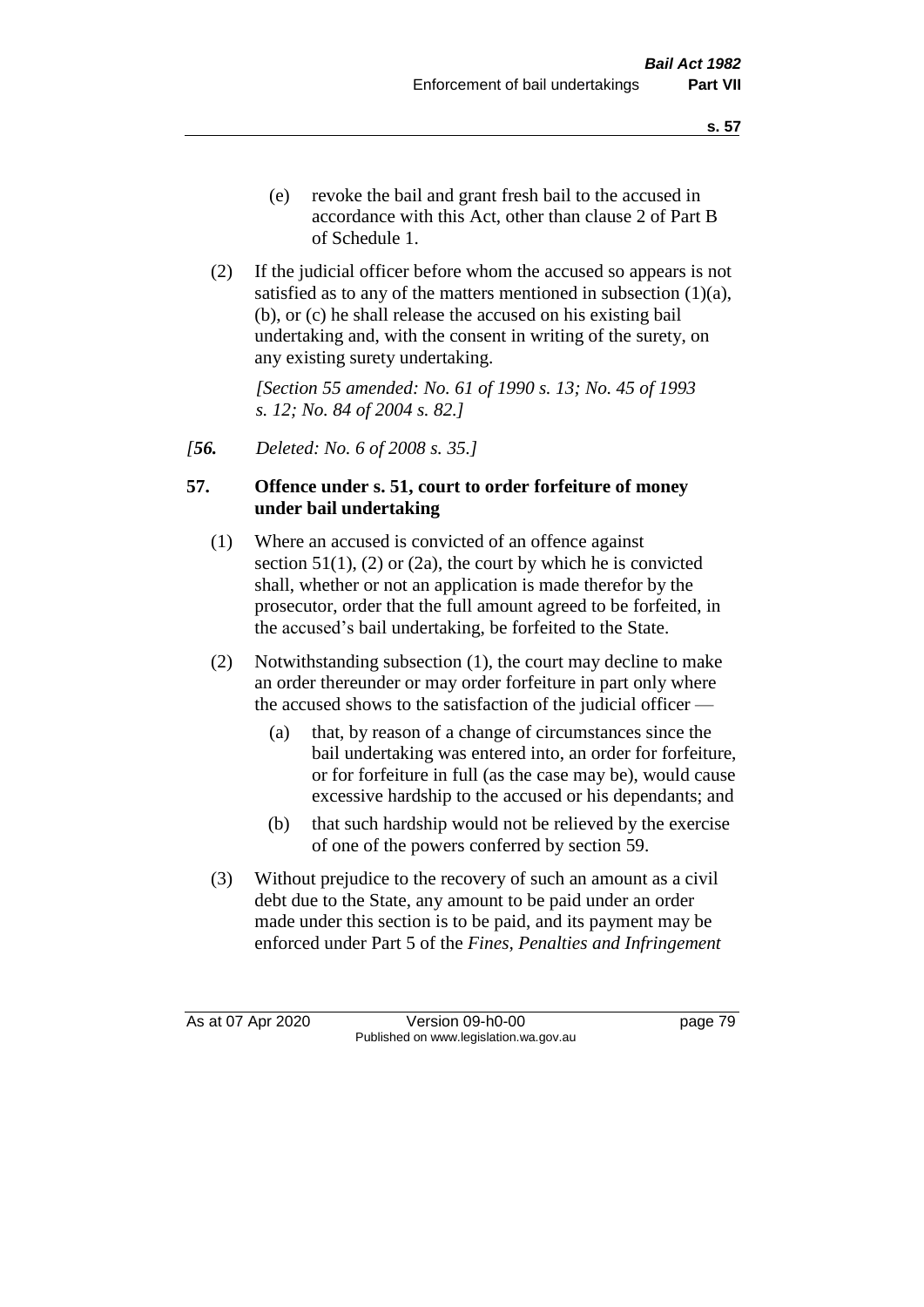**s. 58**

*Notices Enforcement Act 1994*, unless an order has been made under subsection (4).

(4) If under this section the Supreme Court or the District Court makes an order requiring the payment of money, the court may make an order under section 59 of the *Sentencing Act 1995* in respect of the amount payable and for that purpose that section, with any necessary changes, applies as if the amount were a fine imposed on the accused.

*[Section 57 amended: No. 74 of 1984 s. 19; No. 92 of 1994 s. 7; No. 78 of 1995 s. 8; No. 54 of 1998 s. 11; No. 65 of 2003 s. 121(3); No. 84 of 2004 s. 82.]* 

# **58. Automatic forfeiture of money on expiration of one year after absconding**

- (1) If after the expiration of one year from the day on which the accused is required to appear in court in accordance with the requirement of his bail undertaking mentioned in section  $28(2)(a)$  he has not —
	- (a) been arrested under section 59B; or
	- (b) appeared in court in accordance with the requirement of his bail undertaking mentioned in section 28(2)(b); or
	- (c) otherwise surrendered himself or been taken into custody to be dealt with on the charge or charges for which the bail undertaking was entered into,

the full amount specified in the bail undertaking shall, on the expiration of the said period, be forfeited to the State by virtue of this section without any order of the court or other formality.

(2) Upon the occurrence of a forfeiture under subsection (1) any security given by the accused may be resorted to by the State as if an order of forfeiture had been made under section 57(1).

*[Section 58 amended: No. 65 of 2003 s. 121(3); No. 84 of 2004 s. 82; No. 6 of 2008 s. 18(3) and 36(2).]*

page 80 Version 09-h0-00 As at 07 Apr 2020 Published on www.legislation.wa.gov.au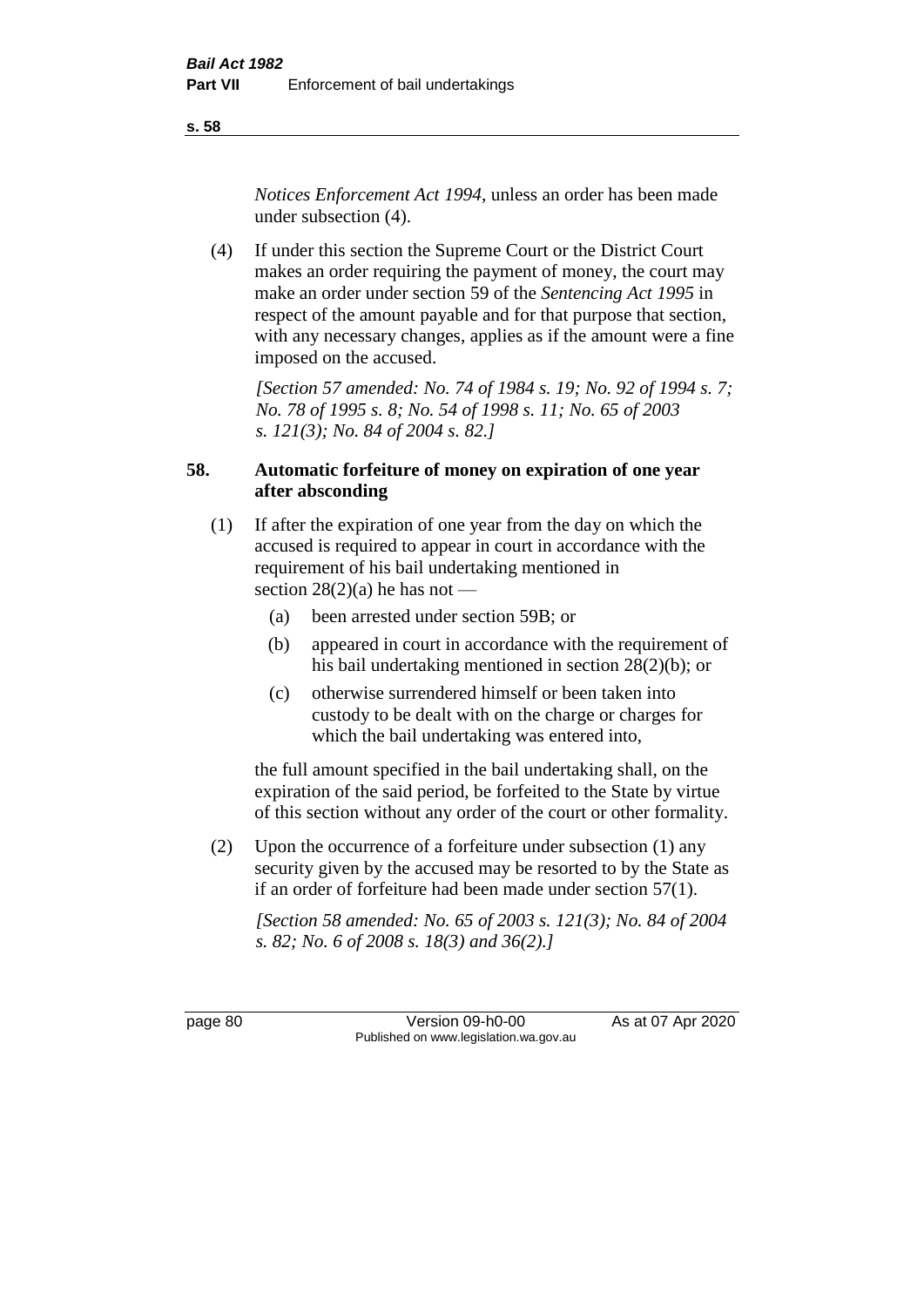**s. 59**

# **Part VIII — Miscellaneous**

# **59. Order for forfeiture, court's additional powers as to**

A court or an appropriate judicial officer who makes an order for forfeiture under section 49 or 57 may, when doing so, or at any time thereafter, further order —

- (a) that payment of any sum be made by specified instalments or be postponed to a specified date; or
- (b) that any security given be applied in or towards payment of the sum forfeited; or
- (c) that the accused or the surety, as the case may be, do all such things and execute all such documents as may be necessary, or as may be specified in the order, for the purpose of vesting any security in the State or enabling the State to realize the same or to resort thereto to recover the sum forfeited,

and the court or an appropriate judicial officer may at any time vary or revoke an order made under paragraph (a), (b), or (c).

*[Section 59 amended: No. 65 of 2003 s. 121(3); No. 84 of 2004 s. 82.]*

# **59A. If bail dispensed with, accused may be taken before judicial officer for reconsideration of matter**

 $(1)$  In this section —

*relevant officer* has the meaning given in section 54(1a).

(2) Where the requirement for bail has been dispensed with for an accused under section 7A, the relevant officer may cause the accused to appear before an appropriate judicial officer for reconsideration of the matter, if the relevant officer has reasonable grounds to believe that the accused is not likely to appear at the time and place specified in a notice under section 13A(3).

As at 07 Apr 2020 Version 09-h0-00 page 81 Published on www.legislation.wa.gov.au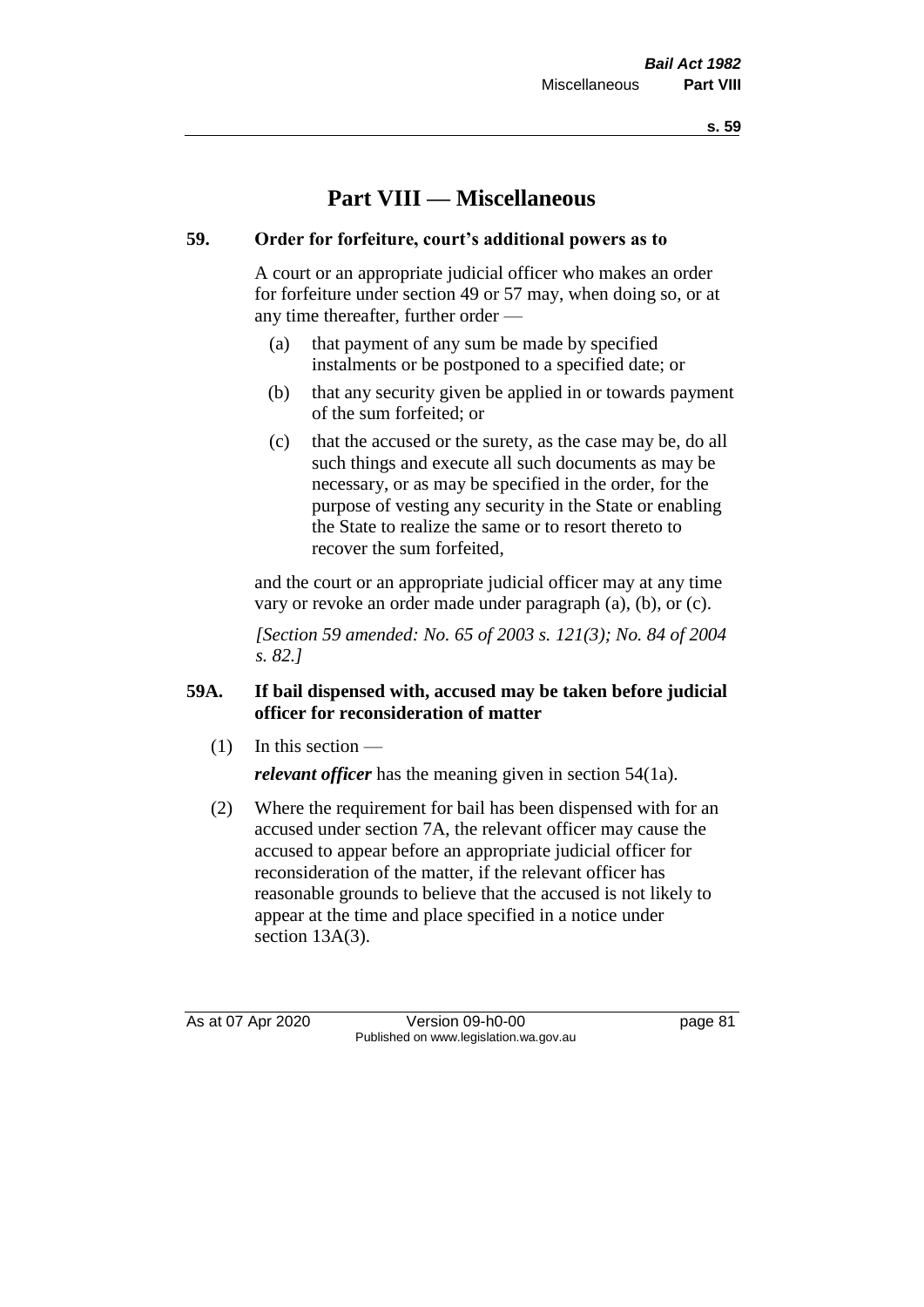- (3) Section 54(2), (2a), (3) and (4) apply, with necessary modifications, for the purposes of subsection (2).
- (4) The judicial officer before whom an accused appears under subsection (2) shall reconsider the accused's case and may, notwithstanding section 13 —
	- (a) again dispense with the requirement for bail; or
	- (b) grant bail; or
	- (c) refuse to grant bail,

in accordance with this Act, for the accused's appearance in court.

- $(5)$  If
	- (a) the court before which the accused is required to appear is the District Court, the Supreme Court or the Court of Appeal; and
	- (b) a police officer is satisfied that because of the urgency of the case it is not practicable for the prosecutor to exercise the power conferred by subsection (2),

the police officer may exercise that power.

(6) If a police officer, acting under subsection (5), exercises the power conferred by subsection (2), the police officer is to be regarded as the relevant officer for the purposes of this section.

*[Section 59A inserted: No. 6 of 2008 s. 36(1).]*

#### **59B. Absconding accused, warrant for arrest of**

#### Where —

(a) at any time after that specified in an accused's bail undertaking for an accused's appearance the accused has failed to comply with the requirements of the accused's bail undertaking mentioned in section  $28(2)(a)$  or (b); or

page 82 Version 09-h0-00 As at 07 Apr 2020 Published on www.legislation.wa.gov.au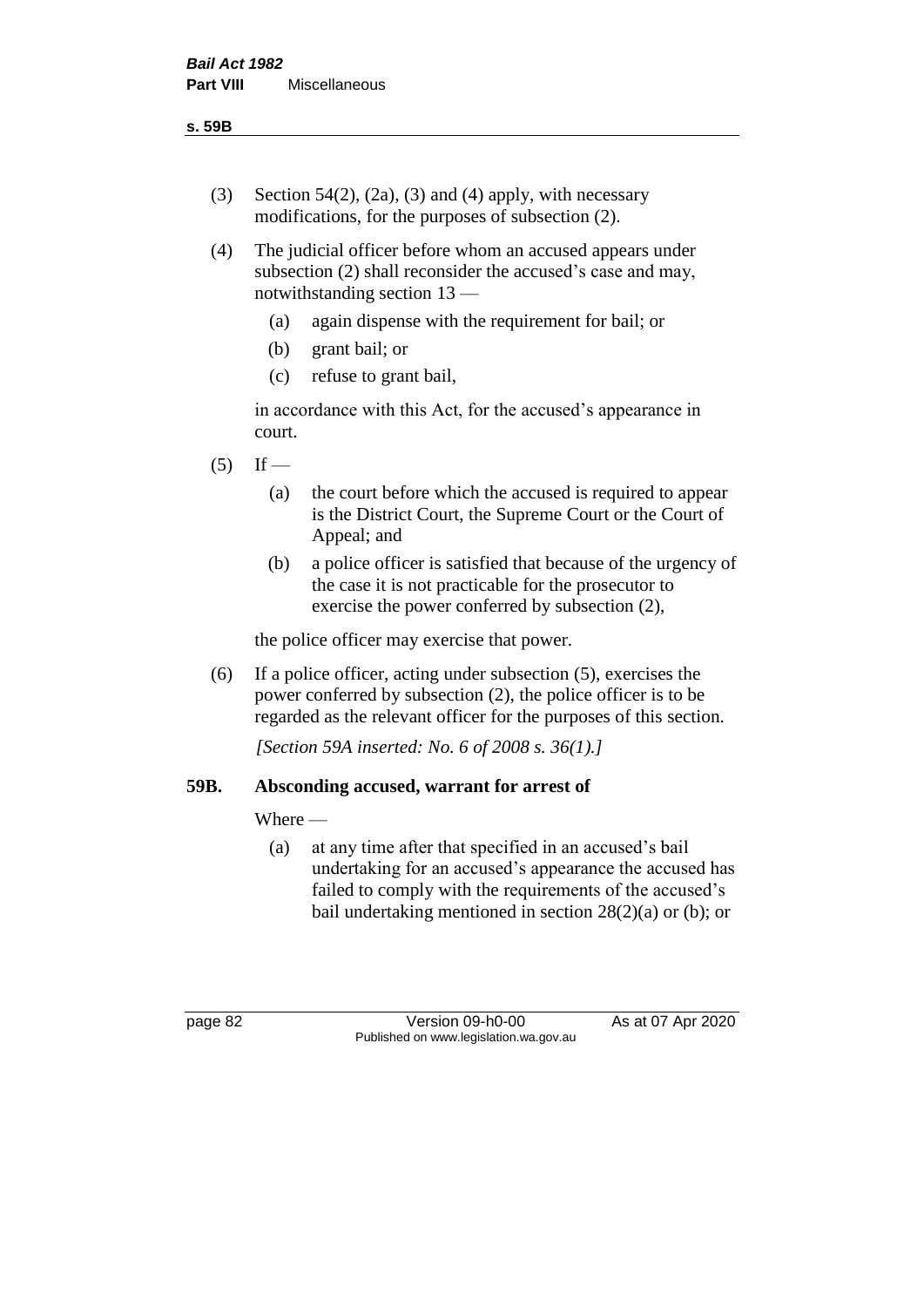(b) an accused has failed to appear at the time and place specified in a notice under section 13A(3),

the court before which the accused was required to appear may issue a warrant to arrest the accused and bring the accused before that court or a court of like jurisdiction.

*[Section 59B inserted: No. 6 of 2008 s. 36(1).]*

# **60. Change of address, accused and surety to notify**

Where the residential address of —

- (a) an accused who has been released on bail or for whom the requirement for bail has been dispensed with; or
- (b) a surety,

changes from that appearing on his bail undertaking, surety undertaking or notice under section 13A(3), as the case may be, he shall forthwith, in writing, notify details of the change to the registrar of the court before which, at the time when the change occurs, the accused is required to appear, and if without reasonable cause he fails to do so he commits an offence.

Penalty: \$1 000.

*[Section 60 amended: No. 50 of 2003 s. 37(5); No. 59 of 2004 s. 141; No. 84 of 2004 s. 82; No. 6 of 2008 s. 37.]*

# **61. Failing to bring arrested person before court or person able to grant bail, offence**

- (1) A person to whom this section applies commits an offence if, having arrested another for an offence, he wilfully and without reasonable excuse fails to take that other person, or cause him to be taken, as soon as is practicable —
	- (a) before an authorised officer or judicial officer empowered by this Act to grant bail for that offence; or
	- (b) before a court.

Penalty: \$1 000 or imprisonment for 12 months or both.

As at 07 Apr 2020 Version 09-h0-00 page 83 Published on www.legislation.wa.gov.au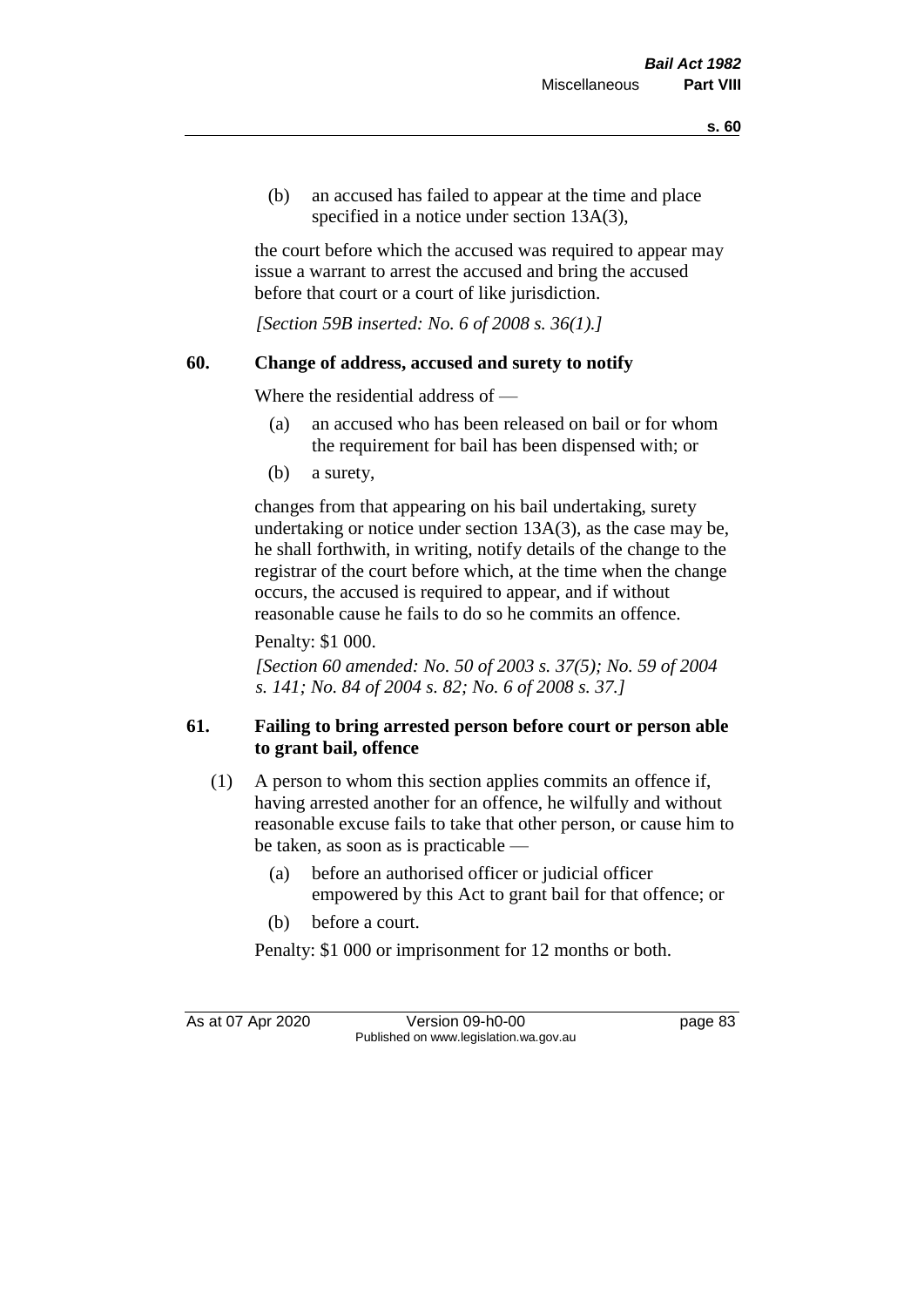#### **s. 62**

- (2) This section applies to a person who
	- (a) is not empowered by this Act to grant bail for the offence; or
	- (b) being so empowered, elects to act under section 6(7).

*[Section 61 amended: No. 15 of 1988 s. 17; No. 59 of 2006 s. 4(4); No. 6 of 2008 s. 38.]* 

# **62. Giving false information for bail purposes, offence**

A person who for the purpose of obtaining —

- (a) a grant of bail for himself or a variation of the terms and conditions thereof; or
- (b) approval of himself as a surety,

makes any statement which he knows is false in a material particular, or recklessly makes any statement which is false in a material particular, commits an offence.

Penalty: \$1 000 or imprisonment for 12 months or both.

# **63. Protection from personal liability**

A person shall not be liable in civil proceedings on account of anything done, or omitted to be done, by him in good faith in the course of carrying out any provision of this Act, or purporting to be so done or omitted; but the liability (if any) of any other person (including the State or the Commonwealth) as his employer is not affected by this section and shall be determined as if it had not been passed.

*[Section 63 amended: No. 65 of 2003 s. 121(4).]*

#### **64. Proving appearance or non-appearance by accused**

Where it is required for the purposes of this Act to prove —

(a) that an accused did not appear before a particular court, at a particular place, on a particular day, at a particular time or during a particular period; or

page 84 Version 09-h0-00 As at 07 Apr 2020 Published on www.legislation.wa.gov.au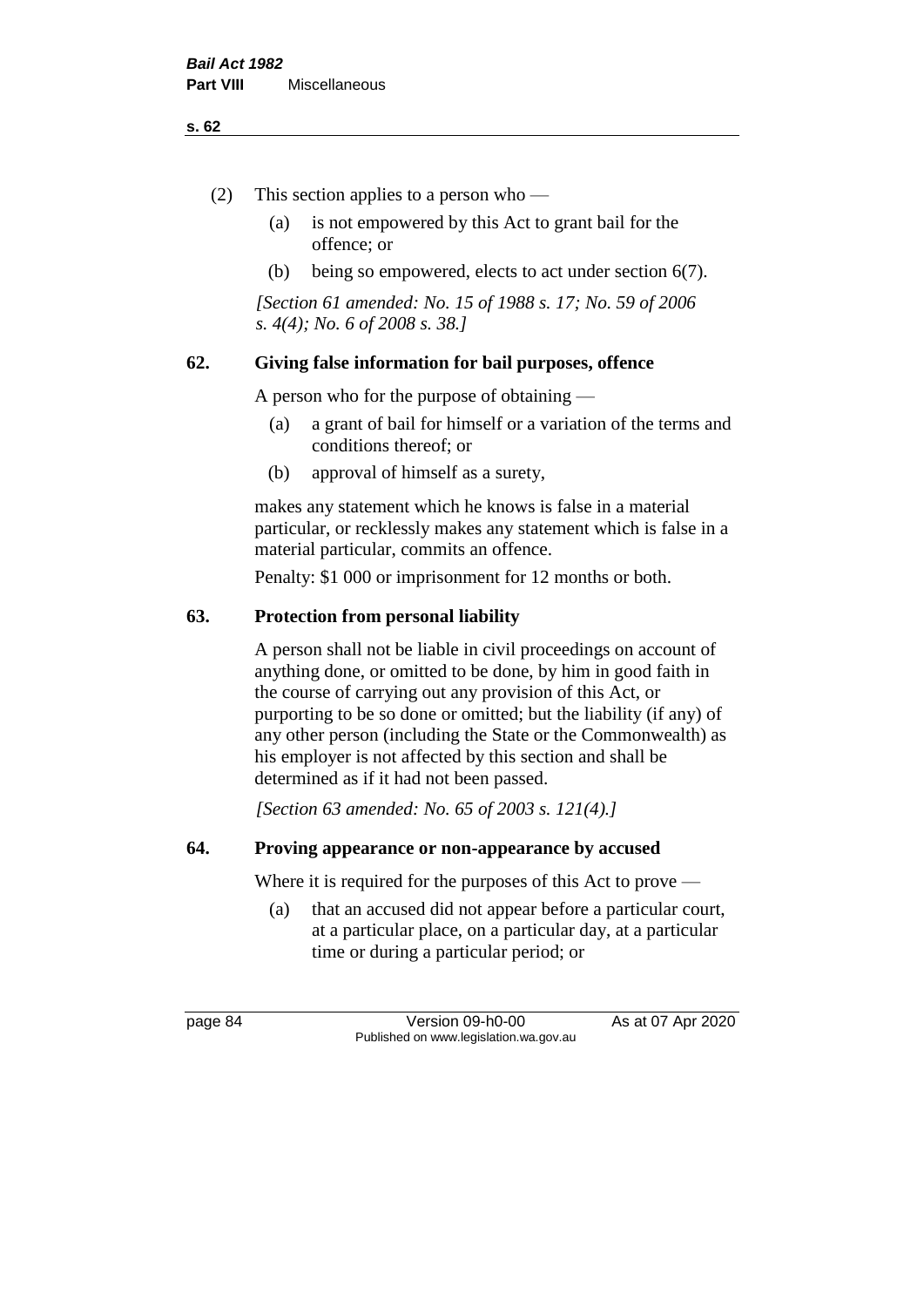(b) the day, time or period when or during which an accused did appear before a particular court at a particular place,

a certificate as to any such matter, purporting to be signed by a judicial officer or registrar of the court before which the accused was required to appear, shall be evidence of the matter so certified.

*[Section 64 amended: No. 59 of 2004 s. 141; No. 84 of 2004 s. 82.]* 

# **65. Bail undertakings by child, effect of**

A bail undertaking entered into by a person who is under the age of 18 years shall bind him as if he were of full age.

# **66. Other powers or duties to grant bail abolished**

- (1) Any power or duty that, at the commencement of this Act, exists apart from statute to grant bail to an accused awaiting an appearance in court for an offence, is abolished.
- (2) Subsection (1) has effect notwithstanding anything in section 16 of the *Supreme Court Act 1935*.
- (3) In subsection (1) *statute* means an Act of the Parliament of Western Australia, other than the *Supreme Court Act 1935*.

*[Section 66 amended: No. 84 of 2004 s. 82.]*

#### **66A. Delegation by registrar of court**

- (1) The registrar of a court may, either generally or as otherwise provided by the instrument of delegation, by instrument signed by him, delegate to an officer of that court any function conferred on him by or under this Act other than —
	- (a) this power of delegation; or
	- (aa) a function conferred by section  $11(3)$  or  $36(1)(a)$ ; or
	- (b) any function that a judicial officer has required him to perform personally.

As at 07 Apr 2020 Version 09-h0-00 page 85 Published on www.legislation.wa.gov.au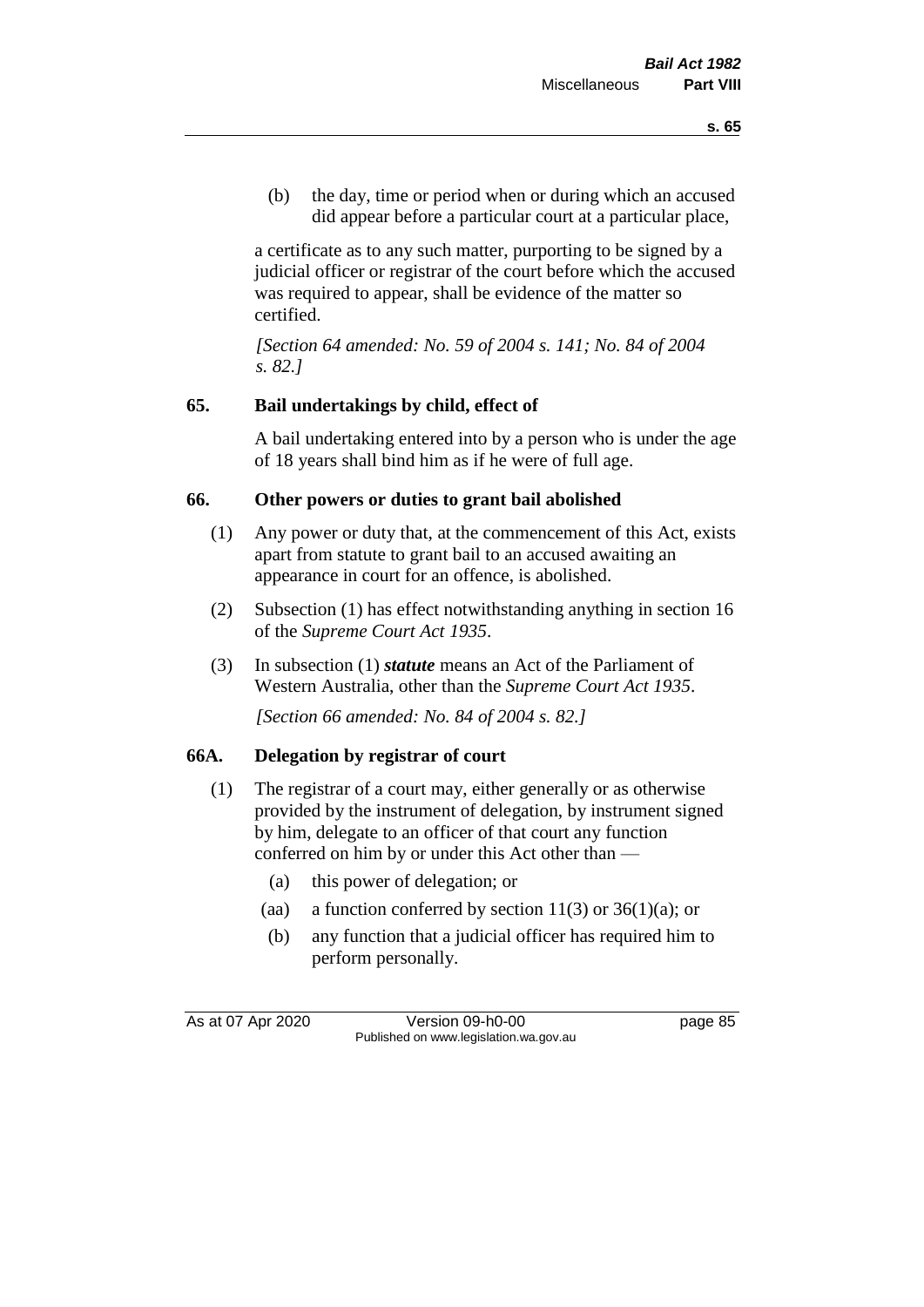**s. 66B**

(2) The superintendent of a detention centre under the *Young Offenders Act 1994* may, either generally or as otherwise provided by the instrument of delegation, by instrument signed by him, delegate to an officer of the Public Sector agency principally assisting the Minister administering that Act in its administration any function conferred on him by or under this Act, other than this power of delegation.

*[Section 66A inserted: No. 15 of 1988 s. 18; amended: No. 49 of 1988 s. 89; No. 31 of 1993 s. 8; No. 59 of 2004 s. 141; No. 65 of 2006 s. 52; No. 6 of 2008 s. 39.]* 

# **66B. Video link or audio link, use of in bail proceedings**

 $(1)$  In this section —

*audio link* means facilities (including telephone) that enable, at the same time, a judicial officer or authorised officer at one place to hear the accused at another place and vice versa;

*bail proceedings* means any proceedings under this Act including —

- (a) proceedings on a case for bail;
- (b) proceedings relating to the variation or revocation of bail;
- (c) proceedings on an application under section 48 or 49;
- (d) proceedings on an appeal under section 15A or 53;

*video link* means facilities (including closed circuit television) that enable, at the same time, a judicial officer or authorised officer at one place to see and hear the accused at another place and vice versa.

- (2) Bail proceedings may be conducted by means of a video link or an audio link.
- (3) Without limiting subsection (2), if a provision of this Act requires or authorises an accused to be brought before, or appear before, a court, judicial officer or authorised officer, the accused

page 86 Version 09-h0-00 As at 07 Apr 2020 Published on www.legislation.wa.gov.au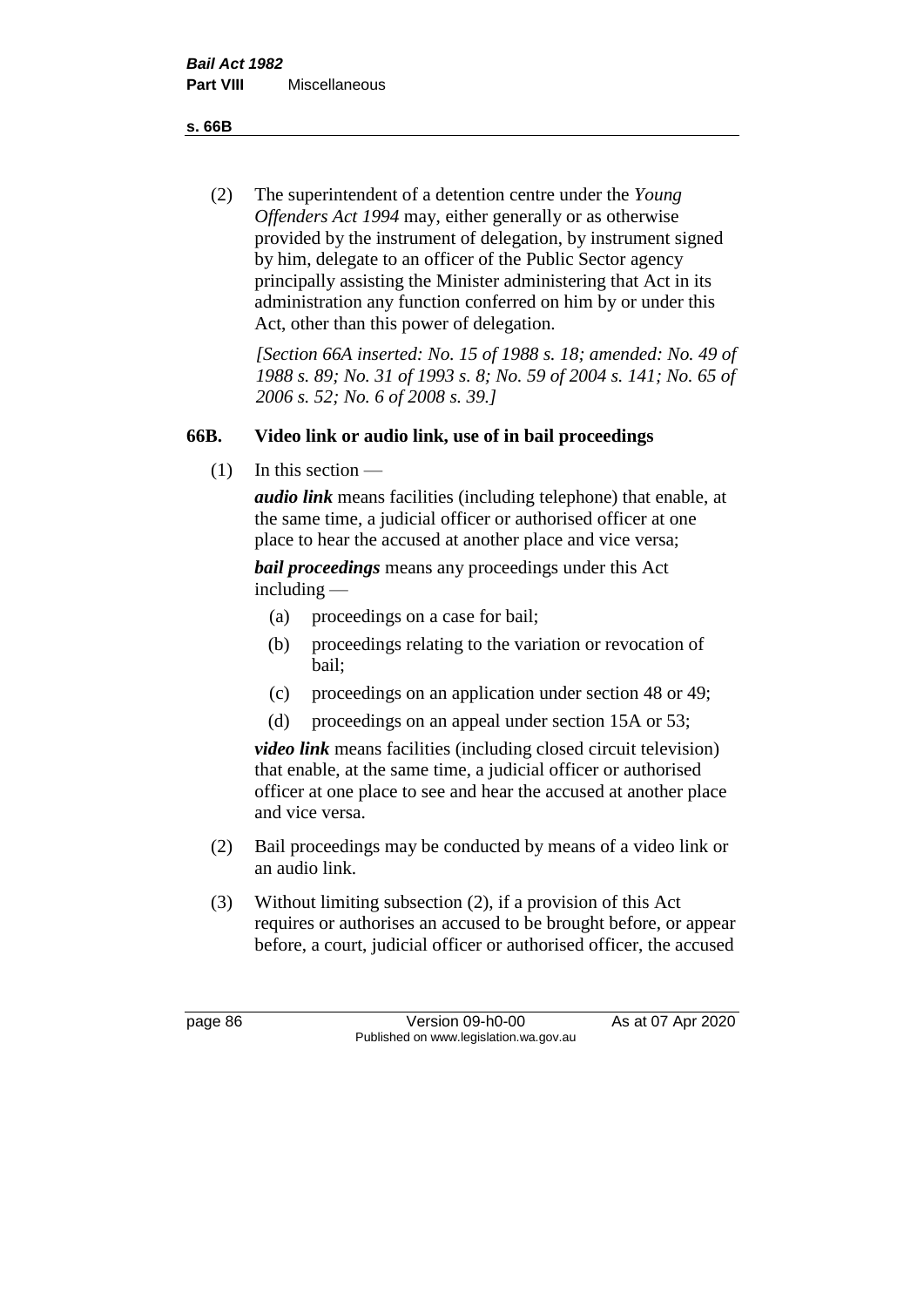may be brought before, or appear before, the court or officer by means of a video link or an audio link.

- (4) An audio link is not to be used under this section unless a video link is not available and cannot reasonably be made available.
- (5) Nothing in this section prevents a court, judicial officer or authorised officer from requiring that an accused be brought before, or appear before, the court or officer in person for the purposes of bail proceedings.

*[Section 66B inserted: No. 6 of 2008 s. 40(1).]*

#### **66C. Protection of terrorist intelligence information in bail proceedings**

- (1) In proceedings on a case for bail, the judicial officer must take all reasonable steps to maintain the confidentiality of information that the judicial officer considers is terrorist intelligence information, including steps —
	- (a) to receive evidence and hear argument about the information in private and in the absence of any person other than the prosecutor and any other person to whose presence the prosecutor consents; and
	- (b) to prohibit the publication of, or a reference to, terrorist intelligence information; and
	- (c) to order that the following documents must be provided in a redacted form —
		- (i) an approved form given under section 8;
		- (ii) a report made in accordance with section 24 or 24A.
- (2) If the judicial officer considers that the information is not terrorist intelligence information, the judicial officer must —
	- (a) give the prosecutor the opportunity to withdraw the information from consideration; and
	- (b) if the information is withdrawn, prohibit the publication of, or a reference to, the information.

As at 07 Apr 2020 Version 09-h0-00 page 87 Published on www.legislation.wa.gov.au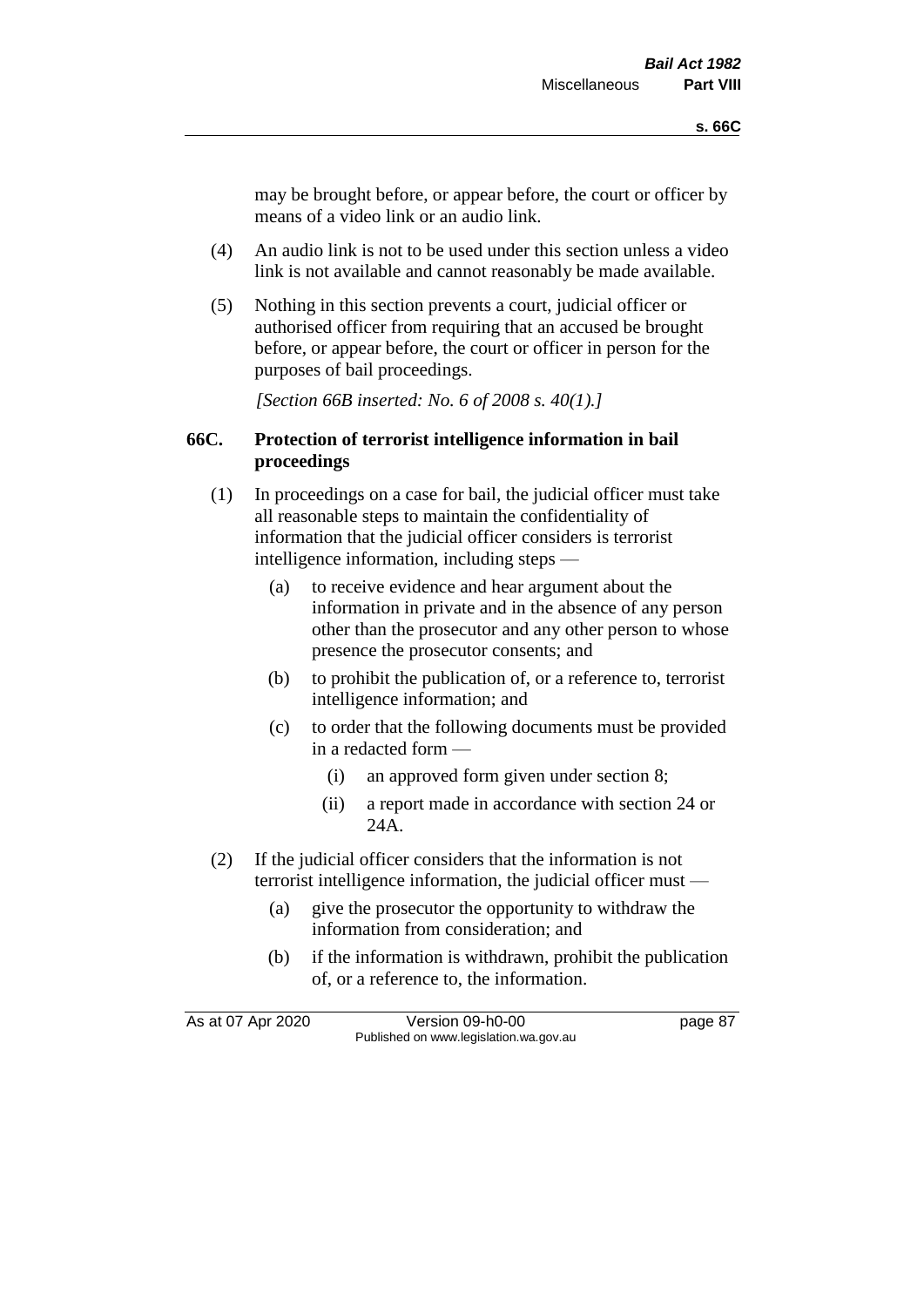**s. 66D**

- (3) Despite subsections (1) and (2), the judicial officer may disclose terrorist intelligence information or information withdrawn under subsection  $(2)$  to any of the following —
	- (a) the Attorney General;
	- (b) a court;
	- (c) a person to whom the prosecutor authorises disclosure.

*[Section 66C inserted: No. 15 of 2019 s. 11.]*

# **66D. Annual report to include information about application of s. 66C**

 $(1)$  In this section —

*accountable authority* means the accountable authority, as defined in the *Financial Management Act 2006* section 3, of the department of the Public Service principally assisting in the administration of this Act;

*protected information* means information the disclosure of which would contravene a written law or an order of a court;

*sensitive information* means information the disclosure of which could reasonably be expected —

- (a) to prejudice national security; or
- (b) to endanger a person's life or physical safety; or
- (c) to threaten significant damage to infrastructure or property; or
- (d) to prejudice a criminal investigation; or
- (e) to reveal intelligence gathering methodologies, investigative techniques or technologies or covert practices; or
- (f) to enable the discovery of the existence or identity of a confidential source of information relevant to law enforcement.

page 88 Version 09-h0-00 As at 07 Apr 2020 Published on www.legislation.wa.gov.au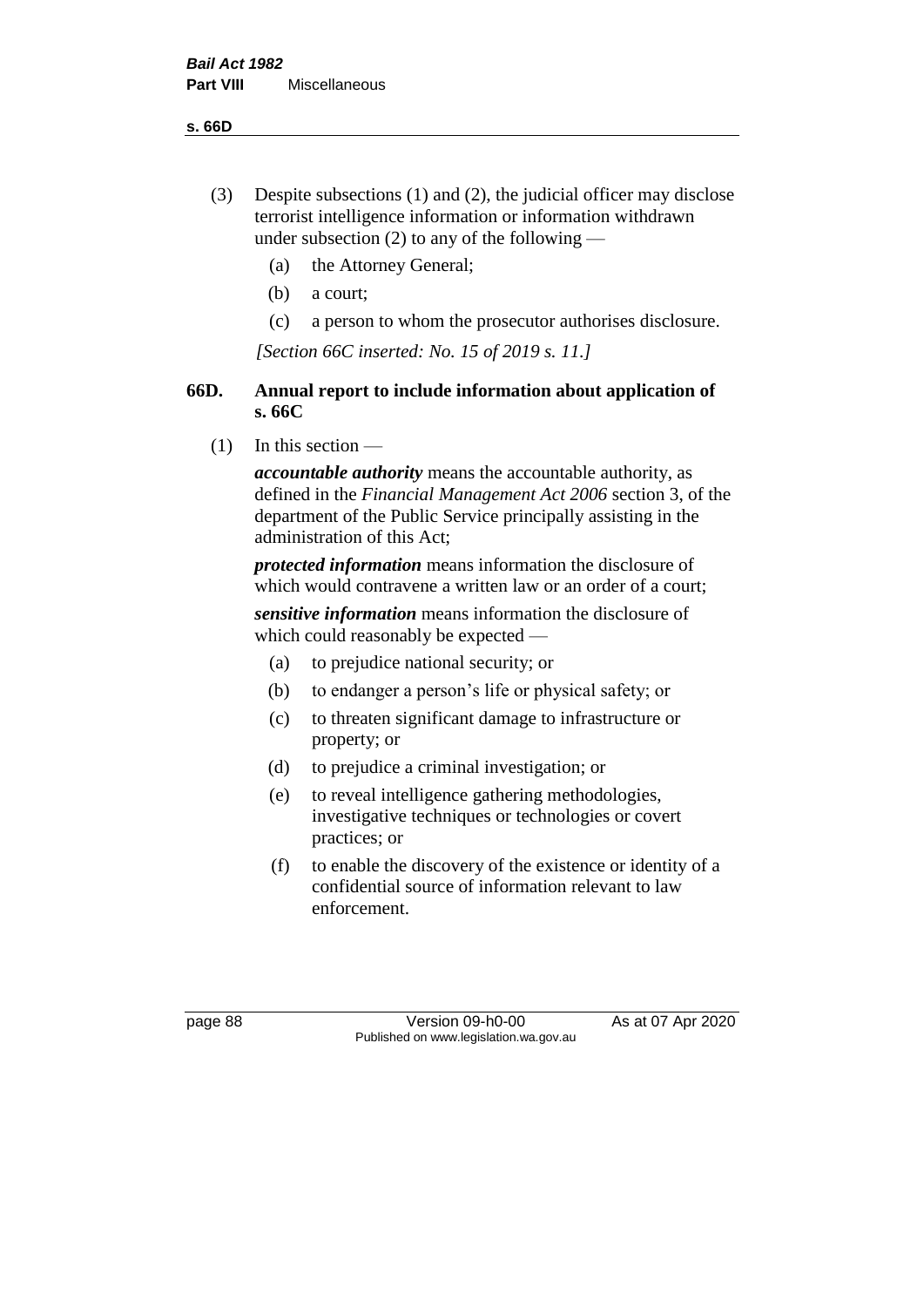- (2) Subject to subsections (7) and (8), the accountable authority must, in each annual report submitted under the *Financial Management Act 2006* Part 5 Division 2, include information relating to action taken under section  $66C(1)$  in proceedings on a case for bail in the financial year to which the annual report relates (*reportable information*).
- (3) Reportable information must, without disclosing terrorist intelligence information, specify —
	- (a) the number of proceedings in which action was taken under section  $66C(1)$ ; and
	- (b) in each of those proceedings whether the accused had access to the terrorist intelligence information received by the judicial officer and whether —
		- (i) evidence by or on behalf of the accused was received; and
		- (ii) argument by or on behalf of the accused was heard.
- (4) Prior to submitting an annual report, the accountable authority must give a copy of the reportable information they propose to include in the annual report to the Attorney General and the Commissioner of Police.
- (5) The Commissioner of Police must advise the Attorney General whether any of the reportable information, in the Commissioner's opinion, is or is likely to be sensitive information.
- (6) A judicial officer may advise the Attorney General of any reportable information that, in the judicial officer's opinion, is or is likely to be protected information.

As at 07 Apr 2020 Version 09-h0-00 page 89 Published on www.legislation.wa.gov.au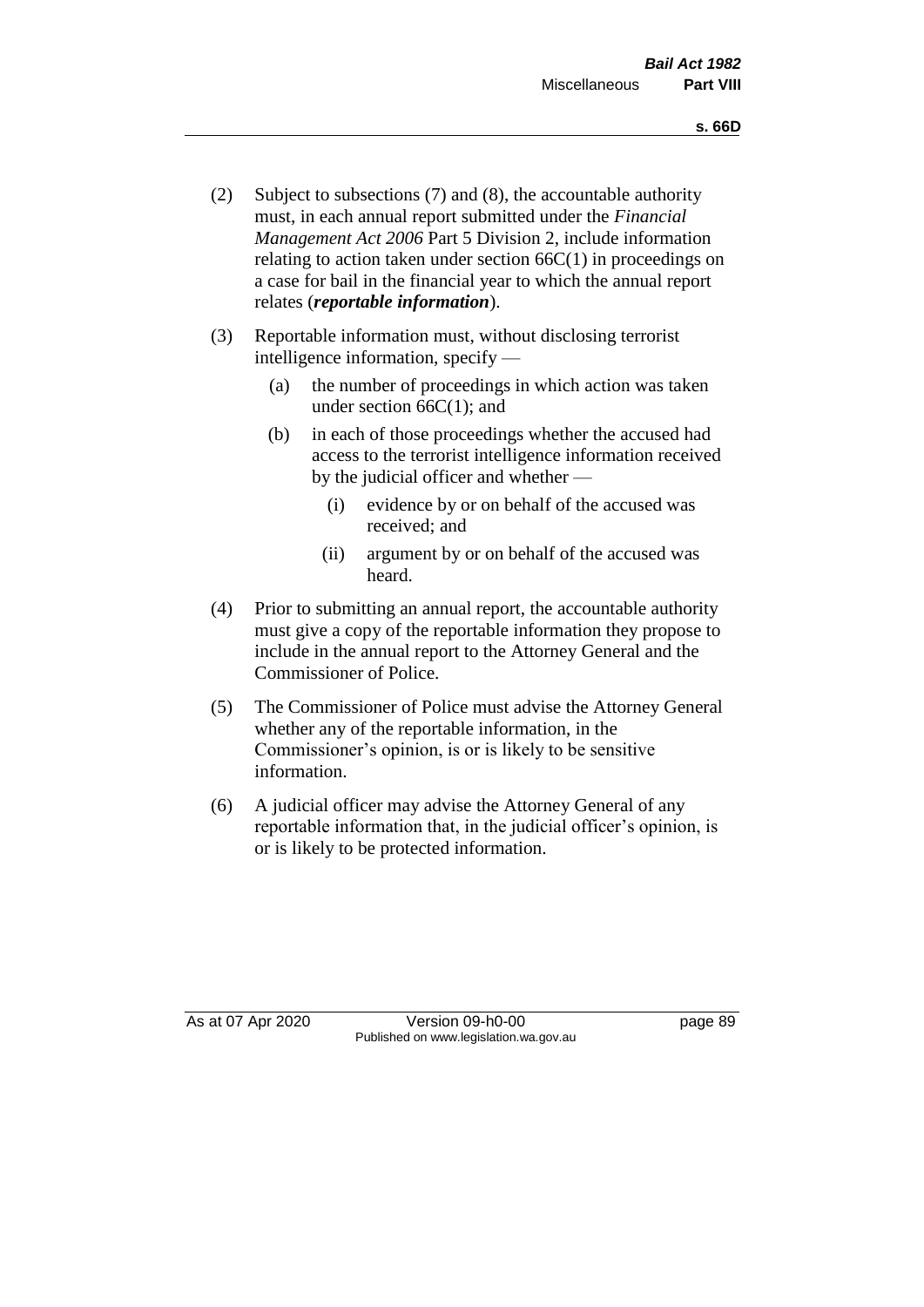**s. 66E**

- (7) If the Attorney General is, on advice provided under subsection (5) or (6), satisfied that some or all of the reportable information is sensitive information or protected information, the Attorney General must direct the accountable authority to —
	- (a) exclude the information from the annual report; and
	- (b) insert a statement in the annual report to the effect that information has been excluded from the report under this section.
- (8) The accountable authority must comply with a direction under subsection (7).

*[Section 66D inserted: No. 15 of 2019 s. 11.]*

# **66E. Retrieving monitoring equipment**

The *Sentence Administration Act 2003* section 118 applies if, under this Act, any approved electronic monitoring device has been required to be worn by a person, or has been installed at a place, in connection with keeping an accused under surveillance or to monitor an accused.

*[Section 66E inserted: No. 13 of 2020 s. 27.]*

# **67. Regulations**

- (1) The Governor may make regulations, not inconsistent with this Act, prescribing such things as are required or permitted by this Act to be prescribed or as it is necessary or expedient to prescribe for the purposes thereof.
- (2) Without limiting the generality of subsection (1) regulations  $may -$ 
	- (a) make provision for or with respect to the making of applications —
		- (i) for or in relation to bail;
		- (ii) for the approval of sureties;
		- (iii) for the approval of security to be given by accused persons and sureties;

page 90 Version 09-h0-00 As at 07 Apr 2020 Published on www.legislation.wa.gov.au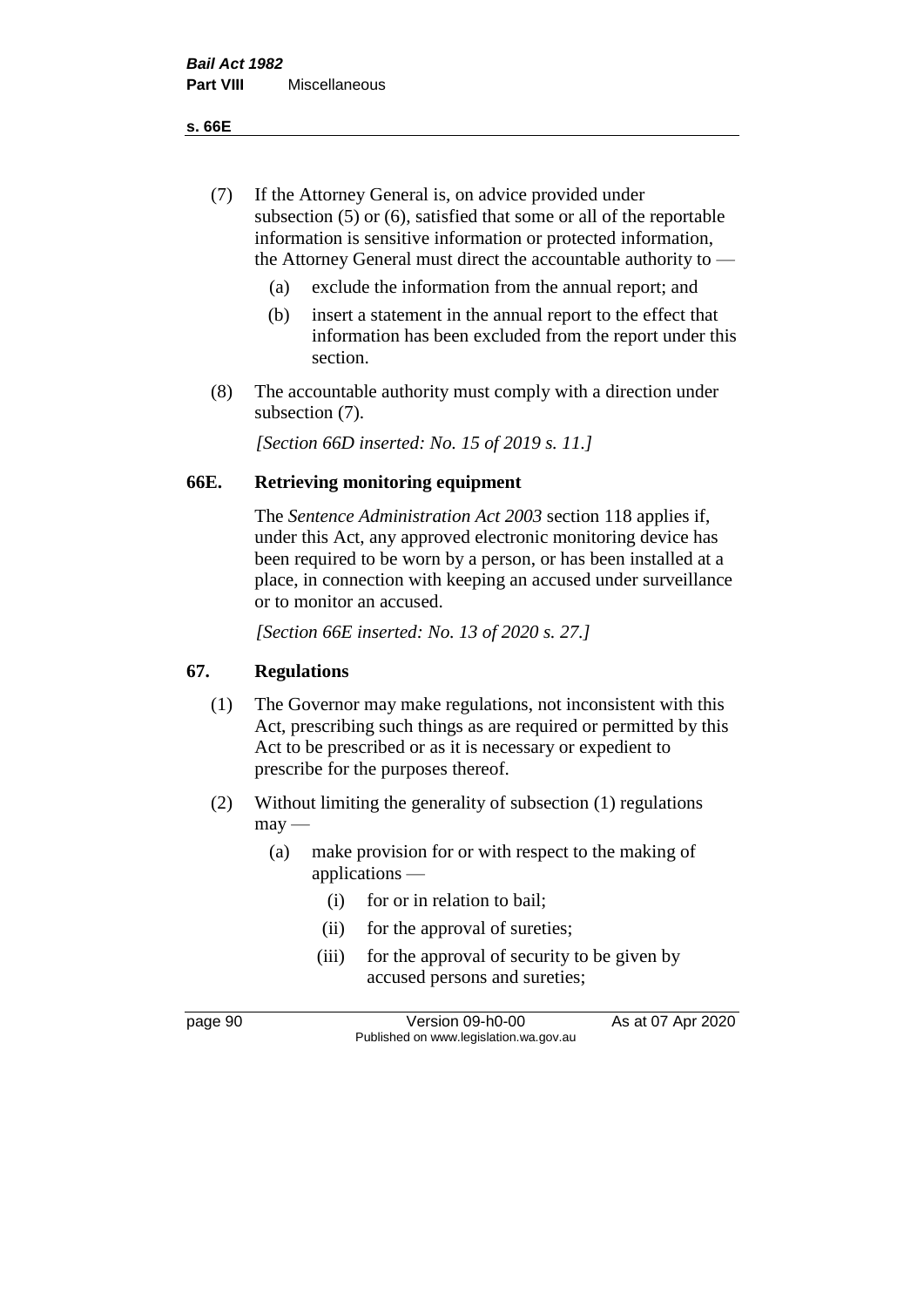- (iv) for the cancellation of a surety undertaking;
- (v) for an order under section 49,

and for the manner in which such applications are to be made and the procedure to be followed on such applications;

- (ba) in any case where the regulations provide that any information, document or record, or a copy of any document or record, is to be or can be provided to a person in electronic form, determine when information or a document, record or copy provided to a person in that form is to be taken to be, or to be presumed to be, received by, or brought to the attention of, the person;
	- (b) for the purposes of clause 5 of Part A of Schedule 1, prescribe the officer or officers who may grant bail for any prescribed appearance or class of appearance in court by an accused who is in custody;
	- (c) make provision for, or with respect to the management, control, supervision and good order of premises established for the accommodation of persons to whom bail has been granted.
- (3) Regulations made under this section may provide that a contravention or failure to comply with a regulation constitutes an offence and may provide for penalties not exceeding a fine of \$500 for offences against the regulations.

*[Section 67 amended: No. 45 of 1993 s. 12; No. 84 of 2004 s. 83(3); No. 2 of 2008 s. 56(6); No. 6 of 2008 s. 30(3); No. 20 of 2013 s. 31.]* 

As at 07 Apr 2020 Version 09-h0-00 page 91 Published on www.legislation.wa.gov.au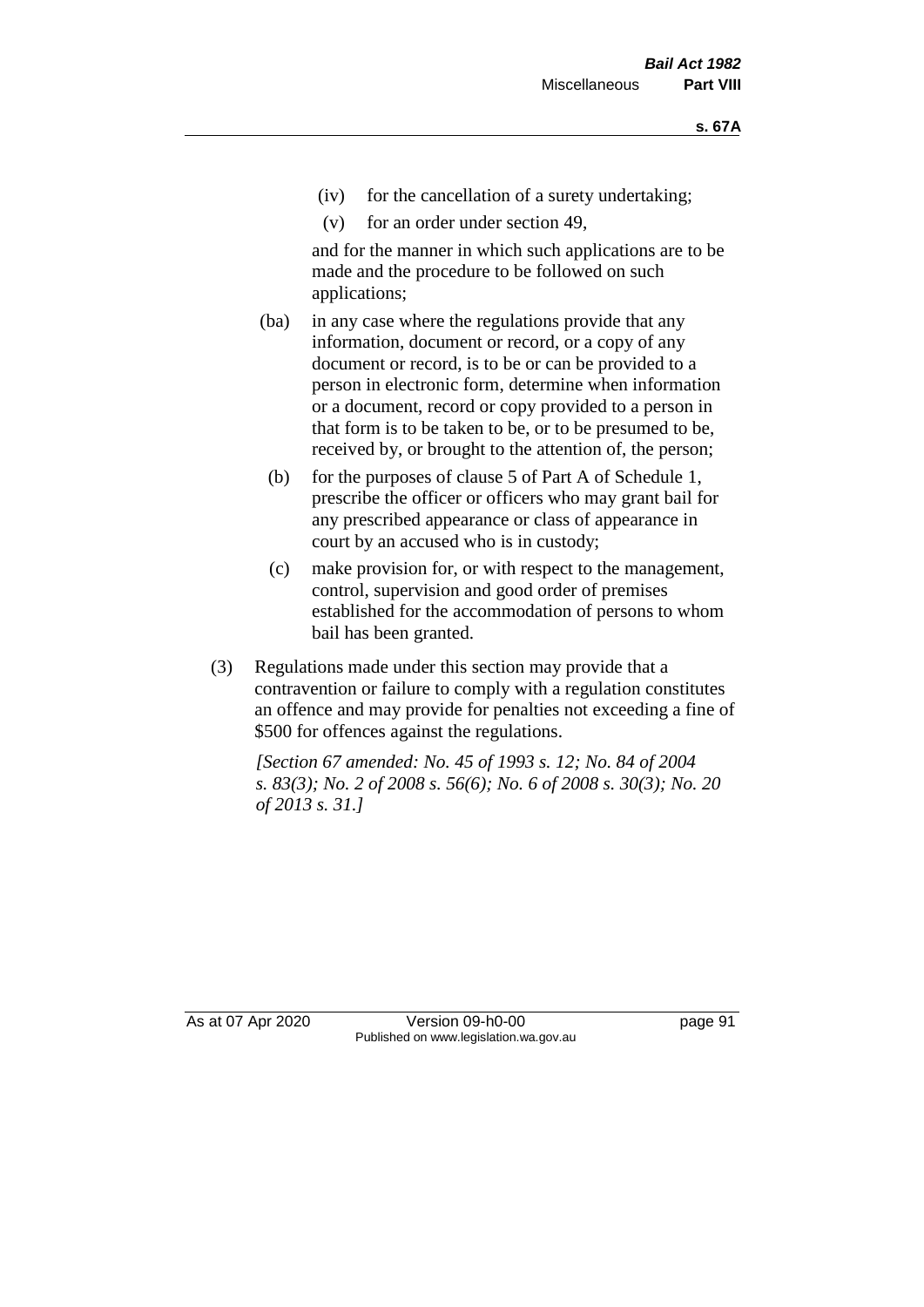**s. 67A**

#### **67A. Review of amendments made by** *Bail Amendment (Persons Linked to Terrorism) Act 2019*

- (1) The Minister must review the operation and effectiveness of the amendments made to this Act by the *Bail Amendment (Persons Linked to Terrorism) Act 2019* and prepare a report based on the review —
	- (a) as soon as practicable after the 3rd anniversary of the day on which the *Bail Amendment (Persons Linked to Terrorism) Act 2019* section 12 comes into operation; and
	- (b) after that, at intervals of not more than 3 years.
- (2) The Minister must cause the report to be laid before each House of Parliament as soon as practicable after it is prepared, but not later than 90 days after the 3rd anniversary or the expiry of the period of 3 years, as the case may be.

*[Section 67A inserted: No. 15 of 2019 s. 12.]*

*[68. Omitted under the Reprints Act 1984 s. 7(4)(g).]*

page 92 Version 09-h0-00 As at 07 Apr 2020 Published on www.legislation.wa.gov.au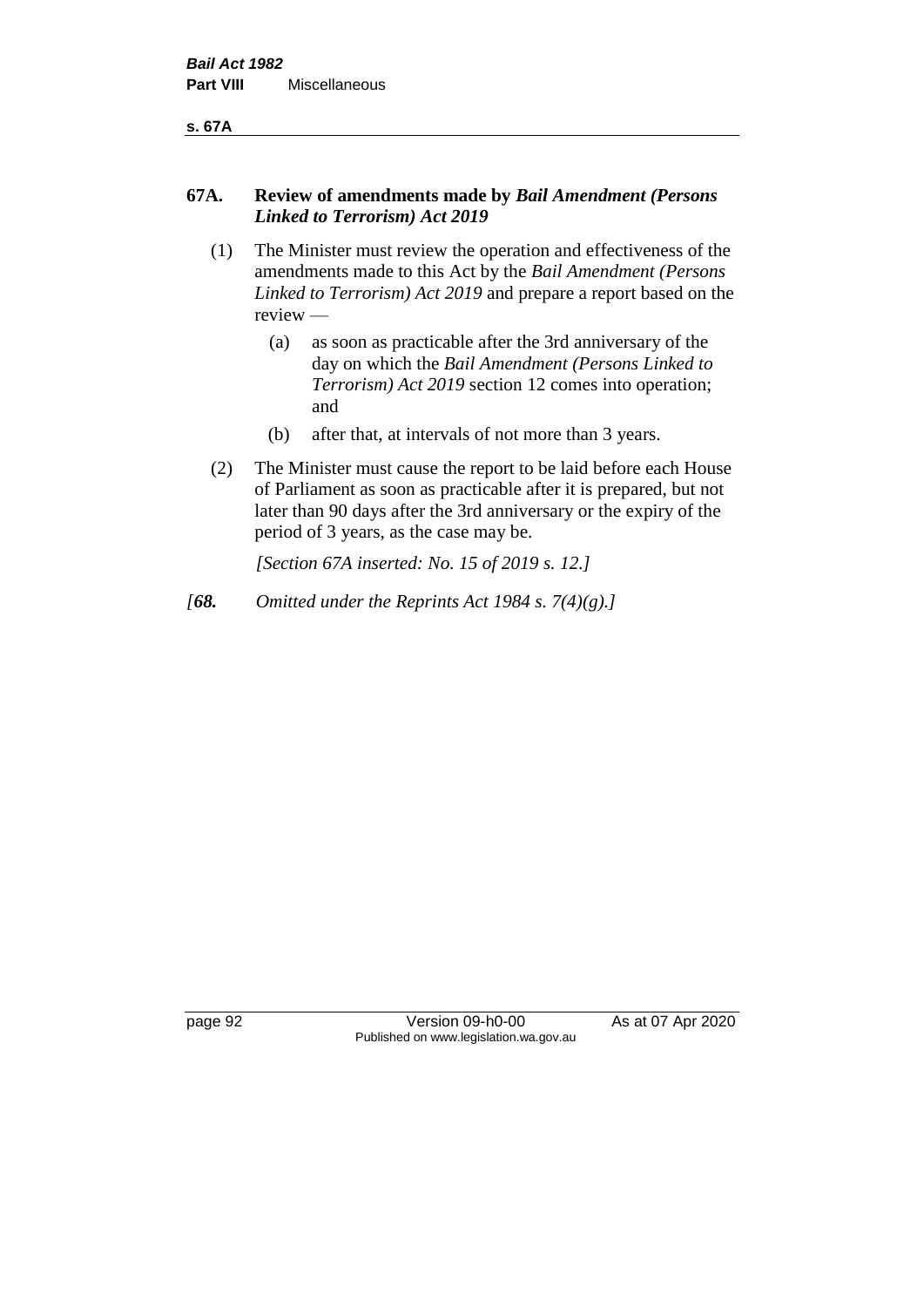# **Schedule 1 — Jurisdiction as to bail and related matters**

[s. 13, 17]

*[Heading inserted: No. 6 of 2008 s. 41(1).]*

#### **Part A** — **Jurisdiction relating to bail**

*[Heading inserted: No. 6 of 2008 s. 41(2)(a).]*

#### **First Column**

**Second Column**

*Appearances in court*

*By whom bail may be granted or (where applicable) dispensed with*

*[Heading amended: No. 6 of 2008 s. 41(2)(b) and (c).]*

#### **1. Initial appearance**

(1) The initial appearance in a court of summary jurisdiction or the Children's Court by an accused in, or in connection with, proceedings for an offence.

In any case —

- (a) a justice; or
- (b) an authorised police officer; and

in addition, in the case of a child, an authorised community services officer.

(2) The initial appearance in the District Court or the Supreme Court, not being the initial appearance to which clause 3 applies. A judge of the District Court or a judge of the Supreme Court, as the case requires.

*[Clause 1 amended: No. 15 of 1988 s. 19; No. 49 of 1988 s. 90(a)(i); No. 59 of 2004 s. 141; No. 84 of 2004 s. 10(1) and 82.]*

As at 07 Apr 2020 Version 09-h0-00 page 93 Published on www.legislation.wa.gov.au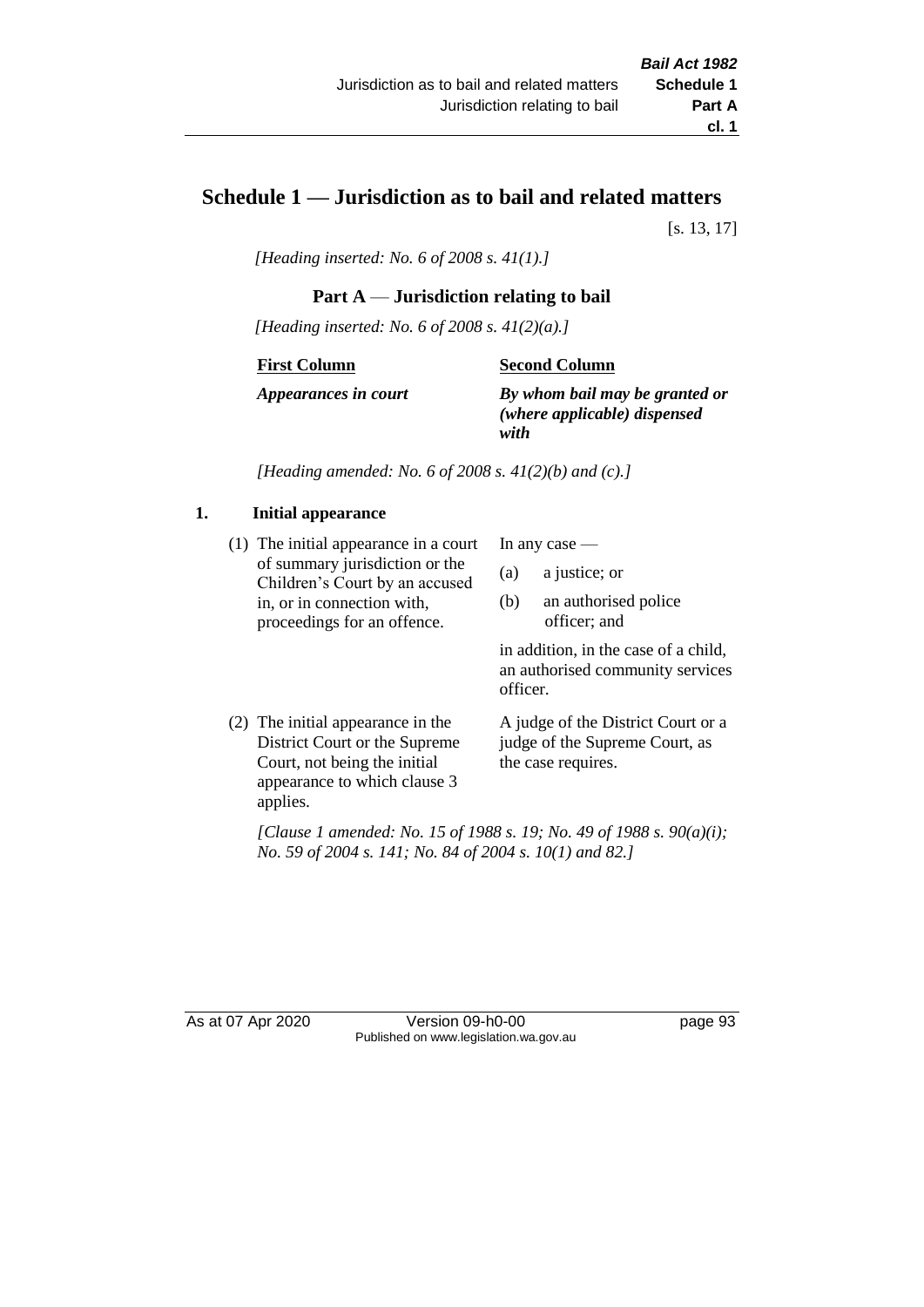| <b>First Column</b>  | <b>Second Column</b>                                                   |
|----------------------|------------------------------------------------------------------------|
| Appearances in court | By whom bail may be granted or<br>(where applicable) dispensed<br>with |

#### **2. Appearance after adjournment**

Appearance in any court or before The judicial officer who orders a judicial officer by an accused after any adjournment of proceedings for an offence, not being a committal under clause 3.

the adjournment.

*[Clause 2 amended: No. 84 of 2004 s. 82.]*

#### **3. Appearance on committal to Supreme Court or District Court**

The initial appearance by an accused in the Supreme Court or District Court after he has been committed thereto under any Act to be tried or sentenced or otherwise dealt with. The judicial officer who orders the committal.

*[Clause 3 amended: No. 84 of 2004 s. 82.]*

#### **4. Appearance in connection with appeal, rehearing etc.**

| (1) Appearance in connection with an If the appeal is being determined<br>application or appeal made under<br>the <i>Criminal Appeals Act 2004</i> or<br>with any order made in<br>determining the application or<br>appeal. | by a single judge of the Supreme<br>Court, a single judge of the<br>Supreme Court;<br>If the appeal is being determined<br>by the Court of Appeal, the Court<br>of Appeal or a single judge of<br>appeal. |
|------------------------------------------------------------------------------------------------------------------------------------------------------------------------------------------------------------------------------|-----------------------------------------------------------------------------------------------------------------------------------------------------------------------------------------------------------|
| (2) Appearance in connection with a<br>rehearing of proceedings ordered<br>under section 28 of the<br>Children's Court of Western<br>Australia Act 1988.                                                                     | The Children's Court.                                                                                                                                                                                     |

page 94 Version 09-h0-00 As at 07 Apr 2020 Published on www.legislation.wa.gov.au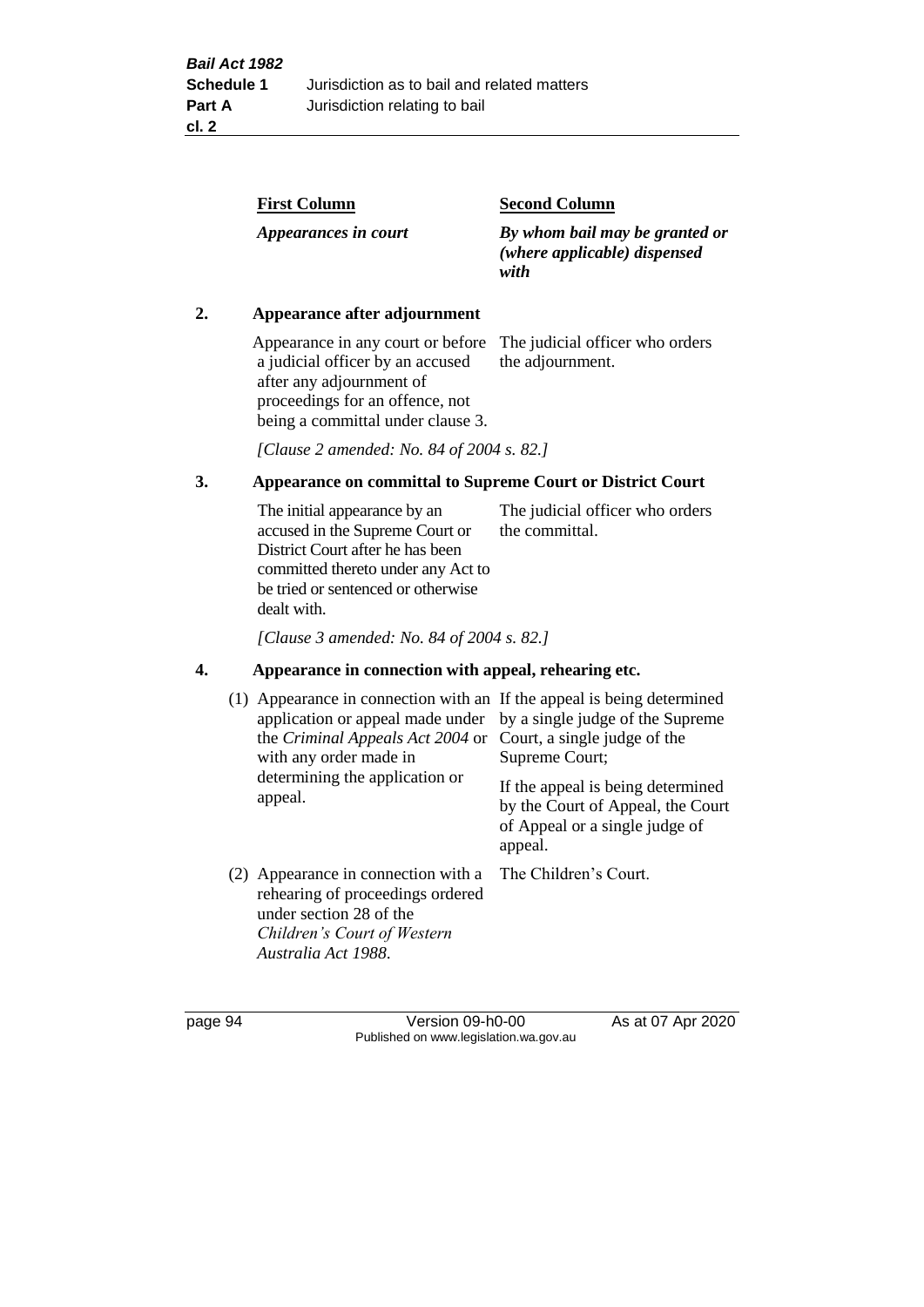| <b>First Column</b>                                                  | <b>Second Column</b>                                                   |  |
|----------------------------------------------------------------------|------------------------------------------------------------------------|--|
| Appearances in court                                                 | By whom bail may be granted or<br>(where applicable) dispensed<br>with |  |
| (3) Appearance in connection with<br>the reconsideration of an order | The Children's Court constituted<br>by the President.                  |  |

*[Clause 4 inserted: No. 84 of 2004 s. 10(2).]*

#### **5. Appearance prescribed by regulation**

under section 40 of the *Children's Court of Western* 

*Australia Act 1988*.

| Appearance in a court for any  | The judicial or other officer   |
|--------------------------------|---------------------------------|
| other purpose or following any | prescribed by such regulations. |
| other occurrence prescribed by |                                 |
| regulations under this Act.    |                                 |

#### **6. Appearances not otherwise provided for**

Any appearance in a court not otherwise provided for in this Part or by regulations under this Act.

The judicial officer who, or court which, orders the appearance.

#### **7. Term used: proceedings for an offence**

In this Part, unless the contrary intention appears —

*proceedings for an offence* in clause 2 (but not in clause 1) includes any of the following proceedings relating to that offence —

- (a) appeal proceedings; and
- (b) proceedings on a writ of *habeas corpus*; and
- (c) proceedings on the re-appearance of an offender under section 50 of the *Sentencing Act 1995*.

*[Clause 7 inserted: No. 84 of 2004 s. 10(3).]*

As at 07 Apr 2020 Version 09-h0-00 page 95 Published on www.legislation.wa.gov.au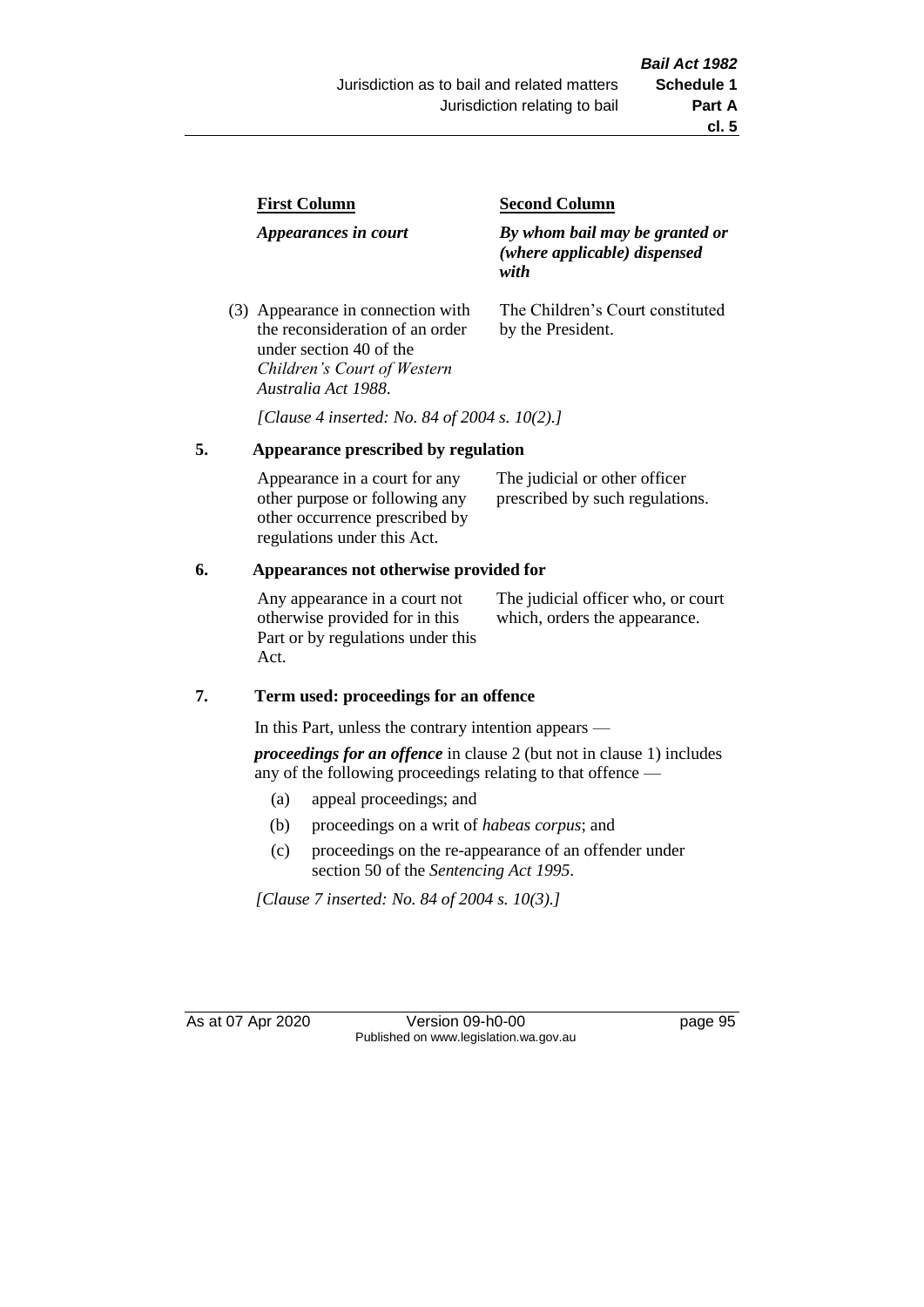#### **Part B** — **Cessation of powers relating to bail**

*[Heading inserted: No. 6 of 2008 s. 41(3)(a).]*

#### **1. Upon decision by judge, power of other officers ceases**

(1) In this clause —

*judge* means a judge of the Supreme Court, the Children's Court or the District Court.

- (2) After a judge has granted or refused bail for an appearance by an accused the power to grant bail for that appearance ceases to be vested  $in -$ 
	- (a) any judicial officer whose jurisdiction is inferior to that of the judge; or
	- (b) any authorised officer.
- (3) After a judge has dispensed with the requirement for bail for an appearance by an accused the power to grant or refuse bail for that appearance ceases to be vested in any officer referred to in subclause  $(2)(a)$  or  $(b)$ .

*[Clause 1 inserted: No. 6 of 2008 s. 41(3)(b).]*

#### **1A. Upon decision by Court of Appeal, other powers cease**

After the Court of Appeal on an appeal under section 15A —

- (a) has granted or refused bail for an appearance by an accused, the power to grant or refuse bail for that appearance; or
- (b) has dispensed with the requirement for bail for an appearance by an accused, the power to grant or refuse bail for that appearance,

ceases to be vested in any judicial officer or in any authorised officer.

*[Clause 1A inserted: No. 6 of 2008 s. 41(3)(b).]*

#### **2. Upon decision by judicial officer, his power and that of his peers ceases**

Except where clause 4 applies, the power to grant, refuse or dispense with bail for an appearance by an accused ceases to be vested in any judicial officer (including a judge of the Supreme Court) after he, or

page 96 Version 09-h0-00 As at 07 Apr 2020 Published on www.legislation.wa.gov.au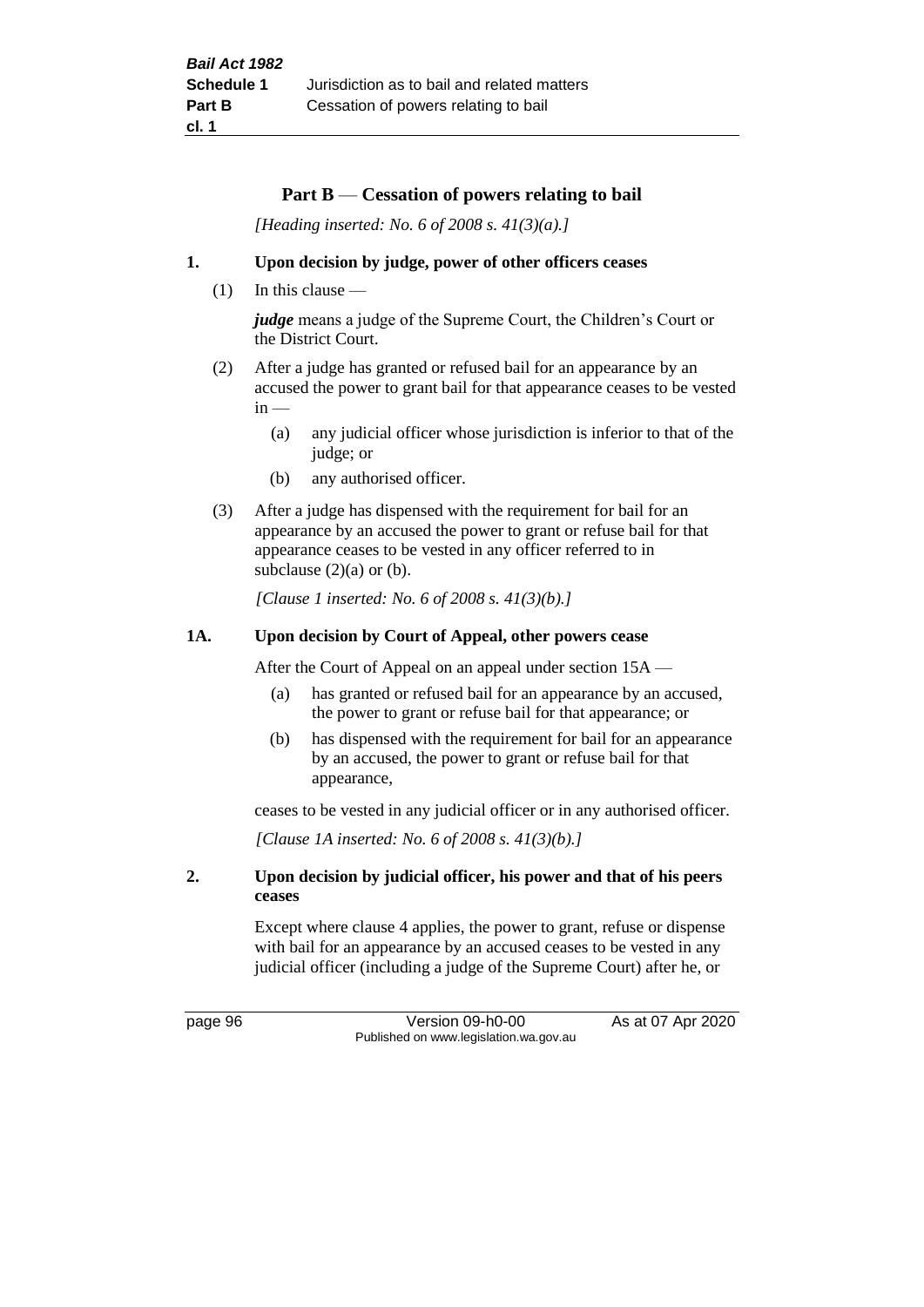another judicial officer whose jurisdiction is co-extensive with his, has granted, refused or dispensed with bail for that appearance.

*[Clause 2 amended: No. 84 of 2004 s. 82; No. 6 of 2008 s. 41(3)(c) and (d).]*

#### **3. Upon refusal of bail for initial appearance, certain powers cease**

- (1) After an authorised officer has refused bail for an initial appearance by an accused, the power to grant bail for that appearance ceases to be vested in another authorised officer, but a justice may nevertheless grant bail for that appearance.
- (2) After a justice has refused bail for an initial appearance by an accused, the power to grant bail for that appearance ceases to be vested in an authorised officer or another justice.

*[Clause 3 inserted: No. 6 of 2008 s. 41(3)(e).]*

#### **4. Judicial officer's powers if accused proves new facts or changed circumstances**

Notwithstanding clause 2, where an accused has been refused bail for an appearance or has been granted bail therefor on terms or conditions with which he is unable or unwilling to comply, the judicial officer who granted or refused bail or another judicial officer whose jurisdiction is co-extensive with his has power to grant bail for that appearance or to vary the terms or conditions of bail previously granted therefor if the accused makes application and satisfies him that —

- (a) new facts have been discovered, new circumstances have arisen or the circumstances have changed since bail was previously granted or refused for that appearance; or
- (b) he failed to adequately present his case for bail on the previous occasion when it was considered; or
- (c) where bail was granted subject to a home detention condition, he has, since the previous occasion when his case for bail was considered, complied with the home detention condition for a period of one month or more.

*[Clause 4 amended: No. 61 of 1990 s. 14; No. 84 of 2004 s. 82.]*

As at 07 Apr 2020 Version 09-h0-00 page 97 Published on www.legislation.wa.gov.au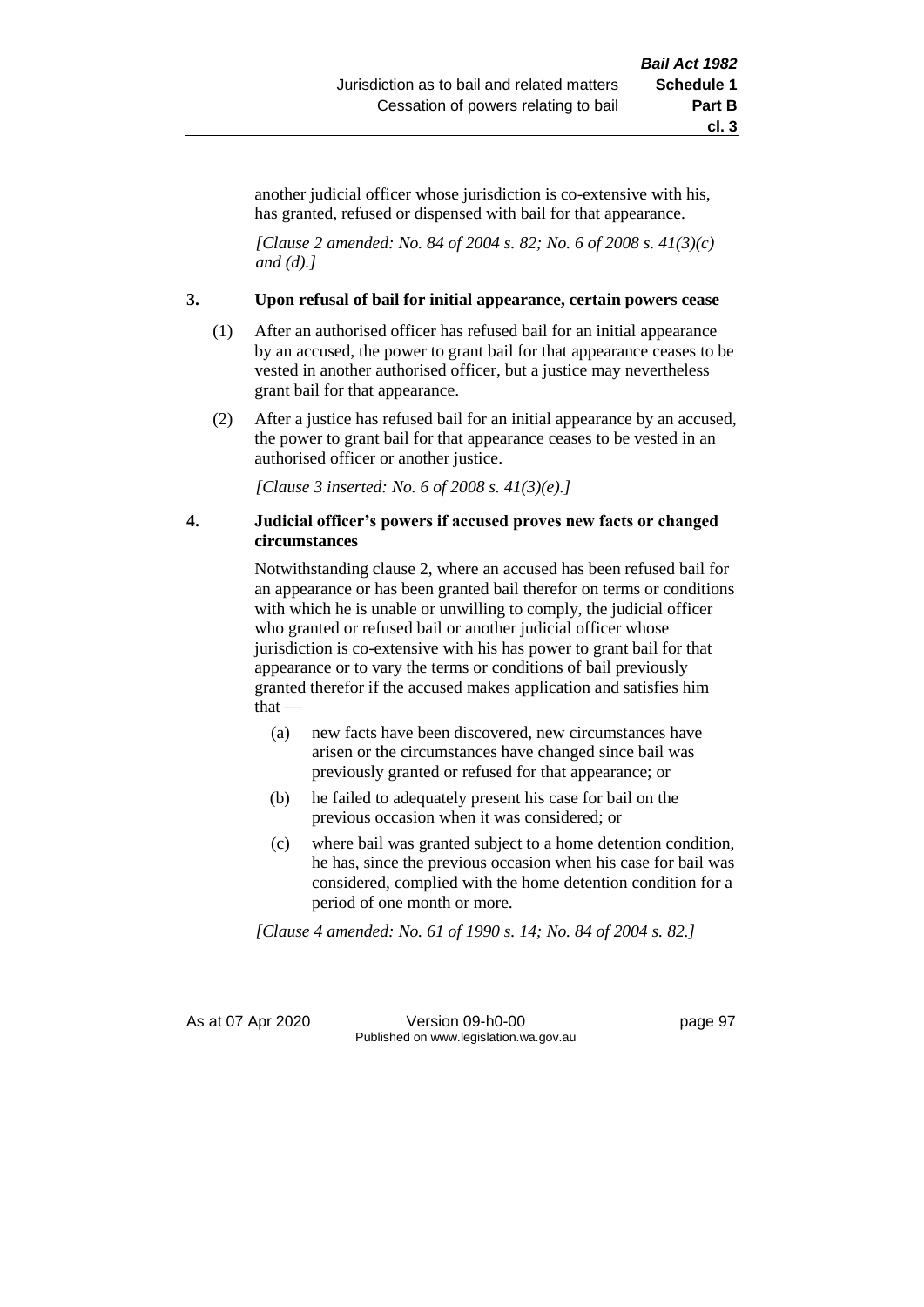#### **Part C — Manner in which jurisdiction to be exercised**

*[Heading deleted: No. 6 of 2008 s. 41(4)(a).]*

#### **1. Bail before conviction at discretion of court or judicial officer except for child**

Subject to clauses 3A, 3C, 3D and 3E, the grant or refusal of bail to an accused, other than a child, who is in custody awaiting an appearance in court before conviction for an offence shall be at the discretion of the judicial officer or authorised officer in whom jurisdiction is vested, and that discretion shall be exercised having regard to the following questions as well as to any others which he considers relevant —

- (a) whether, if the accused is not kept in custody, he may  $-$ 
	- (i) fail to appear in court in accordance with his bail undertaking; or
	- (ii) commit an offence; or
	- (iii) endanger the safety, welfare, or property of any person; or
	- (iv) interfere with witnesses or otherwise obstruct the course of justice, whether in relation to himself or any other person;
- (b) whether the accused needs to be held in custody for his own protection;
- (c) whether the prosecutor has put forward grounds for opposing the grant of bail;
- (d) whether, as regards the period when the accused is on trial, there are grounds for believing that, if he is not kept in custody, the proper conduct of the trial may be prejudiced;
- (e) whether there is any condition which could reasonably be imposed under Part D which would —
	- (i) sufficiently remove the possibility referred to in paragraphs (a) and (d); or
	- (ii) obviate the need referred to in paragraph (b); or
	- (iii) remove the grounds for opposition referred to in paragraph (c);

page 98 Version 09-h0-00 As at 07 Apr 2020 Published on www.legislation.wa.gov.au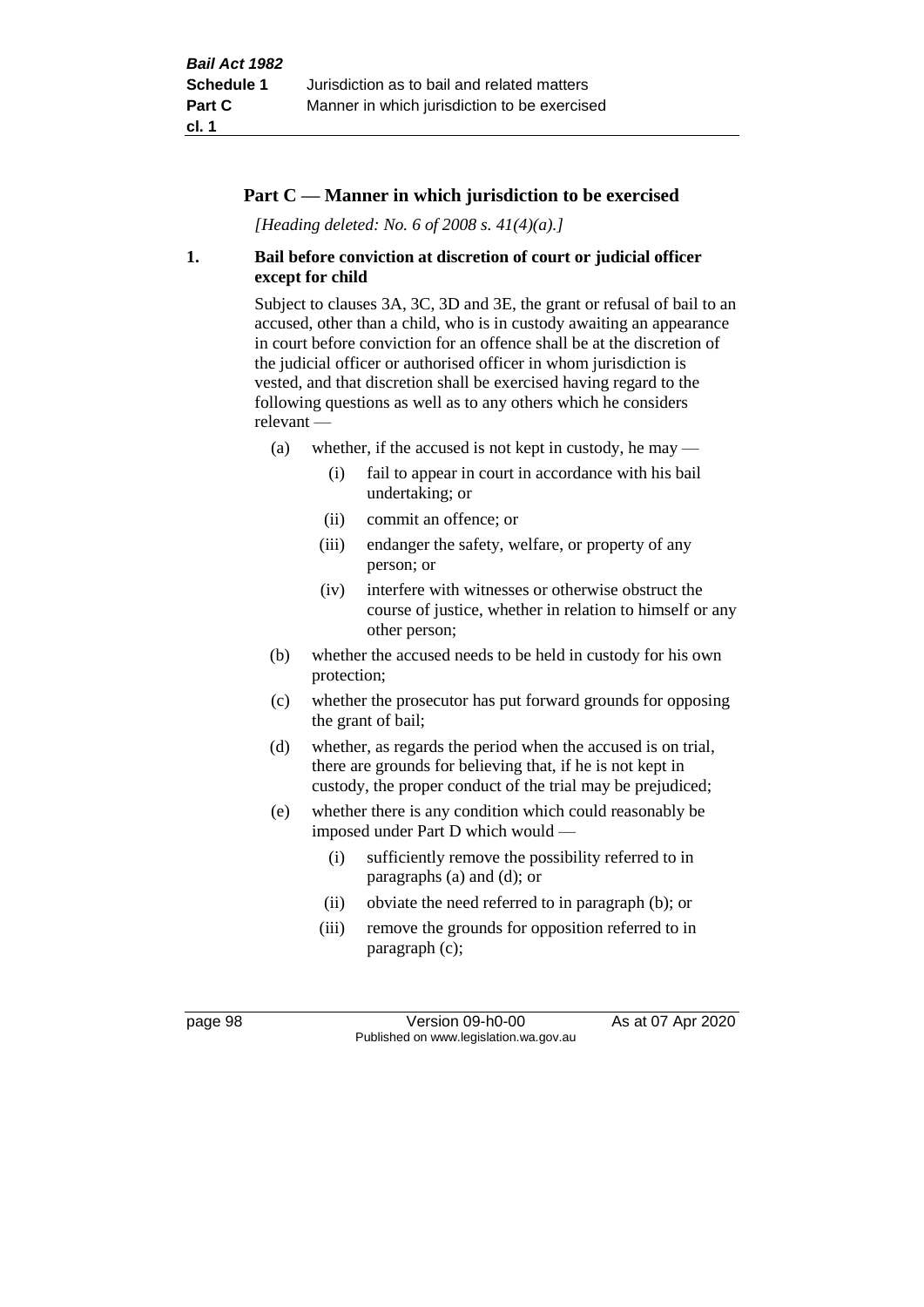- (f) where the accused is charged with an offence that is alleged to have been committed in respect of a child, whether a condition should be imposed under Part D requiring the accused to reside at a place other than the place where the child resides;
- (g) whether the alleged circumstances of the offence or offences amount to wrongdoing of such a serious nature as to make a grant of bail inappropriate.

*[Clause 1 amended: No. 14 of 1992 s. 11; No. 45 of 1993 s. 10(2)(a); No. 54 of 1998 s. 8(a) and (b); No. 84 of 2004 s. 82; No. 6 of 2008 s. 41(4)(b); No. 21 of 2017 s. 7; No. 15 of 2019 s. 13(1).]*

## **2. Child to have qualified right to bail**

(1) In this clause —

*responsible person* means a parent, relative, employer or other person who, in the opinion of the judicial officer or authorised officer, is in a position to both influence the conduct of the child and provide the child with support and direction.

- (2) Subject to subclause (3), a child accused who is in custody awaiting an appearance in court before conviction for an offence has a right to be granted bail unless —
	- (a) in the opinion of the judicial officer or authorised officer in whom jurisdiction is vested —
		- (i) one or more of the questions set out in clause  $1(a)$ , (b), (d) and (g) must be answered in the affirmative; and
		- (ii) there is no condition which he could reasonably impose under Part D which would satisfy the relevant provision of clause 1(e);

or

(b) there is no responsible person willing to enter into an undertaking of the kind described in subclause (3)(c),

and if the child is refused bail he shall be dealt with in accordance with section 19(2) of the *Young Offenders Act 1994*.

As at 07 Apr 2020 Version 09-h0-00 page 99 Published on www.legislation.wa.gov.au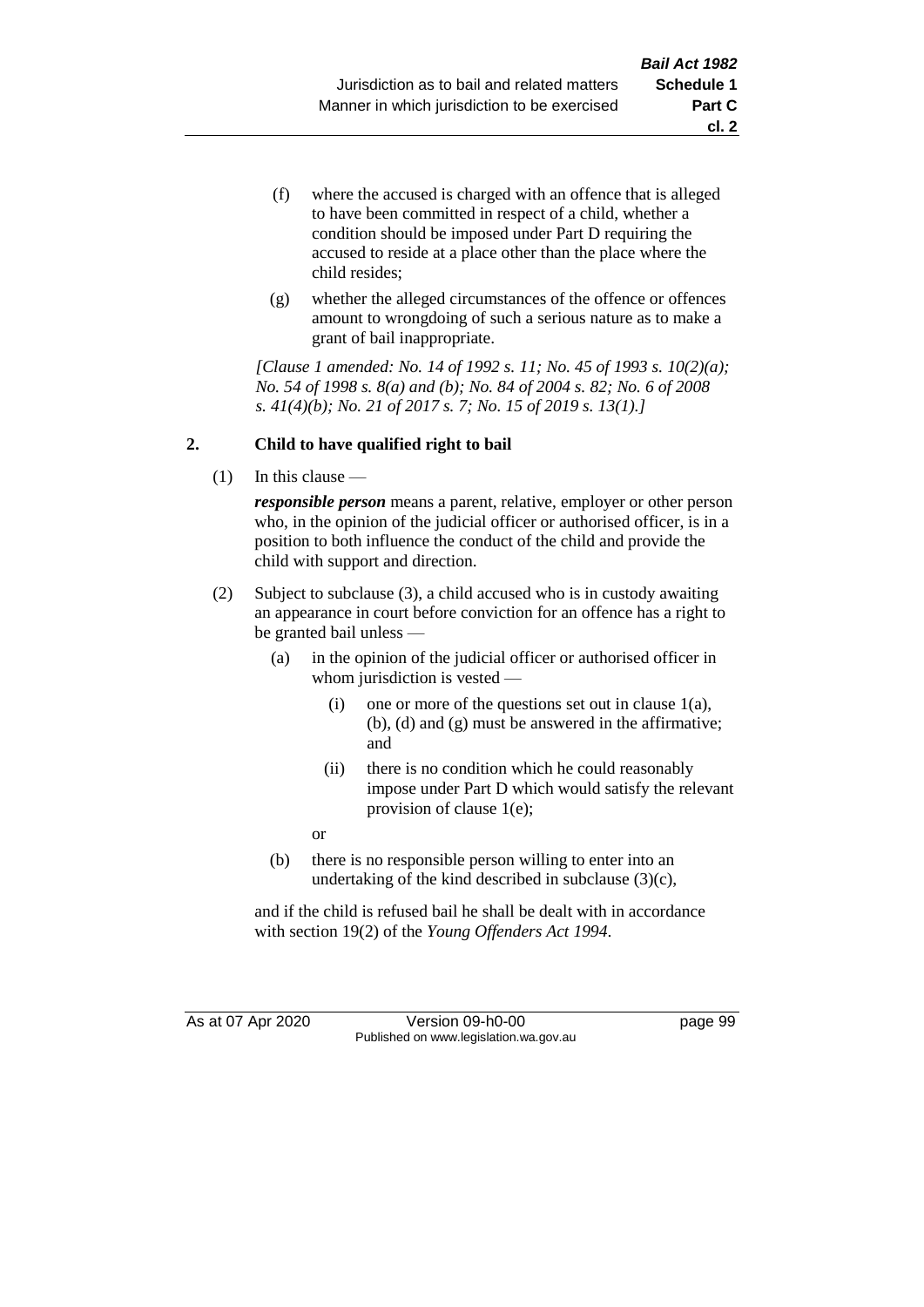- (3) The right of a child accused under subclause (2) is subject to  $-$ 
	- (a) clauses 3A, 3C, 3D and 3E; and
	- *[(b) deleted]*
	- (c) there being imposed as a condition on the grant of bail a requirement that before the release of the child on bail a responsible person undertakes in writing in the approved form to ensure that the child complies with any requirement of his bail undertaking mentioned in section  $28(2)(a)$ , (b), (c) and (d).
- (4) Subclauses (2)(b) and (3)(c) do not apply to a child accused if it appears to the judicial officer or authorised officer that the accused —
	- (a) is over the age of 17 years; and
	- (b) has sufficient maturity to live independently without the guidance or control of a parent or guardian.
- (5) For the purposes of this clause, the provisions of sections 46, 47, 48, 54, 55(2), 60 and  $67(2)(a)(iv)$  apply with all necessary changes as  $if -$ 
	- (a) references in those provisions to a surety and a surety undertaking were references to a responsible person and to an undertaking referred to in subclause (3)(c) respectively; and
	- (b) section  $54(1)(b)(i)$  read as follows
		- (i) a person who has entered into an undertaking referred to in clause 2(3)(c) of Part C of Schedule 1 should no longer be regarded as a responsible person for the purposes of that clause, or is dead;
- (6) Where a child accused is released on bail his right to be at liberty is subject to the exercise of the powers in section 17A.

*[Clause 2 inserted: No. 45 of 1993 s. 10(2)(b); amended: No. 57 of 1997 s. 21(3)(a); No. 54 of 1998 s. 8(c); No. 34 of 2004 Sch. 2 cl. 3(3); No. 84 of 2004 s. 82; No. 6 of 2008 s. 41(4)(c) and 43(4); No. 21 of 2017 s. 8; No. 15 of 2019 s. 13(2).]*

page 100 Version 09-h0-00 As at 07 Apr 2020 Published on www.legislation.wa.gov.au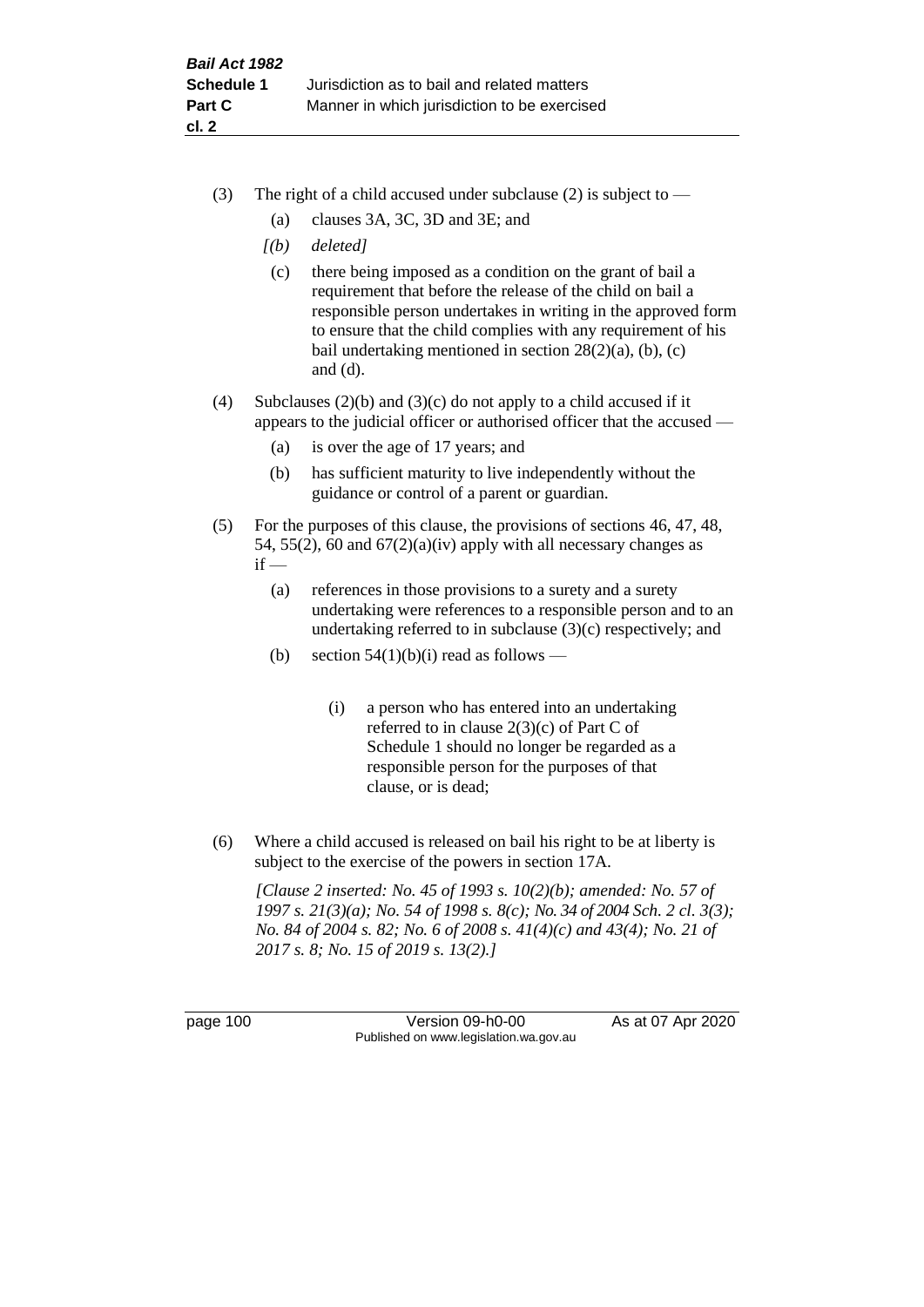#### **3. Matters relevant to cl. 1(a)**

In considering whether an accused may do any of the things mentioned in clause 1(a), the judicial officer or authorised officer shall have regard to the following matters, as well as to any others which he considers relevant —

- (a) the nature and seriousness of the offence or offences (including any other offence or offences for which he is awaiting trial) and the probable method of dealing with the accused for it or them, if he is convicted; and
- (b) the character, previous convictions, antecedents, associations, home environment, background, place of residence, and financial position of the accused; and
- (c) the history of any previous grants of bail to him; and
- (d) the strength of the evidence against him.

*[Clause 3 amended: No. 84 of 2004 s. 82.]*

#### **3A. Bail for accused charged with serious offence committed while on bail or early release for another serious offence**

- (1) Notwithstanding clause 1, 2 or 4 or any other provision of this Act, where —
	- (a) an accused is in custody
		- (i) awaiting an appearance in court before conviction for a serious offence; or
		- (ii) waiting to be sentenced or otherwise dealt with for a serious offence of which the accused has been convicted;

and

- (b) the serious offence is alleged to have been committed while the accused was —
	- (i) on bail for; or
	- (ii) at liberty under an early release order made in respect of,

another serious offence,

the judicial officer or (if section 16A does not apply) the authorised officer in whom jurisdiction is vested shall refuse to grant bail for the

As at 07 Apr 2020 Version 09-h0-00 page 101 Published on www.legislation.wa.gov.au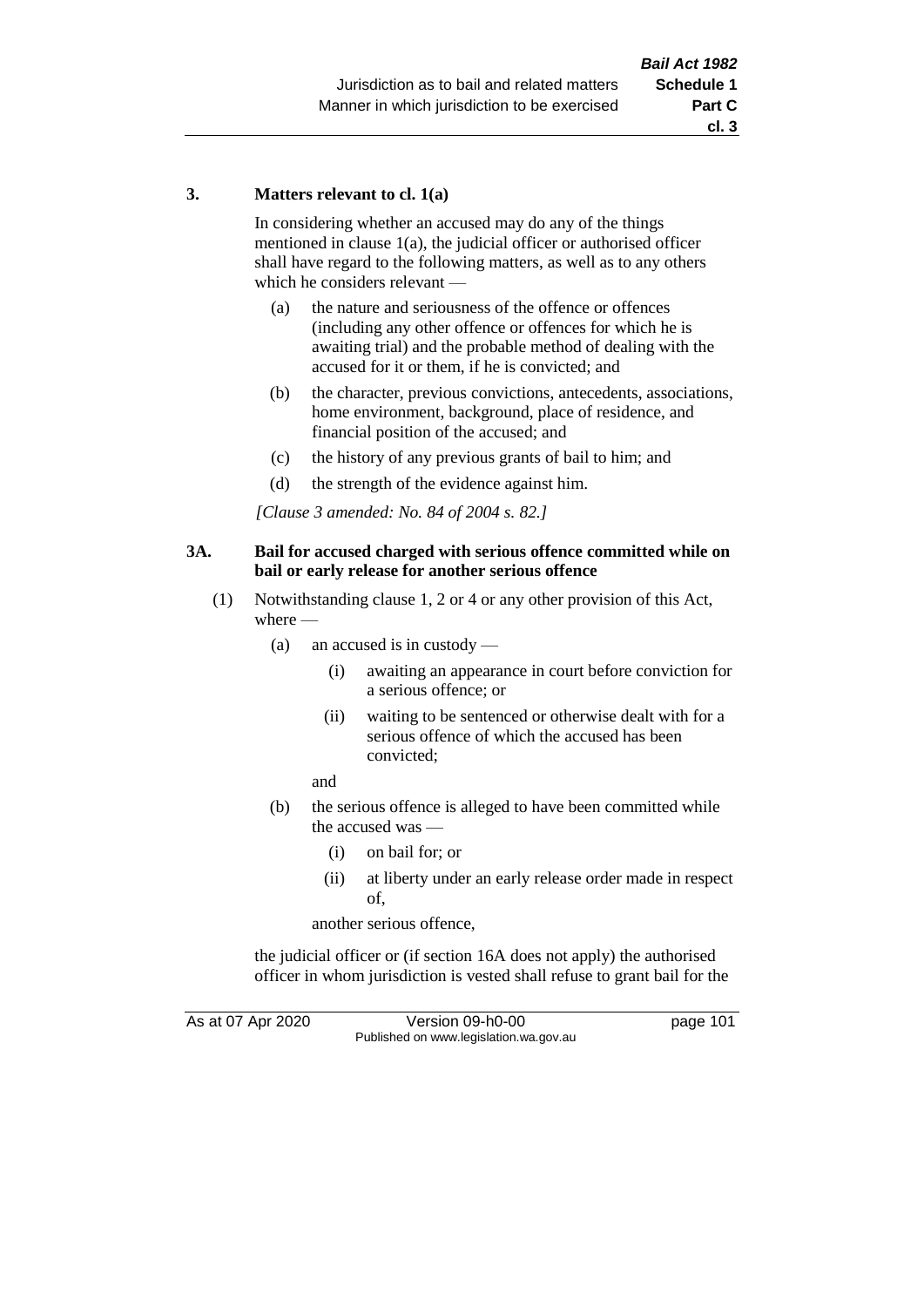serious offence referred to in paragraph (a) unless the judicial officer or authorised officer —

- (c) is satisfied that there are exceptional reasons why the accused should not be kept in custody and, if clause 3B applies, is so satisfied only after complying with that clause; and
- (d) is also satisfied that bail may properly be granted having regard to the provisions of clauses 1 and 3 or, in the case of a child accused, clauses 2 and 3.
- (2) Notwithstanding section 7(1), where an accused is refused bail under subclause (1) for an appearance for a serious offence his case for bail need not be considered again under that subsection for an appearance for that offence unless he satisfies the judicial officer who may order his detention that —
	- (a) new facts have been discovered, new circumstances have arisen or the circumstances have changed since bail was refused; or
	- (b) he failed to adequately present his case for bail on the occasion of that refusal.
- (3) Where a child accused is refused bail under subclause (1) he shall be dealt with in accordance with section 19(2) of the *Young Offenders Act 1994*.

*[Clause 3A inserted: No. 45 of 1993 s. 10(2)(c); amended: No. 57 of 1997 s. 21(3)(b); No. 54 of 1998 s. 7 and 13(1); No. 84 of 2004 s. 82; No. 6 of 2008 s. 41(4)(d).]*

## **3B. Exceptional reasons under cl. 3A(1), determining**

- (1) This clause applies where it appears to the judicial officer or (if section 16A does not apply) the authorised officer that all or any of the acts alleged to constitute a serious offence referred to in clause 3A(1)(b) would, if proved in the appropriate proceedings, amount to a breach by the accused of a protective condition or order.
- (2) The judicial officer or authorised officer shall, before making a decision that there are exceptional reasons for the purposes of clause 3A(1)(c), make enquiry, or cause enquiry to be made, whether there has already been —
	- (a) any breach by the accused of the protective condition or order that has been proved in proceedings; or

page 102 Version 09-h0-00 As at 07 Apr 2020 Published on www.legislation.wa.gov.au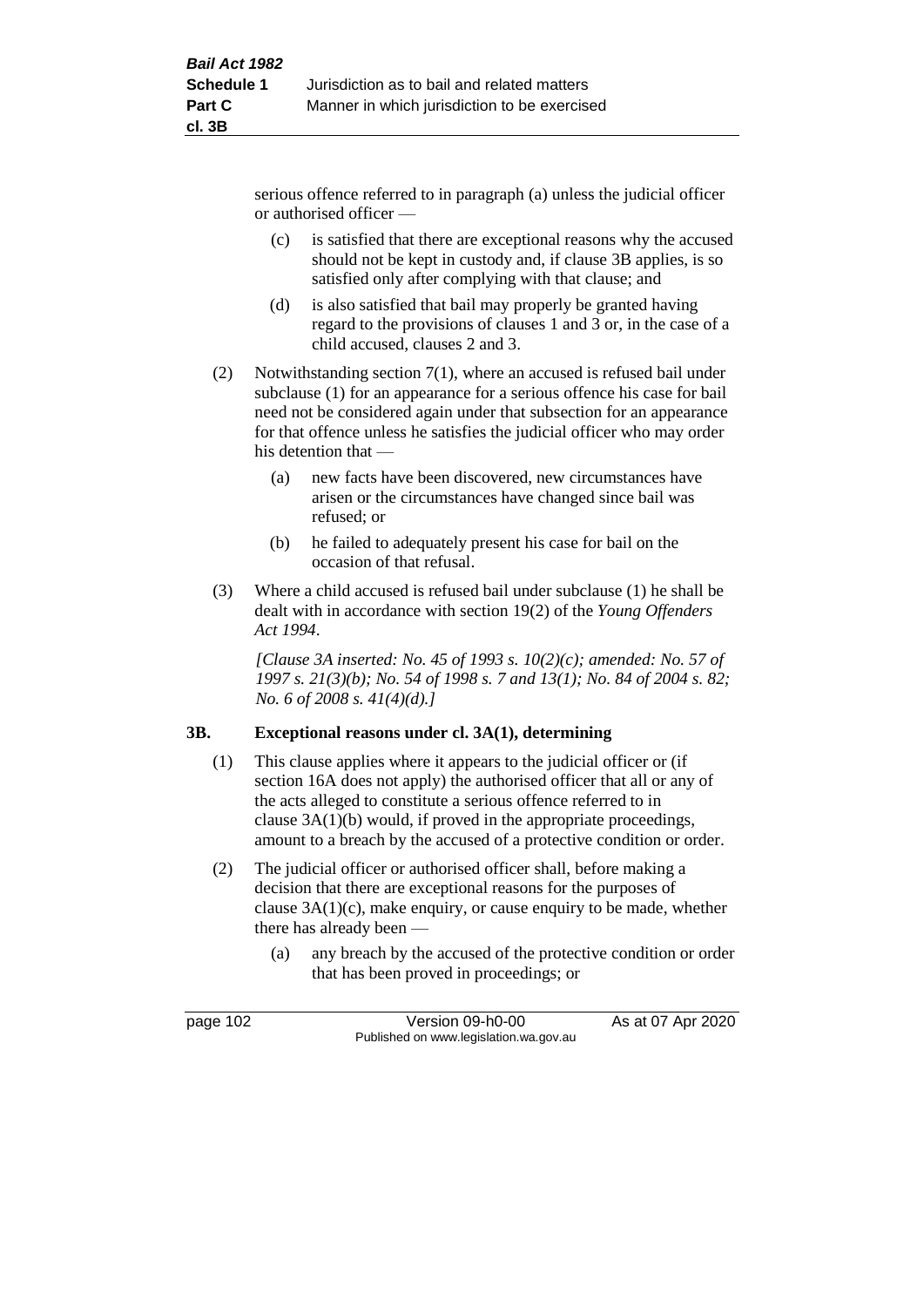- (b) any alleged breach by the accused of the protective condition or order that has not been so proved, including an allegation that has not been the subject of a prosecution or any other communication to any relevant official; or
- (c) any alleged breach by the accused of any other protective condition or order that has been the subject of a prosecution.
- (3) On becoming aware of any such alleged breach, the judicial officer or authorised officer shall give each person for whose protection a protective condition or order referred to in subclause (2) was imposed or made (a *relevant person*) a reasonable opportunity to give evidence by affidavit on matters relating to that protective condition or order.
- (4) The judicial officer or authorised officer shall in making any decision for the purposes of clause  $3A(1)(c)$  —
	- (a) give due weight to  $-$ 
		- (i) any evidence given under subclause (3); and
		- (ii) any adverse effect that a grant of bail to the accused would have on a relevant person; and
		- (iii) any difficulty that a relevant person might have in proving any future breach of a protective condition or order;

and

- (b) consider whether it would be appropriate to refuse bail and make a hospital order under section 5 of the *Criminal Law (Mentally Impaired Accused) Act 1996*; and
- (c) in the case of a condition imposed for a purpose mentioned in clause 2(2)(c) or (d) of Part D, treat any alleged breach of the condition as a serious matter even if the conduct alleged to amount to the breach in itself appears to be trivial; and
- (d) consider whether any alleged breach of a protective condition or order that has occurred shows that the purpose of the condition or order has not been achieved and that the accused should be kept in custody.
- (5) The provisions of this clause do not limit the matters that the judicial officer or authorised officer may take into account for the purposes of clause  $3A(1)(c)$ .

As at 07 Apr 2020 Version 09-h0-00 page 103 Published on www.legislation.wa.gov.au

**cl. 3B**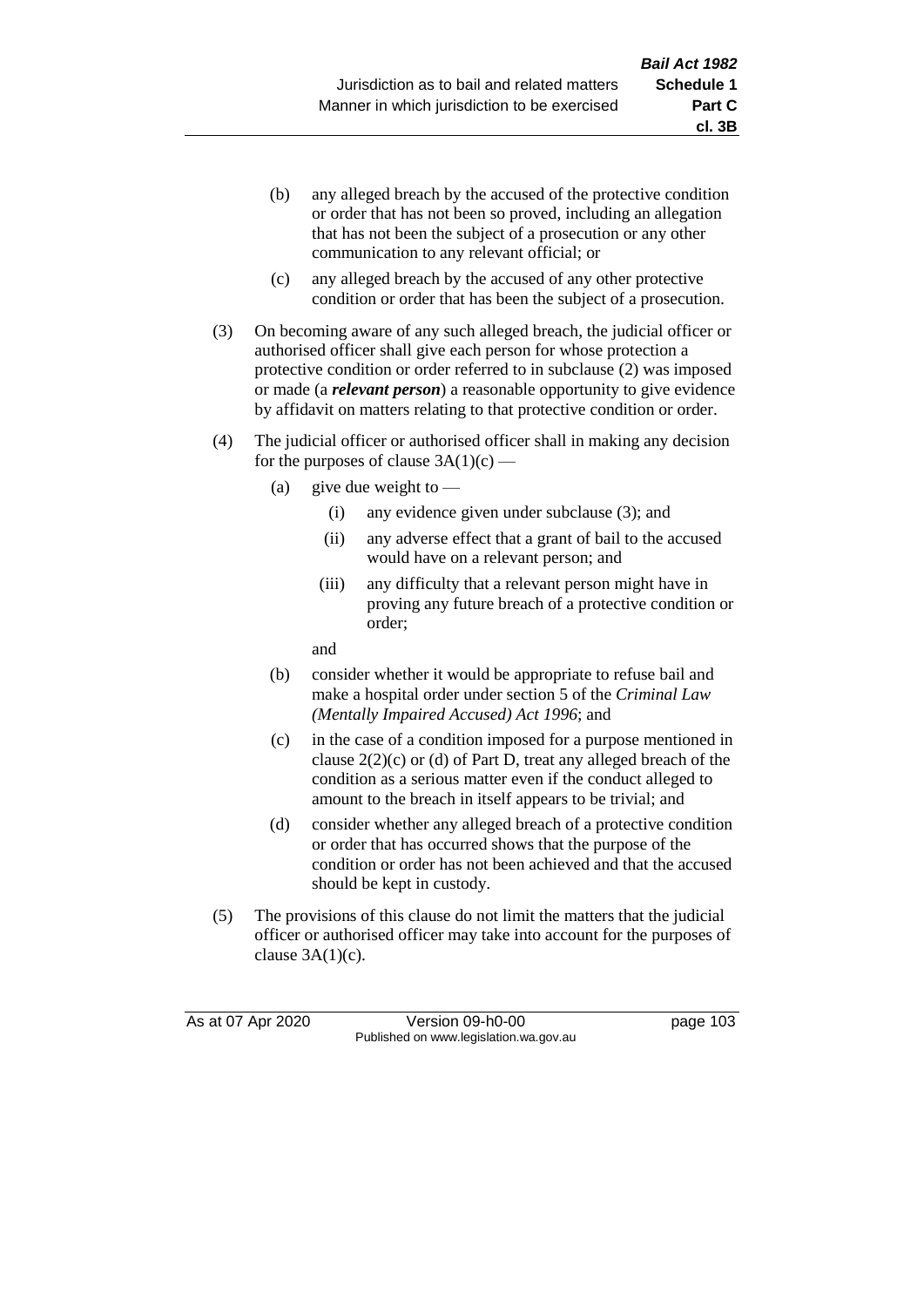(6) In this clause —

### *protective condition or order* means —

- (a) a condition imposed for a purpose mentioned in clause  $2(2)(c)$ or (d) of Part D; or
- (b) a family violence restraining order or a violence restraining order or a police order under the *Restraining Orders Act 1997*; or
- (c) a Part VII order under the *Justices Act 1902* <sup>2</sup>
	- (i) that under section 86 of the *Restraining Orders Act 1997* is taken to be a misconduct restraining order under that Act; and
	- (ii) that shows on the face of the order that the causing or threatening of personal injury by the accused was a ground for the making of the order.

*[Clause 3B inserted: No. 54 of 1998 s. 13(2); amended: No. 38 of 2004 s. 60; No. 59 of 2004 s. 141; No. 84 of 2004 s. 11 and 82; No. 49 of 2016 s. 89.]*

## **3C. Bail in murder cases**

Notwithstanding clause 1, 2 or 4 or any other provision of this Act, where an accused is in custody —

- (a) awaiting an appearance in court before conviction for an offence of murder; or
- (b) waiting to be sentenced or otherwise dealt with for an offence of murder of which the accused has been convicted,

the judicial officer in whom jurisdiction is vested shall refuse to grant bail for the offence unless the judicial officer is satisfied that —

- (c) there are exceptional reasons why the accused should not be kept in custody; and
- (d) bail may properly be granted having regard to the provisions of clauses 1 and 3 or, in the case of a child, clauses 2 and 3.

*[Clause 3C inserted: No. 6 of 2008 s. 41(4)(e); amended: No. 29 of 2008 s. 24(7).]*

page 104 Version 09-h0-00 As at 07 Apr 2020 Published on www.legislation.wa.gov.au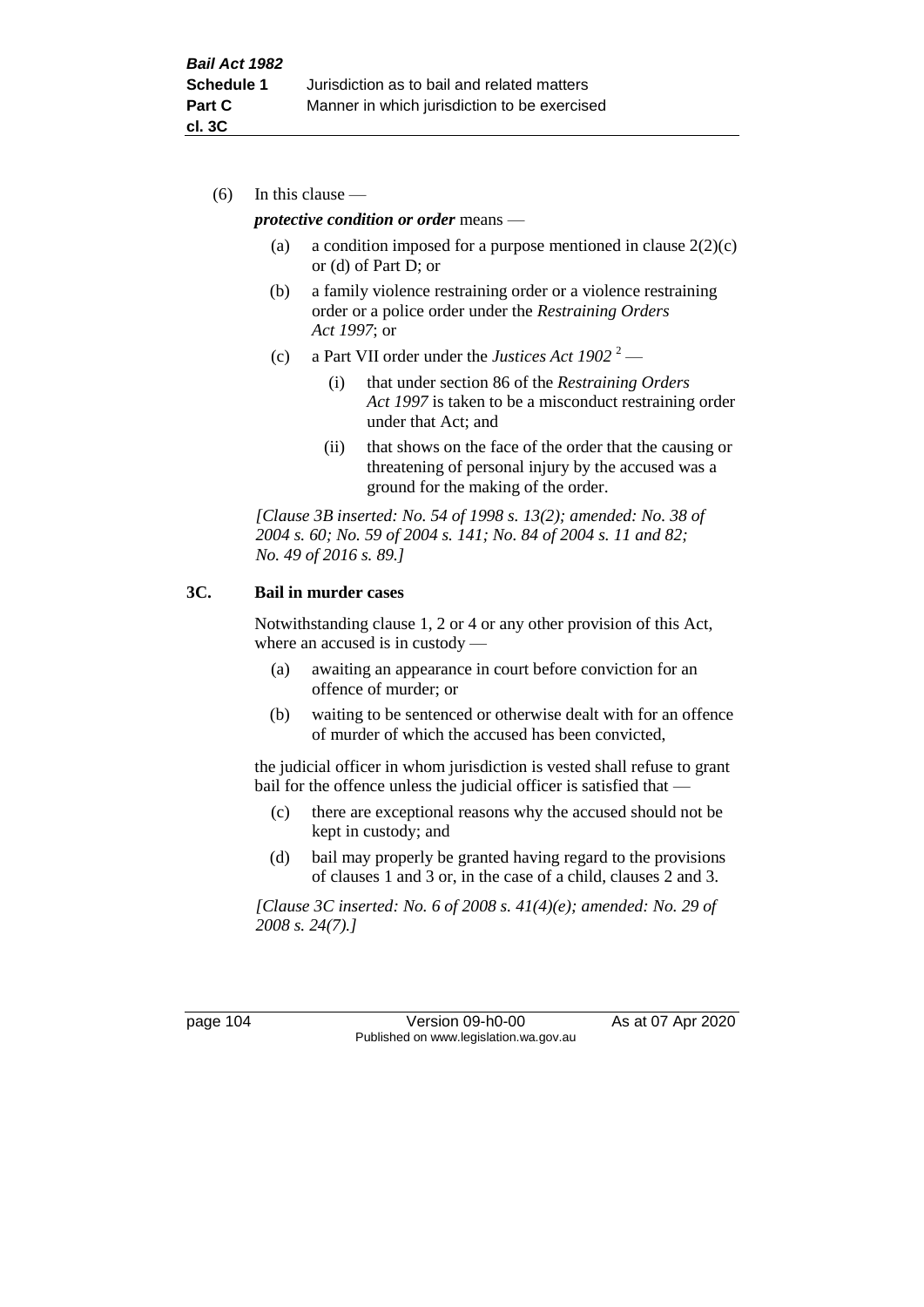### **3D. Bail in cases of offence under** *Dangerous Sexual Offenders Act 2006* **section 40A**

(1) In this clause —

*section 40A offence* means the offence under the *Dangerous Sexual Offenders Act 2006* section 40A of contravening a requirement of a supervision order;

*victim* has the meaning given in the *Dangerous Sexual Offenders Act 2006* section 3(1).

- (2) This clause applies where an accused is in custody
	- (a) awaiting an appearance in court before conviction for a section 40A offence; or
	- (b) waiting to be sentenced or otherwise dealt with for a section 40A offence of which the accused has been convicted.
- (3) Despite clause 1, 2 or 4 or any other provision of this Act, where this clause applies the judicial officer or (if section 16A does not apply) the authorised officer in whom jurisdiction is vested must refuse to grant bail for the section 40A offence unless the judicial officer or authorised officer —
	- (a) is satisfied that there are exceptional reasons why the accused should not be kept in custody; and
	- (b) is satisfied that bail may properly be granted having regard to the provisions of clauses 1 and 3 or, in the case of a child, clauses 2 and 3.
- (4) The judicial officer or authorised officer must in making any decision for the purposes of subclause  $(3)$  —
	- (a) have regard to
		- (i) any history of proven or alleged contraventions of supervision orders by the accused; and
		- (ii) any adverse effect that a grant of bail to the accused would have on a victim of the accused;

and

(b) consider whether it would be appropriate to refuse bail and make a hospital order under the *Criminal Law (Mentally Impaired Accused) Act 1996* section 5; and

As at 07 Apr 2020 Version 09-h0-00 page 105 Published on www.legislation.wa.gov.au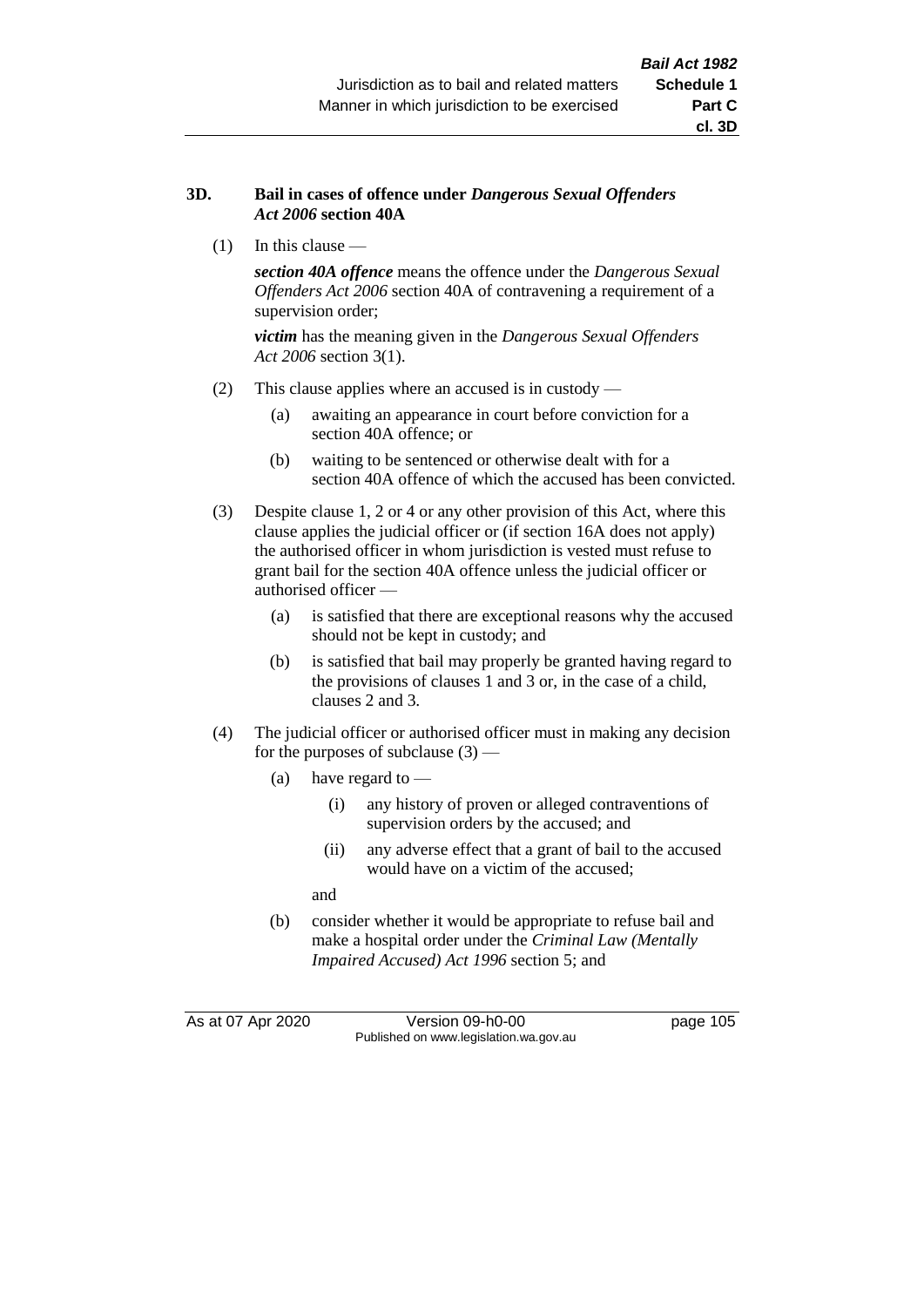- (c) consider whether the conduct alleged to amount to the contravention in itself appears to be minor or trivial.
- (5) Subclause (4) does not limit the matters that the judicial officer or authorised officer may take into account for the purposes of subclause (3).
- (6) Despite section 7(1), where an accused is refused bail under subclause (3) for an appearance for a section 40A offence the accused's case for bail need not be considered again under that subsection for an appearance for that offence unless the accused satisfies the judicial officer who may order detention that —
	- (a) new facts have been discovered, new circumstances have arisen or the circumstances have changed since bail was refused; or
	- (b) the accused failed adequately to present the case for bail on the occasion of that refusal.
- (7) A child accused who is refused bail under subclause (3) must be dealt with in accordance with the *Young Offenders Act 1994* section 19(2).

*[Clause 3D inserted: No. 21 of 2017 s. 9.]*

## **3E. Bail in cases of person linked to terrorism**

- (1) This clause applies where an accused who is a person linked to terrorism is in custody —
	- (a) awaiting an appearance in court before conviction for an offence; or
	- (b) waiting to be sentenced or otherwise dealt with for an offence of which the accused has been convicted.
- (2) Despite clause 1, 2 or 4 or any other provision of this Act, and in addition to clauses 3A to 3D, where this clause applies the judicial officer in whom jurisdiction is vested must refuse to grant bail for the offence unless the judicial officer is satisfied that —
	- (a) there are exceptional reasons why the accused should not be kept in custody; and
	- (b) bail may properly be granted having regard to the provisions of clauses 1 and 3 or, in the case of a child, clauses 2 and 3.

page 106 Version 09-h0-00 As at 07 Apr 2020 Published on www.legislation.wa.gov.au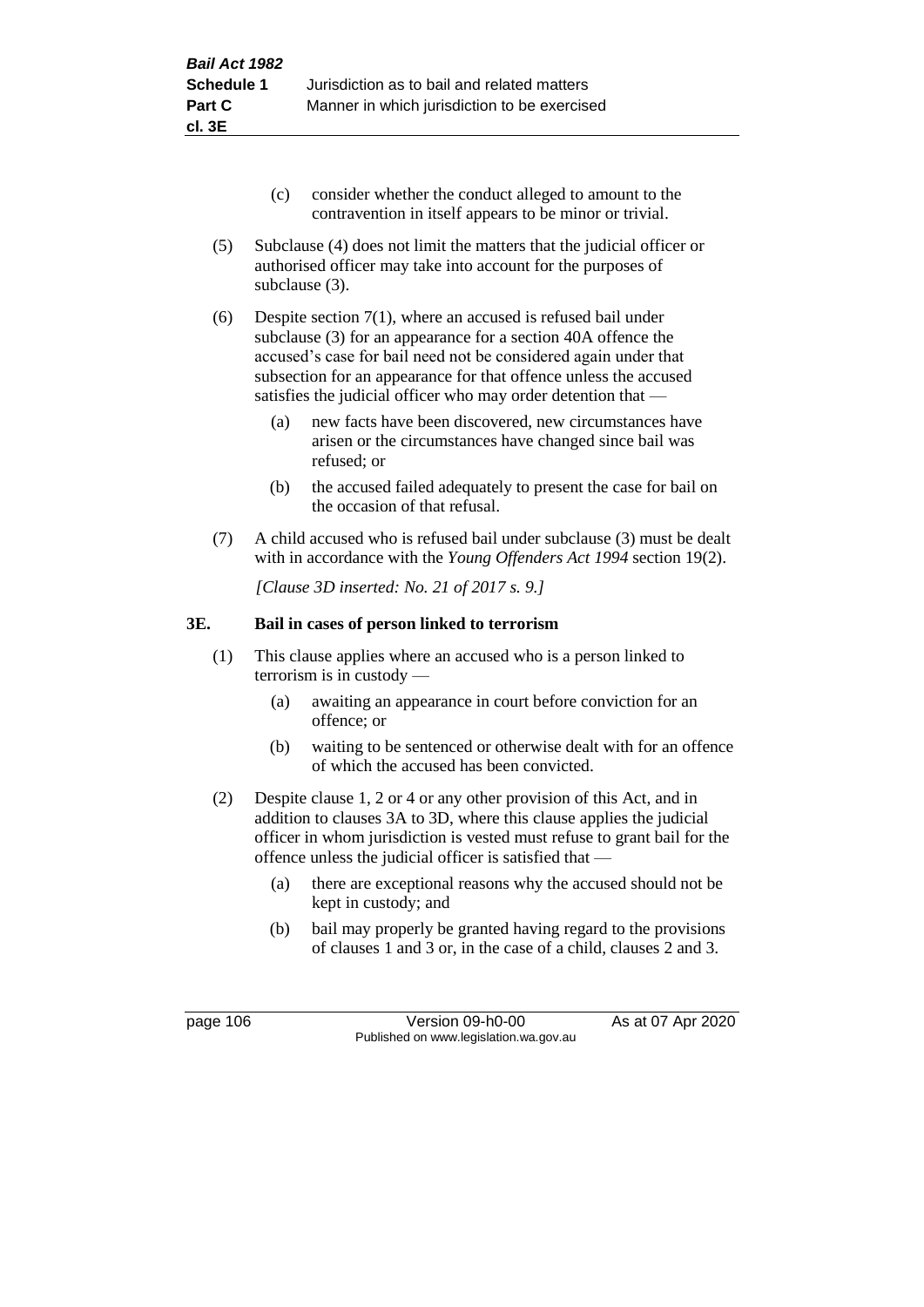- (3) The judicial officer must, in making any decision for the purposes of subclause  $(2)(a)$  —
	- (a) have regard to the nature and seriousness of the offence or offences (including any other offence or offences for which the accused is awaiting trial) and the probable method of dealing with the accused for it or them, if the accused is convicted; and
	- (b) have regard to the conduct of the accused since the accused was —
		- (i) charged with or convicted of a terrorism offence; or
		- (ii) made the subject of the relevant interim control order or confirmed control order;

and

- (c) consider whether it would be appropriate to refuse bail and make a hospital order under the *Criminal Law (Mentally Impaired Accused) Act 1996* section 5; and
- (d) in the case of a child, consider the *Young Offenders Act 1994* section 6(d) as an objective of this Act with the safety of the community being an overriding objective.
- (4) Subclause (3) does not limit the matters that the judicial officer may take into account for the purposes of subclause (2)(a).
- (5) Despite section 7(1), where an accused is refused bail under subclause (2) the accused's case for bail need not be considered again under that subsection for an appearance for that offence unless the accused satisfies the judicial officer who may order detention that —
	- (a) new facts have been discovered, new circumstances have arisen or the circumstances have changed since bail was refused; or
	- (b) the accused failed adequately to present the case for bail on the occasion of that refusal.
- (6) Where an accused is granted bail under subclause (2), on any subsequent appearance in the same case a judicial officer may order that bail is to continue on the same terms and conditions.

As at 07 Apr 2020 Version 09-h0-00 page 107 Published on www.legislation.wa.gov.au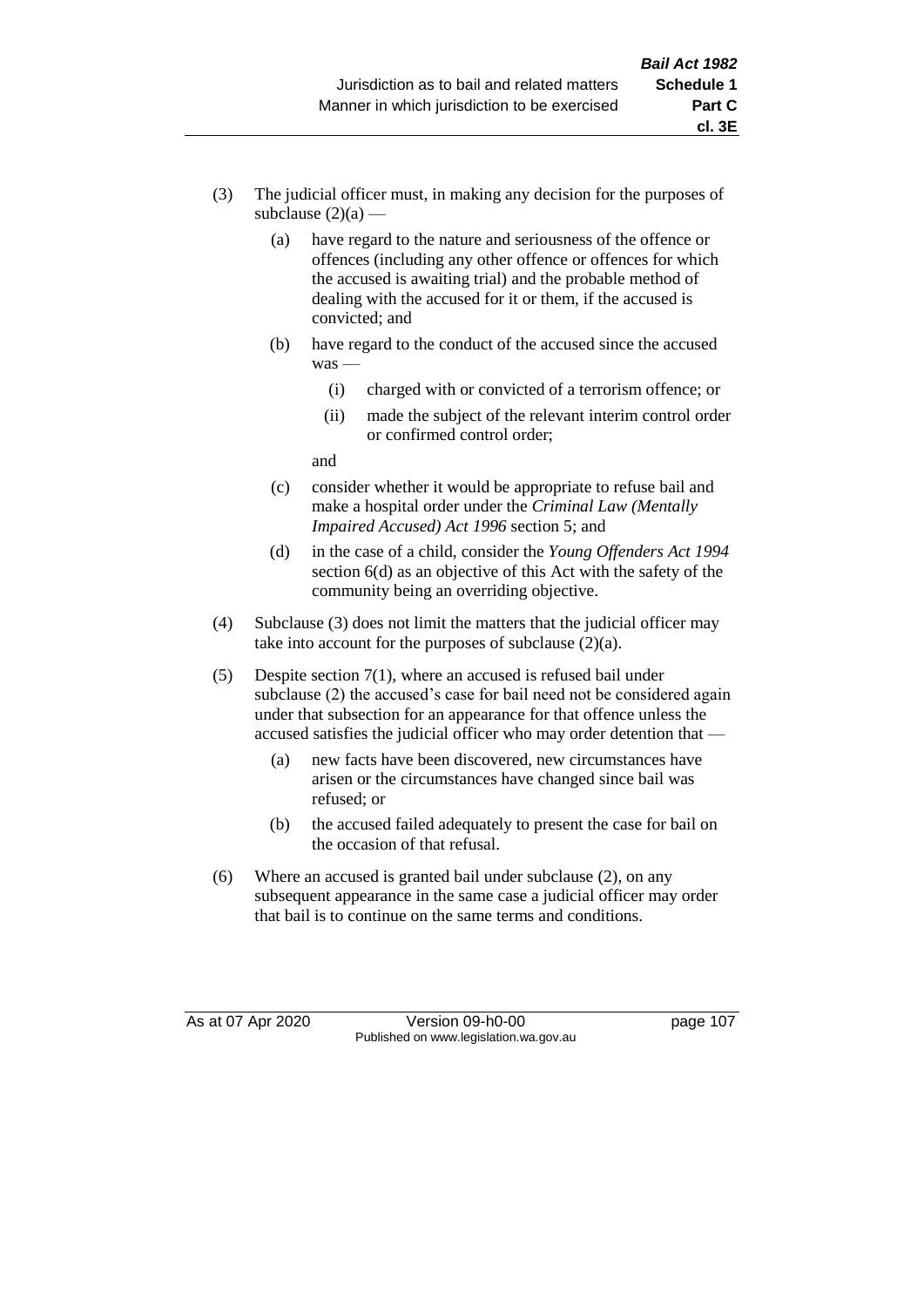(7) Where a child accused is refused bail under subclause (2), the child accused shall be dealt with in accordance with the *Young Offenders Act 1994* section 19(2).

Note for this clause:

The *Crimes Act 1914* (Commonwealth) section 15AA provides that a bail authority must not grant bail to a person charged with, or convicted of, a terrorism offence as defined in section 3(1) of that Act unless the bail authority is satisfied that exceptional circumstances exist to justify bail.

*[Clause 3E inserted: No. 15 of 2019 s. 13(3).]*

#### **4. Bail after conviction for accused awaiting sentence**

- (1) Subject to clauses 3A, 3C, 3D and 3E, the grant or refusal of bail to an accused, other than a child, who is in custody waiting to be sentenced or otherwise dealt with for an offence of which the accused has been convicted shall be at the discretion of the judicial officer in whom jurisdiction is vested, and that discretion shall be exercised having regard to the questions set out in clause 1 as well as to any others which the judicial officer considers relevant.
- (2) A child accused who is in custody waiting to be sentenced or otherwise dealt with for an offence of which the child accused has been convicted has the same right to be granted bail as a child accused referred to in clause 2(2), and the provisions of clause 2 apply accordingly.

*[Clause 4 inserted: No. 6 of 2008 s. 41(4)(f); amended: No. 21 of 2017 s. 10; No. 15 of 2019 s. 13(4).]*

#### **4A. Bail after conviction for accused awaiting disposal of appeal**

In deciding whether or not to grant bail to an accused who is in custody waiting for the disposal of appeal proceedings, the judicial officer shall consider whether there are exceptional reasons why the accused should not be kept in custody, and shall only grant bail to the accused if satisfied that —

- (a) exceptional reasons exist; and
- (b) it is proper to do so having regard to the provisions of clauses 1 and 3 or, in the case of a child, clauses 2 and 3.

*[Clause 4A inserted: No. 6 of 2008 s. 41(4)(f).]*

page 108 Version 09-h0-00 As at 07 Apr 2020 Published on www.legislation.wa.gov.au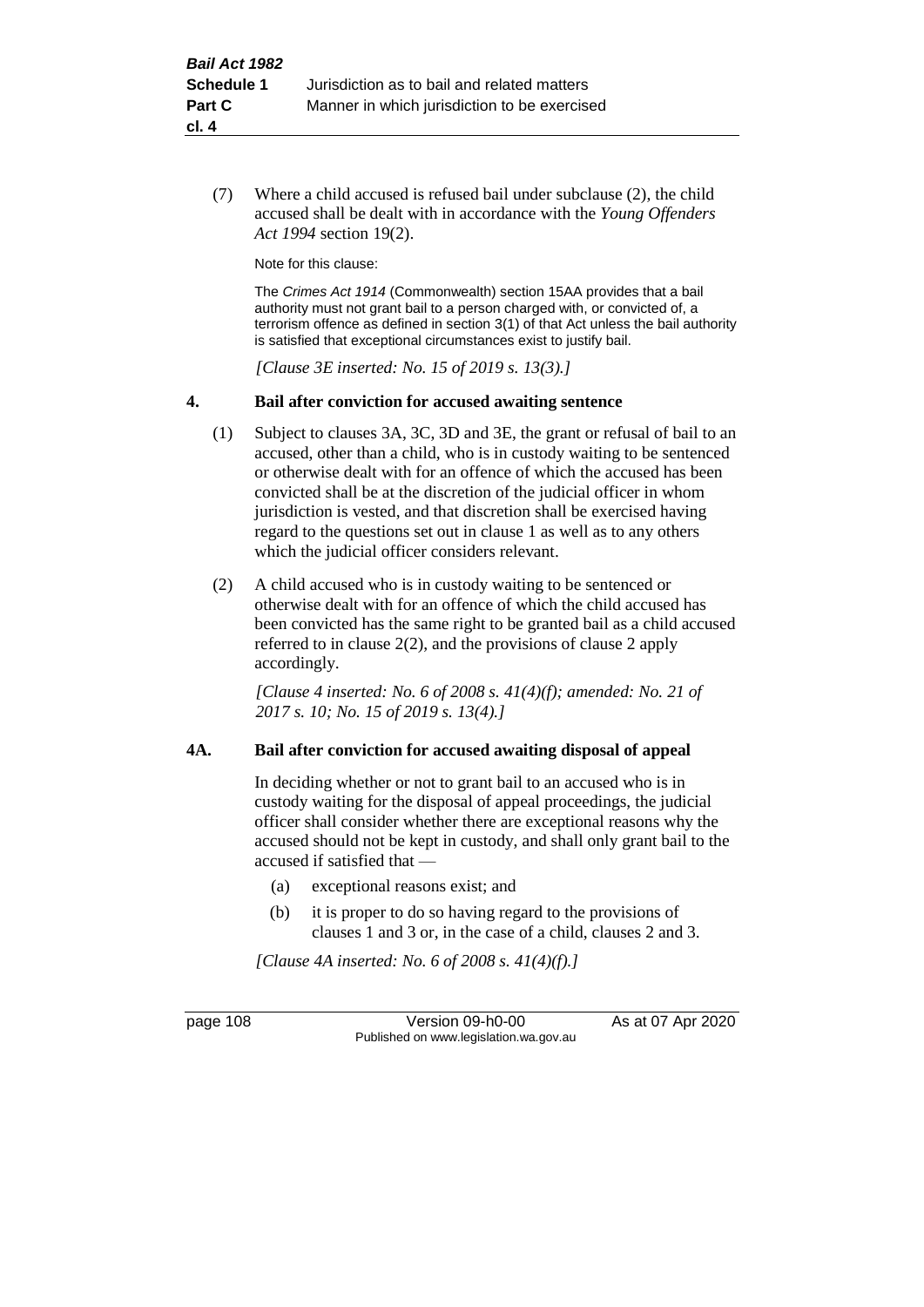### **5. Exception to cl. 4A for bail in appeal under** *Criminal Appeals Act 2004* **Part 2**

Clause 4A does not apply to the bail of a person who is awaiting the disposal of appeal proceedings under Part 2 of the *Criminal Appeals Act 2004*; such a person shall be deemed for the purposes of this Part to be awaiting an appearance in court before conviction for an offence.

*[Clause 5 inserted: No. 33 of 1989 s. 18; amended: No. 59 of 2004 s. 141; No. 84 of 2004 s. 11; No. 6 of 2008 s. 41(4)(g).]*

## **6. Bail of people on community or similar orders**

For the purpose of determining whether clause 4 applies, a person in custody —

- (a) under section 50, 79, 84E, 128, 129 or 132 of the *Sentencing Act 1995* in connection with a possible breach of a conditional release order, a sentence of suspended imprisonment or conditional suspended imprisonment or a community order imposed under that Act; or
- (b) under section 43 of the *Young Offenders Act 1994* in respect of an alleged breach of a youth community based order, an intensive youth supervision order or a conditional release order made under that Act,

is to be taken as not having been convicted of the offence for which the sentence was imposed.

*[Clause 6 inserted: No. 78 of 1995 s. 8; amended: No. 27 of 2004 s. 13(3).]*

*[Heading deleted: No. 6 of 2008 s. 41(4)(h).]*

## **7. Bail for initial appearance to be for not more than 30 days**

In fixing the terms of bail of an accused for his initial appearance in court for an offence, a justice or an authorised officer shall require him to make the appearance within the period of 30 days commencing on and including the day on which the accused was arrested for the offence.

*[Clause 7 amended: No. 84 of 2004 s. 82; No. 6 of 2008 s. 41(4)(i).]*

As at 07 Apr 2020 Version 09-h0-00 page 109 Published on www.legislation.wa.gov.au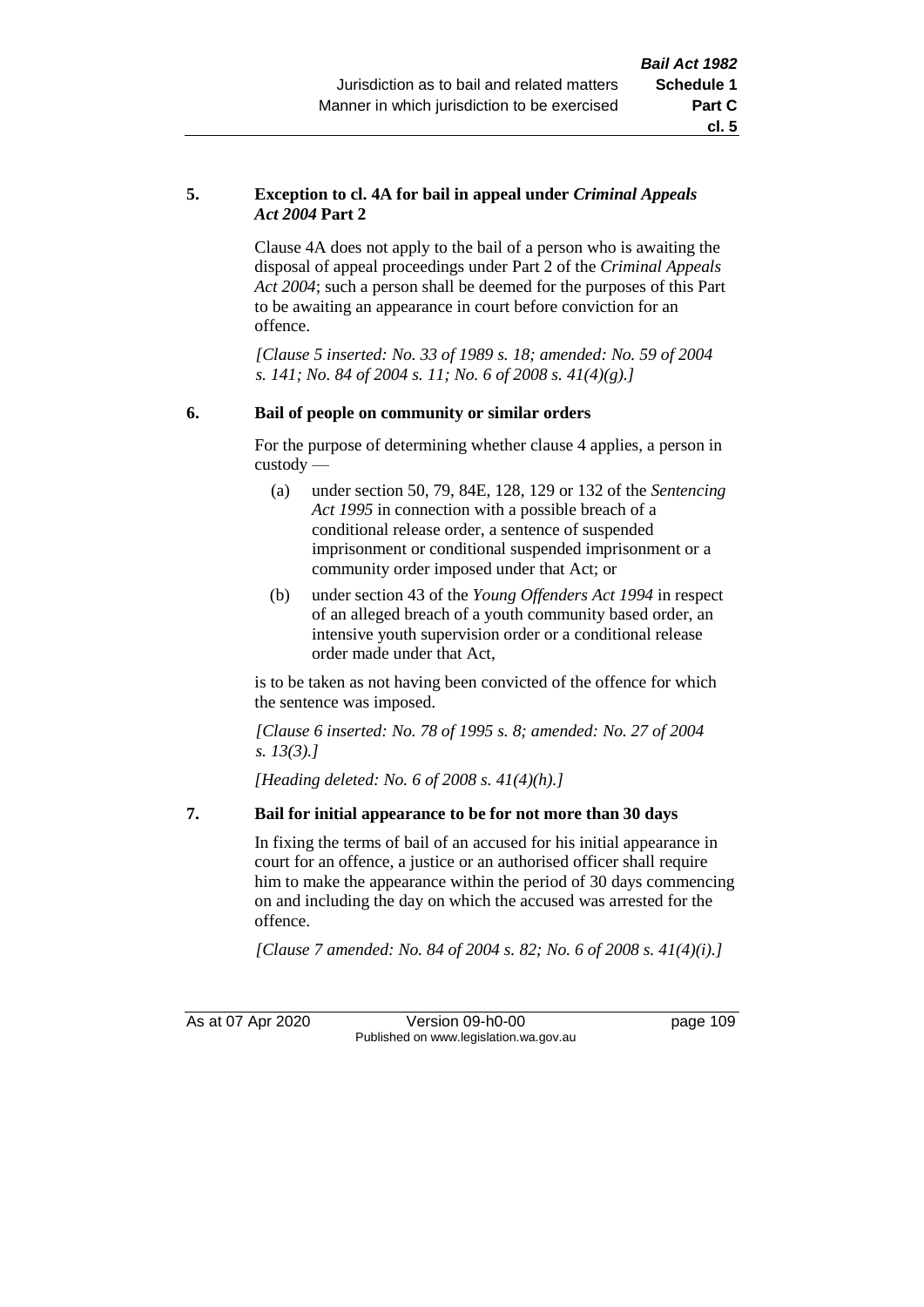#### **8. Bail on adjournment in court of summary jurisdiction to be for not more than 30 days except by consent**

In fixing the terms of bail of an accused for an appearance in court after an adjournment of proceedings for an offence, a judicial officer sitting as a court of summary jurisdiction shall require him to make the appearance within the period of 30 days commencing on and including the day on which the proceedings are adjourned, unless the accused consents to appear on a later day.

*[Clause 8 amended: No. 49 of 1988 s. 90(c); No. 59 of 2004 s. 141; No. 84 of 2004 s. 82.]*

## **9. Calculating periods for cl. 7 and 8**

The periods specified in clauses 7 and 8 shall be calculated to include any Sunday or public holiday.

## **Part D — Conditions which may be imposed on a grant of bail**

## **1. Conditions as to forfeiture, sureties, security etc.**

- (1) A judicial officer or authorised officer, on a grant of bail, may impose conditions under this clause if he considers that it is desirable to do so to ensure the performance of the accused's bail undertaking.
- (2) If a judicial officer or authorised officer considers that it is desirable as mentioned in subclause (1), he may in addition to releasing the accused on his bail undertaking impose any one or more of the following conditions —
	- (a) that the accused in his bail undertaking agree to forfeit a specified amount of money if he fails to comply with any requirement of his bail undertaking mentioned in section  $28(2)(a)$  or (b); or
	- (b) that a surety or a specified number of sureties enter into a surety undertaking or surety undertakings whereby he or they agree to forfeit a specified amount or specified amounts of money if the accused fails to comply with any requirement of his bail undertaking mentioned in section 28(2)(a) or (b); or
	- (c) that any of them the accused and the surety or sureties give security of a specified value, including the deposit of a

page 110 Version 09-h0-00 As at 07 Apr 2020 Published on www.legislation.wa.gov.au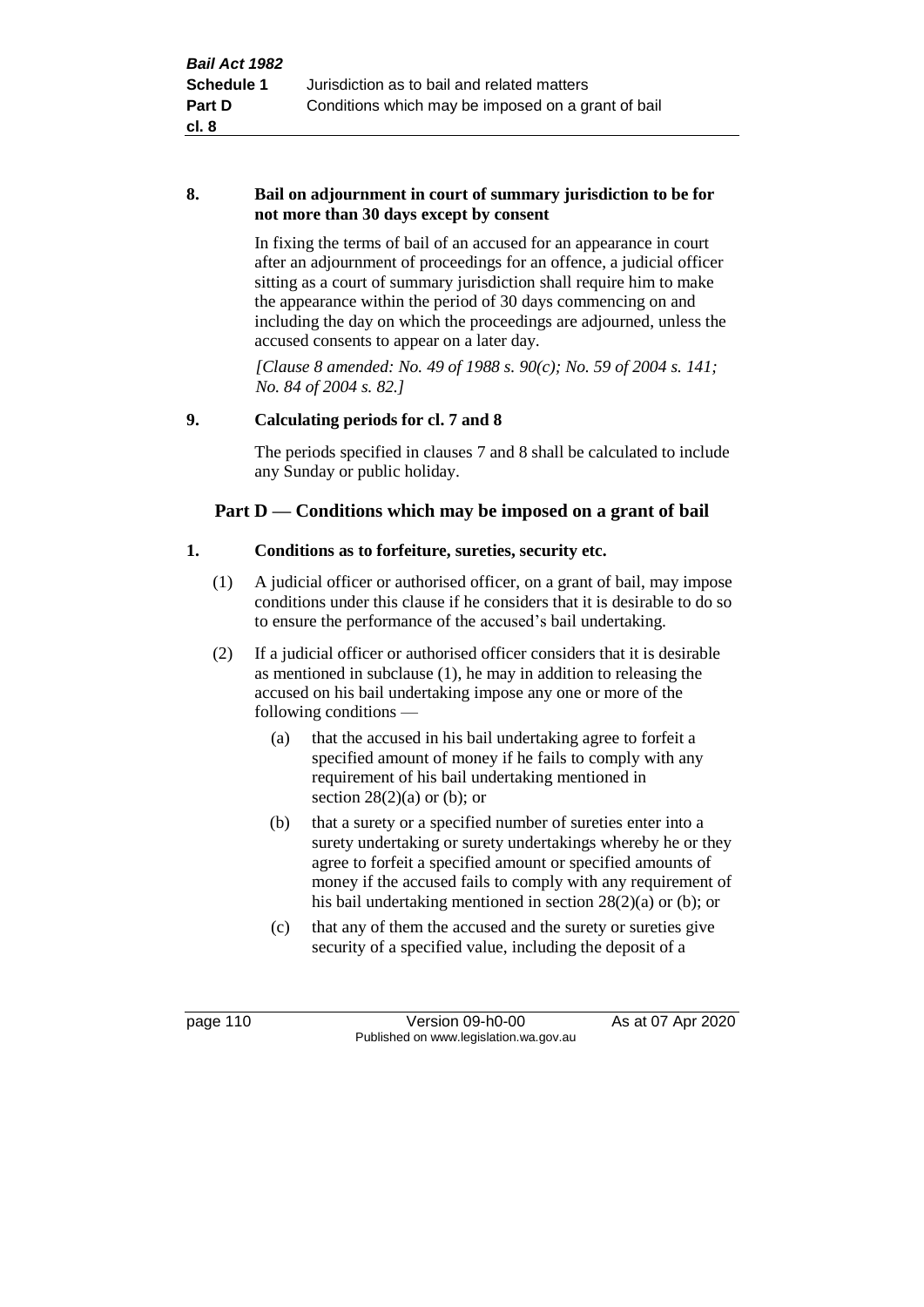specified amount of cash, for the performance of their respective obligations; or

- (d) that any of them the accused and the surety or sureties deposit with a specified officer any specified passbook or document relating to the title to, or ownership of, any account or other asset offered as security for the performance of their respective obligations; or
- (e) that any of them the accused and the surety or sureties, at his or their own expense or otherwise, enter into such mortgage, charge, assignment or other transaction, or take such other step, as may be required, including completion of the necessary documents, to render any security effective and enforceable by the State.
- (3) The nature and sufficiency of any security, and the documentation therefor, required under subclause (2) shall be determined by the judicial officer or authorised officer who imposed the condition or, if no determination is so made —
	- (a) by the person before whom the bail undertaking is entered into, where the security is to be given by the accused; and
	- (b) where the security is to be given by a surety, by any person authorised under section 36 to approve the surety or before whom the surety undertaking is entered into.
- (4) When a bail undertaking ceases to have effect as provided in section 34(a) to (d), or upon an accused being acquitted of a charge under section  $51(1)$  or (2) or discharged from further proceedings therefor, each of them the accused, or where section 34(b) applies his personal representative, and any surety is entitled to have returned to him any security given under subclause (2).
- (5) When a surety undertaking ceases to have effect as provided in section 47(a) to (f), a surety is entitled to have returned to him any security given under subclause (2).

*[Clause 1 amended: No. 65 of 2003 s. 121(3); No. 84 of 2004 s. 82; No. 6 of 2008 s. 18(3).]*

As at 07 Apr 2020 Version 09-h0-00 page 111 Published on www.legislation.wa.gov.au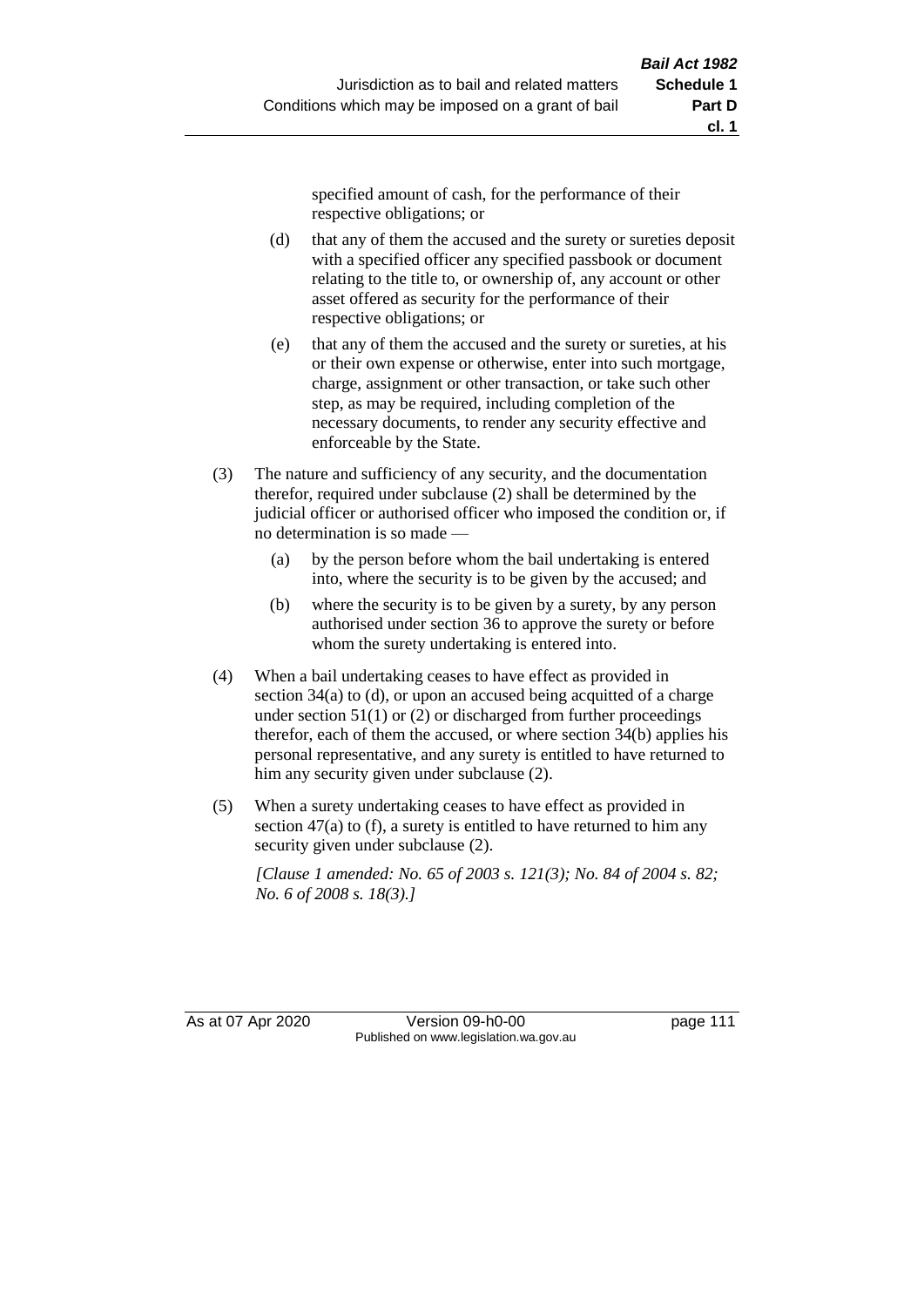### **2. Other conditions**

- (1) A judicial officer or authorised officer, on a grant of bail, may impose conditions —
	- (a) to be complied with before the accused is released on bail or while the accused is on bail; or
	- (b) as to the accused's conduct while on bail; or
	- (c) as to where the accused shall reside while on bail,

if he considers that it is desirable for any purpose mentioned in subclause (2), (2b), (3) or (4).

(1a) Without limiting subclause (1), a judicial officer or authorised officer shall, on a grant of bail to a child accused, consider whether it is desirable for any purpose mentioned in subclause (2) to impose a condition as to  $-$ 

- (a) any period in each day during which the child is to remain at a particular place; or
- (b) any person with whom the child is not to associate or communicate; or
- (c) any place that the child is not to frequent; or
- (d) the attendance by the child at a school or other educational institution; or
- (e) any other matter,

and the judicial officer or authorised officer may impose any such condition.

- (2) Any condition may be imposed under subclause (1) or (1a) to ensure that an accused —
	- (a) appears in court in accordance with his bail undertaking; or
	- (b) does not while on bail commit an offence; or
	- (c) does not endanger the safety, welfare or property of any person; or
	- (d) does not interfere with witnesses or otherwise obstruct the course of justice, whether in relation to himself or any other person; or
	- (e) as regards the period when the accused is on trial, does not prejudice the proper conduct of the trial.

page 112 Version 09-h0-00 As at 07 Apr 2020 Published on www.legislation.wa.gov.au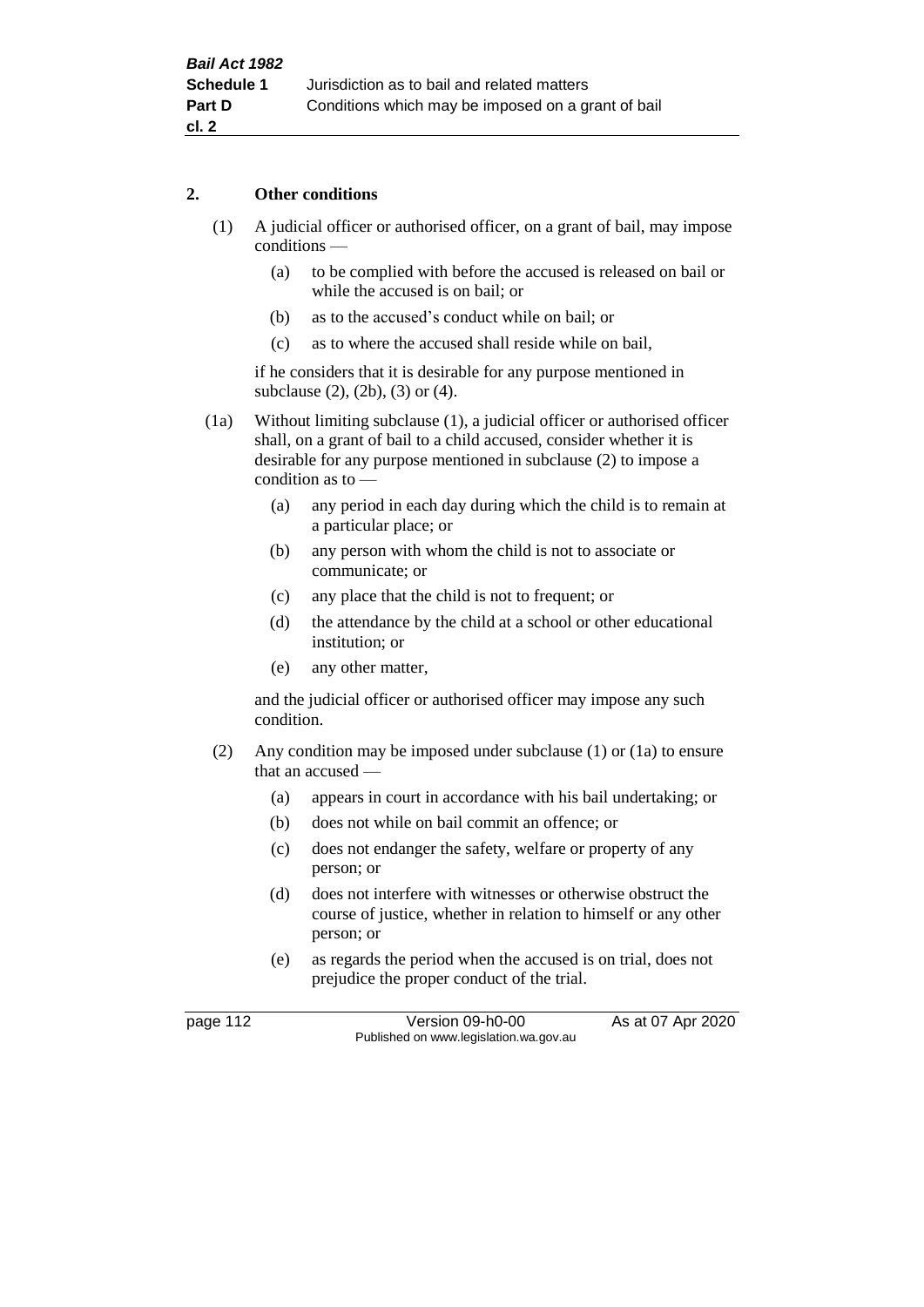- (2a) Before imposing a condition on a grant of bail for a purpose mentioned in subclause (2)(c) or (d) a judicial officer or authorised officer is to consider whether that purpose would be better served, or could be better assisted, by a restraining order made under the *Restraining Orders Act 1997* and whether, in the case of a judicial officer, to exercise the power in section 63 of that Act or, in the case of an authorised officer, to make a telephone application under that Act.
- (2b) Where a judicial officer is of the opinion that the accused should while on bail —
	- (a) be counselled for a behavioural problem; or
	- (b) attend a course or programme that may assist with such a problem,

the judicial officer may under subclause (1) impose a condition for that purpose that requires the accused to —

- (c) attend a prescribed person to be counselled; or
- (d) attend a prescribed course or programme,

that is specified by the judicial officer in the condition.

- (3) Where a judicial officer who grants bail to an accused is of the opinion that the accused's physical condition ought to be examined the officer may, under subclause (1), impose any condition which the officer considers desirable for the purpose of ensuring that the accused is examined by a medical practitioner.
- (3a) Where a judicial officer who grants bail to an accused is of the opinion that the accused's mental condition ought to be assessed or examined the officer may, under subclause (1), impose any condition which the officer considers desirable for the purpose of ensuring that the accused's mental condition is assessed or examined including a condition —
	- (a) that the accused be assessed, either by a medical practitioner or by an authorised mental health practitioner as defined in the *Mental Health Act 2014* section 4, for the purpose of deciding whether to make a referral under section 26 of that Act;

As at 07 Apr 2020 Version 09-h0-00 page 113 Published on www.legislation.wa.gov.au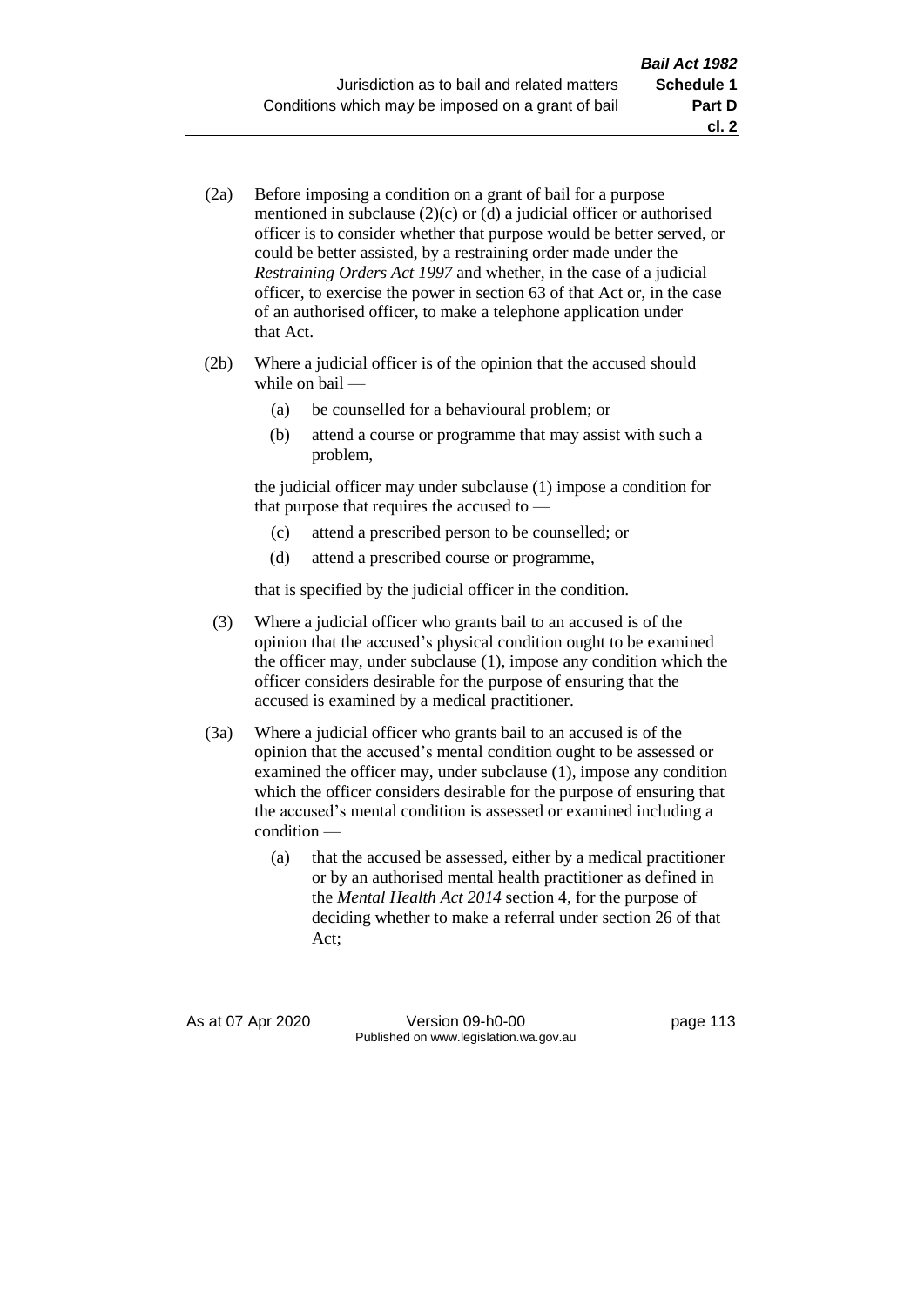- (b) that the accused be admitted to an authorised hospital (as defined in the *Mental Health Act 2014* section 4);
- (c) that the accused be examined by a psychiatrist.
- (4) Where a judicial officer is of the opinion that an accused is suffering from alcohol or drug abuse and is in need of care or treatment either on that account, or to enable him to be prepared for his trial, the judicial officer may, under subclause (1), impose any condition which he considers desirable for the purpose of ensuring that the accused receives such care or treatment, including that he lives in, or from time to time attends at, a specified institution or place in order to receive such care or treatment.
- (5) Where a judicial officer imposes a condition for a purpose mentioned in subclause (2b), (3), (3a) or (4), the judicial officer shall cause to be sent to the person who is to counsel, assess or examine the accused, or the place at which the accused is to attend, a statement of the reasons for imposing the condition.
- (6) Where a condition is imposed under this clause that an accused shall reside in premises established for the accommodation of persons to whom bail has been granted, that condition shall be deemed to include a further condition that the accused shall comply with such rules as are for the time being laid down for the maintenance of the good order of those premises, whether such rules are made under section 67 or by the authority responsible for the good order of the premises.
- (7) In this clause —

*medical practitioner* means a person registered under the *Health Practitioner Regulation National Law (Western Australia)* in the medical profession;

*psychiatrist* has the meaning given in the *Mental Health Act 2014* section 4.

*[Clause 2 amended: No. 45 of 1993 s. 10(3); No. 69 of 1996 s. 3; No. 54 of 1998 s. 12; No. 84 of 2004 s. 82; No. 22 of 2008 Sch. 3 cl. 4; No. 35 of 2010 s. 29; No. 25 of 2014 s. 35.]*

*[Clause 2. Modifications to be applied in order to give effect to Cross-border Justice Act 2008: clause altered 1 Nov 2009. See endnote 1M.]*

page 114 Version 09-h0-00 As at 07 Apr 2020 Published on www.legislation.wa.gov.au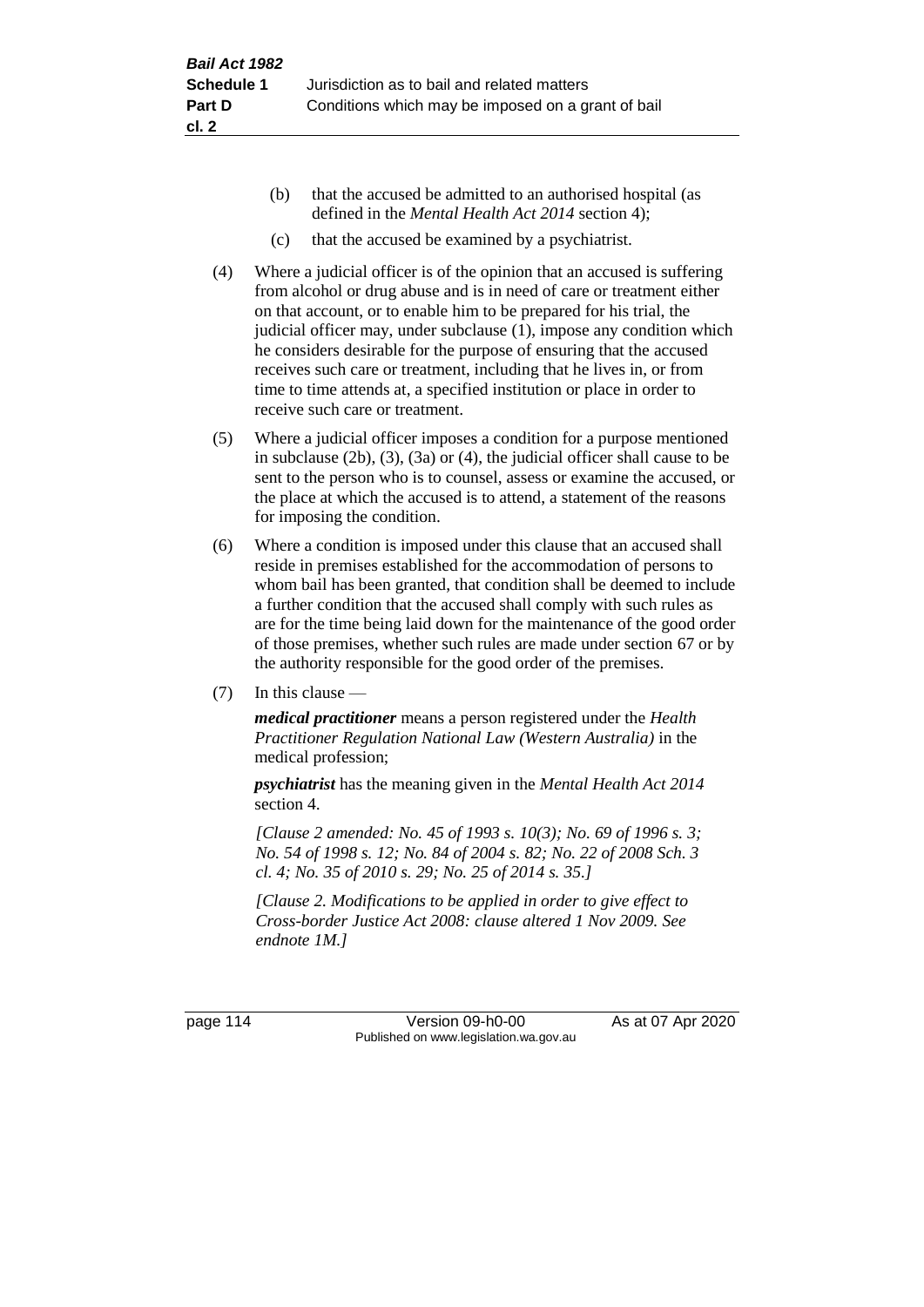#### **3. Home detention condition**

- (1) A judicial officer may, subject to this clause, impose a home detention condition as a condition on a grant of bail.
- (2) A home detention condition shall not be imposed unless the accused is over the age of 17 years and the judicial officer is satisfied —
	- (a) after considering a report from a community corrections officer about the accused and his circumstances, that the accused is suitable to be subject to a home detention condition; and
	- (b) that the place where it is proposed the accused will remain while subject to the home detention condition is a suitable place; and
	- (c) that unless a home detention condition is imposed, the accused will not be released on bail.
- (3) A home detention condition is a condition that while the accused is on bail the accused shall —
	- (a) remain at and not leave the place specified in the bail record form and in the bail undertaking (or in a notice under section 50E) until the time specified, or deemed by section 31(3) to be specified, in the bail undertaking except —
		- (i) to work in gainful employment approved by a community corrections officer; or
		- (ii) with the approval of a community corrections officer, to seek gainful employment; or
		- (iii) to obtain urgent medical or dental treatment for the accused; or
		- (iv) for the purpose of averting or minimizing a serious risk of death or injury to the accused or to another person; or
		- (v) to obey an order issued under a written law (such as a summons) requiring the accused's presence elsewhere; or
		- (vi) for a purpose approved of by a community corrections officer; or

As at 07 Apr 2020 Version 09-h0-00 page 115 Published on www.legislation.wa.gov.au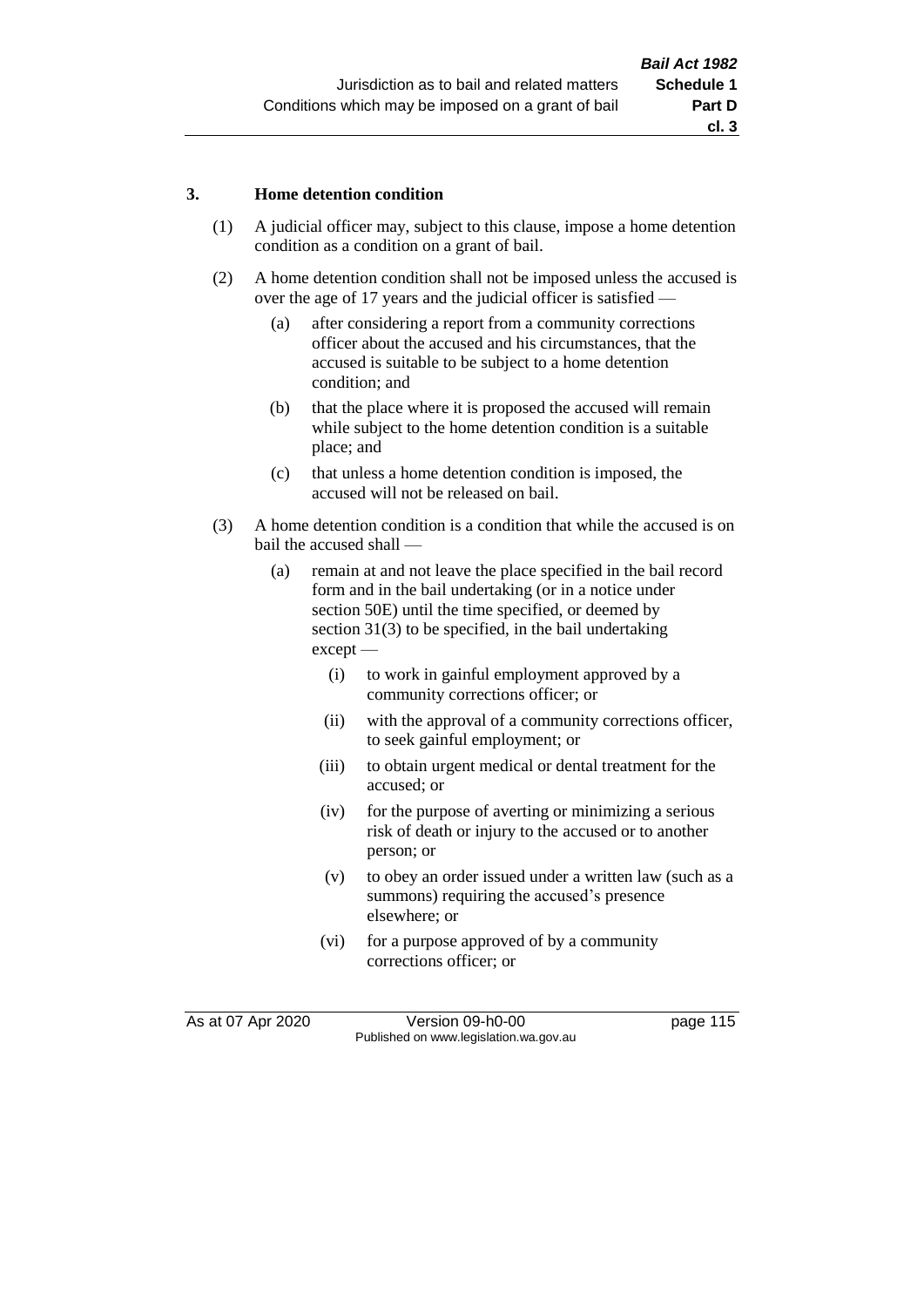- (vii) on the direction of a community corrections officer; and
- (b) not leave the State; and
- (c) comply with every reasonable direction of a community corrections officer; and
- (ca) if relevant, comply with any direction under subclause (4); and
- (d) comply with such of the conditions specified in the list provided under section 24A(4) as may be specified in a notice given under section 50E(b); and
- (e) when requested to do so, produce a copy of his bail undertaking and any notice by the CEO (corrections) under section 50E for inspection by a community corrections officer or a member of the Police Force.
- (4) A judicial officer who imposes a home detention condition under this clause may, if a community corrections officer under section 24A(4)(a) recommends that the accused is suitable for electronic monitoring, direct that the accused, while subject to a home detention condition —
	- (a) be subject to electronic monitoring under subclause (5) so as to allow the location of the accused to be monitored; and
	- (b) be under the supervision of a community corrections officer and comply with the directions of the community corrections officer under subclause (5).
- (5) For the purpose of the electronic monitoring of an accused, a community corrections officer may do any or all of the following —
	- (a) direct the accused to wear an approved electronic monitoring device; and
	- (b) direct the accused to permit the installation of an approved electronic monitoring device at the place where the accused is to remain; and
	- (c) give any other reasonable direction to the accused necessary for the proper administration of the electronic monitoring of the accused.

page 116 Version 09-h0-00 As at 07 Apr 2020 Published on www.legislation.wa.gov.au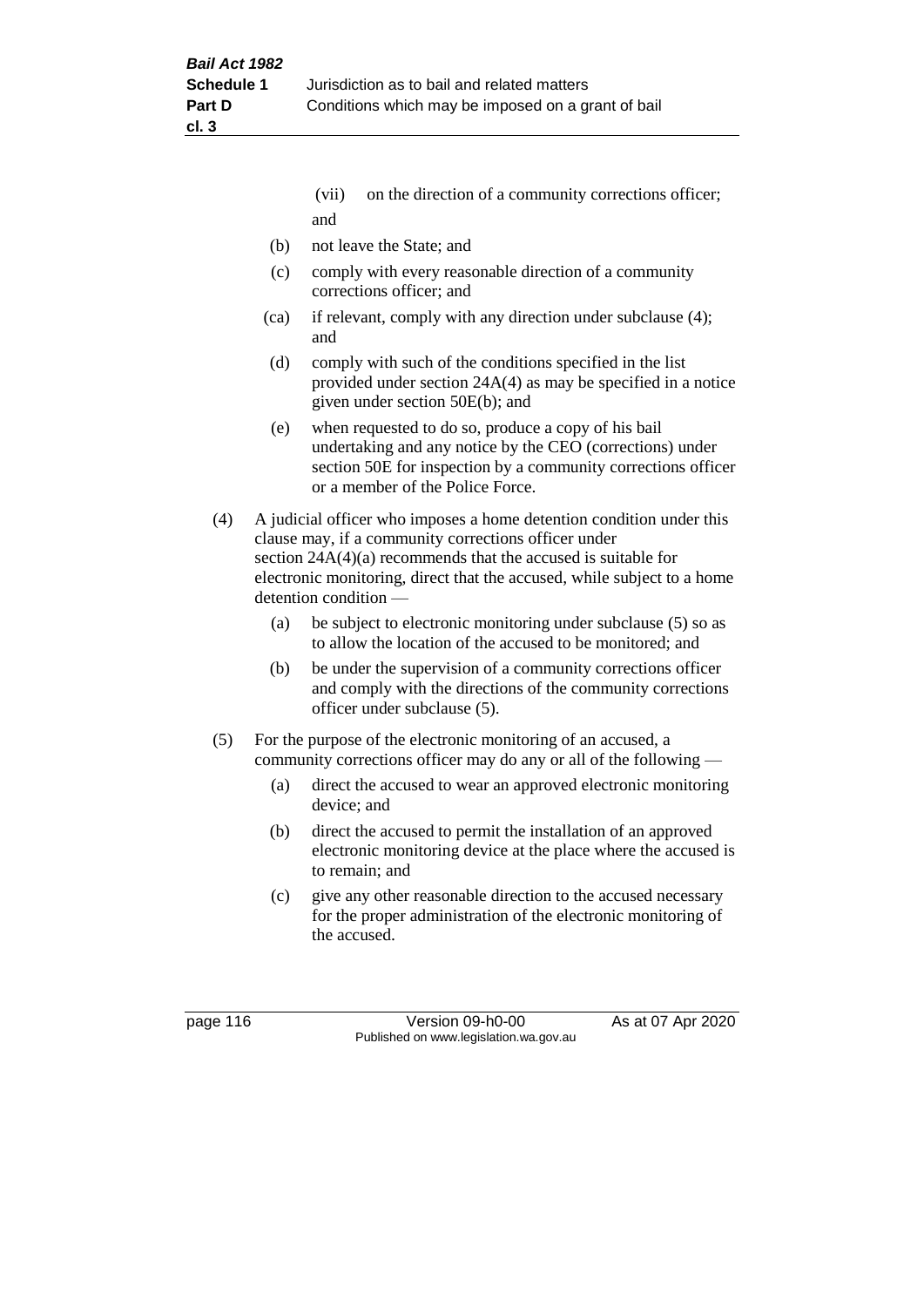- (6) A community corrections officer may suspend the electronic monitoring of an accused subject to direction under subclause (4) —
	- (a) while satisfied that it is not practicable to subject the accused to electronic monitoring; or
	- (b) while satisfied that it is not necessary for the accused to be subject to electronic monitoring.
- (7) A requirement that an accused subject to a home detention condition while on bail wear an electronic monitoring device cannot apply to a person who is under 18 years of age.

*[Clause 3 inserted: No. 61 of 1990 s. 15; amended: No. 31 of 1993 s. 9; No. 84 of 2004 s. 82; No. 65 of 2006 s. 53; No. 13 of 2020 s. 28.]*

*[Clause 3. Modifications to be applied in order to give effect to Cross-border Justice Act 2008: clause altered 1 Nov 2009. See endnote 1M.]*

As at 07 Apr 2020 Version 09-h0-00 page 117 Published on www.legislation.wa.gov.au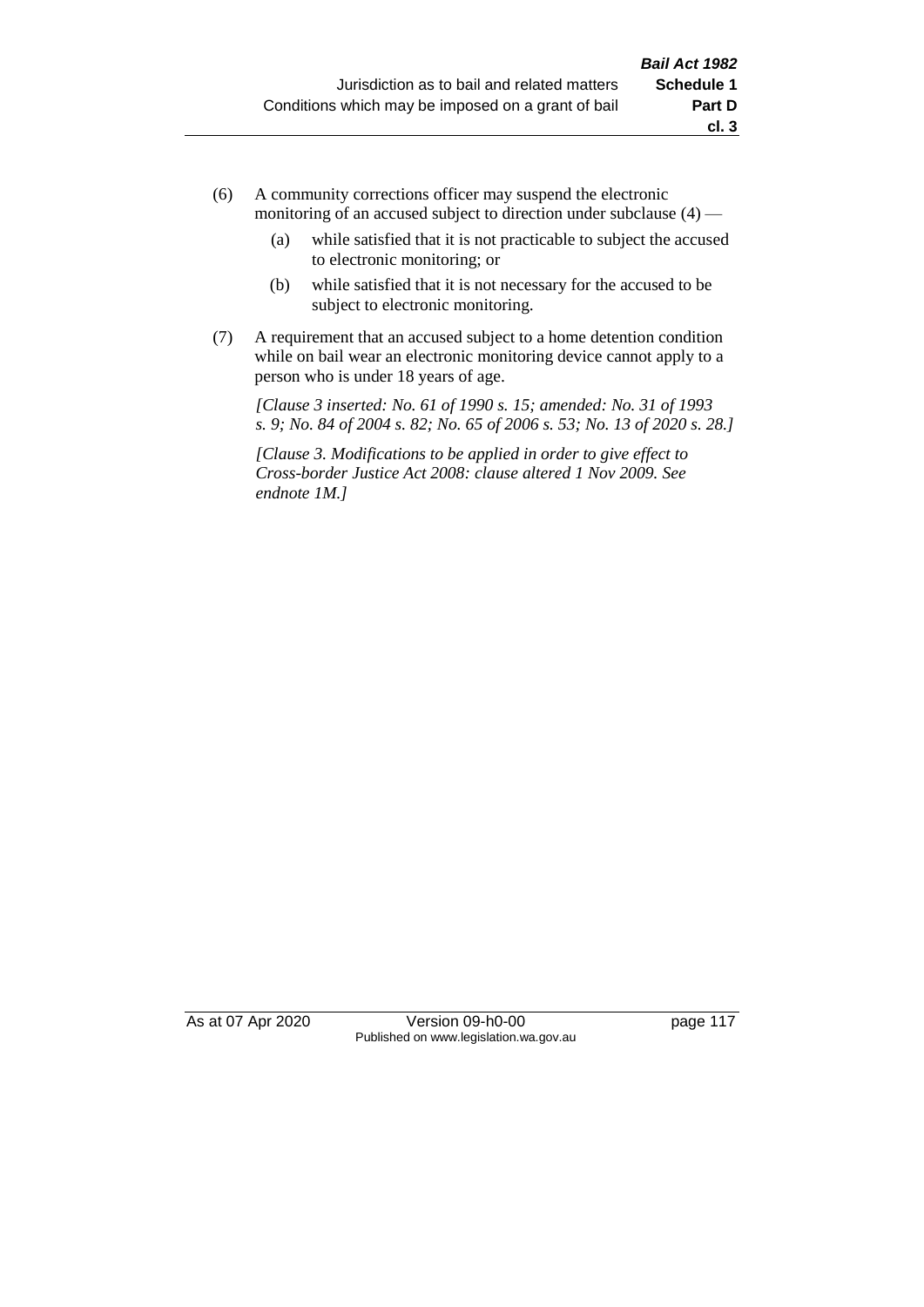**cl. 1**

## **Schedule 2 — Serious offences**

 $[s. 3(1)]$ 

*[Heading inserted: No. 6 of 2008 s. 42(1).]*

|    | <b>Enactment</b>         | <b>Description of offence</b>                                                    |
|----|--------------------------|----------------------------------------------------------------------------------|
| 1. | <b>The Criminal Code</b> |                                                                                  |
|    | s. $221E(1)$             | Participating in activities of<br>criminal organisation                          |
|    | s. $221F(1)$             | Instructing commission of offence<br>for benefit of criminal organisation        |
|    | s. 279                   | Murder                                                                           |
|    | s. 280                   | Manslaughter                                                                     |
|    | s. 281                   | Unlawful assault causing death                                                   |
|    | s. 283                   | Attempt to murder                                                                |
|    | s. 292                   | Disabling in order to commit<br>indictable offence                               |
|    | s. 294                   | Acts intended to cause grievous<br>bodily harm or to resist or prevent<br>arrest |
|    | s. 297                   | Grievous bodily harm                                                             |
|    | s. 301                   | Wounding and similar acts                                                        |
|    | s. $304(2)$              | Acts or omissions, with intent to<br>harm, causing bodily harm or<br>danger      |
|    | s. 317                   | Assault occasioning bodily harm                                                  |
|    | s. $317A(a)$             | Assault with intent to commit or<br>facilitate a crime                           |
|    | s. $317A(b)$             | Assault with intent to do grievous<br>bodily harm                                |
|    | s. 318                   | Serious assaults                                                                 |
|    | s. 323                   | Indecent assault                                                                 |
|    |                          |                                                                                  |

page 118 Version 09-h0-00 As at 07 Apr 2020 Published on www.legislation.wa.gov.au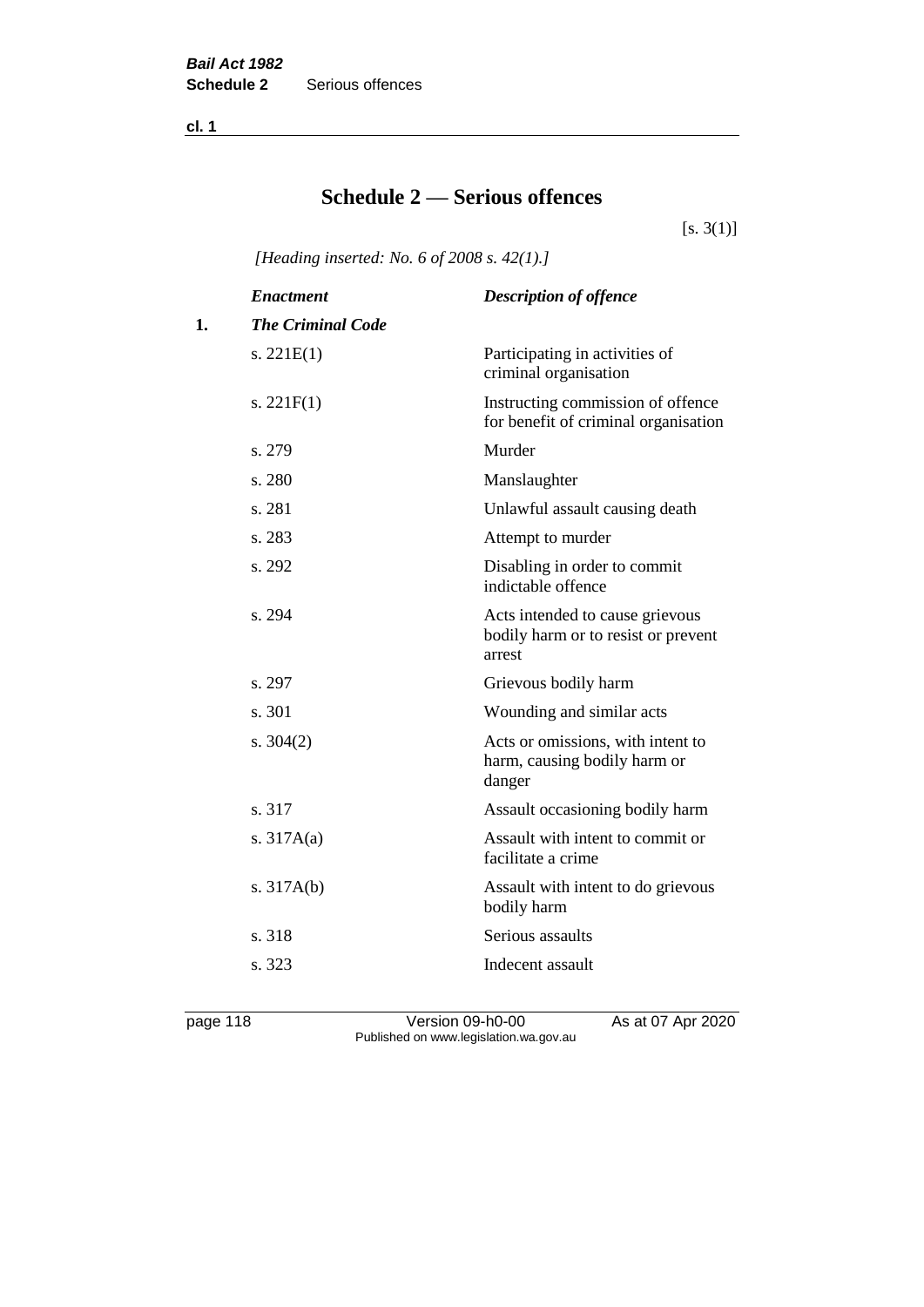|      | <b>Enactment</b>                               | <b>Description of offence</b>                                                                                                                      |
|------|------------------------------------------------|----------------------------------------------------------------------------------------------------------------------------------------------------|
|      | s. 324                                         | Aggravated indecent assault                                                                                                                        |
|      | s. 325                                         | Sexual penetration without consent                                                                                                                 |
|      | s. 326                                         | Aggravated sexual penetration<br>without consent                                                                                                   |
|      | s. 331B                                        | Sexual servitude                                                                                                                                   |
|      | s. 331C                                        | Conducting business involving<br>sexual servitude                                                                                                  |
|      | s. 331D                                        | Deceptive recruiting for<br>commercial sexual services                                                                                             |
|      | s. 332                                         | Kidnapping                                                                                                                                         |
|      | s. 333                                         | Deprivation of liberty                                                                                                                             |
|      | s. 338E                                        | <b>Stalking</b>                                                                                                                                    |
|      | s. 378                                         | Stealing a motor vehicle                                                                                                                           |
|      | s. 392                                         | Robbery                                                                                                                                            |
|      | s. 393                                         | Assault with intent to rob                                                                                                                         |
|      | s. 401                                         | <b>Burglary</b>                                                                                                                                    |
|      | s. 444                                         | Criminal damage, if the property is<br>destroyed or damaged by fire                                                                                |
| 2.   | <b>Bush Fires Act 1954</b>                     |                                                                                                                                                    |
|      | s. 32                                          | Wilfully lighting a fire or causing a<br>fire to be lit under such<br>circumstances as to be likely to<br>injure or damage a person or<br>property |
| 2AA. | <b>Criminal Organisations Control Act 2012</b> |                                                                                                                                                    |
|      | s. $99(1)$                                     | Association by controlled person<br>with another controlled person                                                                                 |
|      | s.99(3)                                        | Association by controlled person<br>with another controlled person<br>on 3 or more occasions within<br>3 month period                              |
|      |                                                |                                                                                                                                                    |

As at 07 Apr 2020 **Version 09-h0-00 page 119** Published on www.legislation.wa.gov.au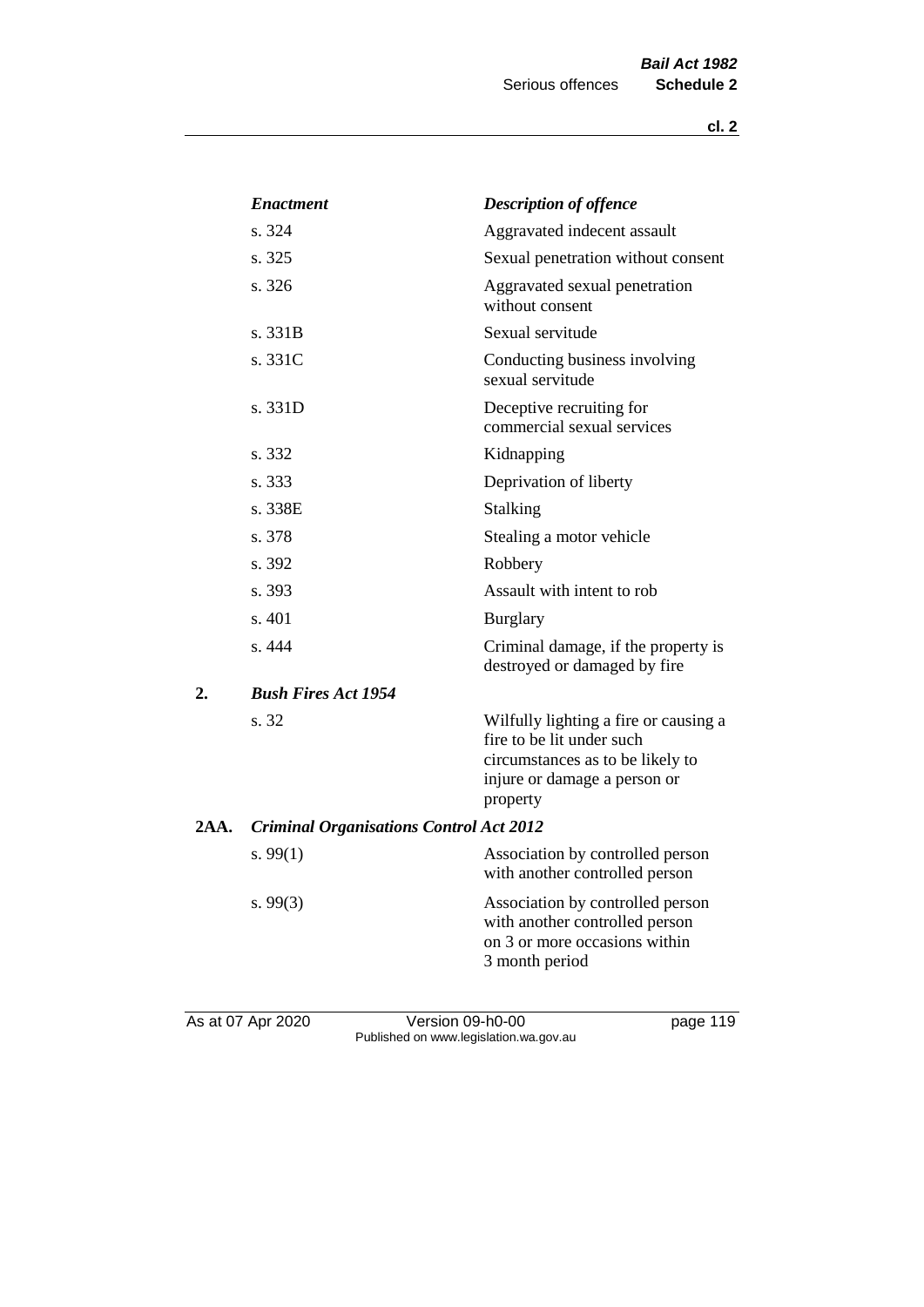**cl. 2a**

|     | <b>Enactment</b>                | <b>Description of offence</b>                                                                                                                                                                                                                                                                                                             |
|-----|---------------------------------|-------------------------------------------------------------------------------------------------------------------------------------------------------------------------------------------------------------------------------------------------------------------------------------------------------------------------------------------|
|     | s. 102                          | Offence for controlled person to<br>get funds to, from or for declared<br>criminal organisation                                                                                                                                                                                                                                           |
|     | s. 103                          | Other contravention of interim<br>control order or control order                                                                                                                                                                                                                                                                          |
|     | s. 106                          | Recruiting members for declared<br>criminal organisation                                                                                                                                                                                                                                                                                  |
|     | s. $107(2)$                     | Permitting premises to be<br>habitually used as place of resort<br>by members of declared criminal<br>organisation                                                                                                                                                                                                                        |
|     | s. $107(3)$                     | Being knowingly concerned in the<br>management of premises<br>habitually used as place of resort<br>by members of declared criminal<br>organisation                                                                                                                                                                                       |
| 2a. | <b>Misuse of Drugs Act 1981</b> |                                                                                                                                                                                                                                                                                                                                           |
|     | s. $6(1)$                       | Offences concerned with<br>prohibited drugs generally                                                                                                                                                                                                                                                                                     |
|     | s. $7(1)$                       | Offences concerned with<br>prohibited plants generally                                                                                                                                                                                                                                                                                    |
|     | s. $14(1)$                      | Possessing a quantity of a<br>category 1 item or a category 2<br>item in circumstances where the<br>life, health or safety of a child<br>under 16 years of age was<br>endangered, or bodily harm (as<br>defined in The Criminal Code<br>section $1(1)$ and $(4)$ ) was caused to<br>such a child, by the acts<br>constituting the offence |
|     | s. $33(1)(a)$                   | Attempting to commit an offence<br>under section $6(1)$ or $7(1)$                                                                                                                                                                                                                                                                         |

page 120 Version 09-h0-00 As at 07 Apr 2020 Published on www.legislation.wa.gov.au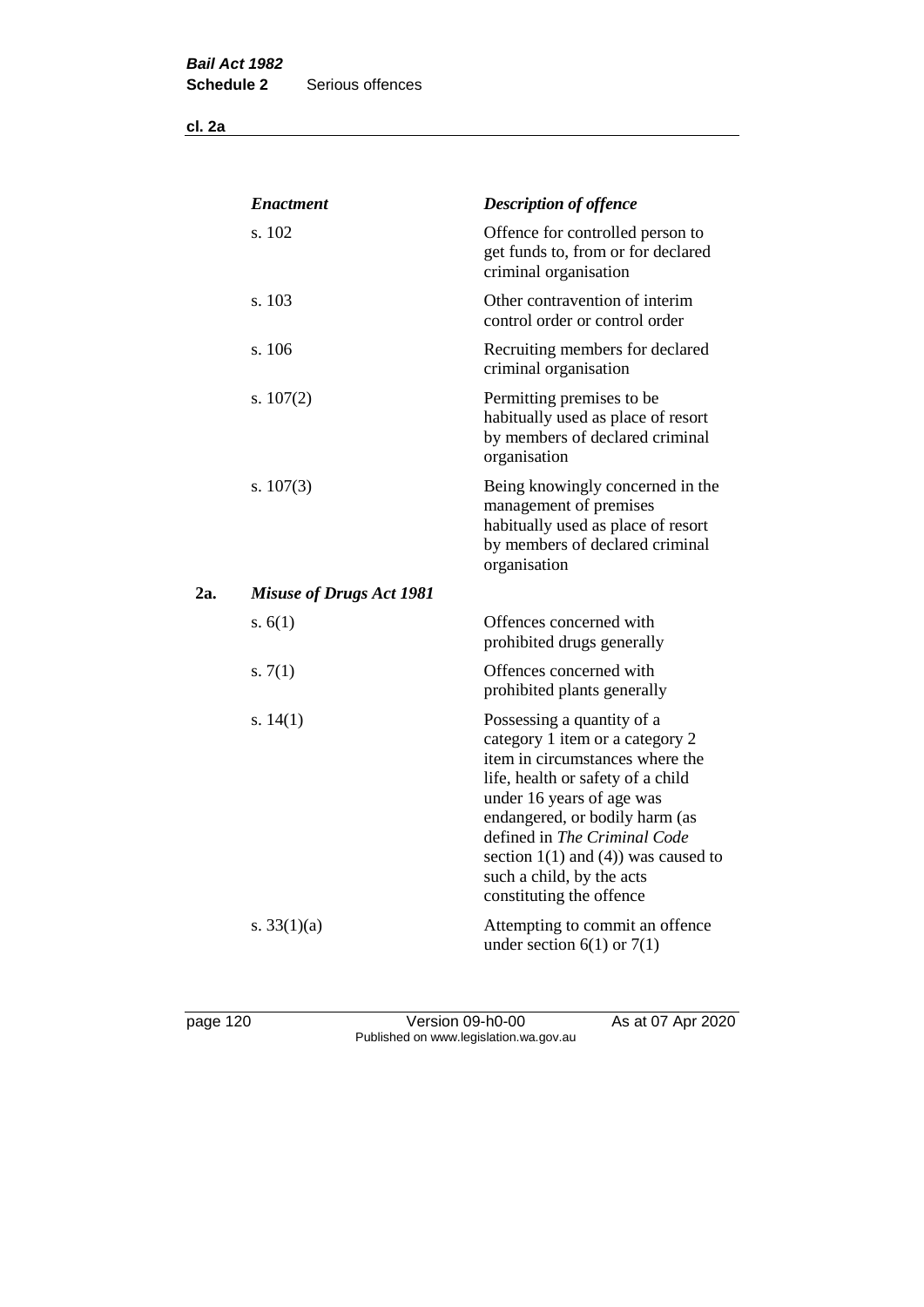|     | <b>Enactment</b>                   |              | <b>Description of offence</b>                                                                                                                                  |  |  |
|-----|------------------------------------|--------------|----------------------------------------------------------------------------------------------------------------------------------------------------------------|--|--|
|     | s. $33(2)(a)$                      |              | Conspiracy to commit an offence<br>under s. $6(1)$ or $7(1)$                                                                                                   |  |  |
| 2b. | <b>Restraining Orders Act 1997</b> |              |                                                                                                                                                                |  |  |
|     | s. $61(1)$                         | order        | Breach of a violence restraining                                                                                                                               |  |  |
|     | s. $61(2a)$                        |              | Breach of a police order                                                                                                                                       |  |  |
|     | s. $86(2)$                         |              | Breach of a Part VII order under<br>the Justices Act 1902 <sup>2</sup> —                                                                                       |  |  |
|     |                                    | (a)          | that under section 86 of the<br><b>Restraining Orders Act 1997</b><br>is taken to be a misconduct<br>restraining order under that<br>Act; and                  |  |  |
|     |                                    | (b)          | that shows on the face of the<br>order that the causing or<br>threatening of personal<br>injury by the accused was a<br>ground for the making of the<br>order. |  |  |
| 3.  | <b>Road Traffic Act 1974</b>       |              |                                                                                                                                                                |  |  |
|     | s. 59                              | injury, etc. | Dangerous driving causing death,                                                                                                                               |  |  |
|     | s.59A                              | harm         | Dangerous driving causing bodily                                                                                                                               |  |  |
|     |                                    |              |                                                                                                                                                                |  |  |

*[Schedule 2 inserted: No. 45 of 1993 s. 11; amended: No. 82 of 1994 s. 13; No. 38 of 1998 s. 4(2); No. 54 of 1998 s. 15; No. 23 of 2001 s. 10(1); No. 4 of 2004 s. 24 and 26; No. 38 of 2004 s. 61; No. 62 of 2004 s. 9(1); No. 84 of 2004 s. 82; No. 6 of 2008 s. 42(2); No. 29 of 2008 s. 24(8); No. 47 of 2011 s. 19; No. 56 of 2011 s. 11; No. 49 of 2012 s. 172.]* 

As at 07 Apr 2020 Version 09-h0-00 page 121 Published on www.legislation.wa.gov.au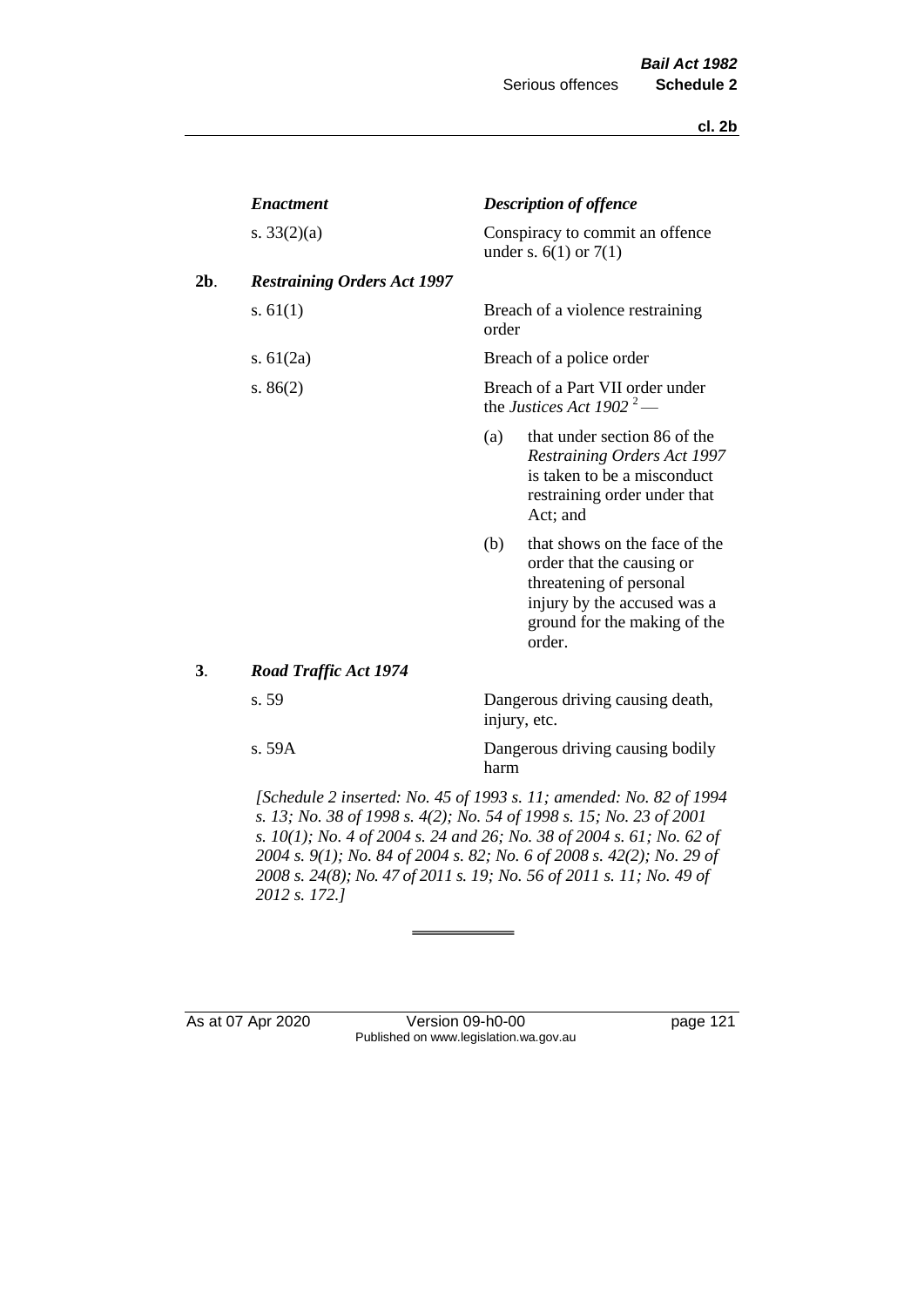# **Notes**

This is a compilation of the *Bail Act 1982* and includes amendments made by other written laws  $1M$ ,  $3, 4$ . For provisions that have come into operation, and for information about any reprints, see the compilation table.

## **Compilation table**

| <b>Short title</b>                                                                                                                       | <b>Number</b><br>and year                              | <b>Assent</b> | Commencement                                                        |
|------------------------------------------------------------------------------------------------------------------------------------------|--------------------------------------------------------|---------------|---------------------------------------------------------------------|
| Bail Act 1982                                                                                                                            | 86 of 1982                                             | 18 Nov 1982   | 6 Feb 1989 (see s. 2 and<br>Gazette 27 Jan 1989 p. 263)             |
| <b>Acts Amendment</b><br>(Abolition of Capital<br>Punishment) Act 1984<br>Pt. III                                                        | 52 of 1984                                             | 5 Sep 1984    | 3 Oct 1984                                                          |
| <b>Bail Amendment</b><br>Act 1984 <sup>5</sup>                                                                                           | 74 of 1984<br>(as amended<br>by $15$ of<br>1988 s. 20) |               | 29 Nov 1984 6 Feb 1989 (see s. 2 and<br>Gazette 27 Jan 1989 p. 263) |
| <b>Bail Amendment</b><br>Act 1988                                                                                                        | 15 of 1988                                             | 6 Sep 1988    | 6 Feb 1989 (see s. 2 and<br>Gazette 27 Jan 1989 p. 263)             |
| Reprint of the Bail Act 1982 under the Reprints Act 1984 and the Bail Amendment<br>Act 1988 s. $21^6$ (includes amendments listed above) |                                                        |               |                                                                     |
| Criminal Law<br>Amendment Act 1988<br>Pt. 4                                                                                              | 70 of 1988                                             | 15 Dec 1988   | 6 Feb 1989 (see s. 2(2)(b) and<br>Gazette 27 Jan 1989 p. 263)       |
| <b>Acts Amendment</b><br>(Children's Court)<br>Act 1988 Pt. 13                                                                           | 49 of 1988                                             | 22 Dec 1988   | 1 Dec 1989 (see s. 2 and<br>Gazette 24 Nov 1989 p. 4327)            |
| Justices Amendment<br>Act 1989 s. 18                                                                                                     | 33 of 1989                                             | 22 Dec 1989   | 1 Jun 1991 (see s. 2 and<br>Gazette 17 May 1991 p. 2455)            |
| <b>Community Corrections</b><br><b>Legislation Amendment</b><br>Act 1990 Pt. 2                                                           | 61 of 1990                                             | 17 Dec 1990   | 3 Apr 1991 (see s. 2 and<br>Gazette 22 Mar 1991 p. 1209)            |
| Child Welfare<br>Amendment Act<br>$(No. 2)$ 1990 s. 15                                                                                   | 83 of 1990                                             | 22 Dec 1990   | 1 Aug 1991 (see s. 2 and<br>Gazette 1 Aug 1991 p. 3983)             |
| Children's Court of<br>Western Australia<br>Amendment Act<br>$(No. 2)$ 1991 s. 21                                                        | 15 of 1991                                             | 21 Jun 1991   | 9 Aug 1991 (see s. 2(2) and<br>Gazette 9 Aug 1991 p. 4101)          |

page 122 Version 09-h0-00 As at 07 Apr 2020 Published on www.legislation.wa.gov.au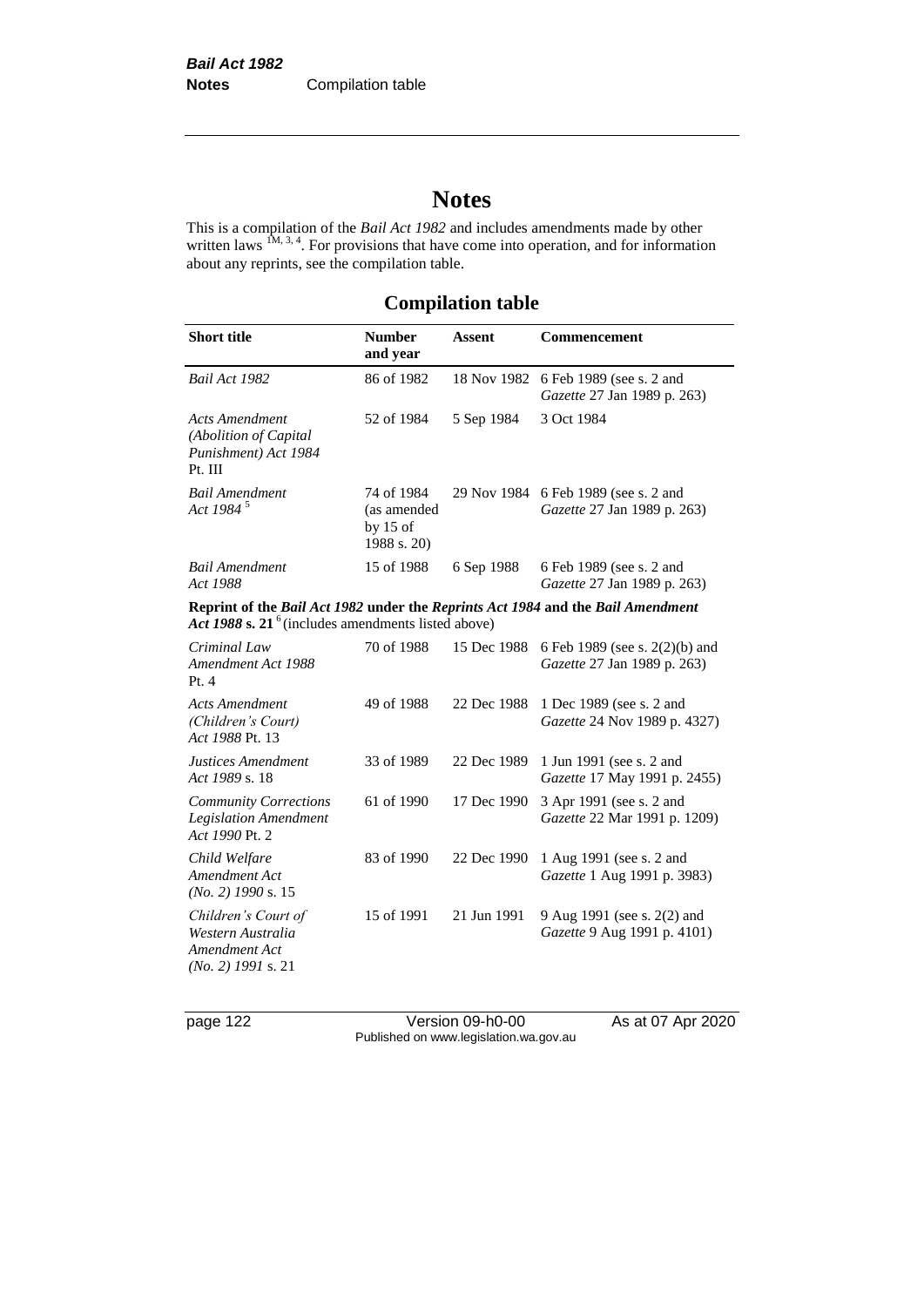| <b>Short title</b>                                                                         | <b>Number</b><br>and year | <b>Assent</b> | Commencement                                                                                                                                                             |  |
|--------------------------------------------------------------------------------------------|---------------------------|---------------|--------------------------------------------------------------------------------------------------------------------------------------------------------------------------|--|
| Reprint of the <i>Bail Act 1982</i> as at 17 Oct 1991 (includes amendments listed above)   |                           |               |                                                                                                                                                                          |  |
| <b>Acts Amendment (Sexual</b><br>Offences) Act 1992 Pt. 3                                  | 14 of 1992                | 17 Jun 1992   | 1 Aug 1992 (see s. 2 and<br>Gazette 28 Jul 1992 p. 3671)                                                                                                                 |  |
| <b>Acts Amendment</b><br>(Ministry of Justice)<br>Act 1993 Pt. 3 <sup>7</sup>              | 31 of 1993                | 15 Dec 1993   | 1 Jul 1993 (see s. 2)                                                                                                                                                    |  |
| Criminal Procedure<br>Amendment Act 1993<br>Pt. 2 <sup>8</sup>                             | 45 of 1993                | 20 Dec 1993   | Act other than s. 7-9 and<br>10(2)(b): 17 Jan 1994<br>(see s. $2(1)$ );<br>s. 7-9 and $10(2)(b)$ : 4 Mar 1994<br>(see s. $2(2)$ and <i>Gazette</i><br>4 Mar 1994 p. 915) |  |
| Criminal Law<br>Amendment Act 1994<br>s. $13(1)$ and $(2)$                                 | 82 of 1994                | 23 Dec 1994   | 20 Jan 1995 (see s. 2(2))                                                                                                                                                |  |
| Acts Amendment (Fines,<br>Penalties and<br><i>Infringement Notices</i> )<br>Act 1994 Pt. 3 | 92 of 1994                | 23 Dec 1994   | 1 Jan 1995 (see s. 2(1) and<br>Gazette 30 Dec 1994 p. 7211)                                                                                                              |  |
| Sentencing<br>(Consequential<br>Provisions) Act 1995 Pt. 5                                 | 78 of 1995                | 16 Jan 1996   | 4 Nov 1996 (see s. 2 and<br>Gazette 25 Oct 1996 p. 5632)                                                                                                                 |  |
| Coroners Act 1996 s. 61                                                                    | 2 of 1996                 |               | 24 May 1996 7 Apr 1997 (see s. 2 and<br>Gazette 18 Mar 1997 p. 1529)                                                                                                     |  |
| <b>Mental Health</b><br>(Consequential<br>Provisions) Act 1996 Pt. 2                       | 69 of 1996                |               | 13 Nov 1996 13 Nov 1997 (see s. 2)                                                                                                                                       |  |
| <b>Doprint of the Rail Act 1082 as at 13 Mar 1007</b> (includes emendments listed above    |                           |               |                                                                                                                                                                          |  |

**Reprint of the** *Bail Act 1982* **as at 13 Mar 1997** (includes amendments listed above except those in the *Coroners Act 1996* and the *Mental Health (Consequential Provisions) Act 1996*) (corrections in *Gazette* 25 Jul 1997 p. 3909 and 14 Nov 1997 p. 6426)

| Statutes (Repeals and<br>Minor Amendments)<br>Act 1997 s. 21 | 57 of 1997 |                         | 15 Dec 1997 15 Dec 1997 (see s. 2(1))                                                                           |
|--------------------------------------------------------------|------------|-------------------------|-----------------------------------------------------------------------------------------------------------------|
| Criminal Law<br>Amendment Act<br>$(No. 1)$ 1998 s. 4(2)      | 38 of 1998 | 25 Sep 1998 23 Oct 1998 |                                                                                                                 |
| Bail Amendment<br>Act 1998 <sup>9</sup>                      | 54 of 1998 | 11 Jan 1999             | s. 1 and 2: 11 Jan 1999;<br>Pt. 4 and 7: 15 May 1999<br>(see s. 2 and <i>Gazette</i> )<br>11 May 1999 p. 1905); |

As at 07 Apr 2020 Version 09-h0-00 page 123 Published on www.legislation.wa.gov.au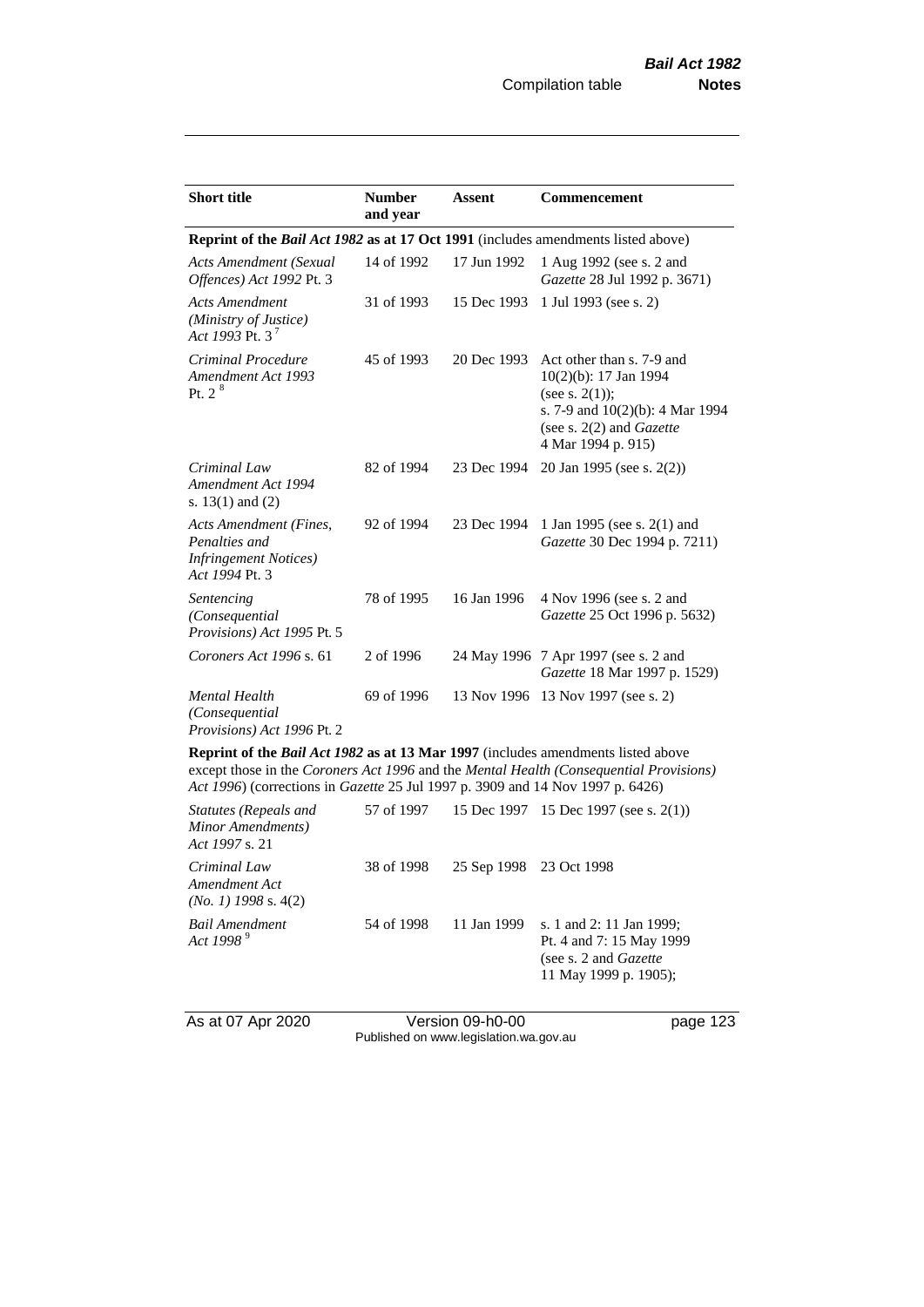| <b>Short title</b>                                                                                                                                 | <b>Number</b><br>and year | Assent      | Commencement                                                                                                                                                                                                                         |
|----------------------------------------------------------------------------------------------------------------------------------------------------|---------------------------|-------------|--------------------------------------------------------------------------------------------------------------------------------------------------------------------------------------------------------------------------------------|
|                                                                                                                                                    |                           |             | Pt. 2, 3 and 5 (other than s. 12):<br>8 Mar 2000 (see s. 2 and<br>Gazette 7 Mar 2000 p. 1039);<br>s. 12: 1 Sep 2000 (see s. 2 and<br>Gazette 29 Aug 2000 p. 4985);<br>Pt. 6: 4 Dec 2000 (see s. 2 and<br>Gazette 4 Dec 2000 p. 6799) |
| Reprint of the Bail Act 1982 as at 27 Aug 1999 (includes amendments listed above<br>except those in the Bail Amendment Act 1998 Pt. 2, 3, 5 and 6) |                           |             |                                                                                                                                                                                                                                      |
| Court Security and<br><b>Custodial Services</b><br>(Consequential)<br>Provisions) Act 1999 Pt. 3                                                   | 47 of 1999                | 8 Dec 1999  | 18 Dec 1999 (see s. 2 and<br>Gazette 17 Dec 1999 p. 6175-6)                                                                                                                                                                          |
| Criminal Law Amendment<br>Act 2001 s. $10(1)$                                                                                                      | 23 of 2001                | 26 Nov 2001 | 24 Dec 2001                                                                                                                                                                                                                          |
| Criminal Investigation<br>(Identifying People)<br>Act 2002 Sch. 2 cl. 1                                                                            | 6 of 2002                 | 4 Jun 2002  | 20 Nov 2002 (see s. 2 and<br>Gazette 19 Nov 2002 p. 5505)                                                                                                                                                                            |
| Criminal Law (Procedure)<br>Amendment Act 2002 Pt. 4<br>Div. 1                                                                                     | 27 of 2002                | 25 Sep 2002 | 27 Sep 2002 (see s. 2 and<br>Gazette 27 Sep 2002 p. 4875)                                                                                                                                                                            |
| Sentencing Legislation<br>Amendment and Repeal<br>Act 2003 s. 29(3) and 37                                                                         | 50 of 2003                | 9 Jul 2003  | s. 29(3): 31 Aug 2003 (see s. 2<br>and Gazette 29 Aug 2003<br>p. 3833);<br>s. 37: 15 May 2004 (see s. 2 and<br>Gazette 14 May 2004 p. 1445)                                                                                          |
| Acts Amendment and<br>Repeal (Courts and Legal<br>Practice) Act 2003 s. 88<br>and 121 <sup>10</sup>                                                | 65 of 2003                | 4 Dec 2003  | 1 Jan 2004 (see s. 2 and Gazette<br>30 Dec 2003 p. 5722)                                                                                                                                                                             |
| Statutes (Repeals and<br>Minor Amendments)<br>Act 2003 s. 29                                                                                       | 74 of 2003                | 15 Dec 2003 | 15 Dec 2003 (see s. 2)                                                                                                                                                                                                               |
| Criminal Code Amendment<br>Act 2004 s. 24, 26 and 58                                                                                               | 4 of 2004                 | 23 Apr 2004 | 21 May 2004 (see s. 2)                                                                                                                                                                                                               |
| Sentencing Legislation<br>Amendment Act 2004 s. 13                                                                                                 | 27 of 2004                | 14 Oct 2004 | 31 May 2006 (see s. 2 and<br>Gazette 30 May 2006 p. 1965)                                                                                                                                                                            |
| Children and Community<br>Services Act 2004 Sch. 2<br>cl.3                                                                                         | 34 of 2004                | 20 Oct 2004 | 1 Mar 2006 (see s. 2 and<br>Gazette 14 Feb 2006 p. 695)                                                                                                                                                                              |

page 124 Version 09-h0-00 As at 07 Apr 2020 Published on www.legislation.wa.gov.au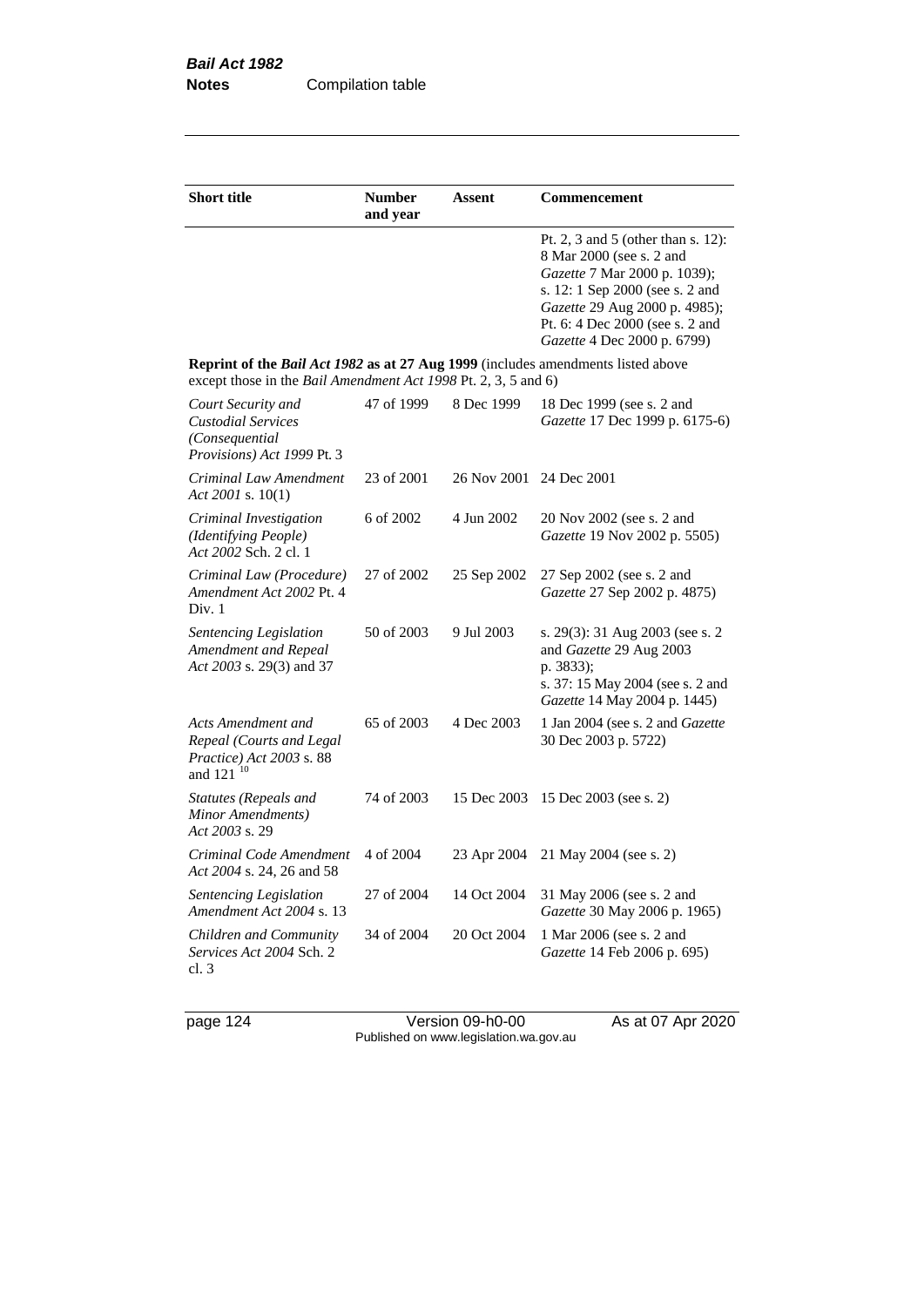| <b>Short title</b>                                                                                           | <b>Number</b><br>and year | Assent      | Commencement                                                                                                                                                                                                                                                           |  |  |
|--------------------------------------------------------------------------------------------------------------|---------------------------|-------------|------------------------------------------------------------------------------------------------------------------------------------------------------------------------------------------------------------------------------------------------------------------------|--|--|
| <b>Acts Amendment (Family</b><br>and Domestic Violence)<br>Act 2004 Pt. 3                                    | 38 of 2004                | 9 Nov 2004  | 1 Dec 2004 (see s. 2 and<br><i>Gazette</i> 26 Nov 2004 p. 5309)                                                                                                                                                                                                        |  |  |
| Acts Amendment (Court of<br>Appeal) Act 2004 s. 28                                                           | 45 of 2004                | 9 Nov 2004  | s. $28(1)$ , (2) and (4) (other than<br>the amendment to s. $7A(1)$ :<br>1 Feb 2005 (see. s. 2 and<br><i>Gazette</i> 14 Jan 2005 p. 163);<br>s. $28(3)$ and $(4)$ (the<br>amendment to s. $7A(1)$ :<br>2 May 2005 (see. s. 2 and<br><i>Gazette</i> 14 Jan 2005 p. 163) |  |  |
| Courts Legislation<br>Amendment and Repeal<br>Act 2004 s. 141 <sup>11</sup>                                  | 59 of 2004                | 23 Nov 2004 | 1 May 2005 (see s. 2 and<br>Gazette 31 Dec 2004 p. 7128)                                                                                                                                                                                                               |  |  |
| Misuse of Drugs<br>Amendment Act 2004 s. 9(1)                                                                | 62 of 2004                | 24 Nov 2004 | 1 Jan 2005 (see s. 2 and <i>Gazette</i><br>10 Dec 2004 p. 5965)                                                                                                                                                                                                        |  |  |
| Criminal Procedure and<br>Appeals (Consequential and<br>Other Provisions) Act 2004<br>Pt. 3 and s. 82 and 83 | 84 of 2004                | 16 Dec 2004 | 2 May 2005 (see s. 2 and<br>Gazette 31 Dec 2004 p. 7129<br>(correction in Gazette)<br>7 Jan 2005 p. 53))                                                                                                                                                               |  |  |
| Dopply 5. The Dail Act 1002 as at 1 Apr 2005 Gualidae amondments listed sharp speak                          |                           |             |                                                                                                                                                                                                                                                                        |  |  |

**Reprint 5: The** *Bail Act 1982* **as at 1 Apr 2005** (includes amendments listed above except those in the *Sentencing Legislation Amendment Act 2004*, the *Children and Community Services Act 2004*, the *Acts Amendment (Court of Appeal) Act 2004* s. 28(3) and (4) (the amendment to s. 7A(1)), the *Courts Legislation Amendment and Repeal Act 2004* and the *Criminal Procedure and Appeals (Consequential and Other Provisions) Act 2004*)

| Planning and Development<br>(Consequential and<br><b>Transitional Provisions</b> )<br>Act 2005 s. 15 | 38 of 2005 | 12 Dec 2005 | 9 Apr 2006 (see s. 2 and<br><i>Gazette</i> 21 Mar 2006 p. 1078)               |  |  |
|------------------------------------------------------------------------------------------------------|------------|-------------|-------------------------------------------------------------------------------|--|--|
| Criminal Investigation<br>(Consequential Provisions)<br>Act 2006 Pt. 2                               | 59 of 2006 |             | 16 Nov 2006 1 Jul 2007 (see s. 2 and <i>Gazette</i><br>22 Jun 2007 p. 2838)   |  |  |
| Prisons and Sentencing<br><b>Legislation Amendment</b><br>Act 2006 Pt. 5                             | 65 of 2006 | 8 Dec 2006  | 4 Apr 2007 (see s. 2 and Gazette<br>3 Apr 2007 p. 1491)                       |  |  |
| <b>Reprint 6:</b> The <i>Bail Act 1982</i> as at 14 Sep 2007 (includes amendments listed above)      |            |             |                                                                               |  |  |
| Criminal Law and Evidence 2 of 2008<br>Amendment Act 2008 s. 56                                      |            |             | 12 Mar 2008 27 Apr 2008 (see s. 2 and<br><i>Gazette</i> 24 Apr 2008 p. 1559)  |  |  |
| Bail Amendment Act 2008<br>Pt. $2^{12}$                                                              | 6 of 2008  |             | 31 Mar 2008 1 Mar 2009 (see s. 2(b) and<br><i>Gazette</i> 27 Feb 2009 p. 511) |  |  |

As at 07 Apr 2020 Version 09-h0-00 page 125 Published on www.legislation.wa.gov.au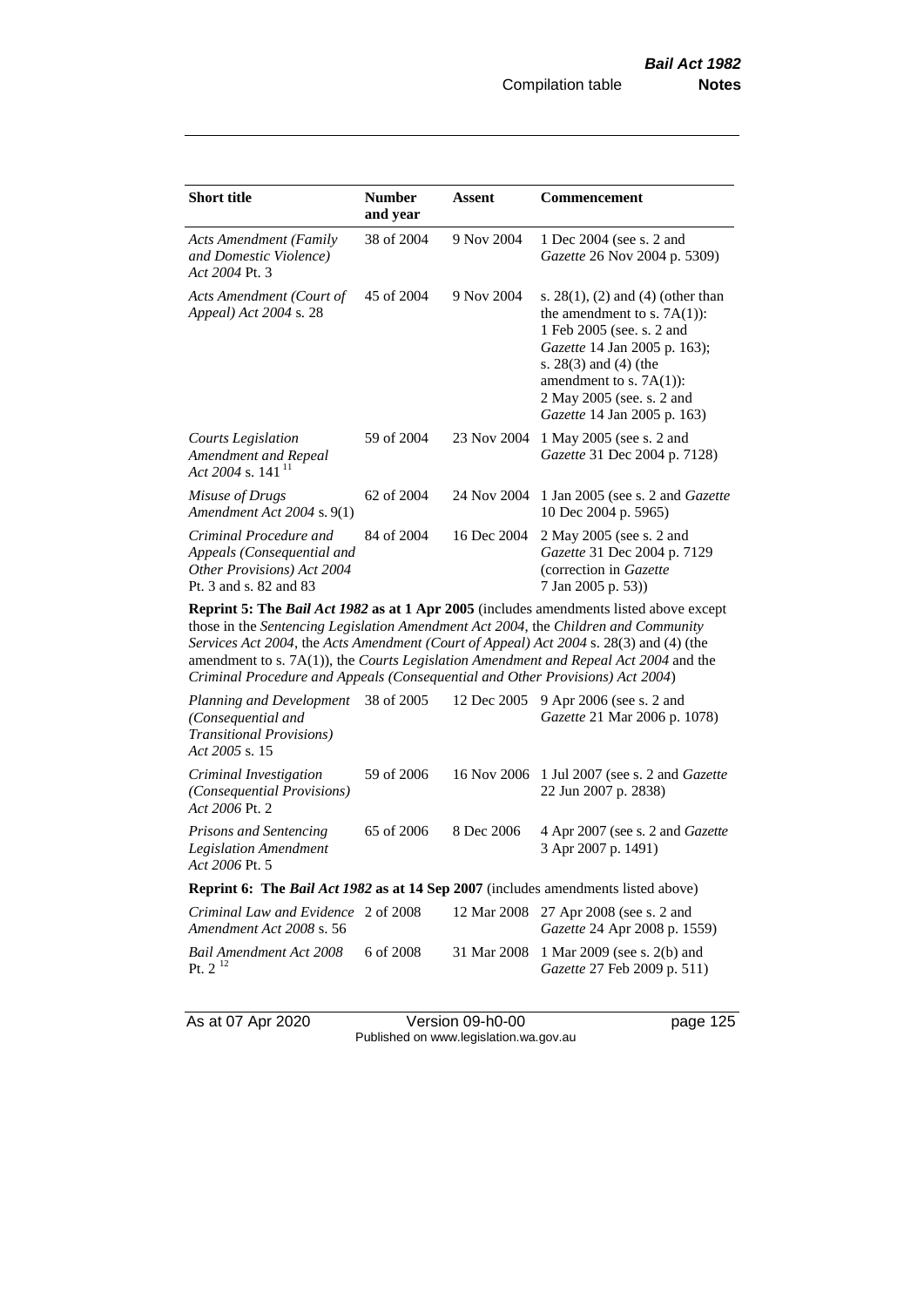| <b>Short title</b>                                                                                              | <b>Number</b><br>and year | <b>Assent</b> | <b>Commencement</b>                                                                                                                                                                                                |
|-----------------------------------------------------------------------------------------------------------------|---------------------------|---------------|--------------------------------------------------------------------------------------------------------------------------------------------------------------------------------------------------------------------|
| <b>Medical Practitioners</b><br>Act 2008 Sch. 3 cl. 4                                                           | 22 of 2008                | 27 May 2008   | 1 Dec 2008 (see s. 2 and<br>Gazette 25 Nov 2008 p. 4989)                                                                                                                                                           |
| Criminal Law Amendment<br>(Homicide) Act $2008$ s. 24                                                           | 29 of 2008                | 27 Jun 2008   | 1 Aug 2008 (see s. 2(d) and<br>Gazette 22 Jul 2008 p. 3353)                                                                                                                                                        |
| Reprint 7: The Bail Act 1982 as at 6 Mar 2009 (includes amendments listed above)                                |                           |               |                                                                                                                                                                                                                    |
| Police Amendment<br>Act 2009 s. 12                                                                              | 42 of 2009                | 3 Dec 2009    | 13 Mar 2010 (see s. 2(b) and<br>Gazette 12 Mar 2010 p. 941)                                                                                                                                                        |
| <b>Health Practitioner</b><br><b>Regulation National Law</b><br>(WA) Act 2010 Pt. 5 Div. 4                      | 35 of 2010                | 30 Aug 2010   | 18 Oct 2010 (see s. 2(b) and<br>Gazette 1 Oct 2010 p. 5075-6)                                                                                                                                                      |
| <b>Electronic Transactions</b><br>Act 2011 s. 25                                                                | 46 of 2011                | 25 Oct 2011   | 1 Aug 2012 (see s. 2(c) and<br>Gazette 31 Jul 2012 p. 3683)                                                                                                                                                        |
| Statutes (Repeals and<br>Minor Amendments)<br>Act 2011 s. 19                                                    | 47 of 2011                | 25 Oct 2011   | 26 Oct 2011 (see s. 2(b))                                                                                                                                                                                          |
| Misuse of Drugs<br>Amendment Act 2011 Pt. 3                                                                     | 56 of 2011                | 21 Nov 2011   | 24 Mar 2012 (see s. 2(b) and<br>Gazette 23 Mar 2012 p. 1363)                                                                                                                                                       |
| those in the <i>Electronic Transactions Act 2011</i> )                                                          |                           |               | Reprint 8: The Bail Act 1982 as at 6 Jul 2012 (includes amendments listed above except                                                                                                                             |
| Criminal Organisations<br>Control Act 2012 s. 172                                                               | 49 of 2012                | 29 Nov 2012   | 2 Nov 2013 (see s. 2(b) and<br>Gazette 1 Nov 2013 p. 4891)                                                                                                                                                         |
| <b>Courts and Tribunals</b><br>(Electronic Processes<br>Facilitation) Act 2013 Pt. 3<br>Div. $1$ (s. 21-31)     | 20 of 2013                | 4 Nov 2013    | Pt. 3 Div. 1 (other than s. 22,<br>23, 25 and 27-30):<br>25 Nov 2013 (see s. 2(b) and<br>Gazette 22 Nov 2013 p. 5391);<br>s. 22, 23, 25 and 27-30:<br>13 Sep 2014 (see s. 2(b) and<br>Gazette 12 Sep 2014 p. 3279) |
| Reprint 9: The Bail Act 1982 as at 1 May 2015 (includes amendments listed above)                                |                           |               |                                                                                                                                                                                                                    |
| Mental Health Legislation<br>Amendment Act 2014 Pt. 4<br>Div. 4 Subdiv. 2                                       | 25 of 2014                | 3 Nov 2014    | 30 Nov 2015 (see s. 2(b) and<br>Gazette 13 Nov 2014 p. 4632)                                                                                                                                                       |
| Restraining Orders and<br><b>Related Legislation</b><br>Amendment (Family<br>Violence) Act 2016<br>Pt. 3 Div. 1 | 49 of 2016                | 29 Nov 2016   | 1 Jul 2017 (see s. 2(b) and<br>Gazette 7 Feb 2017 p. 1157)                                                                                                                                                         |

page 126 Version 09-h0-00 As at 07 Apr 2020 Published on www.legislation.wa.gov.au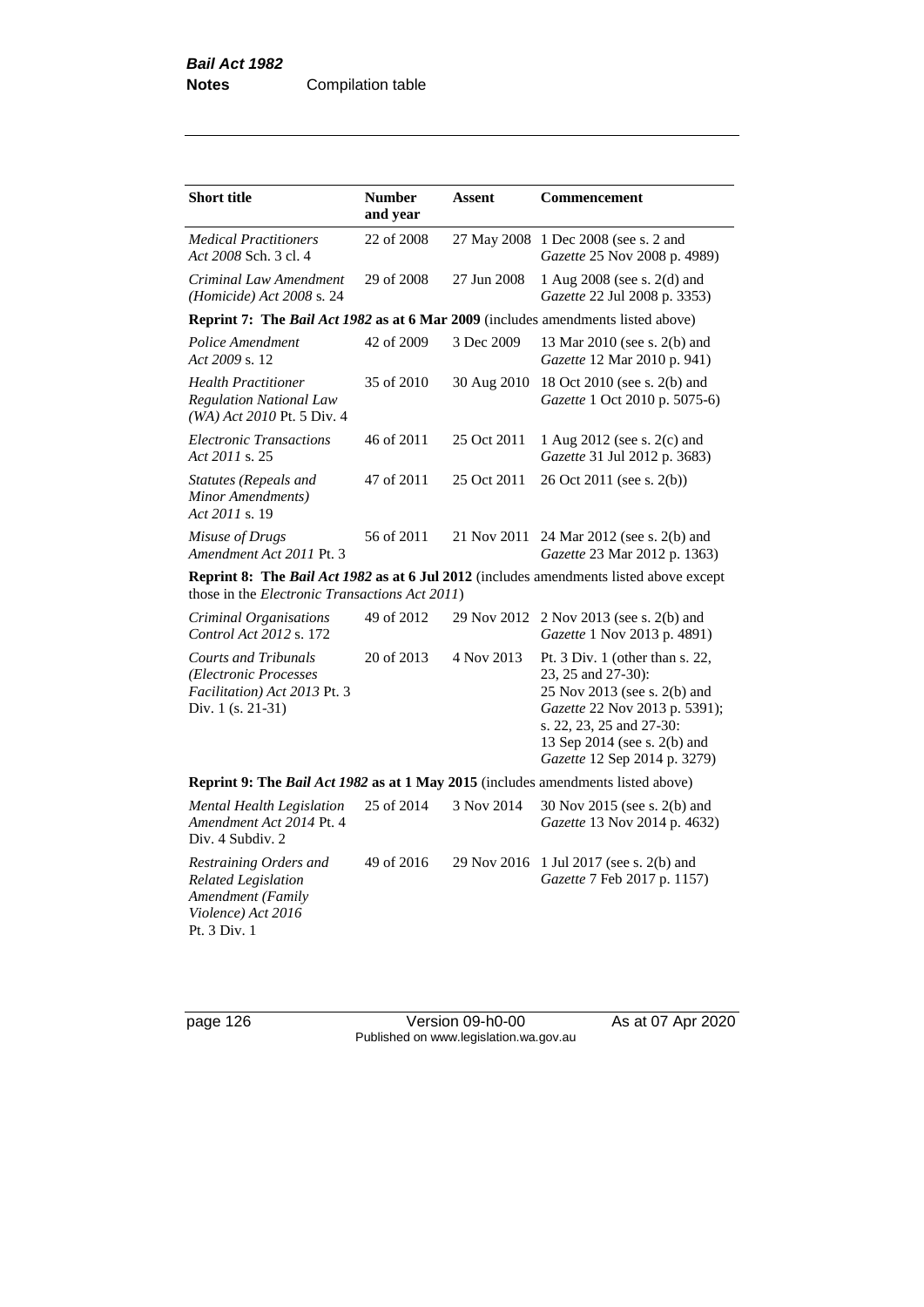| <b>Short title</b>                                                                            | <b>Number</b><br>and year | Assent      | <b>Commencement</b>                                                                                                                          |
|-----------------------------------------------------------------------------------------------|---------------------------|-------------|----------------------------------------------------------------------------------------------------------------------------------------------|
| Dangerous Sexual<br><b>Offenders</b> Legislation<br>Amendment Act 2017 Pt. 2                  | 21 of 2017                | 13 Dec 2017 | 29 Mar 2018 (see s. 2(b) and<br>Gazette 16 Mar 2018<br>p. $916-17$                                                                           |
| <b>Bail Amendment (Persons</b><br>Linked to Terrorism)<br>Act 2019                            | 15 of 2019                | 5 Jul 2019  | s. 1 and 2: 5 Jul 2019<br>(see s. $2(a)$ );<br>Act other than s. 1 and 2:<br>1 Jan 2020 (see 2(b) and<br><i>Gazette</i> 15 Nov 2019 p. 4029) |
| <i>Family Violence Legislation</i> 13 of 2020<br>Reform (COVID-19<br>Response) Act 2020 Pt. 4 |                           | 6 Apr 2020  | 7 Apr 2020 (see s. 2(b))                                                                                                                     |

## **Other notes**

- <sup>1M</sup> Under the *Cross-border Justice Act 2008* section 14, in order to give effect to that Act, this Act must be applied with the modifications prescribed by the *Cross-border Justice Regulations 2009* Part 3 Division 3 as if this Act had been altered in that way. If a modification is to replace or insert a numbered provision, the new provision is identified by the superscript 1M appearing after the provision number. If a modification is to replace or insert a definition, the new definition is identified by the superscript 1M appearing after the defined term.
- <sup>1</sup> Repealed by the *Sentencing Legislation Amendment and Repeal Act 2003*.
- <sup>2</sup> The short title of the *Justices Act 1902* was changed to the *Criminal Procedure (Summary) Act 1902* by the *Courts Legislation Amendment and Repeal Act 2004*  s. 23. The Act was then repealed by the *Criminal Procedure and Appeal (Consequential and Other Provisions) Act 2004* s. 4.
- <sup>3</sup> The amendment in the *Sentencing Legislation Amendment and Repeal Act 1999* s. 26 had not come into operation when it was repealed by the *Sentencing Legislation Amendment and Repeal Act 2003* s. 31.
- <sup>4</sup> The *Machinery of Government (Miscellaneous Amendments) Act 2006* Pt. 3 Div. 1 was repealed by the *Statutes (Repeals and Minor Amendments) Act 2011* s. 23(2) before it purported to come into operation.
- <sup>5</sup> The *Bail Amendment Act 1984* s. 10 and 11 were repealed by the *Bail Amendment Act 1988* s. 20.
- <sup>6</sup> The *Bail Act 1982* was not in operation at the time when the reprint was compiled, but the reprinting was authorised by the *Bail Amendment Act 1988* s. 21.
- <sup>7</sup> The *Acts Amendment (Ministry of Justice) Act 1993* Pt. 19 is a transitional provision that is of no further effect.

As at 07 Apr 2020 Version 09-h0-00 page 127 Published on www.legislation.wa.gov.au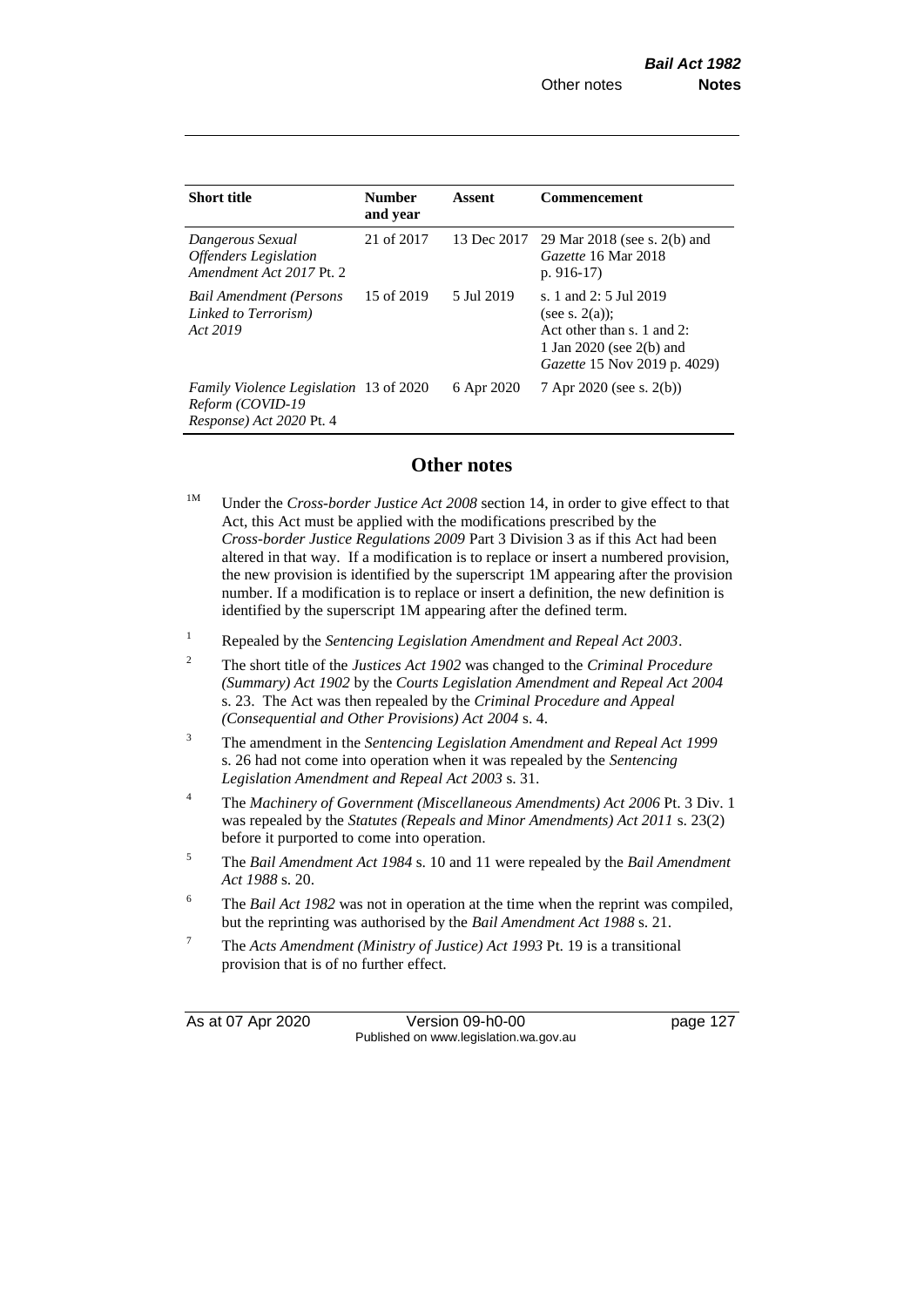- <sup>8</sup> The *Criminal Procedure Amendment Act 1993* s. 13 is a transitional provision that is of no further effect.
- <sup>9</sup> The *Bail Amendment Act 1998* s. 6(2) is a transitional provision that is of no further effect.
- <sup>10</sup> The *Acts Amendment and Repeal (Courts and Legal Practice) Act 2003* s. 97 reads as follows:

#### **97. References to Crown Solicitor**

If in a written law or other document or instrument there is a reference to the Crown Solicitor that reference may, where the context so requires, be read as if it had been amended to be a reference to the State Solicitor.

- <sup>11</sup> The amendment in the *Courts Legislation Amendment and Repeal Act 2004* s. 141 (amending Sch. 1 Pt. A cl. 4) is not included because the clause it sought to amend had been amended by the *Acts Amendment (Court of Appeal) Act 2004* s. 28(4) before the amendment purported to come into operation.
- <sup>12</sup> The *Bail Amendment Act 2008* s. 6(2), 9(4)-(11), 10(2), 11(3), 15(5)-(8), 16(2), 18(4)-(5), 21(3), 22(2), 23(4), 24(6)-(7), 27(2)-(3), 28(6), 30(4)-(5), 31(2)-(3), 32(3)-(4), 33(6), 40(2), 41(5)-(9), 42(3) and 44 are transitional provisions.

page 128 Version 09-h0-00 As at 07 Apr 2020 Published on www.legislation.wa.gov.au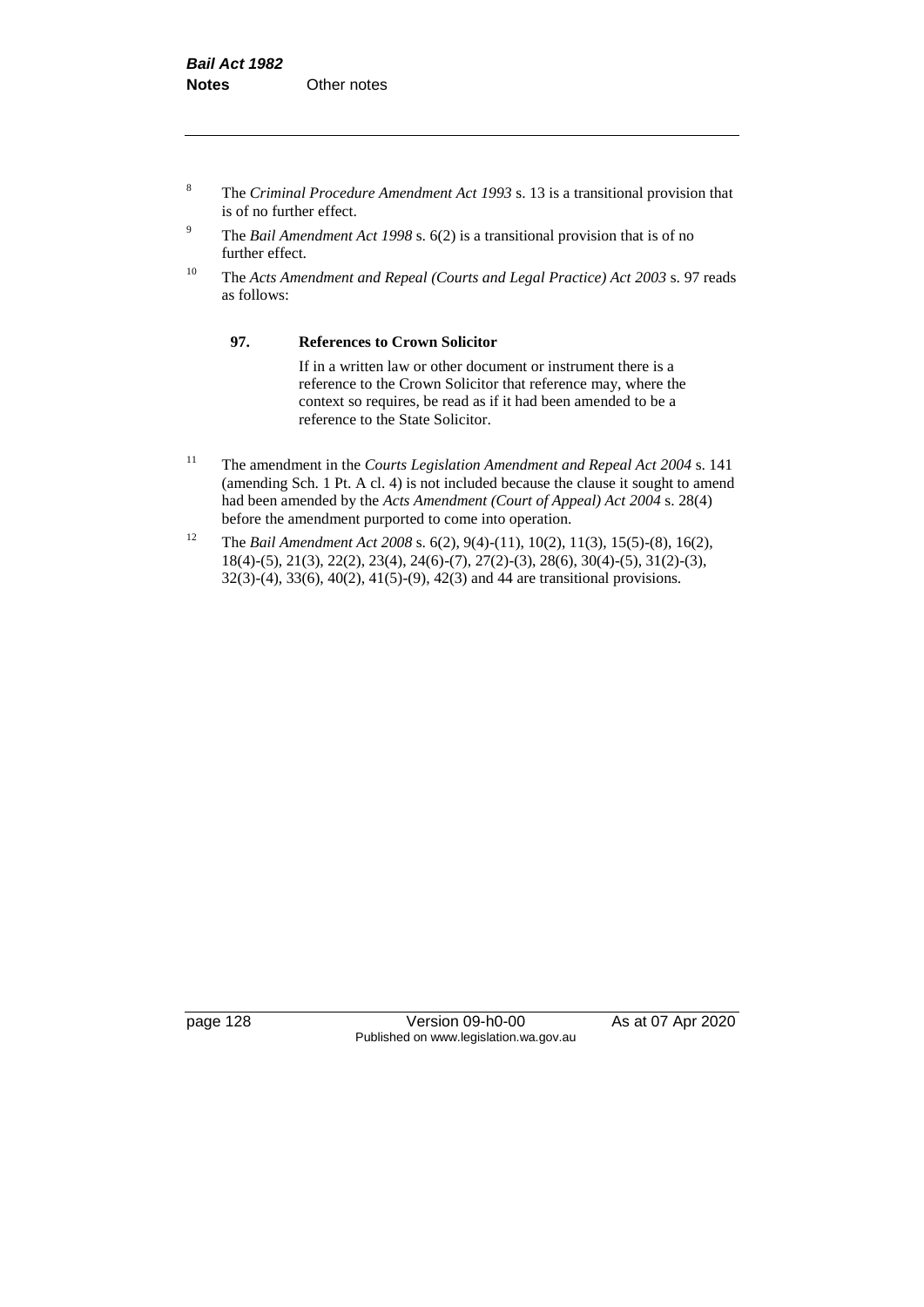# **Defined terms**

[This is a list of terms defined and the provisions where they are defined. The list is not part of the law.]

| <b>Defined term</b> | Provision(s) |
|---------------------|--------------|
|                     |              |
|                     |              |
|                     |              |
|                     |              |
|                     |              |
|                     |              |
|                     |              |
|                     |              |
|                     |              |
|                     |              |
|                     |              |
|                     |              |
|                     |              |
|                     |              |
|                     |              |
|                     |              |
|                     |              |
|                     |              |
|                     |              |
|                     |              |
|                     |              |
|                     |              |
|                     |              |
|                     |              |
|                     |              |
|                     |              |
|                     |              |
|                     |              |
|                     |              |
|                     |              |
|                     |              |
|                     |              |
|                     |              |
|                     |              |
|                     |              |
|                     |              |
|                     |              |
|                     |              |
|                     |              |
|                     |              |
|                     |              |

As at 07 Apr 2020

Version 09-h0-00 Published on www.legislation.wa.gov.au page 129